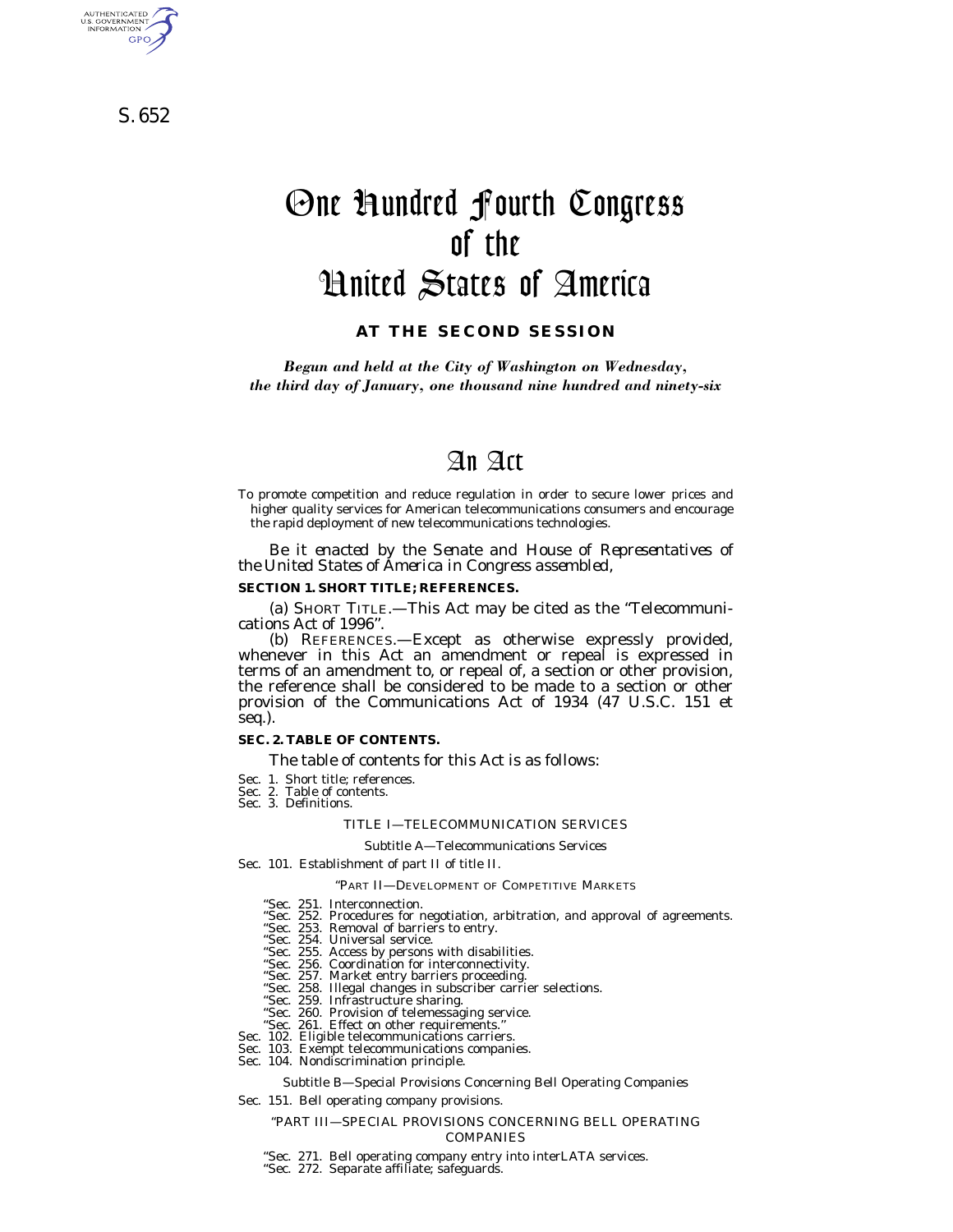- ''Sec. 273. Manufacturing by Bell operating companies.
- ''Sec. 274. Electronic publishing by Bell operating companies.
- ''Sec. 275. Alarm monitoring services. ''Sec. 276. Provision of payphone service.''
- 

#### TITLE II—BROADCAST SERVICES

- 
- Sec. 201. Broadcast spectrum flexibility. "Sec. 336. Broadcast spectrum flexibility."<br>Sec. 202. Broadcast ownership.<br>Sec. 202. Broadcast ownership.<br>Sec. 203. Term of licenses.
- 
- 
- Sec. 204. Broadcast license renewal procedures.
- 
- Sec. 205. Direct broadcast satellite service.<br>Sec. 206. Automated ship distress and safety systems.
- Sec. 206. Automated ship distress and safety systems. ''Sec. 365. Automated ship distress and safety systems.'' Sec. 207. Restrictions on over-the-air reception devices.
	-

#### TITLE III—CABLE SERVICES

- Sec. 301. Cable Act reform. Sec. 302. Cable service provided by telephone companies.
	- ''PART V—VIDEO PROGRAMMING SERVICES PROVIDED BY TELEPHONE COMPANIES
		- ''Sec. 651. Regulatory treatment of video programming services.
		-
		- "Sec. 652. Prohibition on buy outs.<br>"Sec. 653. Establishment of open video systems."
- Sec. 303. Preemption of franchising authority regulation of telecommunications services.
- 
- Sec. 304. Competitive availability of navigation devices. ''<br>Sec. 629. Competitive availability of navigation devices.''<br>Sec. 305. Video programming accessibility.''<br>''Sec. 713. Video programming accessibility.''
	-
	-

#### TITLE IV—REGULATORY REFORM

- 
- Sec. 401. Regulatory forbearance.<br>
"Sec. 10. Competition in provision of telecommunications service."<br>
Sec. 10. Biennial review of regulations; regulatory relief.<br>
"Sec. 11. Regulatory reform."<br>
Sec. 403. Elimination of un
- 
- -

#### TITLE V—OBSCENITY AND VIOLENCE

#### Subtitle A—Obscene, Harassing, and Wrongful Utilization of Telecommunications Facilities

- Sec. 501. Short title.
- Sec. 502. Obscene or harassing use of telecommunications facilities under the Communications Act of 1934.
- 
- 
- Sec. 503. Obscene programming on cable television.<br>Sec. 504. Scrambling of cable channels for nonsubscribers.<br>"Sec. 640. Scrambling of cable channels for nonsubscribers."
	-
- Sec. 505. Scrambling of sexually explicit adult video service programming."<br>"Sec. 641. Scrambling of sexually explicit adult video service programming."
- 
- Sec. 506. Cable operator refusal to carry certain programs.<br>Sec. 507. Clarification of current laws regarding communication of obscene materials through the use of computers. Sec. 508. Coercion and enticement of minors.
- 
- 
- Sec. 509. Online family empowerment. ''Sec. 230. Protection for private blocking and screening of offensive material.''

#### Subtitle B—Violence

- Sec. 551. Parental choice in television programming. Sec. 552. Technology fund.
- 

#### Subtitle C—Judicial Review

Sec. 561. Expedited review.

## TITLE VI—EFFECT ON OTHER LAWS

- Sec. 601. Applicability of consent decrees and other law.
- Sec. 602. Preemption of local taxation with respect to direct-to-home services.

#### TITLE VII—MISCELLANEOUS PROVISIONS

Sec. 701. Prevention of unfair billing practices for information or services provided over toll-free telephone calls.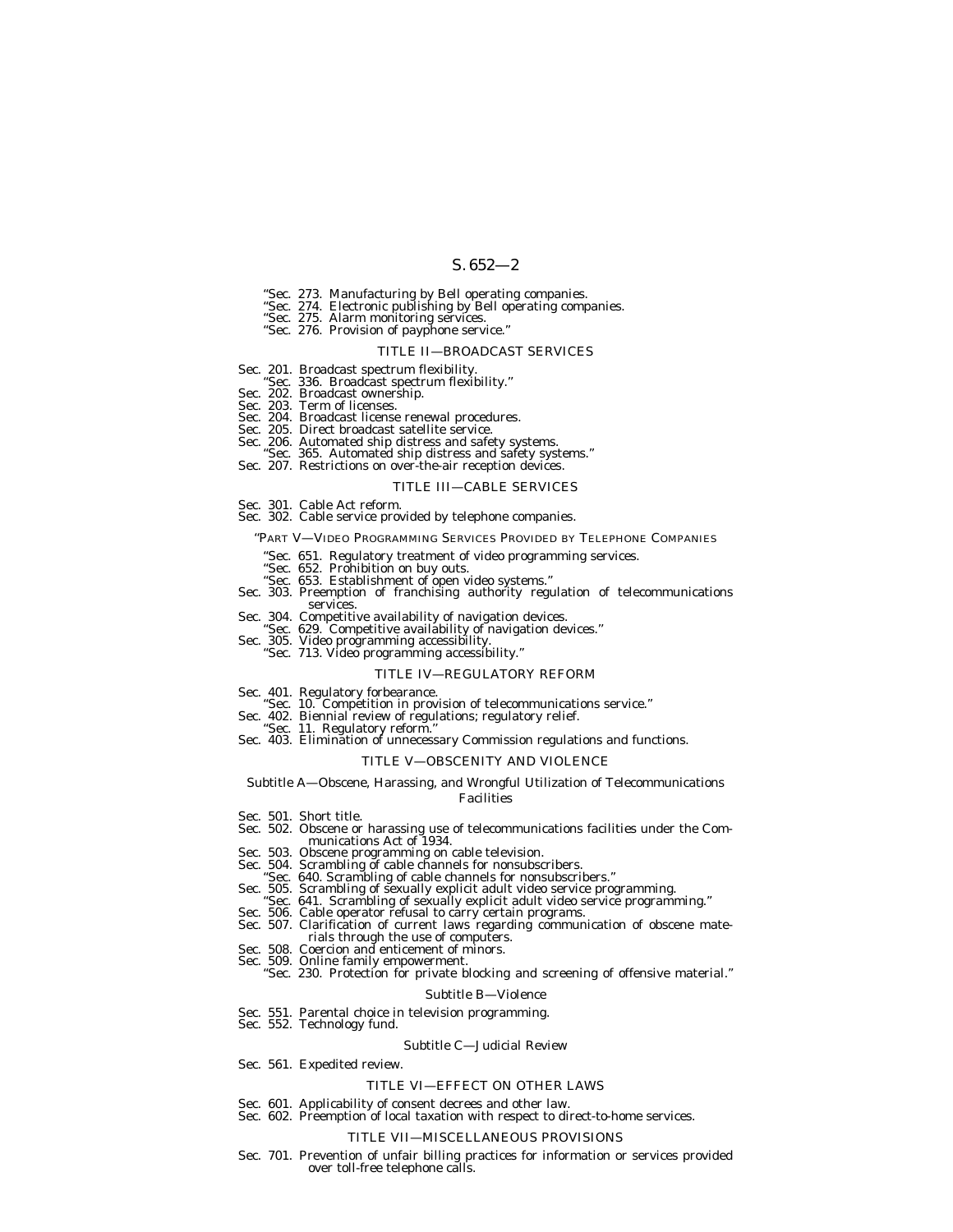Sec. 702. Privacy of customer information.

''Sec. 222. Privacy of customer information.''

Sec. 703. Pole attachments.

Sec. 704. Facilities siting; radio frequency emission standards.

Sec. 705. Mobile services direct access to long distance carriers.

Sec. 706. Advanced telecommunications incentives.

Sec. 707. Telecommunications Development Fund.

'Sec. 714. Telecommunications Development Fund."

Sec. 708. National Education Technology Funding Corporation.

Sec. 709. Report on the use of advanced telecommunications services for medical purposes.

Sec. 710. Authorization of appropriations.

#### **SEC. 3. DEFINITIONS.**

(a) ADDITIONAL DEFINITIONS.—Section 3 (47 U.S.C. 153) is amended—

 $(1)$  in subsection  $(r)$ –

(A) by inserting "(A)" after "means"; and

(B) by inserting before the period at the end the following: '', or (B) comparable service provided through a system of switches, transmission equipment, or other facilities (or combination thereof) by which a subscriber can originate and terminate a telecommunications service''; and

(2) by adding at the end thereof the following:

''(33) AFFILIATE.—The term 'affiliate' means a person that (directly or indirectly) owns or controls, is owned or controlled by, or is under common ownership or control with, another person. For purposes of this paragraph, the term 'own' means to own an equity interest (or the equivalent thereof) of more than 10 percent.

'(34) AT&T CONSENT DECREE.—The term 'AT&T Consent Decree' means the order entered August 24, 1982, in the antitrust action styled United States v. Western Electric, Civil Action No. 82–0192, in the United States District Court for the District of Columbia, and includes any judgment or order with respect to such action entered on or after August 24, 1982.

''(35) BELL OPERATING COMPANY.—The term 'Bell operating company'—<br>"(A) means any of the following companies: Bell Tele-

phone Company of Nevada, Illinois Bell Telephone Company, Indiana Bell Telephone Company, Incorporated, Michigan Bell Telephone Company, New England Telephone and Telegraph Company, New Jersey Bell Telephone Company, New York Telephone Company, U S West Communications Company, South Central Bell Telephone Company, Southern Bell Telephone and Telegraph Company, Southwestern Bell Telephone Company, The Bell Telephone Company of Pennsylvania, The Chesapeake and Potomac Telephone Company, The Chesapeake and Potomac Telephone Company of Maryland, The Chesapeake and Potomac Telephone Company of Virginia, The Chesapeake and Potomac Telephone Company of West Virginia, The Diamond State Telephone Company, The Ohio Bell Telephone Company, The Pacific Telephone and Telegraph Company, or Wisconsin Telephone Company; and

"(B) includes any successor or assign of any such company that provides wireline telephone exchange service; but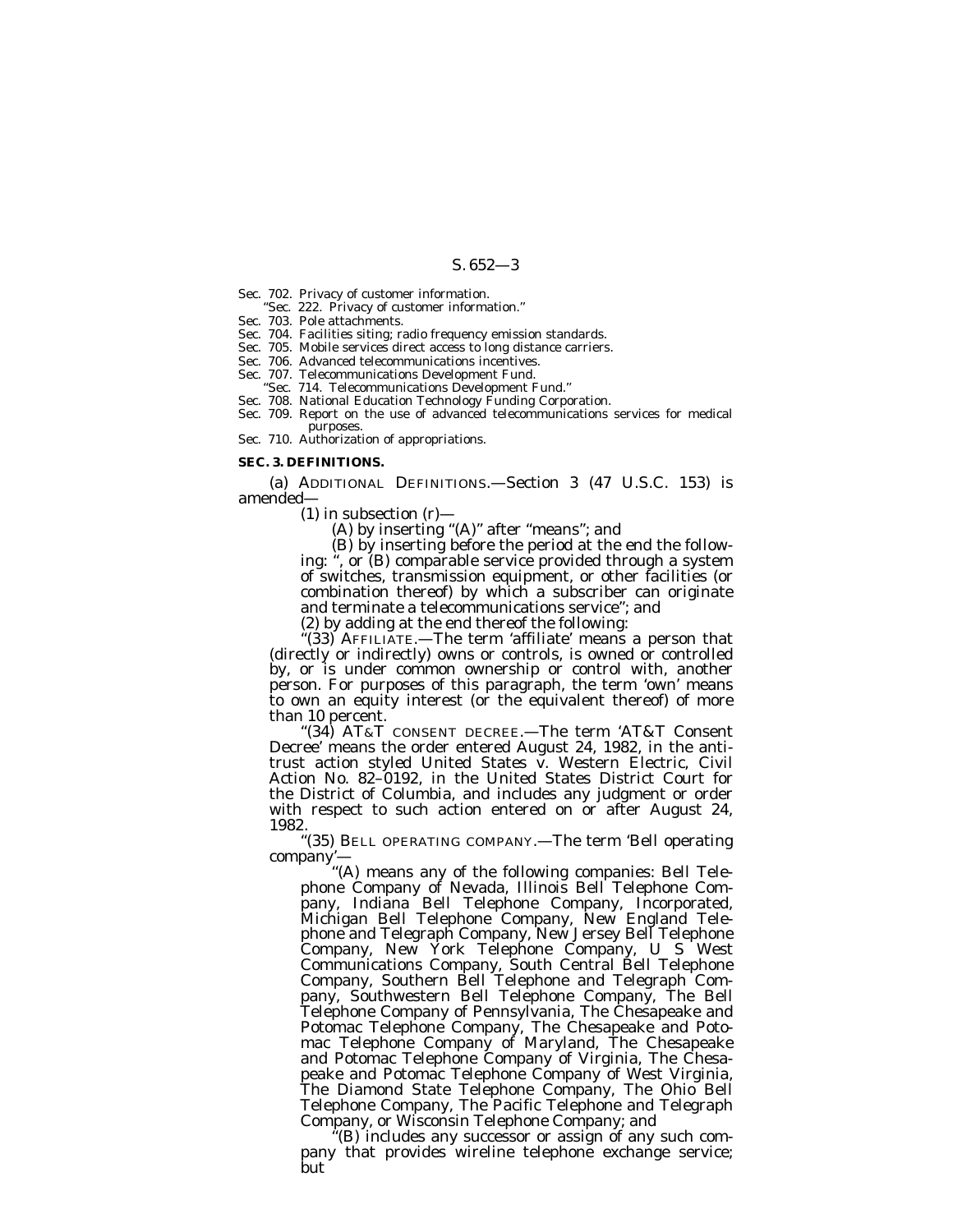''(C) does not include an affiliate of any such company, other than an affiliate described in subparagraph (A) or (B).

''(36) CABLE SERVICE.—The term 'cable service' has the meaning given such term in section 602.

" $(37)$  CABLE SYSTEM.—The term 'cable system' has the meaning given such term in section 602.

''(38) CUSTOMER PREMISES EQUIPMENT.—The term 'customer premises equipment' means equipment employed on the premises of a person (other than a carrier) to originate, route, or terminate telecommunications.

'(39) DIALING PARITY.—The term 'dialing parity' means that a person that is not an affiliate of a local exchange carrier is able to provide telecommunications services in such a manner that customers have the ability to route automatically, without the use of any access code, their telecommunications to the telecommunications services provider of the customer's designation from among 2 or more telecommunications services providers (including such local exchange carrier).

"(40) EXCHANGE ACCESS.—The term 'exchange access' means the offering of access to telephone exchange services or facilities for the purpose of the origination or termination of telephone toll services.

"(41) INFORMATION SERVICE.—The term 'information service' means the offering of a capability for generating, acquiring, storing, transforming, processing, retrieving, utilizing, or making available information via telecommunications, and includes electronic publishing, but does not include any use of any such capability for the management, control, or operation of a telecommunications system or the management of a telecommunications service.

"(42) INTERLATA SERVICE.—The term 'interLATA service' means telecommunications between a point located in a local access and transport area and a point located outside such area.

''(43) LOCAL ACCESS AND TRANSPORT AREA.—The term 'local access and transport area' or 'LATA' means a contiguous geographic area— ''(A) established before the date of enactment of the

Telecommunications Act of 1996 by a Bell operating company such that no exchange area includes points within more than 1 metropolitan statistical area, consolidated metropolitan statistical area, or State, except as expressly permitted under the AT&T Consent Decree; or

''(B) established or modified by a Bell operating company after such date of enactment and approved by the Commission.

"(44) LOCAL EXCHANGE CARRIER.—The term 'local exchange carrier' means any person that is engaged in the provision of telephone exchange service or exchange access. Such term does not include a person insofar as such person is engaged in the provision of a commercial mobile service under section 332(c), except to the extent that the Commission finds that such service should be included in the definition of such term.

''(45) NETWORK ELEMENT.—The term 'network element' means a facility or equipment used in the provision of a telecommunications service. Such term also includes features, func-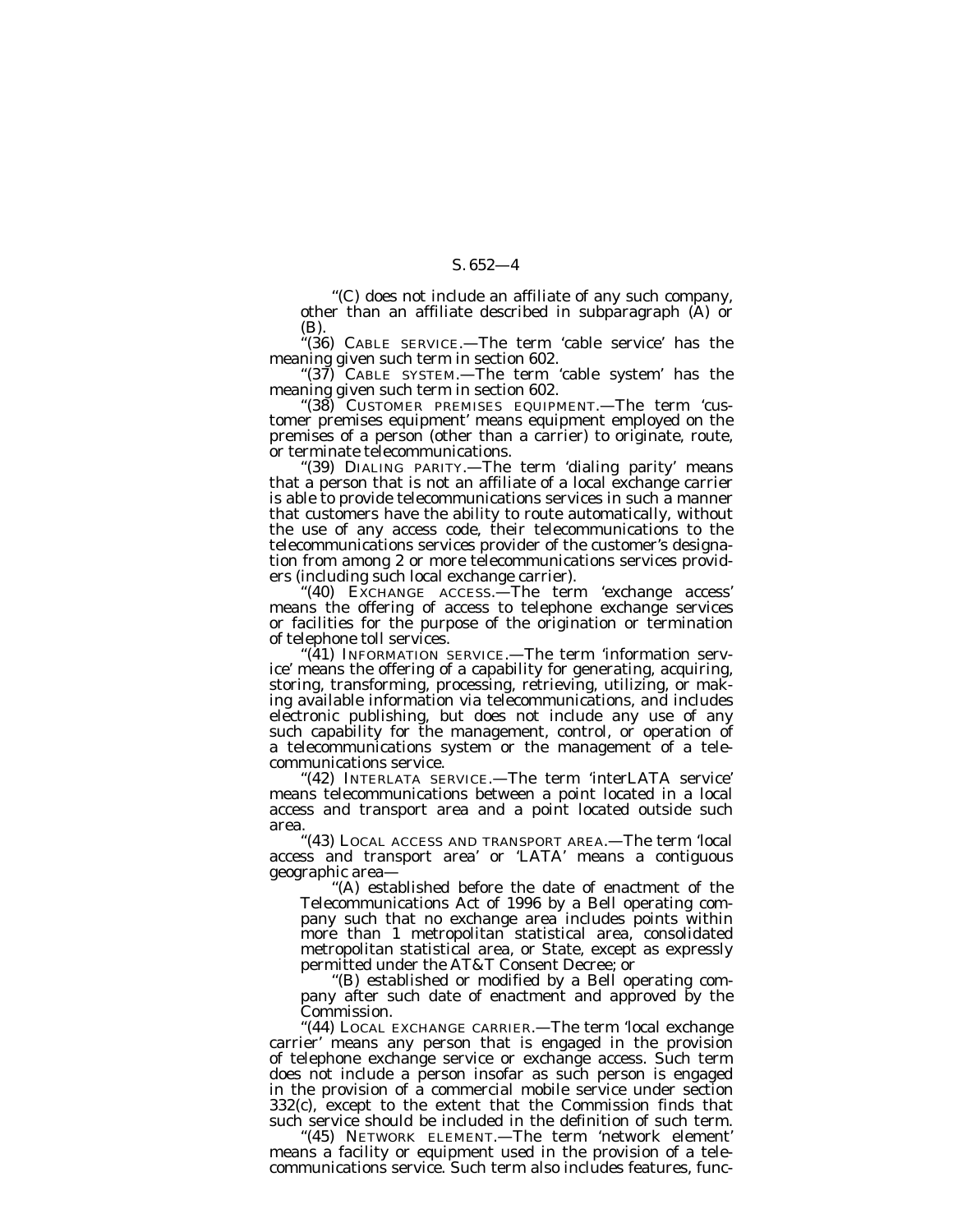tions, and capabilities that are provided by means of such facility or equipment, including subscriber numbers, databases, signaling systems, and information sufficient for billing and collection or used in the transmission, routing, or other provision of a telecommunications service.

''(46) NUMBER PORTABILITY.—The term 'number portability' means the ability of users of telecommunications services to retain, at the same location, existing telecommunications numbers without impairment of quality, reliability, or convenience when switching from one telecommunications carrier to another.

"(47) RURAL TELEPHONE COMPANY.—The term 'rural telephone company' means a local exchange carrier operating entity to the extent that such entity—

''(A) provides common carrier service to any local exchange carrier study area that does not include either—

''(i) any incorporated place of 10,000 inhabitants or more, or any part thereof, based on the most recently available population statistics of the Bureau of the Census; or

''(ii) any territory, incorporated or unincorporated, included in an urbanized area, as defined by the Bureau of the Census as of August 10, 1993;

''(B) provides telephone exchange service, including exchange access, to fewer than 50,000 access lines;

''(C) provides telephone exchange service to any local exchange carrier study area with fewer than 100,000 access lines; or

''(D) has less than 15 percent of its access lines in communities of more than 50,000 on the date of enactment of the Telecommunications Act of 1996.

''(48) TELECOMMUNICATIONS.—The term 'telecommunications' means the transmission, between or among points specified by the user, of information of the user's choosing, without change in the form or content of the information as sent and received.

"(49) TELECOMMUNICATIONS CARRIER.—The term 'telecommunications carrier' means any provider of telecommunications services, except that such term does not include aggregators of telecommunications services (as defined in section 226). A telecommunications carrier shall be treated as a common carrier under this Act only to the extent that it is engaged in providing telecommunications services, except that the Commission shall determine whether the provision of fixed and mobile satellite service shall be treated as common carriage.

''(50) TELECOMMUNICATIONS EQUIPMENT.—The term 'telecommunications equipment' means equipment, other than customer premises equipment, used by a carrier to provide telecommunications services, and includes software integral to such equipment (including upgrades).

''(51) TELECOMMUNICATIONS SERVICE.—The term 'telecommunications service' means the offering of telecommunications for a fee directly to the public, or to such classes of users as to be effectively available directly to the public, regardless of the facilities used.''.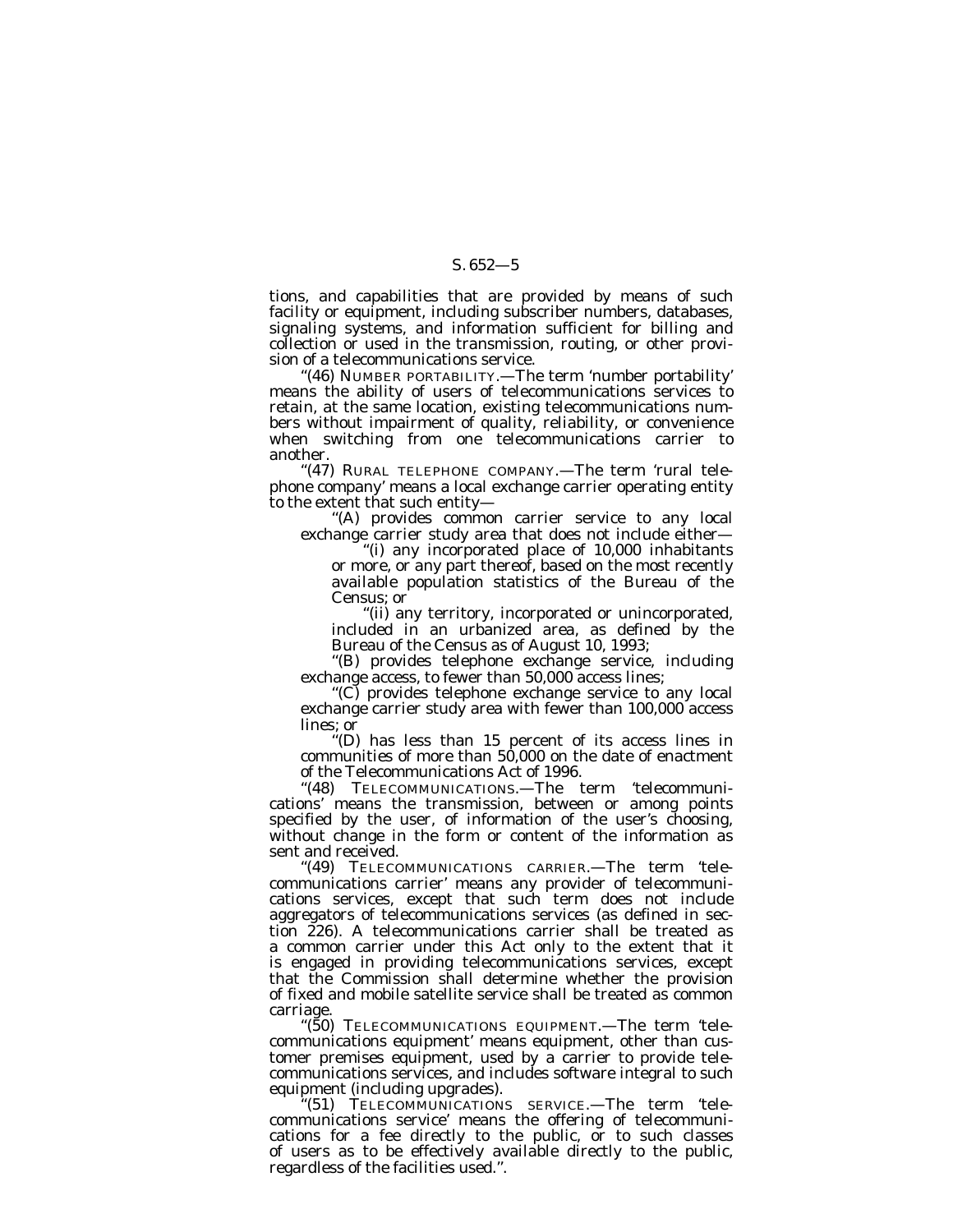(b) COMMON TERMINOLOGY.—Except as otherwise provided in this Act, the terms used in this Act have the meanings provided in section 3 of the Communications Act of 1934 (47  $\check{U}$ .S.C. 153), as amended by this section.

 $\alpha$  (c) STYLISTIC CONSISTENCY.—Section 3 (47 U.S.C. 153) is amended—

(1) in subsections (e) and (n), by redesignating clauses<br>
(1), (2), and (3), as clauses (A), (B), and (C), respectively;<br>
(2) in subsection (w), by redesignating paragraphs (1)<br>
through (5) as subparagraphs (A) through (E

graph—<br>(A) a heading, in a form consistent with the form<br>of the heading of this subsection, consisting of the term defined by such paragraph, or the first term so defined if such paragraph defines more than one term; and<br>(B) the words "The term";<br>(7) by changing the first letter of each defined term in

(7) by changing the first letter of each defined term in such paragraphs from a capital to a lower case letter (except for ''United States'', ''State'', ''State commission'', and ''Great

Lakes Agreement"); and<br>
(8) by reordering such paragraphs and the additional paragraphs added by subsection (a) in alphabetical order based on the headings of such paragraphs and renumbering such paragraphs as so reordered.

(d) CONFORMING AMENDMENTS.—The Act is amended—

(1) in section  $225(a)(1)$ , by striking "section  $3(h)$ " and inserting "section 3";

(2) in section  $332(d)$ , by striking "section  $3(n)$ " each place it appears and inserting ''section 3''; and

(3) in sections  $621\text{d}(3)$ ,  $636\text{d}(3)$ , and  $637\text{d}(2)$ , by striking ''section 3(v)'' and inserting ''section 3''.

## **TITLE I—TELECOMMUNICATION SERVICES**

## **Subtitle A—Telecommunications Services**

#### **SEC. 101. ESTABLISHMENT OF PART II OF TITLE II.**

(a) AMENDMENT.—Title II is amended by inserting after section 229 (47 U.S.C. 229) the following new part:

## **''PART II—DEVELOPMENT OF COMPETITIVE MARKETS**

#### **''SEC. 251. INTERCONNECTION.**

''(a) GENERAL DUTY OF TELECOMMUNICATIONS CARRIERS.—Each telecommunications carrier has the duty—

"(1) to interconnect directly or indirectly with the facilities and equipment of other telecommunications carriers; and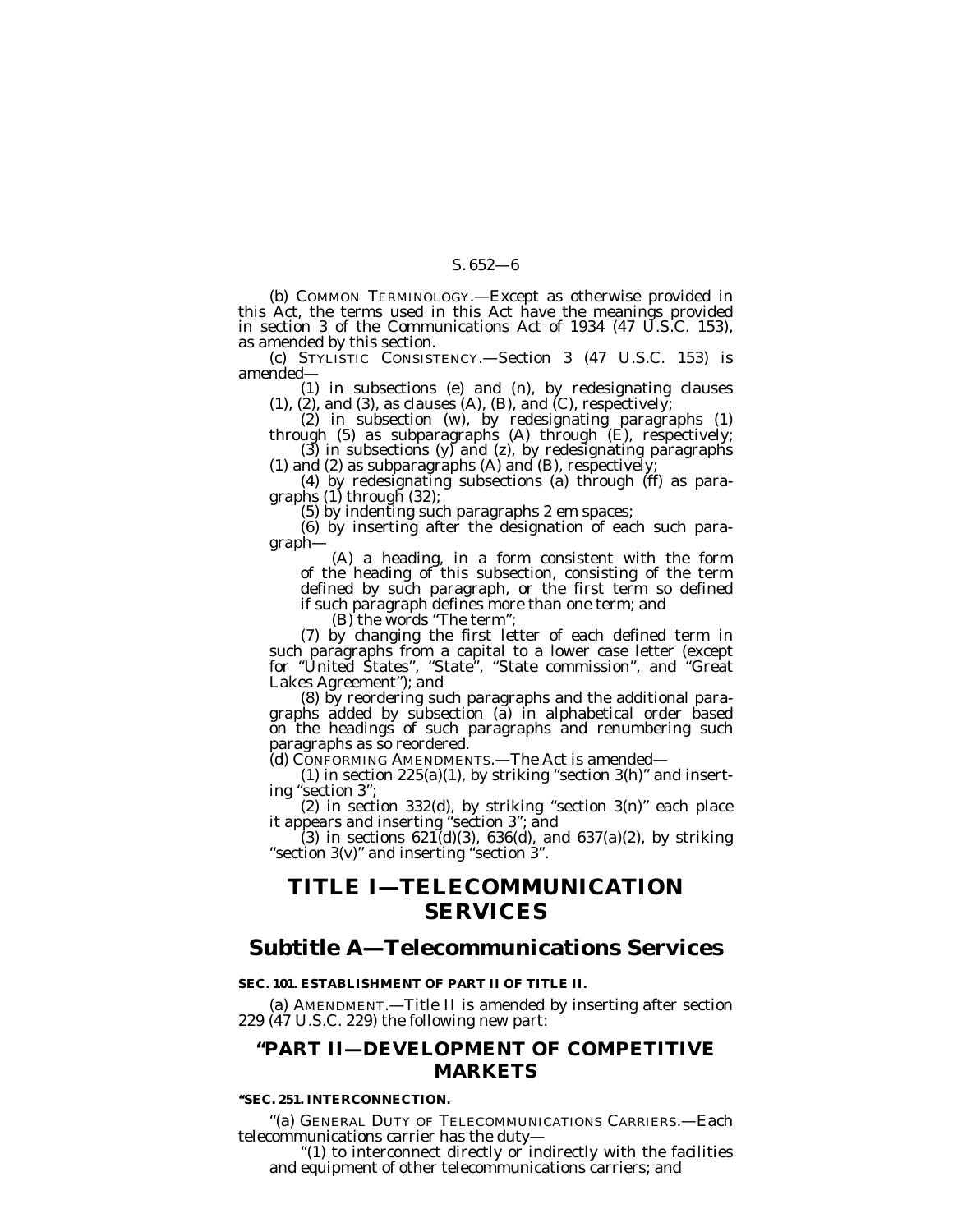"(2) not to install network features, functions, or capabilities that do not comply with the guidelines and standards established pursuant to section 255 or 256.

''(b) OBLIGATIONS OF ALL LOCAL EXCHANGE CARRIERS.—Each local exchange carrier has the following duties:

''(1) RESALE.—The duty not to prohibit, and not to impose unreasonable or discriminatory conditions or limitations on, the resale of its telecommunications services.

''(2) NUMBER PORTABILITY.—The duty to provide, to the extent technically feasible, number portability in accordance with requirements prescribed by the Commission.

''(3) DIALING PARITY.—The duty to provide dialing parity to competing providers of telephone exchange service and telephone toll service, and the duty to permit all such providers to have nondiscriminatory access to telephone numbers, operator services, directory assistance, and directory listing, with no unreasonable dialing delays.

"(4) ACCESS TO RIGHTS-OF-WAY.—The duty to afford access to the poles, ducts, conduits, and rights-of-way of such carrier to competing providers of telecommunications services on rates, terms, and conditions that are consistent with section 224.

''(5) RECIPROCAL COMPENSATION.—The duty to establish reciprocal compensation arrangements for the transport and termination of telecommunications.

''(c) ADDITIONAL OBLIGATIONS OF INCUMBENT LOCAL EXCHANGE CARRIERS.—In addition to the duties contained in subsection (b), each incumbent local exchange carrier has the following duties:

"(1) DUTY TO NEGOTIATE.—The duty to negotiate in good faith in accordance with section 252 the particular terms and conditions of agreements to fulfill the duties described in paragraphs (1) through (5) of subsection (b) and this subsection. The requesting telecommunications carrier also has the duty to negotiate in good faith the terms and conditions of such agreements.

"(2) INTERCONNECTION.—The duty to provide, for the facilities and equipment of any requesting telecommunications car-

"(A) for the transmission and routing of telephone exchange service and exchange access;

"(B) at any technically feasible point within the carrier's network;

''(C) that is at least equal in quality to that provided by the local exchange carrier to itself or to any subsidiary, affiliate, or any other party to which the carrier provides interconnection; and

''(D) on rates, terms, and conditions that are just, reasonable, and nondiscriminatory, in accordance with the terms and conditions of the agreement and the requirements of this section and section 252.

''(3) UNBUNDLED ACCESS.—The duty to provide, to any requesting telecommunications carrier for the provision of a telecommunications service, nondiscriminatory access to network elements on an unbundled basis at any technically feasible point on rates, terms, and conditions that are just, reasonable, and nondiscriminatory in accordance with the terms and conditions of the agreement and the requirements of this section and section 252. An incumbent local exchange carrier shall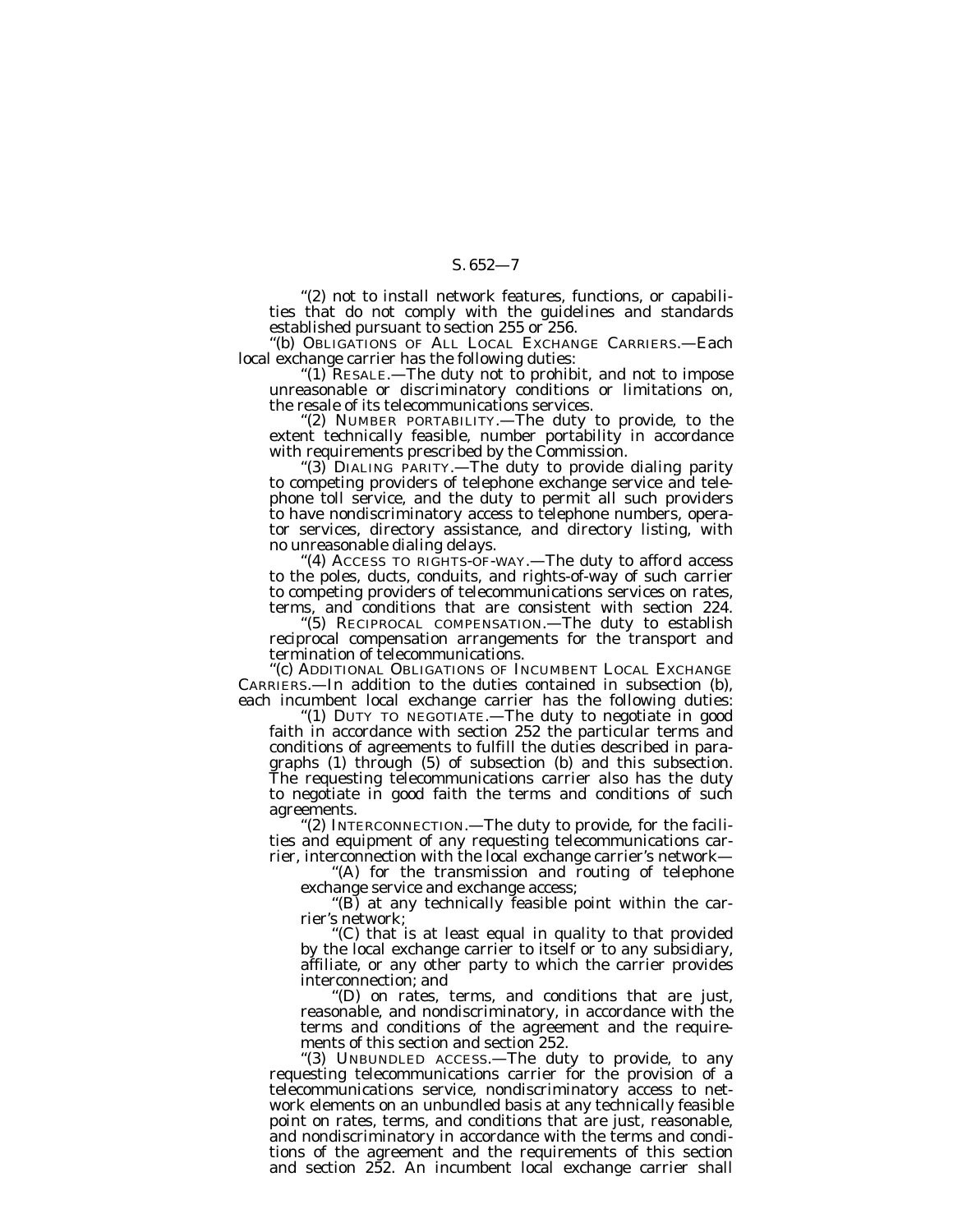provide such unbundled network elements in a manner that allows requesting carriers to combine such elements in order to provide such telecommunications service.

''(4) RESALE.—The duty—

"(A) to offer for resale at wholesale rates any telecommunications service that the carrier provides at retail to subscribers who are not telecommunications carriers; and

''(B) not to prohibit, and not to impose unreasonable or discriminatory conditions or limitations on, the resale of such telecommunications service, except that a State commission may, consistent with regulations prescribed by the Commission under this section, prohibit a reseller that obtains at wholesale rates a telecommunications service that is available at retail only to a category of subscribers from offering such service to a different category of subscribers.

''(5) NOTICE OF CHANGES.—The duty to provide reasonable public notice of changes in the information necessary for the transmission and routing of services using that local exchange carrier's facilities or networks, as well as of any other changes that would affect the interoperability of those facilities and networks.

''(6) COLLOCATION.—The duty to provide, on rates, terms, and conditions that are just, reasonable, and nondiscriminatory, for physical collocation of equipment necessary for interconnection or access to unbundled network elements at the premises of the local exchange carrier, except that the carrier may provide for virtual collocation if the local exchange carrier demonstrates to the State commission that physical collocation is not practical for technical reasons or because of space limitations.

'(d) IMPLEMENTATION.-

'(1) IN GENERAL.—Within 6 months after the date of enactment of the Telecommunications Act of 1996, the Commission shall complete all actions necessary to establish regulations to implement the requirements of this section.

''(2) ACCESS STANDARDS.—In determining what network elements should be made available for purposes of subsection  $(c)(3)$ , the Commission shall consider, at a minimum, whether—

''(A) access to such network elements as are proprietary in nature is necessary; and

''(B) the failure to provide access to such network elements would impair the ability of the telecommunications carrier seeking access to provide the services that it seeks to offer.

''(3) PRESERVATION OF STATE ACCESS REGULATIONS.—In prescribing and enforcing regulations to implement the requirements of this section, the Commission shall not preclude the enforcement of any regulation, order, or policy of a State commission that—

''(A) establishes access and interconnection obligations of local exchange carriers;

'(B) is consistent with the requirements of this section; and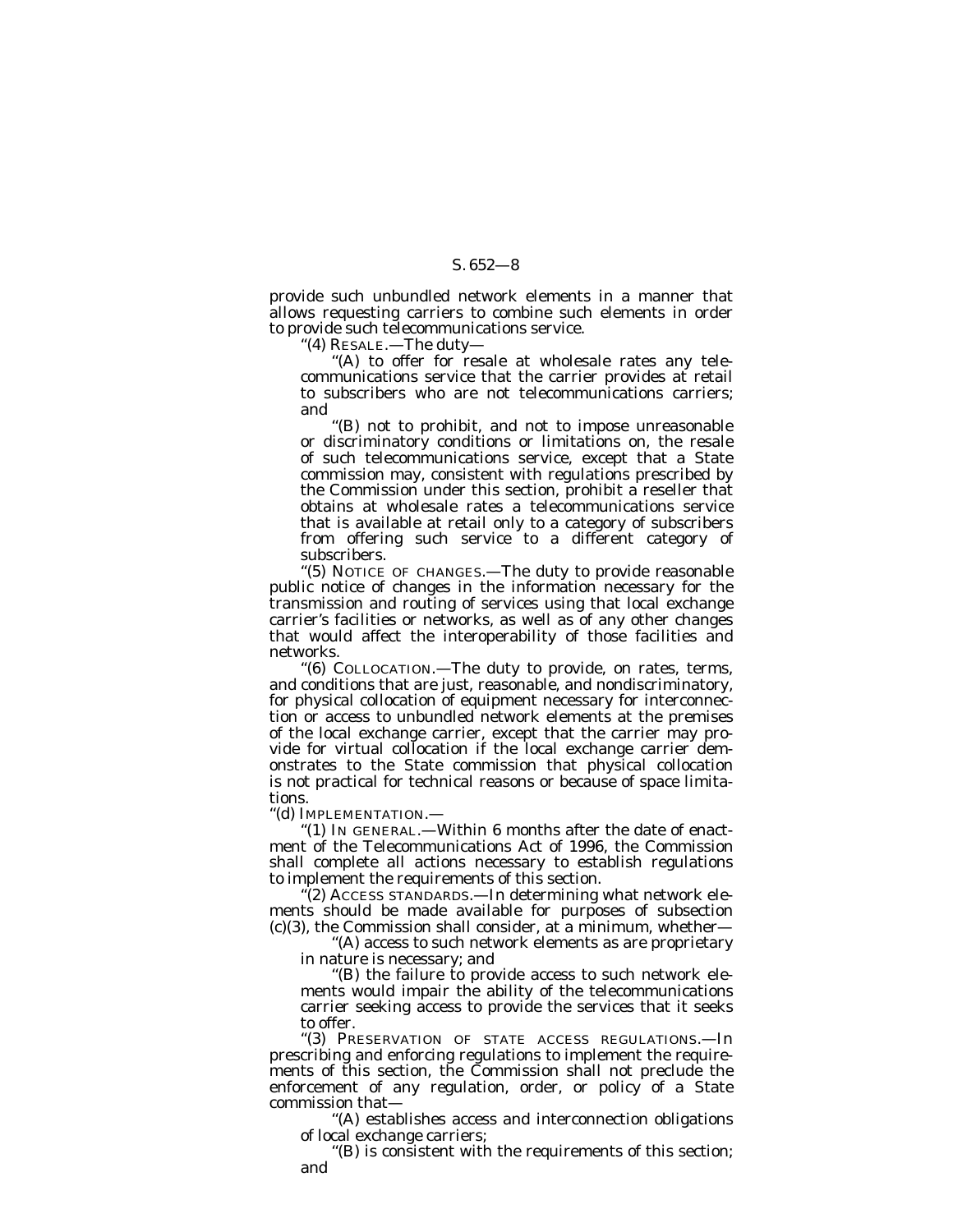''(C) does not substantially prevent implementation of the requirements of this section and the purposes of this part.

''(e) NUMBERING ADMINISTRATION.—

''(1) COMMISSION AUTHORITY AND JURISDICTION.—The Commission shall create or designate one or more impartial entities to administer telecommunications numbering and to make such numbers available on an equitable basis. The Commission shall have exclusive jurisdiction over those portions of the North American Numbering Plan that pertain to the United States. Nothing in this paragraph shall preclude the Commission from delegating to State commissions or other entities all or any portion of such jurisdiction.

''(2) COSTS.—The cost of establishing telecommunications numbering administration arrangements and number portability shall be borne by all telecommunications carriers on a competitively neutral basis as determined by the Commission. ''(f) EXEMPTIONS, SUSPENSIONS, AND MODIFICATIONS.—

"(1) EXEMPTION FOR CERTAIN RURAL TELEPHONE COMPA-NIES.—

''(A) EXEMPTION.—Subsection (c) of this section shall not apply to a rural telephone company until (i) such company has received a bona fide request for interconnection, services, or network elements, and (ii) the State commission determines (under subparagraph (B)) that such request is not unduly economically burdensome, is technically feasible, and is consistent with section 254 (other than subsections (b)(7) and (c)(1)(D) thereof).

''(B) STATE TERMINATION OF EXEMPTION AND IMPLEMENTATION SCHEDULE.—The party making a bona fide request of a rural telephone company for interconnection, services, or network elements shall submit a notice of its request to the State commission. The State commission shall conduct an inquiry for the purpose of determining whether to terminate the exemption under subparagraph (A). Within 120 days after the State commission receives notice of the request, the State commission shall terminate the exemption if the request is not unduly economically burdensome, is technically feasible, and is consistent with section 254 (other than subsections  $(b)(7)$  and  $(c)(1)(D)$ thereof). Upon termination of the exemption, a State commission shall establish an implementation schedule for compliance with the request that is consistent in time

"(C) LIMITATION ON EXEMPTION.—The exemption provided by this paragraph shall not apply with respect to a request under subsection (c) from a cable operator providing video programming, and seeking to provide any telecommunications service, in the area in which the rural telephone company provides video programming. The limitation contained in this subparagraph shall not apply to a rural telephone company that is providing video programming on the date of enactment of the Telecommunications Act of 1996.

"(2) SUSPENSIONS AND MODIFICATIONS FOR RURAL CAR-RIERS.—A local exchange carrier with fewer than 2 percent of the Nation's subscriber lines installed in the aggregate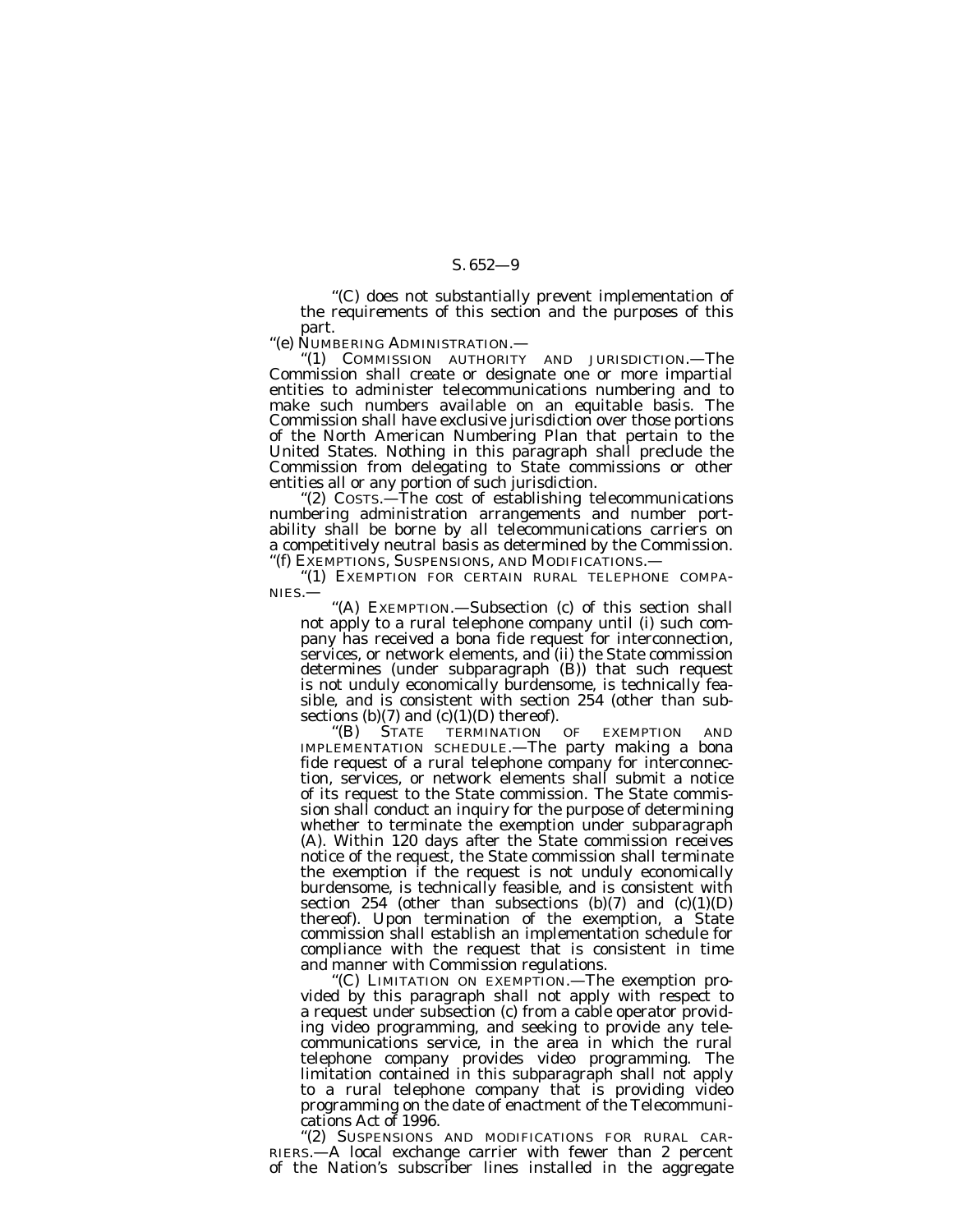nationwide may petition a State commission for a suspension or modification of the application of a requirement or requirements of subsection (b) or (c) to telephone exchange service facilities specified in such petition. The State commission shall grant such petition to the extent that, and for such duration as, the State commission determines that such suspension or modification—

''(A) is necessary—

''(i) to avoid a significant adverse economic impact on users of telecommunications services generally;

''(ii) to avoid imposing a requirement that is unduly economically burdensome; or

''(iii) to avoid imposing a requirement that is technically infeasible; and

''(B) is consistent with the public interest, convenience, and necessity.

The State commission shall act upon any petition filed under this paragraph within 180 days after receiving such petition. Pending such action, the State commission may suspend enforcement of the requirement or requirements to which the petition applies with respect to the petitioning carrier or carriers.

''(g) CONTINUED ENFORCEMENT OF EXCHANGE ACCESS AND INTERCONNECTION REQUIREMENTS.—On and after the date of enactment of the Telecommunications Act of 1996, each local exchange carrier, to the extent that it provides wireline services, shall provide exchange access, information access, and exchange services for such access to interexchange carriers and information service providers in accordance with the same equal access and nondiscriminatory interconnection restrictions and obligations (including receipt of compensation) that apply to such carrier on the date immediately preceding the date of enactment of the Telecommunications Act of 1996 under any court order, consent decree, or regulation, order, or policy of the Commission, until such restrictions and obligations are explicitly superseded by regulations prescribed by the Commission after such date of enactment. During the period beginning on such date of enactment and until such restrictions and obligations are so superseded, such restrictions and obligations shall be enforceable in the same manner as regulations of the Commission.<br>"(h) DEFINITION OF INCUMBENT LOCAL EXCHANGE CARRIER.-

"(1) DEFINITION.—For purposes of this section, the term 'incumbent local exchange carrier' means, with respect to an

"(A) on the date of enactment of the Telecommunications Act of 1996, provided telephone exchange service in such area; and

''(B)(i) on such date of enactment, was deemed to be a member of the exchange carrier association pursuant to section 69.601(b) of the Commission's regulations (47 C.F.R. 69.601(b)); or

(ii) is a person or entity that, on or after such date of enactment, became a successor or assign of a member described in clause (i).

''(2) TREATMENT OF COMPARABLE CARRIERS AS INCUM-BENTS.—The Commission may, by rule, provide for the treatment of a local exchange carrier (or class or category thereof)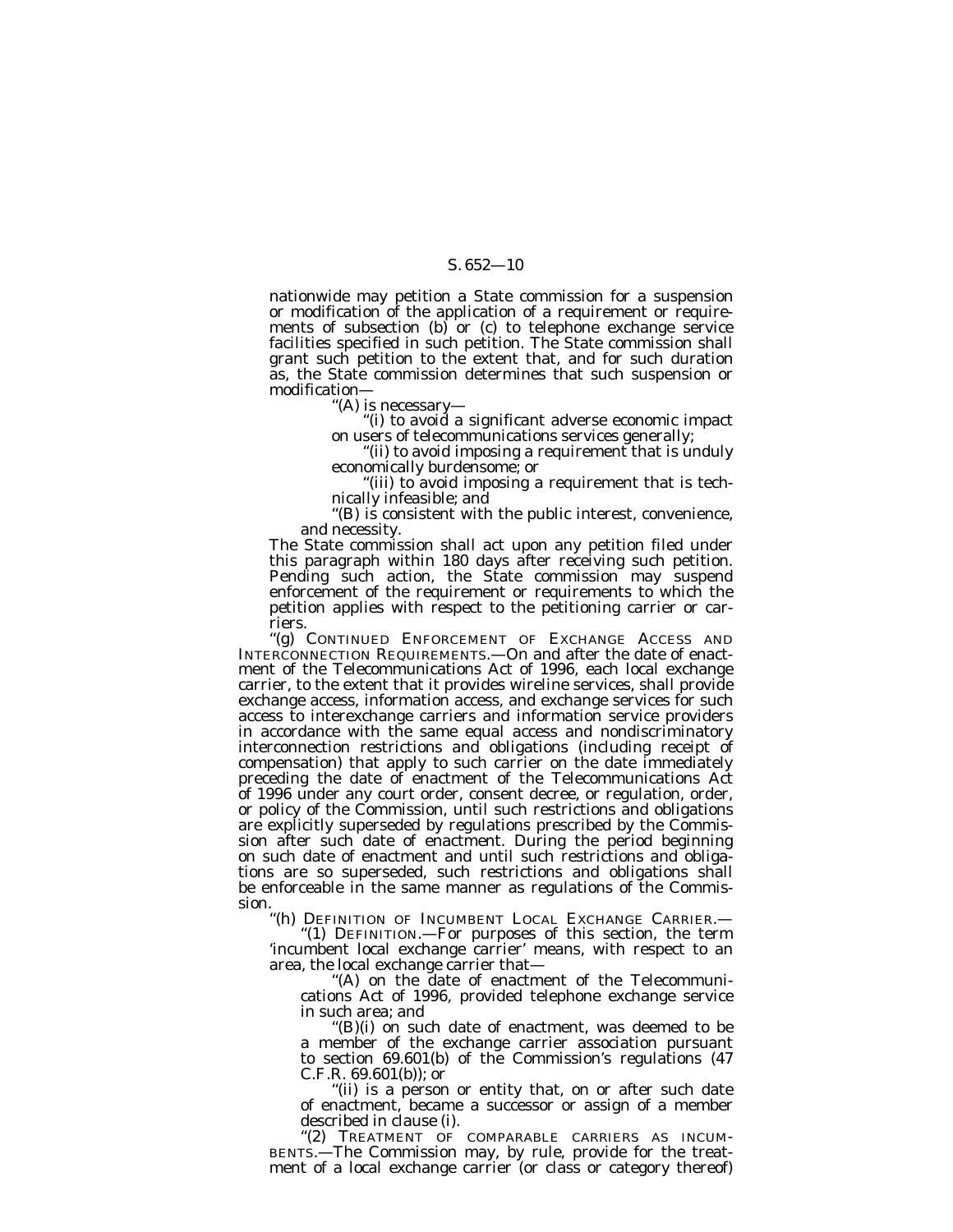as an incumbent local exchange carrier for purposes of this section if—

'(A) such carrier occupies a position in the market for telephone exchange service within an area that is comparable to the position occupied by a carrier described in paragraph (1);

''(B) such carrier has substantially replaced an incumbent local exchange carrier described in paragraph (1); and

 $(C)$  such treatment is consistent with the public interest, convenience, and necessity and the purposes of this section.

''(i) SAVINGS PROVISION.—Nothing in this section shall be construed to limit or otherwise affect the Commission's authority under section 201.

#### **''SEC. 252. PROCEDURES FOR NEGOTIATION, ARBITRATION, AND APPROVAL OF AGREEMENTS.**

''(a) AGREEMENTS ARRIVED AT THROUGH NEGOTIATION.—

''(1) VOLUNTARY NEGOTIATIONS.—Upon receiving a request for interconnection, services, or network elements pursuant to section 251, an incumbent local exchange carrier may negotiate and enter into a binding agreement with the requesting telecommunications carrier or carriers without regard to the standards set forth in subsections (b) and (c) of section 251. The agreement shall include a detailed schedule of itemized charges for interconnection and each service or network element included in the agreement. The agreement, including any interconnection agreement negotiated before the date of enactment of the Telecommunications Act of 1996, shall be submitted to the State commission under subsection (e) of this section.

''(2) MEDIATION.—Any party negotiating an agreement under this section may, at any point in the negotiation, ask a State commission to participate in the negotiation and to mediate any differences arising in the course of the negotiation.<br>"(b) AGREEMENTS ARRIVED AT THROUGH COMPULSORY ARBITRA-

TION.—<br>
"(1) ARBITRATION.—During the period from the 135th to the 160th day (inclusive) after the date on which an incumbent local exchange carrier receives a request for negotiation under this section, the carrier or any other party to the negotiation<br>may petition a State commission to arbitrate any open issues.

"(2) DUTY OF PETITIONER.—<br>"(A) A party that petitions a State commission under paragraph (1) shall, at the same time as it submits the petition, provide the State commission all relevant documentation concerning—

''(i) the unresolved issues;

"(ii) the position of each of the parties with respect to those issues; and

''(iii) any other issue discussed and resolved by the parties.

"(B) A party petitioning a State commission under paragraph (1) shall provide a copy of the petition and any documentation to the other party or parties not later than the day on which the State commission receives the petition.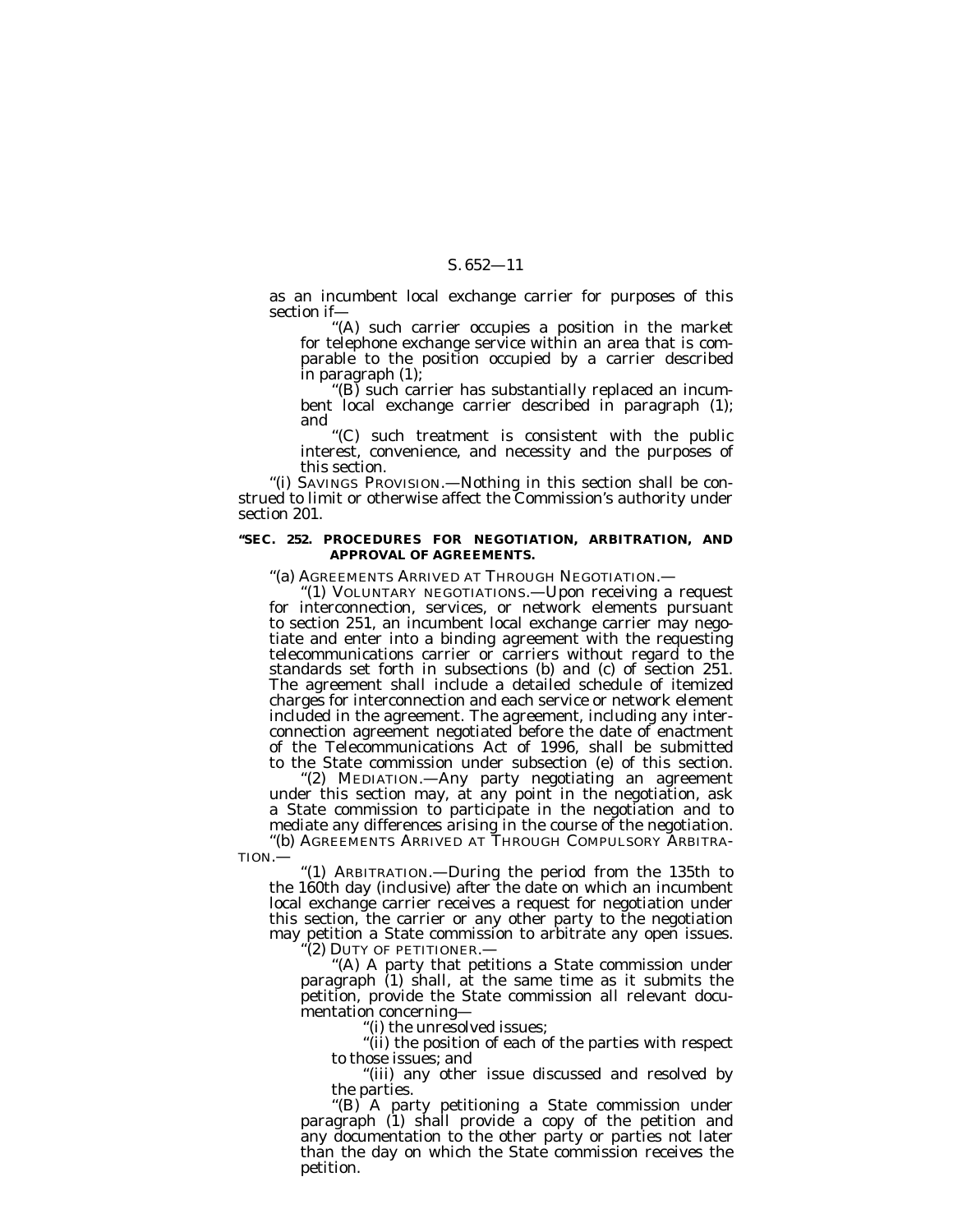''(3) OPPORTUNITY TO RESPOND.—A non-petitioning party to a negotiation under this section may respond to the other party's petition and provide such additional information as it wishes within 25 days after the State commission receives the petition.

''(4) ACTION BY STATE COMMISSION.—

'(A) The State commission shall limit its consideration of any petition under paragraph (1) (and any response thereto) to the issues set forth in the petition and in the response, if any, filed under paragraph (3).

''(B) The State commission may require the petitioning party and the responding party to provide such information as may be necessary for the State commission to reach a decision on the unresolved issues. If any party refuses or fails unreasonably to respond on a timely basis to any reasonable request from the State commission, then the State commission may proceed on the basis of the best information available to it from whatever source derived.

'(C) The State commission shall resolve each issue set forth in the petition and the response, if any, by imposing appropriate conditions as required to implement subsection (c) upon the parties to the agreement, and shall conclude the resolution of any unresolved issues not later than 9 months after the date on which the local exchange carrier received the request under this section.

''(5) REFUSAL TO NEGOTIATE.—The refusal of any other party to the negotiation to participate further in the negotiations, to cooperate with the State commission in carrying out its function as an arbitrator, or to continue to negotiate in good faith in the presence, or with the assistance, of the State commission shall be considered a failure to negotiate in good faith.

''(c) STANDARDS FOR ARBITRATION.—In resolving by arbitration under subsection (b) any open issues and imposing conditions upon the parties to the agreement, a State commission shall—

''(1) ensure that such resolution and conditions meet the requirements of section 251, including the regulations prescribed by the Commission pursuant to section 251;

''(2) establish any rates for interconnection, services, or network elements according to subsection (d); and

''(3) provide a schedule for implementation of the terms and conditions by the parties to the agreement.

''(d) PRICING STANDARDS.—

''(1) INTERCONNECTION AND NETWORK ELEMENT CHARGES.— Determinations by a State commission of the just and reasonable rate for the interconnection of facilities and equipment for purposes of subsection  $(c)(2)$  of section 251, and the just and reasonable rate for network elements for purposes of subsection (c)(3) of such section—

''(A) shall be—

(i) based on the cost (determined without reference to a rate-of-return or other rate-based proceeding) of providing the interconnection or network element (whichever is applicable), and

''(ii) nondiscriminatory, and

''(B) may include a reasonable profit.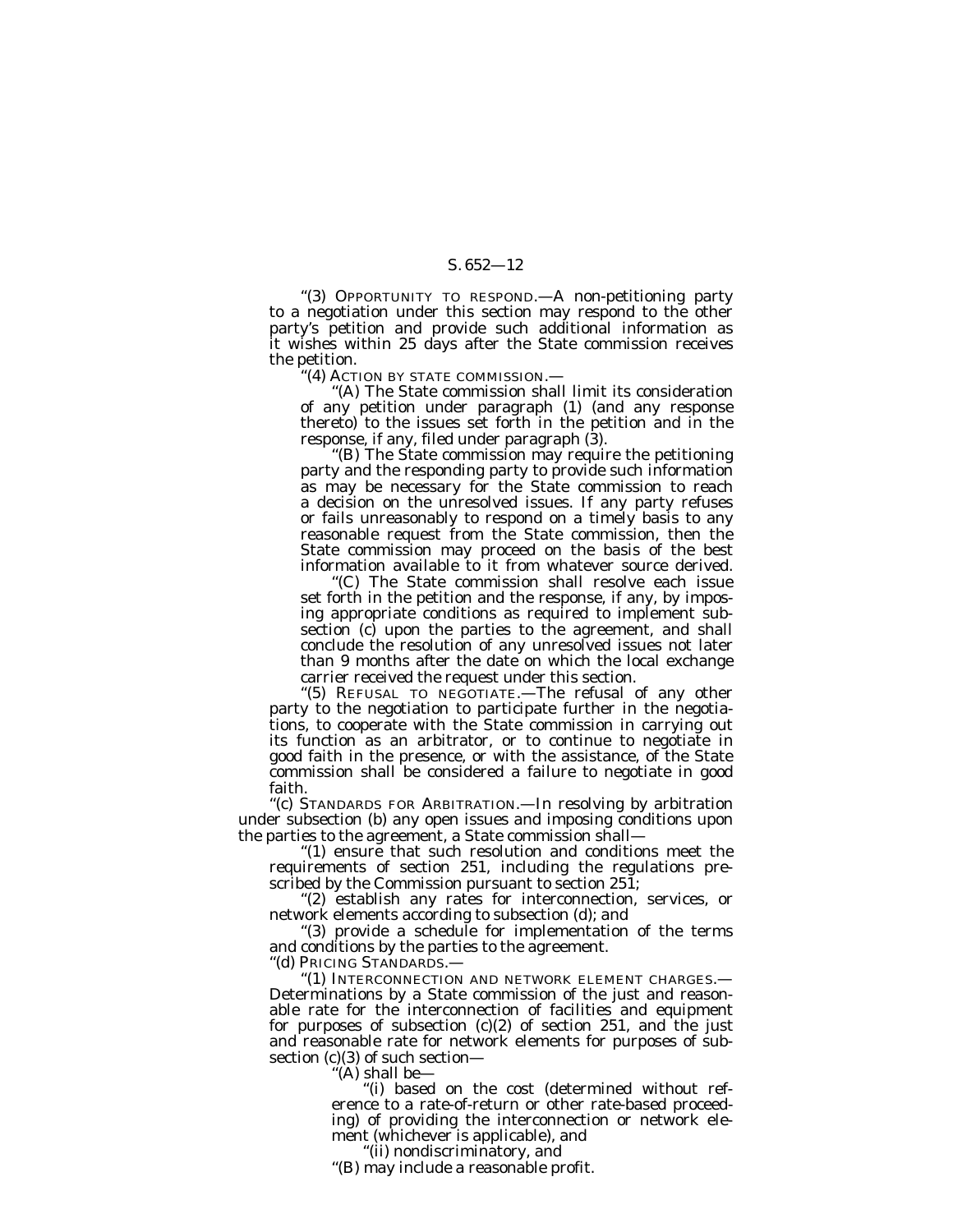"(2) CHARGES FOR TRANSPORT AND TERMINATION OF TRAF-FIC.—

"(A) IN GENERAL.—For the purposes of compliance by an incumbent local exchange carrier with section 251(b)(5), a State commission shall not consider the terms and conditions for reciprocal compensation to be just and reasonable unless—

''(i) such terms and conditions provide for the mutual and reciprocal recovery by each carrier of costs associated with the transport and termination on each carrier's network facilities of calls that originate on the network facilities of the other carrier; and

''(ii) such terms and conditions determine such costs on the basis of a reasonable approximation of the additional costs of terminating such calls.

''(B) RULES OF CONSTRUCTION.—This paragraph shall not be construed—

''(i) to preclude arrangements that afford the mutual recovery of costs through the offsetting of reciprocal obligations, including arrangements that waive mutual recovery (such as bill-and-keep arrangements); or

''(ii) to authorize the Commission or any State commission to engage in any rate regulation proceeding to establish with particularity the additional costs of transporting or terminating calls, or to require carriers to maintain records with respect to the additional costs

of such calls.<br>"(3) WHOLESALE PRICES FOR TELECOMMUNICATIONS SERV- $ICES.$ —For the purposes of section  $251(c)(4)$ , a State commission shall determine wholesale rates on the basis of retail rates charged to subscribers for the telecommunications service requested, excluding the portion thereof attributable to any marketing, billing, collection, and other costs that will be avoided by the local exchange carrier.

''(e) APPROVAL BY STATE COMMISSION.— ''(1) APPROVAL REQUIRED.—Any interconnection agreement adopted by negotiation or arbitration shall be submitted for approval to the State commission. A State commission to which an agreement is submitted shall approve or reject the agreement, with written findings as to any deficiencies. "(2) GROUNDS FOR REJECTION.—The State commission may

only reject—<br>
"(A) an agreement (or any portion thereof) adopted<br>
by negotiation under subsection (a) if it finds that—

''(i) the agreement (or portion thereof) discriminates against a telecommunications carrier not a party to the agreement; or

(ii) the implementation of such agreement or portion is not consistent with the public interest, convenience, and necessity; or

''(B) an agreement (or any portion thereof) adopted by arbitration under subsection (b) if it finds that the agreement does not meet the requirements of section 251, including the regulations prescribed by the Commission pursuant to section 251, or the standards set forth in subsection (d) of this section.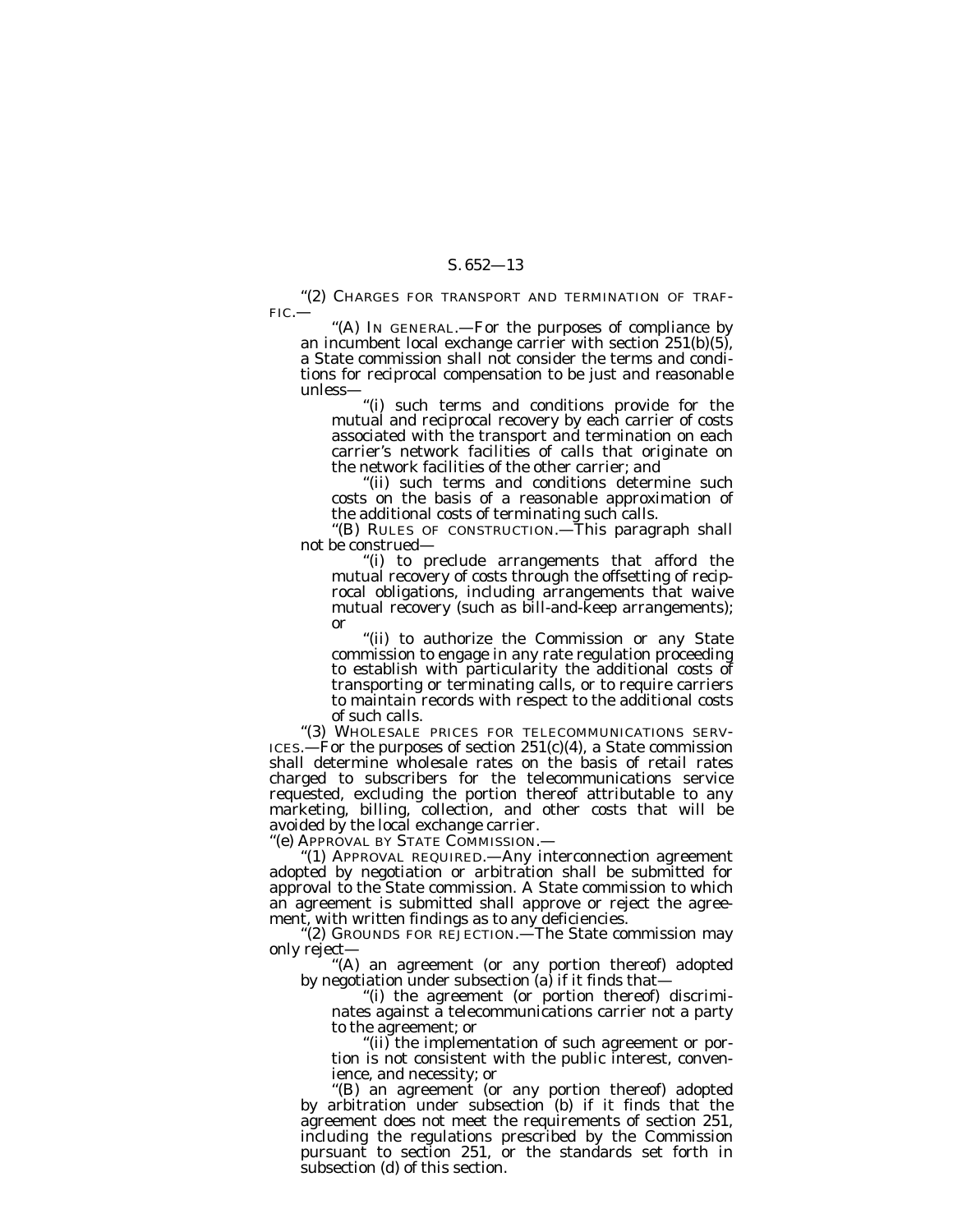''(3) PRESERVATION OF AUTHORITY.—Notwithstanding paragraph (2), but subject to section 253, nothing in this section shall prohibit a State commission from establishing or enforcing other requirements of State law in its review of an agreement, including requiring compliance with intrastate telecommunications service quality standards or requirements.

"(4) SCHEDULE FOR DECISION.—If the State commission does not act to approve or reject the agreement within 90 days after submission by the parties of an agreement adopted by negotiation under subsection (a), or within 30 days after submission by the parties of an agreement adopted by arbitration under subsection (b), the agreement shall be deemed approved. No State court shall have jurisdiction to review the action of a State commission in approving or rejecting an agreement under this section.

"(5) COMMISSION TO ACT IF STATE WILL NOT ACT.—If a State commission fails to act to carry out its responsibility under this section in any proceeding or other matter under this section, then the Commission shall issue an order preempting the State commission's jurisdiction of that proceeding or matter within 90 days after being notified (or taking notice) of such failure, and shall assume the responsibility of the State commission under this section with respect to the proceeding or matter and act for the State commission.

''(6) REVIEW OF STATE COMMISSION ACTIONS.—In a case in which a State fails to act as described in paragraph (5), the proceeding by the Commission under such paragraph and any judicial review of the Commission's actions shall be the exclusive remedies for a State commission's failure to act. In any case in which a State commission makes a determination under this section, any party aggrieved by such determination may bring an action in an appropriate Federal district court to determine whether the agreement or statement meets the requirements of section 251 and this section.

"(1) IN GENERAL $-$ A Bell operating company may prepare and file with a State commission a statement of the terms and conditions that such company generally offers within that State to comply with the requirements of section 251 and the regulations thereunder and the standards applicable under this section.

''(2) STATE COMMISSION REVIEW.—A State commission may not approve such statement unless such statement complies with subsection (d) of this section and section 251 and the regulations thereunder. Except as provided in section 253, nothing in this section shall prohibit a State commission from establishing or enforcing other requirements of State law in its review of such statement, including requiring compliance with intrastate telecommunications service quality standards or requirements.

''(3) SCHEDULE FOR REVIEW.—The State commission to which a statement is submitted shall, not later than 60 days after the date of such submission—

''(A) complete the review of such statement under paragraph (2) (including any reconsideration thereof), unless the submitting carrier agrees to an extension of the period for such review; or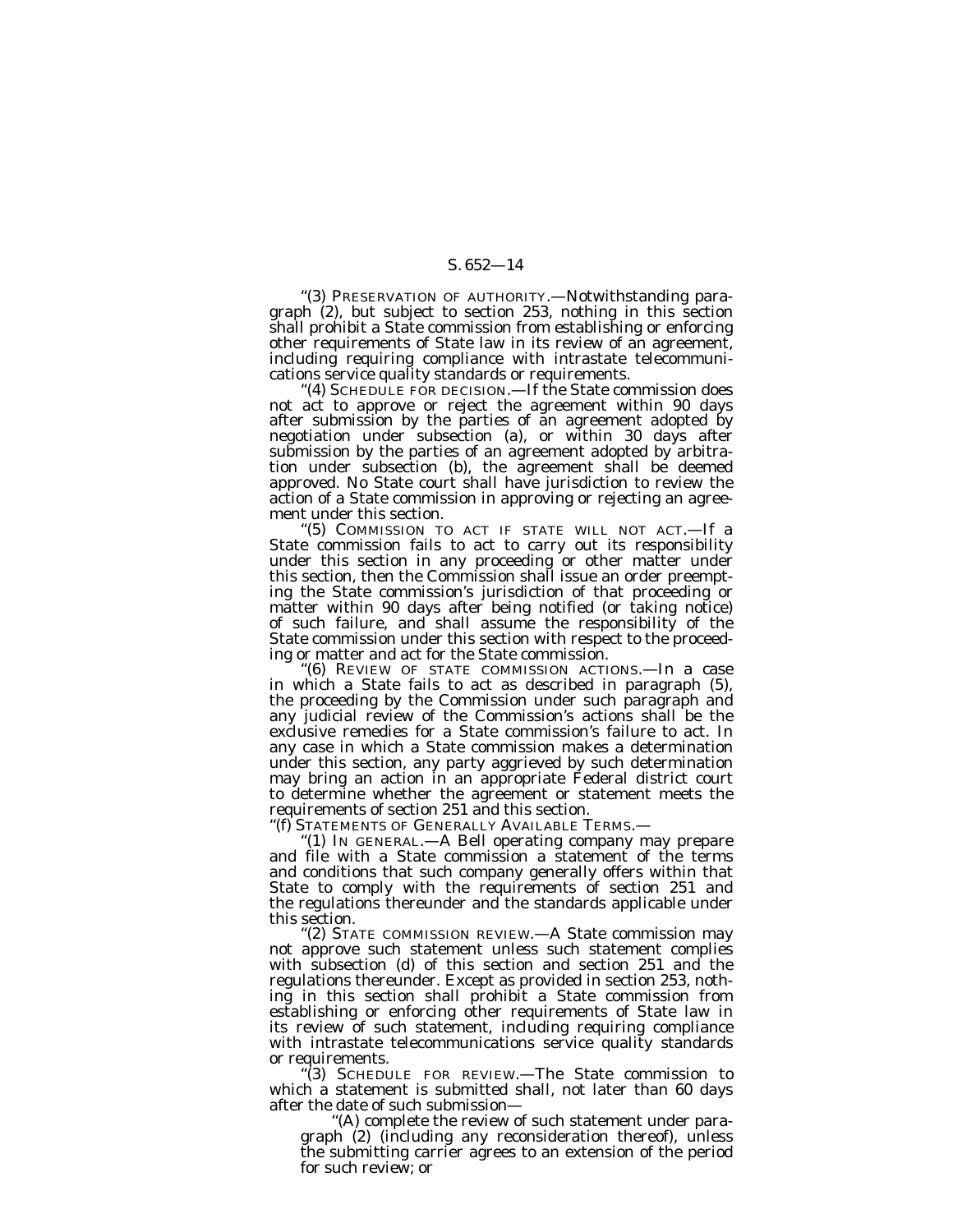''(B) permit such statement to take effect.

"(4) AUTHORITY TO CONTINUE REVIEW.—Paragraph (3) shall not preclude the State commission from continuing to review a statement that has been permitted to take effect under subparagraph (B) of such paragraph or from approving or disapproving such statement under paragraph (2).

''(5) DUTY TO NEGOTIATE NOT AFFECTED.—The submission or approval of a statement under this subsection shall not relieve a Bell operating company of its duty to negotiate the terms and conditions of an agreement under section 251.

''(g) CONSOLIDATION OF STATE PROCEEDINGS.—Where not inconsistent with the requirements of this Act, a State commission may, to the extent practical, consolidate proceedings under sections  $214(e)$ ,  $251(f)$ ,  $253$ , and this section in order to reduce administrative burdens on telecommunications carriers, other parties to the proceedings, and the State commission in carrying out its responsibilities under this Act.

''(h) FILING REQUIRED.—A State commission shall make a copy of each agreement approved under subsection (e) and each statement approved under subsection (f) available for public inspection and copying within 10 days after the agreement or statement is approved. The State commission may charge a reasonable and nondiscriminatory fee to the parties to the agreement or to the party filing the statement to cover the costs of approving and filing such agreement or statement.

(i) AVAILABILITY TO OTHER TELECOMMUNICATIONS CARRIERS.— A local exchange carrier shall make available any interconnection, service, or network element provided under an agreement approved under this section to which it is a party to any other requesting telecommunications carrier upon the same terms and conditions

as those provided in the agreement. ''(j) DEFINITION OF INCUMBENT LOCAL EXCHANGE CARRIER.— For purposes of this section, the term 'incumbent local exchange carrier' has the meaning provided in section 251(h).

#### **''SEC. 253. REMOVAL OF BARRIERS TO ENTRY.**

''(a) IN GENERAL.—No State or local statute or regulation, or other State or local legal requirement, may prohibit or have the effect of prohibiting the ability of any entity to provide any interstate or intrastate telecommunications service.

''(b) STATE REGULATORY AUTHORITY.—Nothing in this section shall affect the ability of a State to impose, on a competitively neutral basis and consistent with section 254, requirements necessary to preserve and advance universal service, protect the public safety and welfare, ensure the continued quality of telecommunications services, and safeguard the rights of consumers.

''(c) STATE AND LOCAL GOVERNMENT AUTHORITY.—Nothing in this section affects the authority of a State or local government to manage the public rights-of-way or to require fair and reasonable compensation from telecommunications providers, on a competitively neutral and nondiscriminatory basis, for use of public rightsof-way on a nondiscriminatory basis, if the compensation required is publicly disclosed by such government.

''(d) PREEMPTION.—If, after notice and an opportunity for public comment, the Commission determines that a State or local government has permitted or imposed any statute, regulation, or legal requirement that violates subsection (a) or (b), the Commission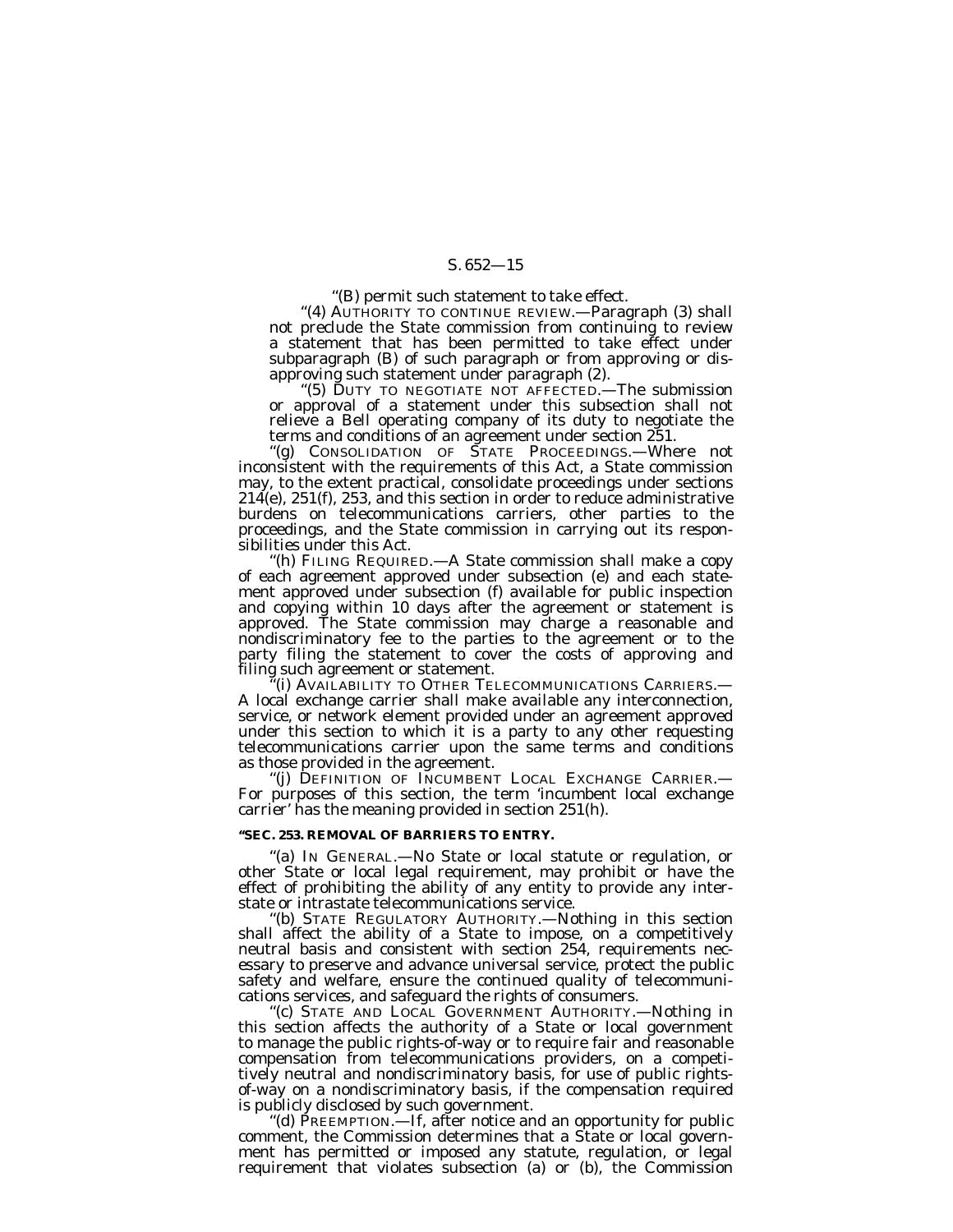shall preempt the enforcement of such statute, regulation, or legal requirement to the extent necessary to correct such violation or inconsistency.

''(e) COMMERCIAL MOBILE SERVICE PROVIDERS.—Nothing in this section shall affect the application of section  $332(c)(3)$  to commercial mobile service providers.

''(f) RURAL MARKETS.—It shall not be a violation of this section for a State to require a telecommunications carrier that seeks to provide telephone exchange service or exchange access in a service area served by a rural telephone company to meet the requirements in section  $214(e)(1)$  for designation as an eligible telecommunications carrier for that area before being permitted to provide such service. This subsection shall not apply—

"(1) to a service area served by a rural telephone company that has obtained an exemption, suspension, or modification of section 251(c)(4) that effectively prevents a competitor from meeting the requirements of section 214(e)(1); and

" $(2)$  to a provider of commercial mobile services.

#### **''SEC. 254. UNIVERSAL SERVICE.**

''(a) PROCEDURES TO REVIEW UNIVERSAL SERVICE REQUIRE-MENTS.—

''(1) FEDERAL-STATE JOINT BOARD ON UNIVERSAL SERVICE.— Within one month after the date of enactment of the Telecommunications Act of 1996, the Commission shall institute and refer to a Federal-State Joint Board under section 410(c) a proceeding to recommend changes to any of its regulations in order to implement sections  $214(e)$  and this section, including the definition of the services that are supported by Federal universal service support mechanisms and a specific timetable for completion of such recommendations. In addition to the members of the Joint Board required under section 410(c), one member of such Joint Board shall be a State-appointed utility consumer advocate nominated by a national organization of State utility consumer advocates. The Joint Board shall, after notice and opportunity for public comment, make its recommendations to the Commission 9 months after the date of enactment of the Telecommunications Act of 1996.

''(2) COMMISSION ACTION.—The Commission shall initiate a single proceeding to implement the recommendations from the Joint Board required by paragraph (1) and shall complete such proceeding within 15 months after the date of enactment of the Telecommunications Act of 1996. The rules established by such proceeding shall include a definition of the services that are supported by Federal universal service support mechanisms and a specific timetable for implementation. Thereafter, the Commission shall complete any proceeding to implement subsequent recommendations from any Joint Board on universal service within one year after receiving such recommendations.

''(b) UNIVERSAL SERVICE PRINCIPLES.—The Joint Board and the Commission shall base policies for the preservation and advancement of universal service on the following principles:

''(1) QUALITY AND RATES.—Quality services should be available at just, reasonable, and affordable rates.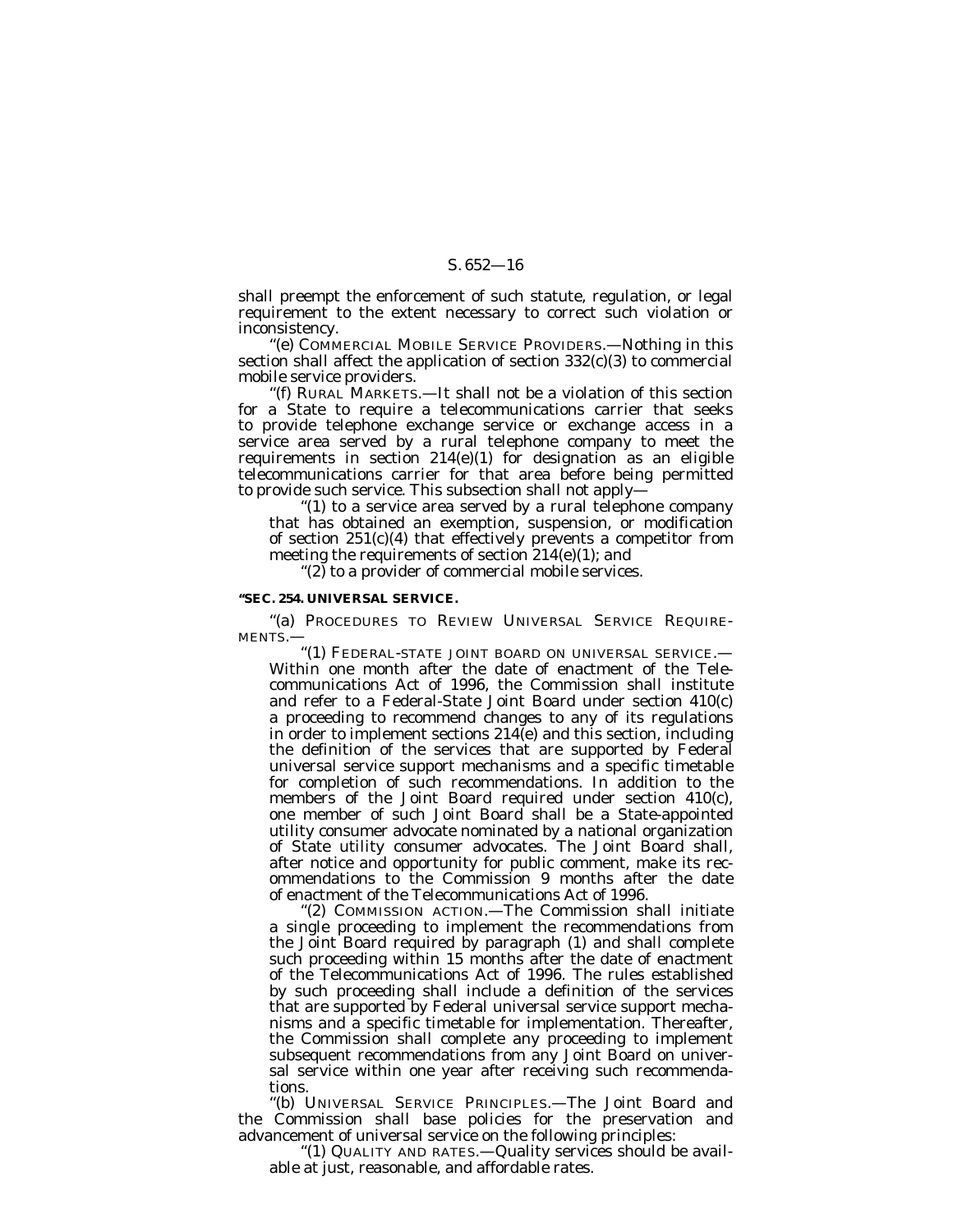''(2) ACCESS TO ADVANCED SERVICES.—Access to advanced telecommunications and information services should be provided in all regions of the Nation.

''(3) ACCESS IN RURAL AND HIGH COST AREAS.—Consumers in all regions of the Nation, including low-income consumers and those in rural, insular, and high cost areas, should have access to telecommunications and information services, including interexchange services and advanced telecommunications and information services, that are reasonably comparable to those services provided in urban areas and that are available at rates that are reasonably comparable to rates charged for similar services in urban areas.

'(4) EQUITABLE AND NONDISCRIMINATORY CONTRIBUTIONS.— All providers of telecommunications services should make an equitable and nondiscriminatory contribution to the preservation and advancement of universal service.

''(5) SPECIFIC AND PREDICTABLE SUPPORT MECHANISMS.— There should be specific, predictable and sufficient Federal and State mechanisms to preserve and advance universal service.

''(6) ACCESS TO ADVANCED TELECOMMUNICATIONS SERVICES FOR SCHOOLS, HEALTH CARE, AND LIBRARIES.—Elementary and secondary schools and classrooms, health care providers, and libraries should have access to advanced telecommunications services as described in subsection (h).

''(7) ADDITIONAL PRINCIPLES.—Such other principles as the Joint Board and the Commission determine are necessary and appropriate for the protection of the public interest, convenience, and necessity and are consistent with this Act.

''(c) DEFINITION.— ''(1) IN GENERAL.—Universal service is an evolving level of telecommunications services that the Commission shall establish periodically under this section, taking into account advances in telecommunications and information technologies and services. The Joint Board in recommending, and the Commission in establishing, the definition of the services that are supported by Federal universal service support mechanisms shall consider the extent to which such telecommunications services—

''(A) are essential to education, public health, or public safety; ''(B) have, through the operation of market choices

by customers, been subscribed to by a substantial majority of residential customers;

''(C) are being deployed in public telecommunications networks by telecommunications carriers; and

''(D) are consistent with the public interest, convenience, and necessity.

''(2) ALTERATIONS AND MODIFICATIONS.—The Joint Board may, from time to time, recommend to the Commission modifications in the definition of the services that are supported by Federal universal service support mechanisms.

(3) SPECIAL SERVICES.—In addition to the services included in the definition of universal service under paragraph (1), the Commission may designate additional services for such support mechanisms for schools, libraries, and health care providers for the purposes of subsection (h).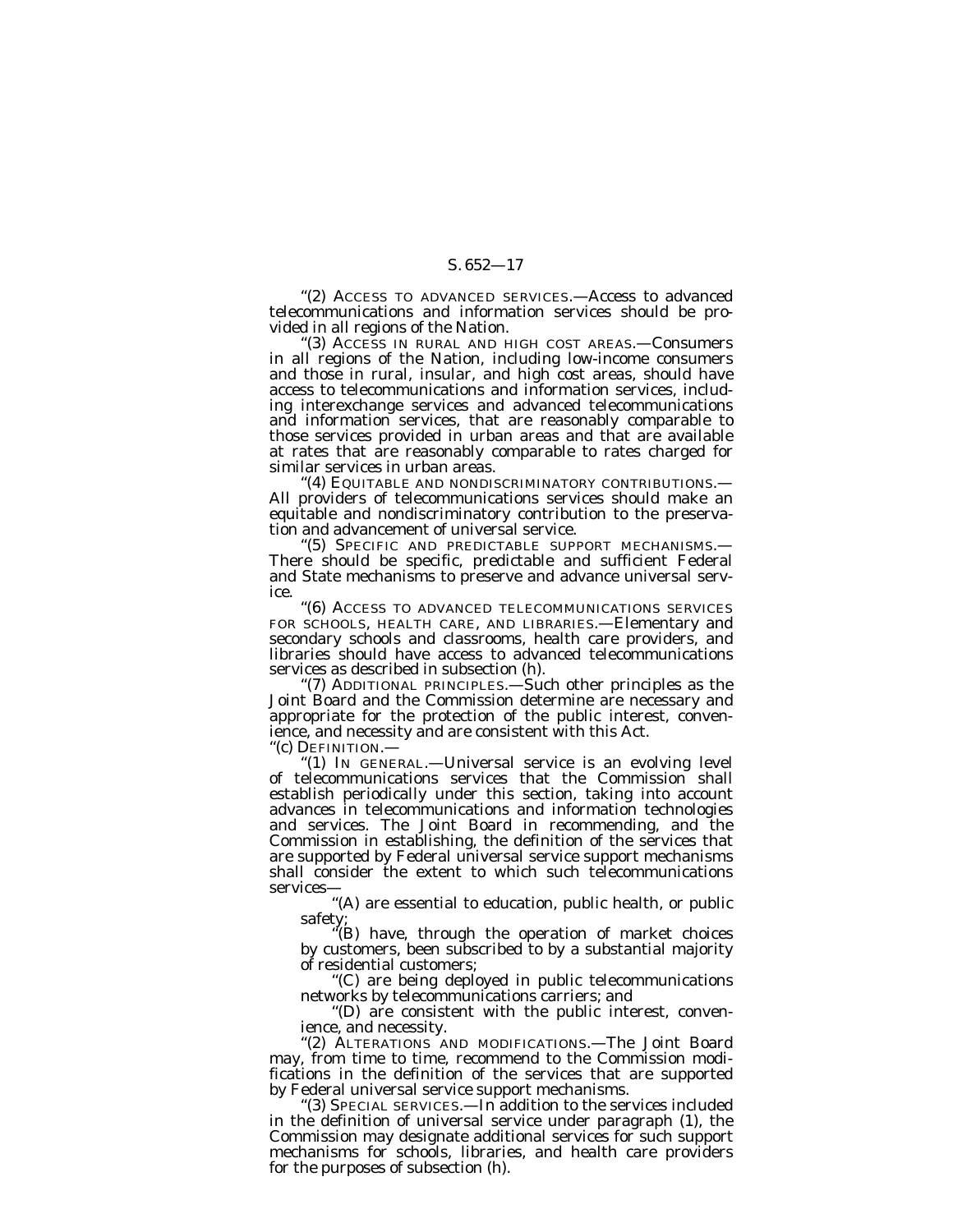''(d) TELECOMMUNICATIONS CARRIER CONTRIBUTION.—Every telecommunications carrier that provides interstate telecommunications services shall contribute, on an equitable and nondiscriminatory basis, to the specific, predictable, and sufficient mechanisms established by the Commission to preserve and advance universal service. The Commission may exempt a carrier or class of carriers from this requirement if the carrier's telecommunications activities are limited to such an extent that the level of such carrier's contribution to the preservation and advancement of universal service would be de minimis. Any other provider of interstate telecommunications may be required to contribute to the preservation and advancement of universal service if the public interest so requires.

''(e) UNIVERSAL SERVICE SUPPORT.—After the date on which Commission regulations implementing this section take effect, only an eligible telecommunications carrier designated under section 214(e) shall be eligible to receive specific Federal universal service support. A carrier that receives such support shall use that support only for the provision, maintenance, and upgrading of facilities and services for which the support is intended. Any such support should be explicit and sufficient to achieve the purposes of this section.

''(f) STATE AUTHORITY.—A State may adopt regulations not inconsistent with the Commission's rules to preserve and advance universal service. Every telecommunications carrier that provides intrastate telecommunications services shall contribute, on an equitable and nondiscriminatory basis, in a manner determined by the State to the preservation and advancement of universal service in that State. A State may adopt regulations to provide for additional definitions and standards to preserve and advance universal service within that State only to the extent that such regulations adopt additional specific, predictable, and sufficient mechanisms to support such definitions or standards that do not rely on or burden Federal universal service support mechanisms.

''(g) INTEREXCHANGE AND INTERSTATE SERVICES.—Within 6 months after the date of enactment of the Telecommunications Act of 1996, the Commission shall adopt rules to require that the rates charged by providers of interexchange telecommunications services to subscribers in rural and high cost areas shall be no higher than the rates charged by each such provider to its subscribers in urban areas. Such rules shall also require that a provider of interstate interexchange telecommunications services shall provide such services to its subscribers in each State at rates no higher than the rates charged to its subscribers in any other State.

 $h$ <sup>t</sup>(h) TELECOMMUNICATIONS SERVICES FOR CERTAIN PROVID-<br>ERS.—

''(1) IN GENERAL.—

''(A) HEALTH CARE PROVIDERS FOR RURAL AREAS.—A telecommunications carrier shall, upon receiving a bona fide request, provide telecommunications services which are necessary for the provision of health care services in a State, including instruction relating to such services, to any public or nonprofit health care provider that serves persons who reside in rural areas in that State at rates that are reasonably comparable to rates charged for similar services in urban areas in that State. A telecommunications carrier providing service under this paragraph shall be entitled to have an amount equal to the difference, if any,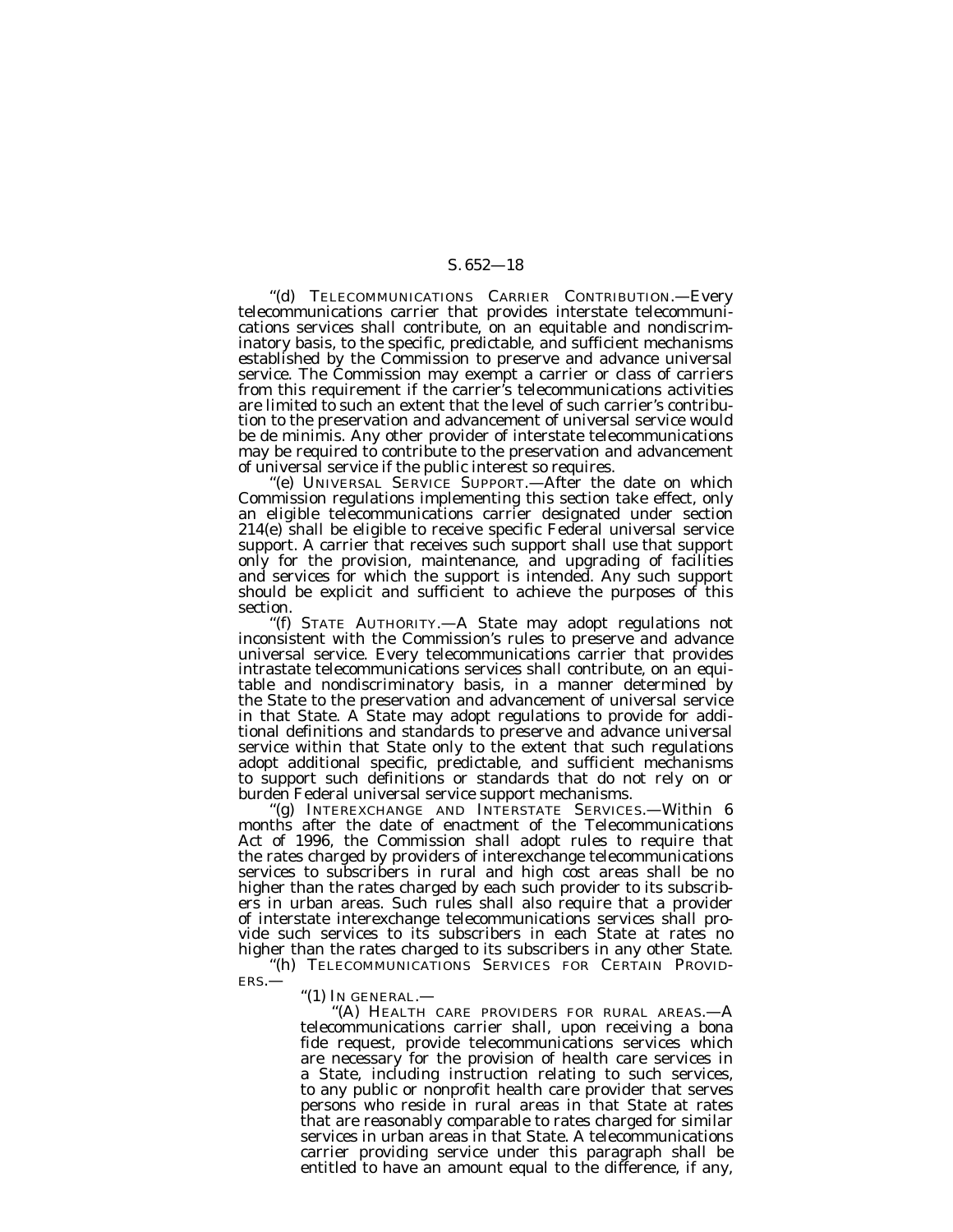between the rates for services provided to health care providers for rural areas in a State and the rates for similar services provided to other customers in comparable rural areas in that State treated as a service obligation as a part of its obligation to participate in the mechanisms to preserve and advance universal service.

''(B) EDUCATIONAL PROVIDERS AND LIBRARIES.—All telecommunications carriers serving a geographic area shall, upon a bona fide request for any of its services that are within the definition of universal service under subsection (c)(3), provide such services to elementary schools, secondary schools, and libraries for educational purposes at rates less than the amounts charged for similar services to other parties. The discount shall be an amount that the Commission, with respect to interstate services, and the States, with respect to intrastate services, determine is appropriate and necessary to ensure affordable access to and use of such services by such entities. A telecommunications carrier providing service under this paragraph shall—

''(i) have an amount equal to the amount of the discount treated as an offset to its obligation to contribute to the mechanisms to preserve and advance universal service, or

''(ii) notwithstanding the provisions of subsection (e) of this section, receive reimbursement utilizing the support mechanisms to preserve and advance universal service.

''(2) ADVANCED SERVICES.—The Commission shall establish competitively neutral rules—

"(A) to enhance, to the extent technically feasible and economically reasonable, access to advanced telecommunications and information services for all public and nonprofit elementary and secondary school classrooms, health care providers, and libraries; and

''(B) to define the circumstances under which a telecommunications carrier may be required to connect its network to such public institutional telecommunications users.

''(3) TERMS AND CONDITIONS.—Telecommunications services and network capacity provided to a public institutional telecommunications user under this subsection may not be sold, resold, or otherwise transferred by such user in consideration for money or any other thing of value.

"(4) ELIGIBILITY OF USERS.—No entity listed in this subsection shall be entitled to preferential rates or treatment as required by this subsection, if such entity operates as a forprofit business, is a school described in paragraph (5)(A) with an endowment of more than \$50,000,000, or is a library not eligible for participation in State-based plans for funds under title III of the Library Services and Construction Act (20 U.S.C. 335c et seq.).

''(5) DEFINITIONS.—For purposes of this subsection:

''(A) ELEMENTARY AND SECONDARY SCHOOLS.—The term 'elementary and secondary schools' means elementary schools and secondary schools, as defined in paragraphs (14) and (25), respectively, of section 14101 of the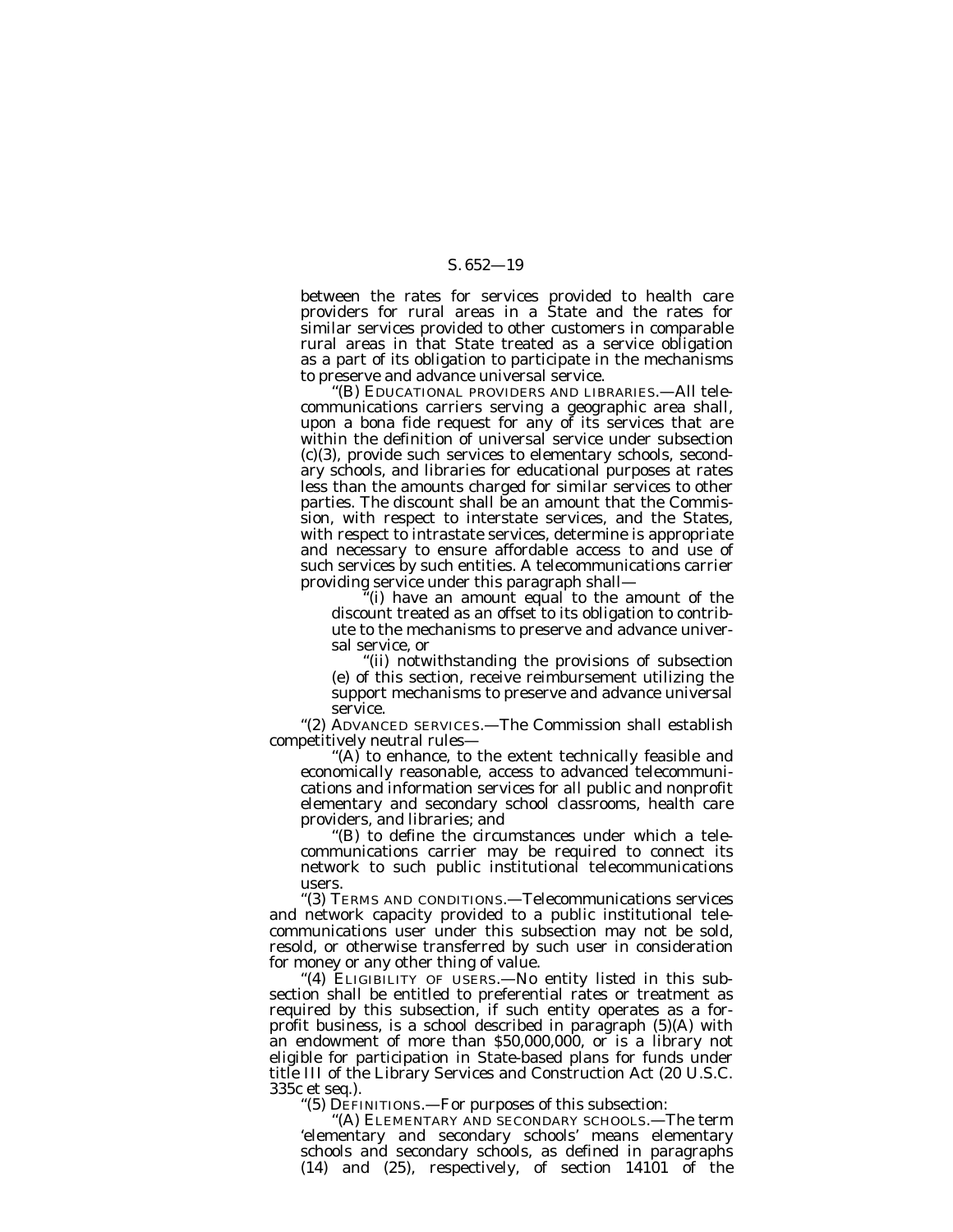Elementary and Secondary Education Act of 1965 (20 U.S.C. 8801).

''(B) HEALTH CARE PROVIDER.—The term 'health care provider' means—

''(i) post-secondary educational institutions offering health care instruction, teaching hospitals, and medical schools;

''(ii) community health centers or health centers providing health care to migrants;

''(iii) local health departments or agencies;

"(iv) community mental health centers;

''(v) not-for-profit hospitals;

''(vi) rural health clinics; and

"(vii) consortia of health care providers consisting of one or more entities described in clauses (i) through (vi).

''(C) PUBLIC INSTITUTIONAL TELECOMMUNICATIONS USER.—The term 'public institutional telecommunications user' means an elementary or secondary school, a library, or a health care provider as those terms are defined in this paragraph.

''(i) CONSUMER PROTECTION.—The Commission and the States should ensure that universal service is available at rates that are just, reasonable, and affordable.

(j) LIFELINE ASSISTANCE.—Nothing in this section shall affect the collection, distribution, or administration of the Lifeline Assistance Program provided for by the Commission under regulations set forth in section 69.117 of title 47, Code of Federal Regulations, and other related sections of such title.

'(k) SUBSIDY OF COMPETITIVE SERVICES PROHIBITED.—A telecommunications carrier may not use services that are not competitive to subsidize services that are subject to competition. The Commission, with respect to interstate services, and the States, with respect to intrastate services, shall establish any necessary cost allocation rules, accounting safeguards, and guidelines to ensure that services included in the definition of universal service bear no more than a reasonable share of the joint and common costs of facilities used to provide those services.

#### **''SEC. 255. ACCESS BY PERSONS WITH DISABILITIES.**

"(a) DEFINITIONS.—As used in this section—<br>"(1) DISABILITY.—The term 'disability' has the meaning given to it by section  $3(2)(A)$  of the Americans with Disabilities Act of 1990 (42 U.S.C. 12102(2)(A)).

''(2) READILY ACHIEVABLE.—The term 'readily achievable' has the meaning given to it by section  $301(9)$  of that Act (42 U.S.C. 12181(9)).

''(b) MANUFACTURING.—A manufacturer of telecommunications equipment or customer premises equipment shall ensure that the equipment is designed, developed, and fabricated to be accessible to and usable by individuals with disabilities, if readily achievable.

''(c) TELECOMMUNICATIONS SERVICES.—A provider of telecommunications service shall ensure that the service is accessible to and usable by individuals with disabilities, if readily achievable.

''(d) COMPATIBILITY.—Whenever the requirements of subsections (b) and (c) are not readily achievable, such a manufacturer or provider shall ensure that the equipment or service is compatible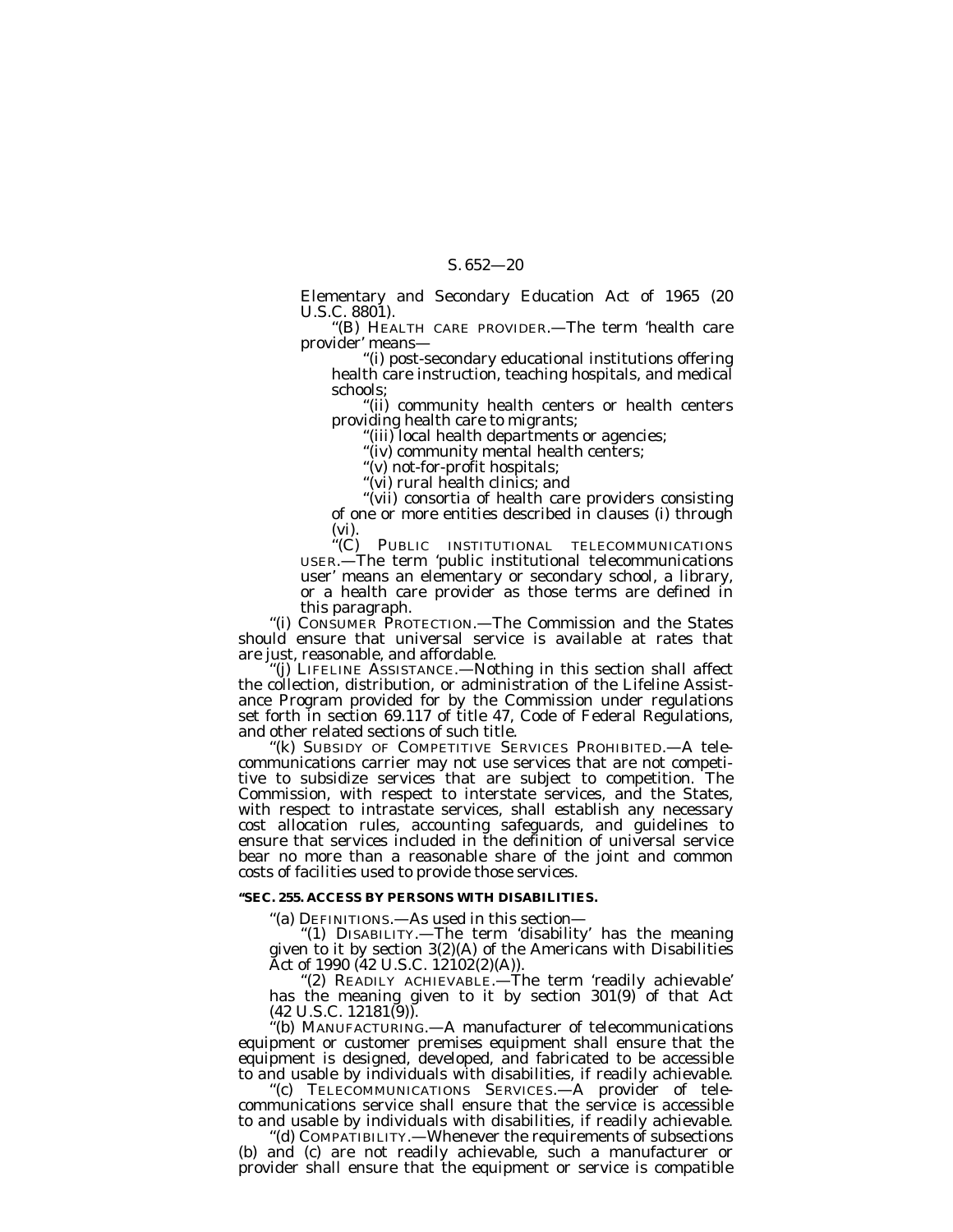with existing peripheral devices or specialized customer premises equipment commonly used by individuals with disabilities to achieve access, if readily achievable.

''(e) GUIDELINES.—Within 18 months after the date of enactment of the Telecommunications Act of 1996, the Architectural and Transportation Barriers Compliance Board shall develop guidelines for accessibility of telecommunications equipment and customer premises equipment in conjunction with the Commission. The Board shall review and update the guidelines periodically.

''(f) NO ADDITIONAL PRIVATE RIGHTS AUTHORIZED.—Nothing in this section shall be construed to authorize any private right of action to enforce any requirement of this section or any regulation thereunder. The Commission shall have exclusive jurisdiction with respect to any complaint under this section.

#### **''SEC. 256. COORDINATION FOR INTERCONNECTIVITY.**

''(a) PURPOSE.—It is the purpose of this section—

''(1) to promote nondiscriminatory accessibility by the broadest number of users and vendors of communications products and services to public telecommunications networks used to provide telecommunications service through—

''(A) coordinated public telecommunications network planning and design by telecommunications carriers and other providers of telecommunications service; and

telecommunications network interconnectivity, and interconnectivity of devices with such networks used to provide telecommunications service; and

"(2) to ensure the ability of users and information providers to seamlessly and transparently transmit and receive information between and across telecommunications networks.

''(b) COMMISSION FUNCTIONS.—In carrying out the purposes of this section, the Commission—

''(1) shall establish procedures for Commission oversight of coordinated network planning by telecommunications carriers and other providers of telecommunications service for the effective and efficient interconnection of public telecommunications networks used to provide telecommunications service; and

"(2) may participate, in a manner consistent with its authority and practice prior to the date of enactment of this section, in the development by appropriate industry standardssetting organizations of public telecommunications network interconnectivity standards that promote access to—

''(A) public telecommunications networks used to provide telecommunications service;

''(B) network capabilities and services by individuals with disabilities; and

'(C) information services by subscribers of rural telephone companies.

''(c) COMMISSION'S AUTHORITY.—Nothing in this section shall be construed as expanding or limiting any authority that the Commission may have under law in effect before the date of enactment of the Telecommunications Act of 1996.

''(d) DEFINITION.—As used in this section, the term 'public telecommunications network interconnectivity' means the ability of two or more public telecommunications networks used to provide telecommunications service to communicate and exchange informa-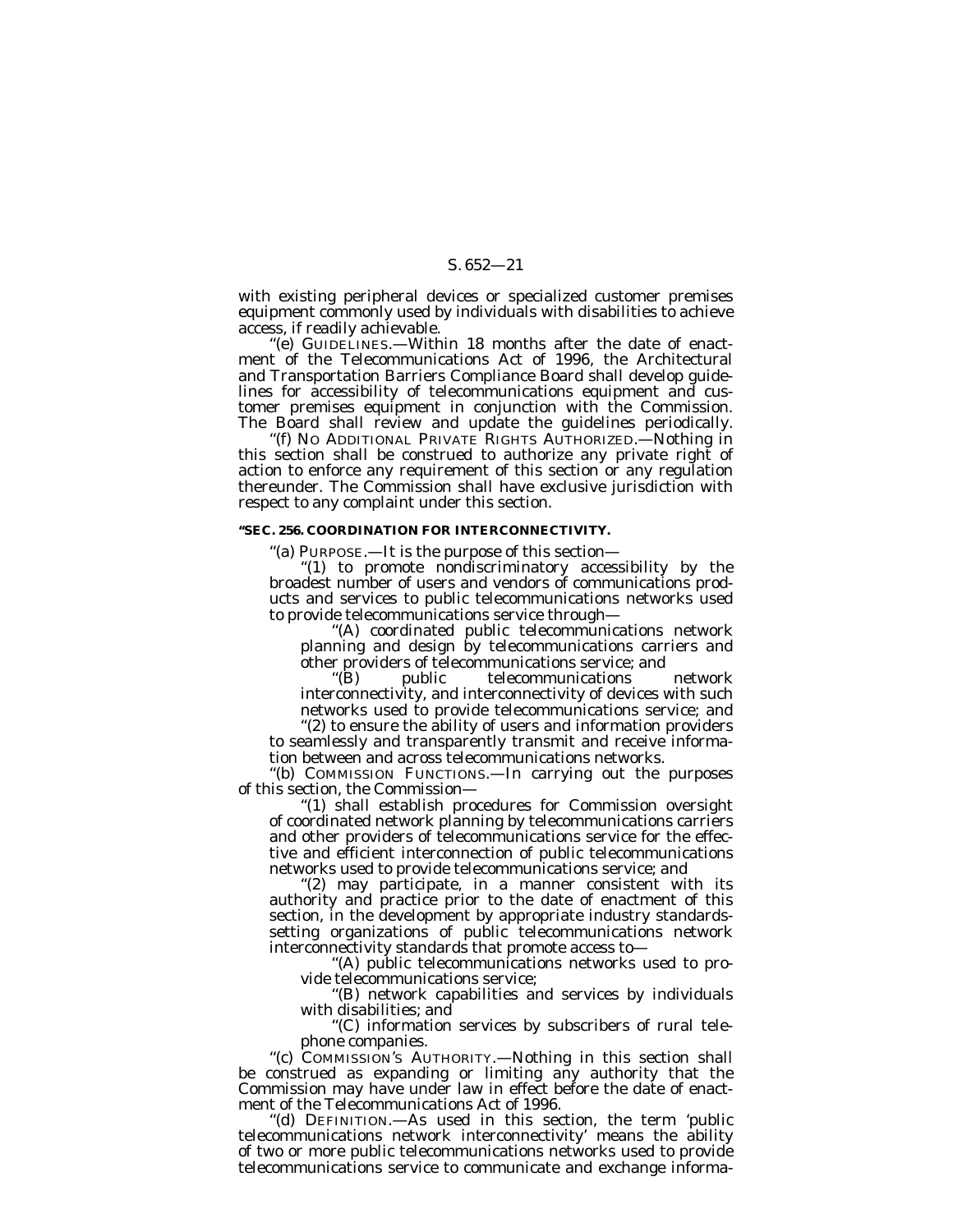tion without degeneration, and to interact in concert with one another.

#### **''SEC. 257. MARKET ENTRY BARRIERS PROCEEDING.**

''(a) ELIMINATION OF BARRIERS.—Within 15 months after the date of enactment of the Telecommunications Act of 1996, the Commission shall complete a proceeding for the purpose of identifying and eliminating, by regulations pursuant to its authority under this Act (other than this section), market entry barriers for entrepreneurs and other small businesses in the provision and ownership of telecommunications services and information services, or in the provision of parts or services to providers of telecommunications services and information services.

''(b) NATIONAL POLICY.—In carrying out subsection (a), the Commission shall seek to promote the policies and purposes of this Act favoring diversity of media voices, vigorous economic competition, technological advancement, and promotion of the public

 $f(c)$  PERIODIC REVIEW.—Every 3 years following the completion of the proceeding required by subsection (a), the Commission shall review and report to Congress on—

''(1) any regulations prescribed to eliminate barriers within its jurisdiction that are identified under subsection (a) and that can be prescribed consistent with the public interest, convenience, and necessity; and

"(2) the statutory barriers identified under subsection (a) that the Commission recommends be eliminated, consistent with the public interest, convenience, and necessity.

#### **''SEC. 258. ILLEGAL CHANGES IN SUBSCRIBER CARRIER SELECTIONS.**

''(a) PROHIBITION.—No telecommunications carrier shall submit or execute a change in a subscriber's selection of a provider of telephone exchange service or telephone toll service except in accordance with such verification procedures as the Commission shall prescribe. Nothing in this section shall preclude any State commission from enforcing such procedures with respect to intrastate services.

''(b) LIABILITY FOR CHARGES.—Any telecommunications carrier that violates the verification procedures described in subsection (a) and that collects charges for telephone exchange service or telephone toll service from a subscriber shall be liable to the carrier previously selected by the subscriber in an amount equal to all charges paid by such subscriber after such violation, in accordance with such procedures as the Commission may prescribe. The remedies provided by this subsection are in addition to any other remedies available by law.

#### **''SEC. 259. INFRASTRUCTURE SHARING.**

''(a) REGULATIONS REQUIRED.—The Commission shall prescribe, within one year after the date of enactment of the Telecommunications Act of 1996, regulations that require incumbent local exchange carriers (as defined in section 251(h)) to make available to any qualifying carrier such public switched network infrastructure, technology, information, and telecommunications facilities and functions as may be requested by such qualifying carrier for the purpose of enabling such qualifying carrier to provide telecommunications services, or to provide access to information services, in the service area in which such qualifying carrier has requested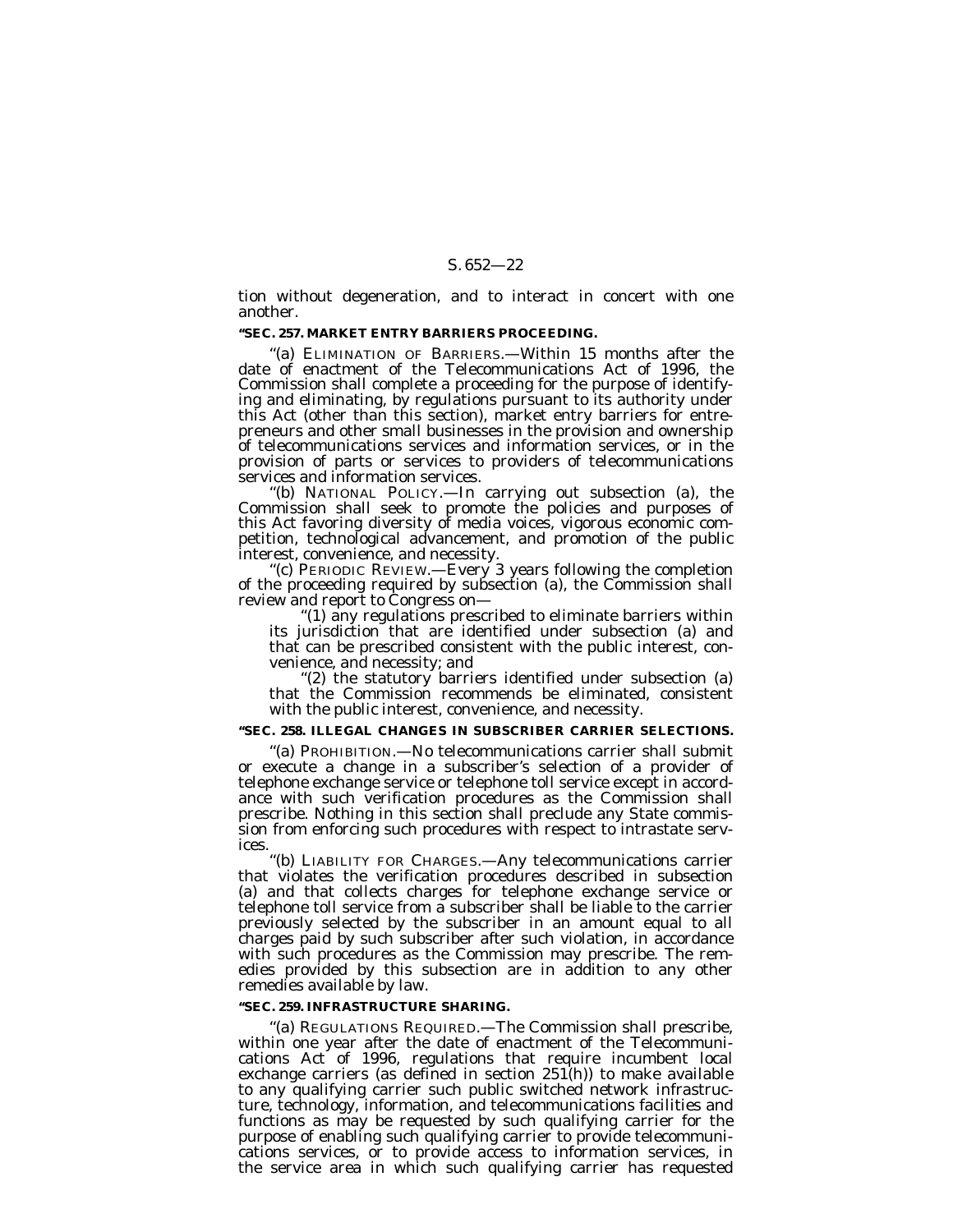and obtained designation as an eligible telecommunications carrier under section 214(e).

''(b) TERMS AND CONDITIONS OF REGULATIONS.—The regulations prescribed by the Commission pursuant to this section shall—

" $(1)$  not require a local exchange carrier to which this section applies to take any action that is economically unreasonable or that is contrary to the public interest;

"(2) permit, but shall not require, the joint ownership or operation of public switched network infrastructure and services by or among such local exchange carrier and a qualifying carrier;

''(3) ensure that such local exchange carrier will not be treated by the Commission or any State as a common carrier for hire or as offering common carrier services with respect to any infrastructure, technology, information, facilities, or functions made available to a qualifying carrier in accordance with regulations issued pursuant to this section;

 $(4)$  ensure that such local exchange carrier makes such infrastructure, technology, information, facilities, or functions available to a qualifying carrier on just and reasonable terms and conditions that permit such qualifying carrier to fully benefit from the economies of scale and scope of such local exchange carrier, as determined in accordance with guidelines prescribed by the Commission in regulations issued pursuant to this section;

''(5) establish conditions that promote cooperation between local exchange carriers to which this section applies and qualifying carriers;

''(6) not require a local exchange carrier to which this section applies to engage in any infrastructure sharing agreement for any services or access which are to be provided or offered to consumers by the qualifying carrier in such local exchange carrier's telephone exchange area; and

''(7) require that such local exchange carrier file with the Commission or State for public inspection, any tariffs, contracts, or other arrangements showing the rates, terms, and conditions under which such carrier is making available public switched network infrastructure and functions under this section.

''(c) INFORMATION CONCERNING DEPLOYMENT OF NEW SERVICES AND EQUIPMENT.—A local exchange carrier to which this section applies that has entered into an infrastructure sharing agreement under this section shall provide to each party to such agreement timely information on the planned deployment of telecommunications services and equipment, including any software or upgrades of software integral to the use or operation of such telecommunications equipment.

'(d) DEFINITION.—For purposes of this section, the term 'qualifying carrier' means a telecommunications carrier that—

''(1) lacks economies of scale or scope, as determined in accordance with regulations prescribed by the Commission pursuant to this section; and

''(2) offers telephone exchange service, exchange access, and any other service that is included in universal service, to all consumers without preference throughout the service area for which such carrier has been designated as an eligible telecommunications carrier under section 214(e).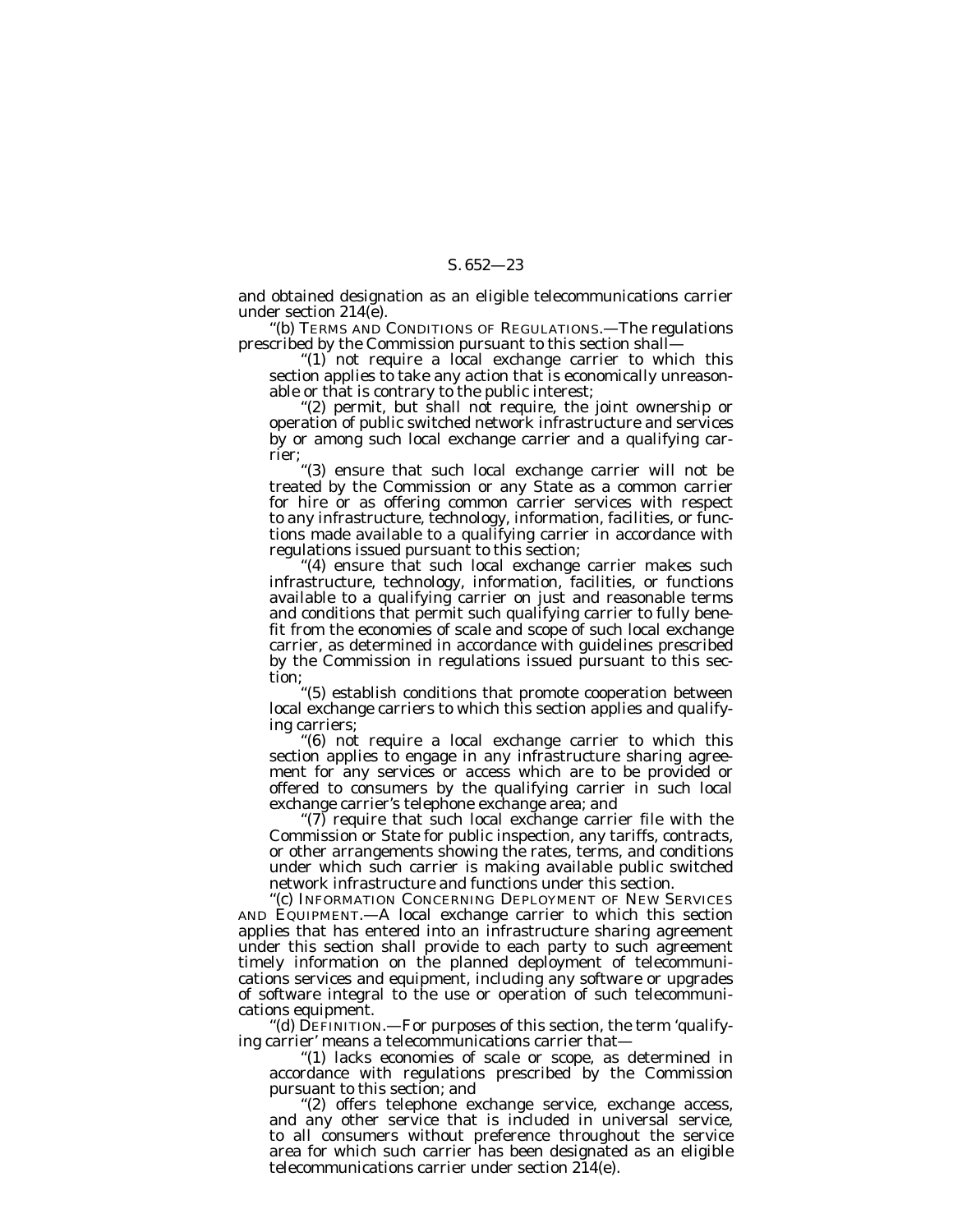#### **''SEC. 260. PROVISION OF TELEMESSAGING SERVICE.**

''(a) NONDISCRIMINATION SAFEGUARDS.—Any local exchange car- rier subject to the requirements of section 251(c) that provides

telemessaging service—<br>"(1) shall not subsidize its telemessaging service directly or indirectly from its telephone exchange service or its exchange access; and

''(2) shall not prefer or discriminate in favor of its telemessaging service operations in its provision of telecommunications services.

''(b) EXPEDITED CONSIDERATION OF COMPLAINTS.—The Commission shall establish procedures for the receipt and review of complaints concerning violations of subsection (a) or the regulations thereunder that result in material financial harm to a provider of telemessaging service. Such procedures shall ensure that the Commission will make a final determination with respect to any such complaint within 120 days after receipt of the complaint. If the complaint contains an appropriate showing that the alleged violation occurred, the Commission shall, within 60 days after receipt of the complaint, order the local exchange carrier and any affiliates to cease engaging in such violation pending such final determination.

''(c) DEFINITION.—As used in this section, the term 'telemessaging service' means voice mail and voice storage and retrieval services, any live operator services used to record, transcribe, or relay messages (other than telecommunications relay services), and any ancillary services offered in combination with these services.

#### **''SEC. 261. EFFECT ON OTHER REQUIREMENTS.**

''(a) COMMISSION REGULATIONS.—Nothing in this part shall be construed to prohibit the Commission from enforcing regulations prescribed prior to the date of enactment of the Telecommunications Act of 1996 in fulfilling the requirements of this part, to the extent that such regulations are not inconsistent with the provisions of this part.

(b) EXISTING STATE REGULATIONS.—Nothing in this part shall be construed to prohibit any State commission from enforcing regulations prescribed prior to the date of enactment of the Telecommunications Act of 1996, or from prescribing regulations after such date of enactment, in fulfilling the requirements of this part, if such regulations are not inconsistent with the provisions of this part.

''(c) ADDITIONAL STATE REQUIREMENTS.—Nothing in this part precludes a State from imposing requirements on a telecommunications carrier for intrastate services that are necessary to further competition in the provision of telephone exchange service or exchange access, as long as the State's requirements are not inconsistent with this part or the Commission's regulations to implement this part.''.

(b) DESIGNATION OF PART I.—Title II of the Act is further amended by inserting before the heading of section 201 the following new heading:

## **''PART I—COMMON CARRIER REGULATION''.**

(c) STYLISTIC CONSISTENCY.—The Act is amended so that—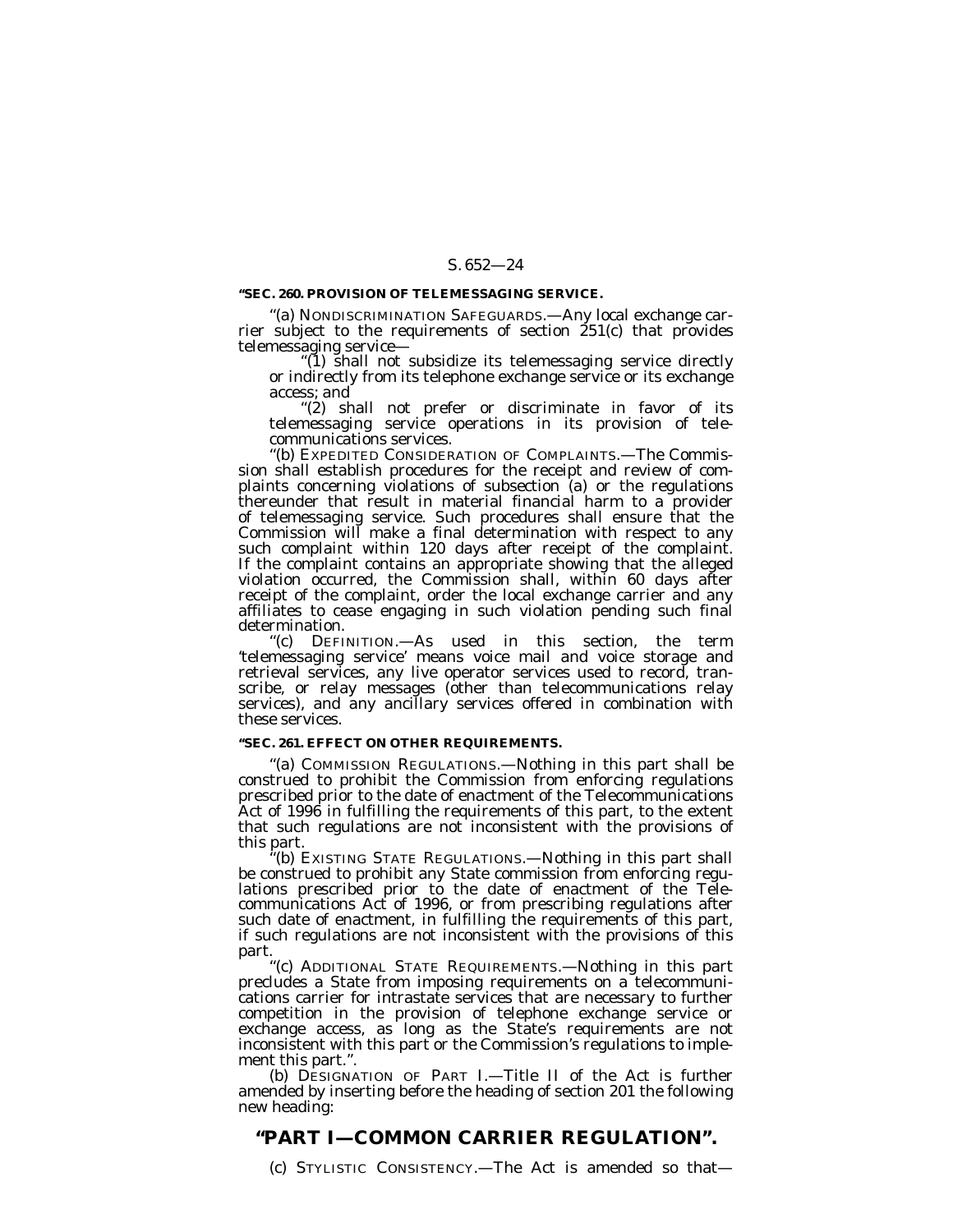(1) the designation and heading of each title of the Act shall be in the form and typeface of the designation and heading of this title of this Act; and

(2) the designation and heading of each part of each title of the Act shall be in the form and typeface of the designation and heading of part I of title II of the Act, as amended by subsection (a).

#### **SEC. 102. ELIGIBLE TELECOMMUNICATIONS CARRIERS.**

(a) IN GENERAL.—Section 214 (47 U.S.C. 214) is amended by adding at the end thereof the following new subsection:

''(e) PROVISION OF UNIVERSAL SERVICE.—

(1) ELIGIBLE TELECOMMUNICATIONS CARRIERS.—A common carrier designated as an eligible telecommunications carrier under paragraph (2) or (3) shall be eligible to receive universal service support in accordance with section 254 and shall, throughout the service area for which the designation is received—

"(A) offer the services that are supported by Federal universal service support mechanisms under section 254(c), either using its own facilities or a combination of its own facilities and resale of another carrier's services (including the services offered by another eligible telecommunications carrier); and

''(B) advertise the availability of such services and the charges therefor using media of general distribution.

"(2) DESIGNATION OF ELIGIBLE TELECOMMUNICATIONS CAR-RIERS.—A State commission shall upon its own motion or upon request designate a common carrier that meets the requirements of paragraph (1) as an eligible telecommunications carrier for a service area designated by the State commission. Upon request and consistent with the public interest, convenience, and necessity, the State commission may, in the case of an area served by a rural telephone company, and shall, in the case of all other areas, designate more than one common carrier as an eligible telecommunications carrier for a service area designated by the State commission, so long as each additional requesting carrier meets the requirements of paragraph (1). Before designating an additional eligible telecommunications carrier for an area served by a rural telephone company, the State commission shall find that the designation is in

the public interest.<br>"(3) DESIGNATION OF ELIGIBLE TELECOMMUNICATIONS CAR-RIERS FOR UNSERVED AREAS.—If no common carrier will provide the services that are supported by Federal universal service support mechanisms under section 254(c) to an unserved community or any portion thereof that requests such service, the Commission, with respect to interstate services, or a State commission, with respect to intrastate services, shall determine which common carrier or carriers are best able to provide such service to the requesting unserved community or portion thereof and shall order such carrier or carriers to provide such service for that unserved community or portion thereof. Any carrier or carriers ordered to provide such service under this paragraph shall meet the requirements of paragraph (1) and shall be designated as an eligible telecommunications carrier for that community or portion thereof.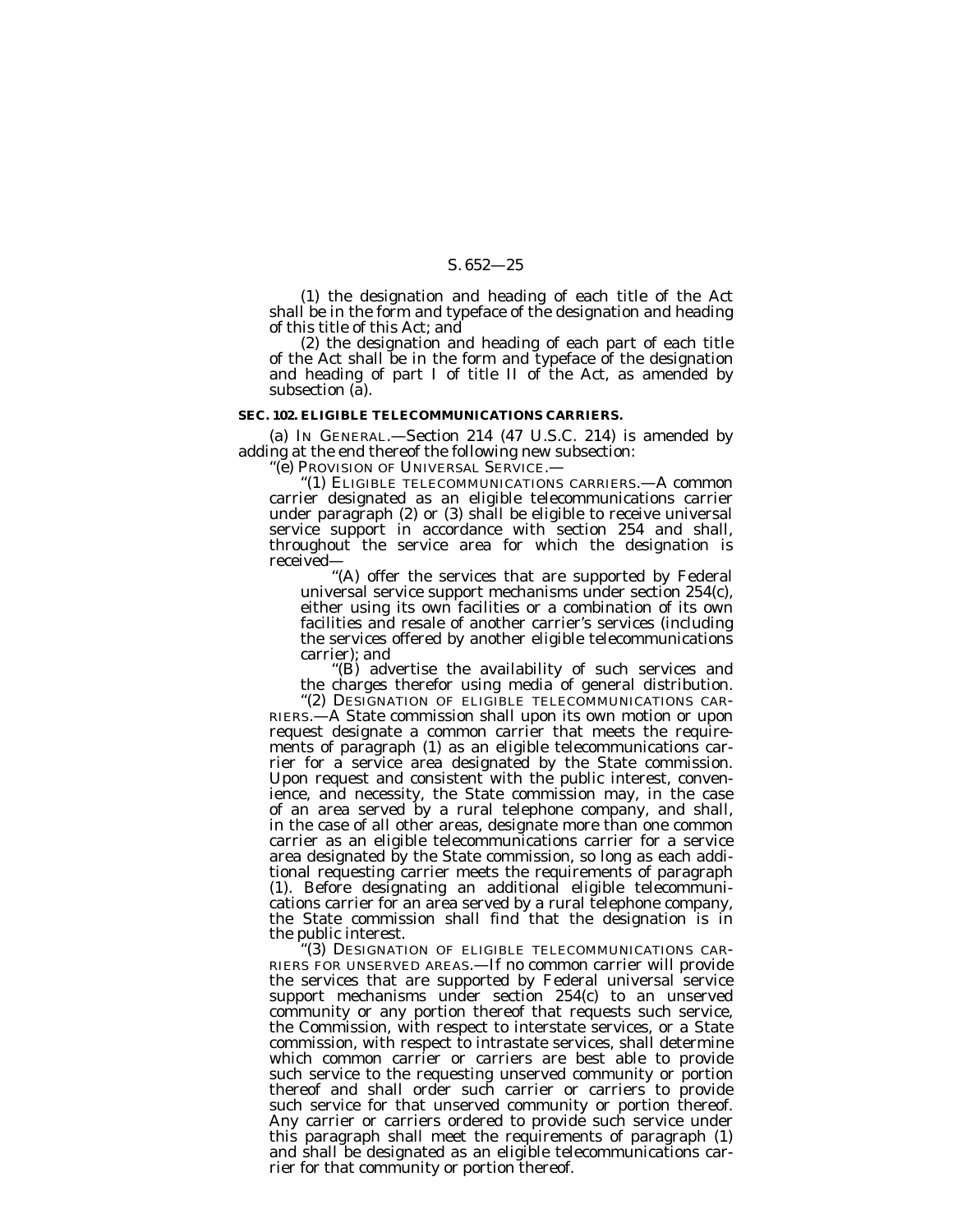"(4) RELINQUISHMENT OF UNIVERSAL SERVICE.—A State commission shall permit an eligible telecommunications carrier to relinquish its designation as such a carrier in any area served by more than one eligible telecommunications carrier. An eligible telecommunications carrier that seeks to relinquish its eligible telecommunications carrier designation for an area served by more than one eligible telecommunications carrier shall give advance notice to the State commission of such relinquishment. Prior to permitting a telecommunications carrier designated as an eligible telecommunications carrier to cease providing universal service in an area served by more than one eligible telecommunications carrier, the State commission shall require the remaining eligible telecommunications carrier or carriers to ensure that all customers served by the relinquishing carrier will continue to be served, and shall require sufficient notice to permit the purchase or construction of adequate facilities by any remaining eligible telecommunications carrier. The State commission shall establish a time, not to exceed one year after the State commission approves such relinquishment under this paragraph, within which such purchase or construction shall be completed.

"(5) SERVICE AREA DEFINED.—The term 'service area' means a geographic area established by a State commission for the purpose of determining universal service obligations and support mechanisms. In the case of an area served by a rural telephone company, 'service area' means such company's 'study area' unless and until the Commission and the States, after taking into account recommendations of a Federal-State Joint Board instituted under section 410(c), establish a different definition of service area for such company.''.

#### **SEC. 103. EXEMPT TELECOMMUNICATIONS COMPANIES.**

The Public Utility Holding Company Act of 1935 (15 U.S.C. 79 and following) is amended by redesignating sections 34 and 35 as sections 35 and 36, respectively, and by inserting the following new section after section 33:

#### **''SEC. 34. EXEMPT TELECOMMUNICATIONS COMPANIES.**

''(a) DEFINITIONS.—For purposes of this section— ''(1) EXEMPT TELECOMMUNICATIONS COMPANY.—The term 'exempt telecommunications company' means any person determined by the Federal Communications Commission to be engaged directly or indirectly, wherever located, through one or more affiliates (as defined in section  $2(a)(11)(B)$ ), and exclusively in the business of providing—– ''(A) telecommunications services;

''(B) information services;

''(C) other services or products subject to the jurisdic- tion of the Federal Communications Commission; or

''(D) products or services that are related or incidental to the provision of a product or service described in subparagraph  $(A)$ ,  $(B)$ , or  $\tilde{}(C)$ .

No person shall be deemed to be an exempt telecommunications company under this section unless such person has applied to the Federal Communications Commission for a determination under this paragraph. A person applying in good faith for such a determination shall be deemed an exempt telecommunications company under this section, with all of the exemptions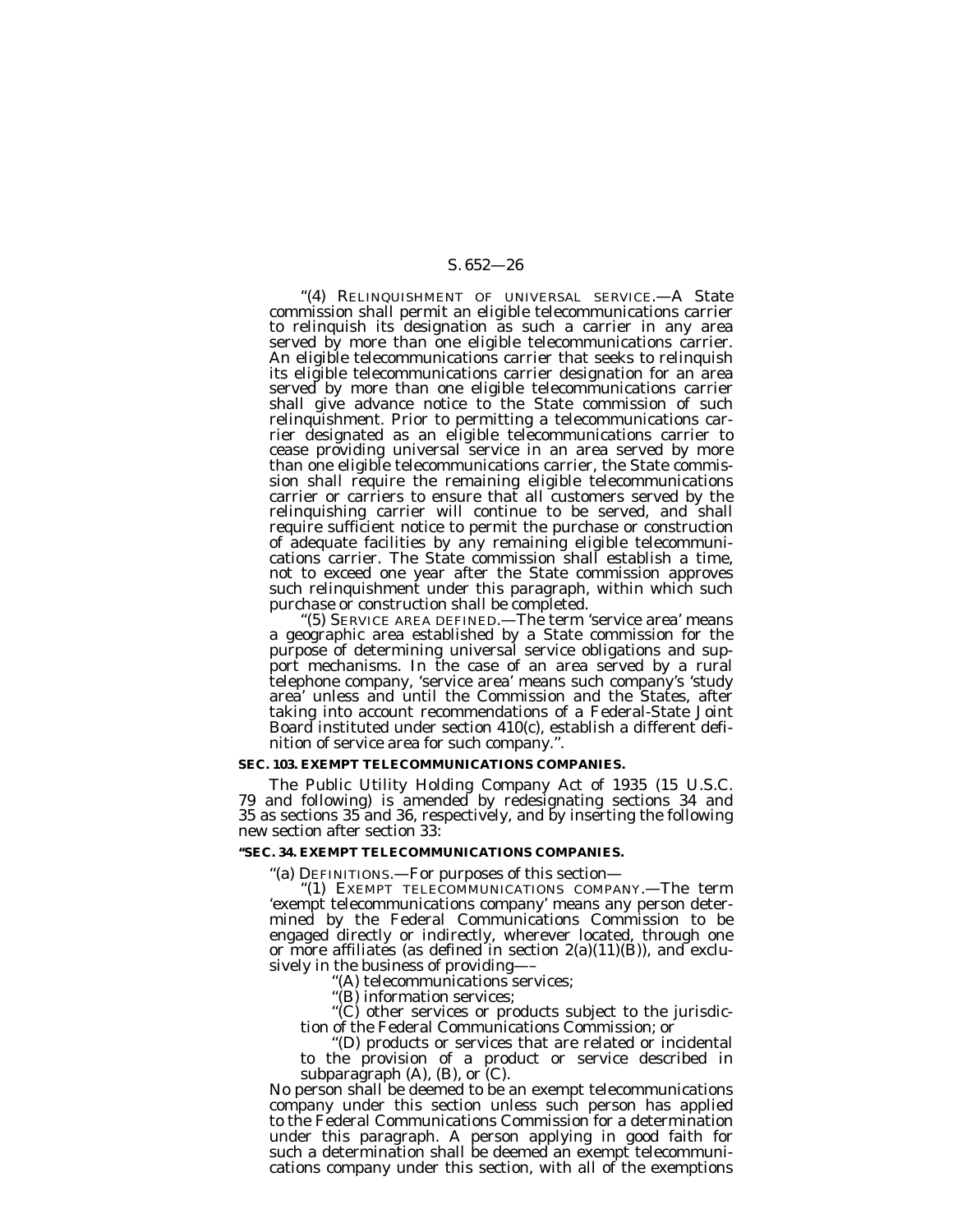provided by this section, until the Federal Communications Commission makes such determination. The Federal Communications Commission shall make such determination within 60 days of its receipt of any such application filed after the enactment of this section and shall notify the Commission whenever a determination is made under this paragraph that any person is an exempt telecommunications company. Not later than 12 months after the date of enactment of this section, the Federal Communications Commission shall promulgate rules implementing the provisions of this paragraph which shall be applicable to applications filed under this paragraph after the effective date of such rules.

''(2) OTHER TERMS.—For purposes of this section, the terms 'telecommunications services' and 'information services' shall have the same meanings as provided in the Communications Act of 1934.

''(b) STATE CONSENT FOR SALE OF EXISTING RATE-BASED FACILI-TIES.—If a rate or charge for the sale of electric energy or natural gas (other than any portion of a rate or charge which represents recovery of the cost of a wholesale rate or charge) for, or in connection with, assets of a public utility company that is an associate company or affiliate of a registered holding company was in effect under the laws of any State as of December 19, 1995, the public utility company owning such assets may not sell such assets to an exempt telecommunications company that is an associate company or affiliate unless State commissions having jurisdiction over such public utility company approve such sale. Nothing in this subsection shall preempt the otherwise applicable authority of any State to approve or disapprove the sale of such assets. The approval of the Commission under this Act shall not be required for the sale of assets as provided in this subsection.

'(c) OWNERSHIP OF ETCS BY EXEMPT HOLDING COMPANIES.-Notwithstanding any provision of this Act, a holding company that is exempt under section 3 of this Act shall be permitted, without condition or limitation under this Act, to acquire and maintain an interest in the business of one or more exempt telecommunications companies.

''(d) OWNERSHIP OF ETCS BY REGISTERED HOLDING COMPA-NIES.—Notwithstanding any provision of this Act, a registered holding company shall be permitted (without the need to apply for, or receive, approval from the Commission, and otherwise without condition under this Act) to acquire and hold the securities, or an interest in the business, of one or more exempt telecommunications companies.

''(e) FINANCING AND OTHER RELATIONSHIPS BETWEEN ETCS AND REGISTERED HOLDING COMPANIES.—The relationship between an exempt telecommunications company and a registered holding company, its affiliates and associate companies, shall remain subject to the jurisdiction of the Commission under this Act: *Provided,* That—

''(1) section 11 of this Act shall not prohibit the ownership of an interest in the business of one or more exempt telecommunications companies by a registered holding company (regardless of activities engaged in or where facilities owned or operated by such exempt telecommunications companies are located), and such ownership by a registered holding company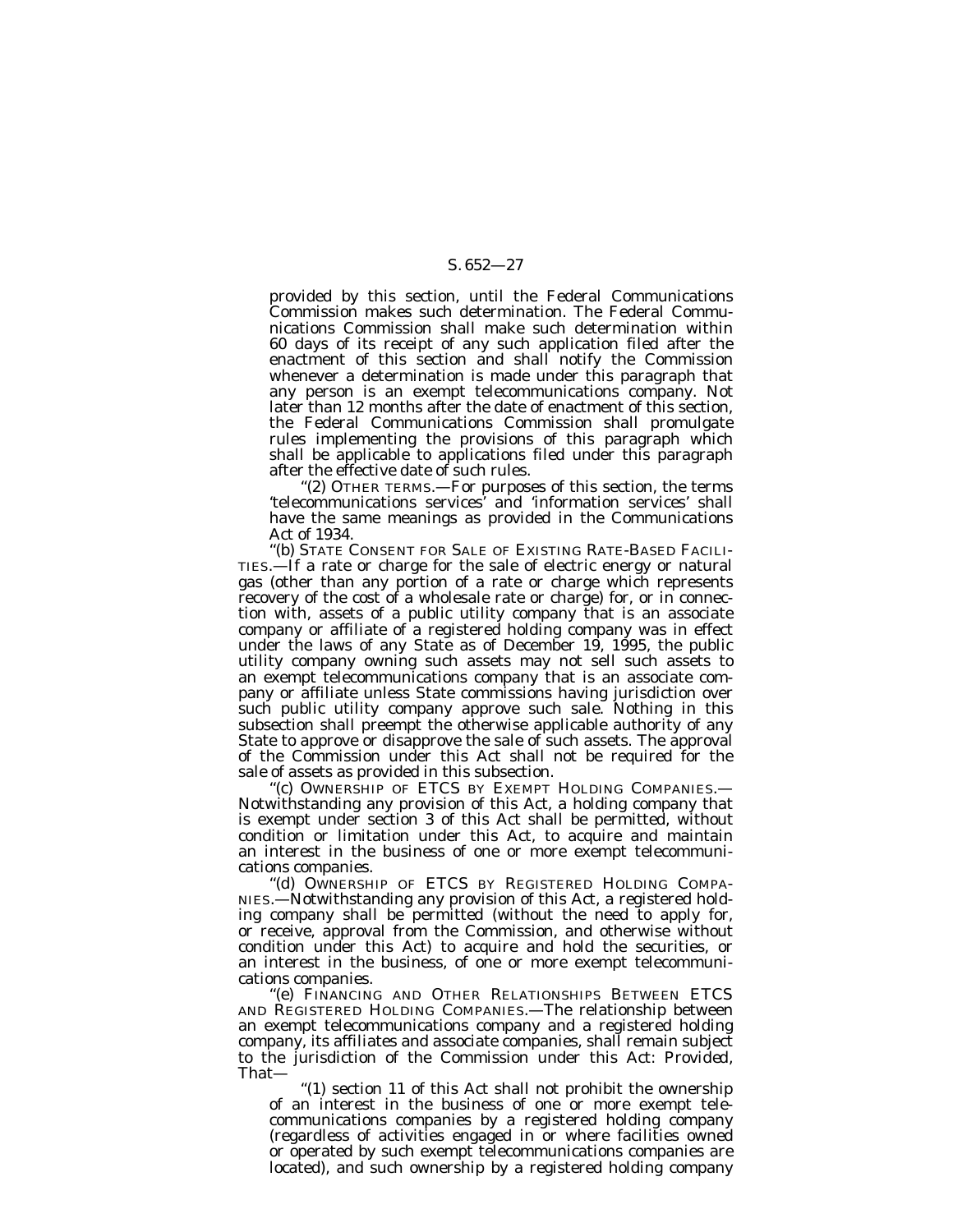shall be deemed consistent with the operation of an integrated public utility system;

"(2) the ownership of an interest in the business of one or more exempt telecommunications companies by a registered holding company (regardless of activities engaged in or where facilities owned or operated by such exempt telecommunications companies are located) shall be considered as reasonably incidental, or economically necessary or appropriate, to the operations of an integrated public utility system;

''(3) the Commission shall have no jurisdiction under this Act over, and there shall be no restriction or approval required under this Act with respect to (A) the issue or sale of a security by a registered holding company for purposes of financing the acquisition of an exempt telecommunications company, or (B) the guarantee of a security of an exempt telecommunications company by a registered holding company; and

'(4) except for costs that should be fairly and equitably allocated among companies that are associate companies of a registered holding company, the Commission shall have no jurisdiction under this Act over the sales, service, and construction contracts between an exempt telecommunications company and a registered holding company, its affiliates and associate companies.

''(f) REPORTING OBLIGATIONS CONCERNING INVESTMENTS AND ACTIVITIES OF REGISTERED PUBLIC-UTILITY HOLDING COMPANY SYS-TEMS.—

''(1) OBLIGATIONS TO REPORT INFORMATION.—Any registered holding company or subsidiary thereof that acquires or holds the securities, or an interest in the business, of an exempt telecommunications company shall file with the Commission such information as the Commission, by rule, may prescribe concerning—''(A) investments and activities by the registered hold-

ing company, or any subsidiary thereof, with respect to exempt telecommunications companies, and

''(B) any activities of an exempt telecommunications company within the holding company system,

that are reasonably likely to have a material impact on the financial or operational condition of the holding company system.

''(2) AUTHORITY TO REQUIRE ADDITIONAL INFORMATION.— If, based on reports provided to the Commission pursuant to paragraph (1) of this subsection or other available information, the Commission reasonably concludes that it has concerns regarding the financial or operational condition of any registered holding company or any subsidiary thereof (including an exempt telecommunications company), the Commission may require such registered holding company to make additional reports and provide additional information.

(3) AUTHORITY TO LIMIT DISCLOSURE OF INFORMATION.-Notwithstanding any other provision of law, the Commission shall not be compelled to disclose any information required to be reported under this subsection. Nothing in this subsection shall authorize the Commission to withhold the information from Congress, or prevent the Commission from complying with a request for information from any other Federal or State department or agency requesting the information for purposes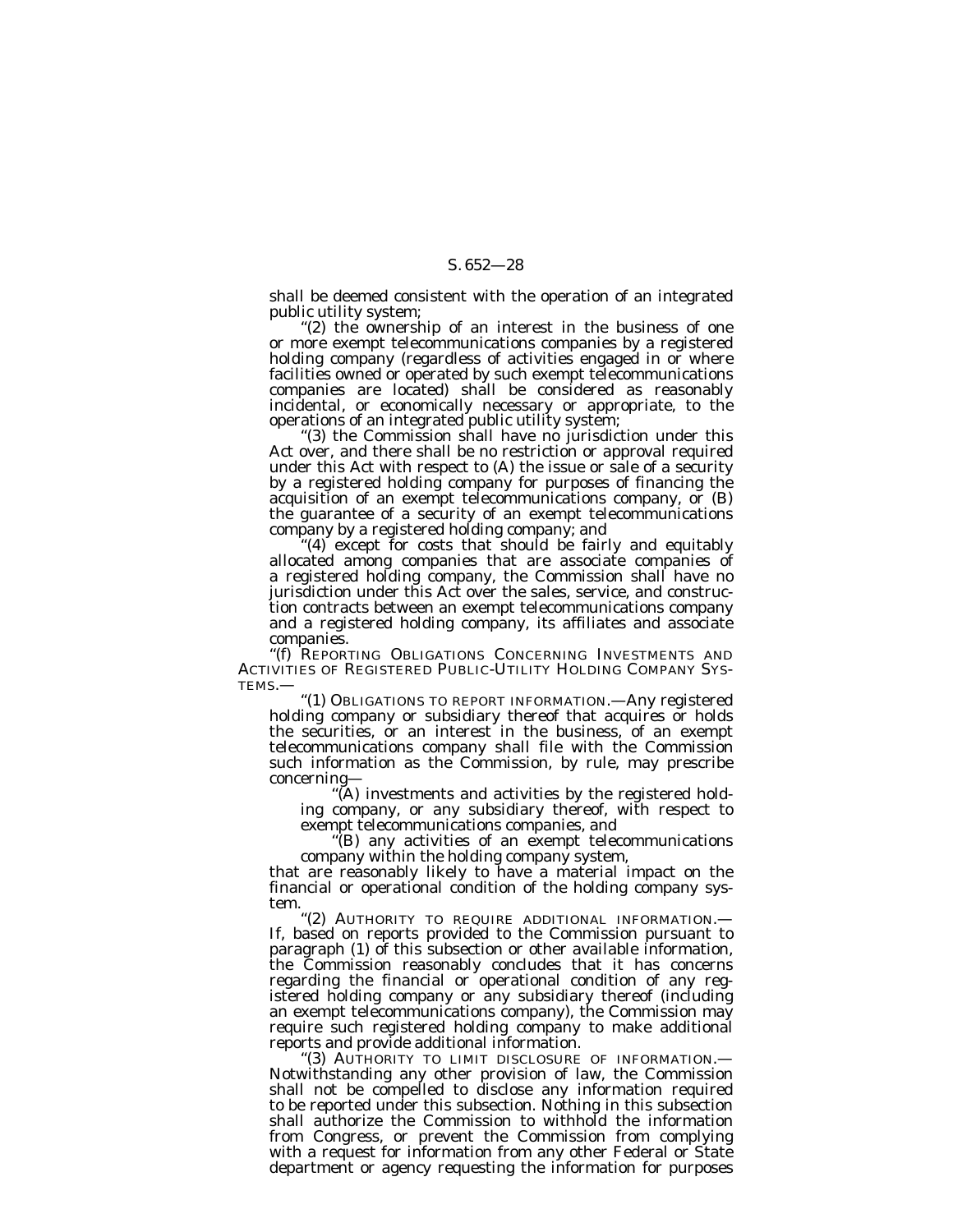within the scope of its jurisdiction. For purposes of section 552 of title 5, United States Code, this subsection shall be considered a statute described in subsection (b)(3)(B) of such section 552.

'(g) ASSUMPTION OF LIABILITIES. Any public utility company that is an associate company, or an affiliate, of a registered holding company and that is subject to the jurisdiction of a State commission with respect to its retail electric or gas rates shall not issue any security for the purpose of financing the acquisition, ownership, or operation of an exempt telecommunications company. Any public utility company that is an associate company, or an affiliate, of a registered holding company and that is subject to the jurisdiction of a State commission with respect to its retail electric or gas rates shall not assume any obligation or liability as guarantor, endorser, surety, or otherwise by the public utility company in respect of any security of an exempt telecommunications company.

''(h) PLEDGING OR MORTGAGING OF ASSETS.—Any public utility company that is an associate company, or affiliate, of a registered holding company and that is subject to the jurisdiction of a State commission with respect to its retail electric or gas rates shall not pledge, mortgage, or otherwise use as collateral any assets of the public utility company or assets of any subsidiary company thereof for the benefit of an exempt telecommunications company.

''(i) PROTECTION AGAINST ABUSIVE AFFILIATE TRANSACTIONS.— A public utility company may enter into a contract to purchase services or products described in subsection (a)(1) from an exempt telecommunications company that is an affiliate or associate com-

" $(1)$  every State commission having jurisdiction over the retail rates of such public utility company approves such contract; or

(2) such public utility company is not subject to State commission retail rate regulation and the purchased services or products—

''(A) would not be resold to any affiliate or associate

company; or ''(B) would be resold to an affiliate or associate company and every State commission having jurisdiction over the retail rates of such affiliate or associate company makes the determination required by subparagraph (A).

The requirements of this subsection shall not apply in any case in which the State or the State commission concerned publishes a notice that the State or State commission waives its authority under this subsection.

''(j) NONPREEMPTION OF RATE AUTHORITY.—Nothing in this Act shall preclude the Federal Energy Regulatory Commission or a State commission from exercising its jurisdiction under otherwise applicable law to determine whether a public utility company may recover in rates the costs of products or services purchased from or sold to an associate company or affiliate that is an exempt telecommunications company, regardless of whether such costs are incurred through the direct or indirect purchase or sale of products or services from such associate company or affiliate.

''(k) RECIPROCAL ARRANGEMENTS PROHIBITED.—Reciprocal arrangements among companies that are not affiliates or associate companies of each other that are entered into in order to avoid the provisions of this section are prohibited.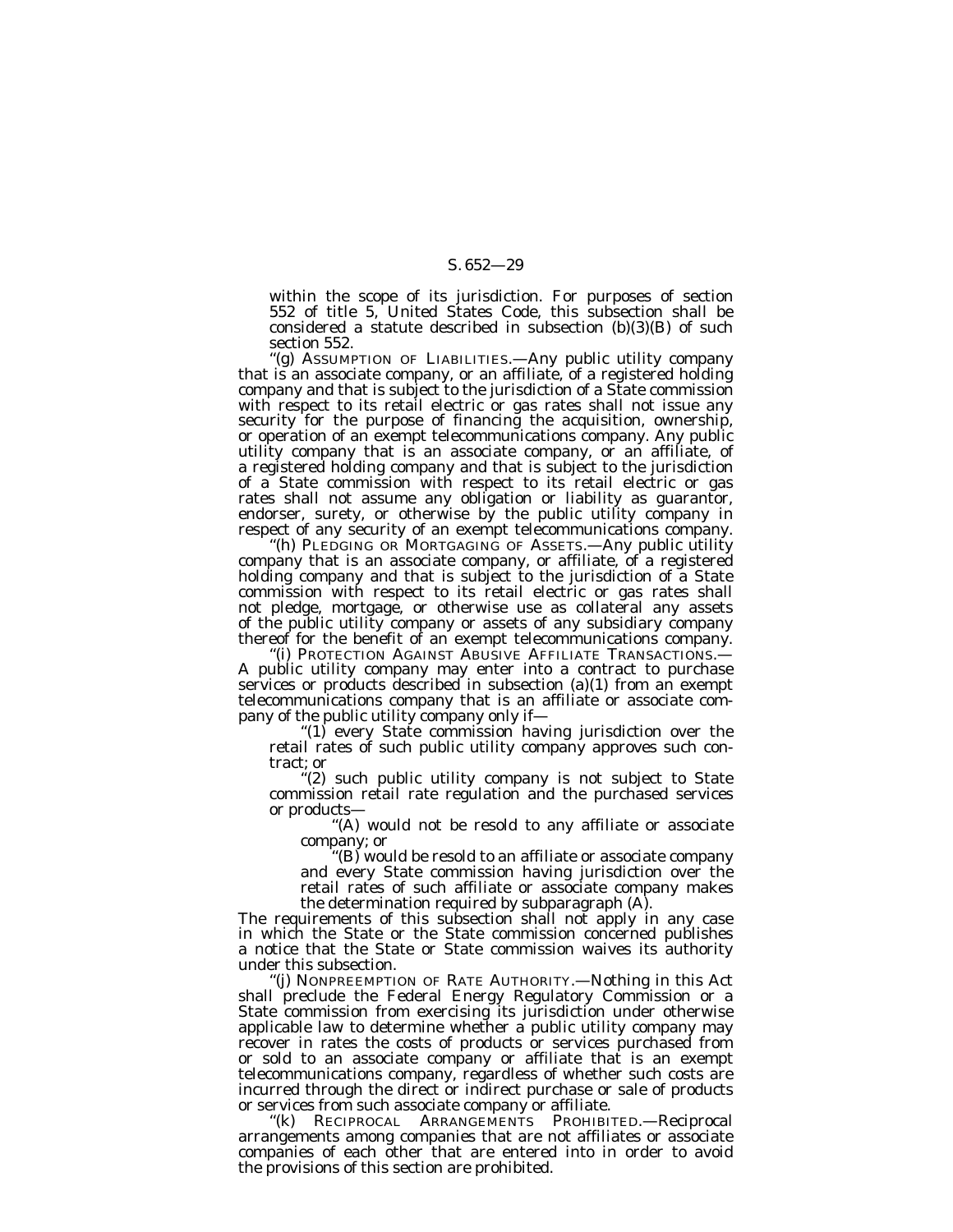''(l) BOOKS AND RECORDS.—(1) Upon written order of a State commission, a State commission may examine the books, accounts, memoranda, contracts, and records of—

''(A) a public utility company subject to its regulatory authority under State law;

"(B) any exempt telecommunications company selling products or services to such public utility company or to an associate company of such public utility company; and

 $\mathcal{C}(\mathcal{C})$  any associate company or affiliate of an exempt telecommunications company which sells products or services to a public utility company referred to in subparagraph (A),

wherever located, if such examination is required for the effective discharge of the State commission's regulatory responsibilities affecting the provision of electric or gas service in connection with the activities of such exempt telecommunications company.

"(2) Where a State commission issues an order pursuant to paragraph (1), the State commission shall not publicly disclose trade secrets or sensitive commercial information.

''(3) Any United States district court located in the State in which the State commission referred to in paragraph (1) is located shall have jurisdiction to enforce compliance with this subsection.

''(4) Nothing in this section shall—

''(A) preempt applicable State law concerning the provision of records and other information; or

''(B) in any way limit rights to obtain records and other information under Federal law, contracts, or otherwise.

"(m) INDEPENDENT AUDIT AUTHORITY FOR STATE COMMIS-

SIONS.—<br>
"(1) STATE MAY ORDER AUDIT.—Any State commission with<br>
jurisdiction over a public utility company that—

"(A) is an associate company of a registered holding company; and

(B) transacts business, directly or indirectly, with a subsidiary company, an affiliate or an associate company that is an exempt telecommunications company,

may order an independent audit to be performed, no more frequently than on an annual basis, of all matters deemed relevant by the selected auditor that reasonably relate to retail rates: *Provided*, That such matters relate, directly or indirectly, to transactions or transfers between the public utility company subject to its jurisdiction and such exempt telecommunications company. ''(2) SELECTION OF FIRM TO CONDUCT AUDIT.—(A) If a State

commission orders an audit in accordance with paragraph (1), the public utility company and the State commission shall jointly select, within 60 days, a firm to perform the audit. The firm selected to perform the audit shall possess demonstrated qualifications relating to—

''(i) competency, including adequate technical training and professional proficiency in each discipline necessary to carry out the audit; and

"(ii) independence and objectivity, including that the firm be free from personal or external impairments to independence, and should assume an independent position with the State commission and auditee, making certain that the audit is based upon an impartial consideration of all pertinent facts and responsible opinions.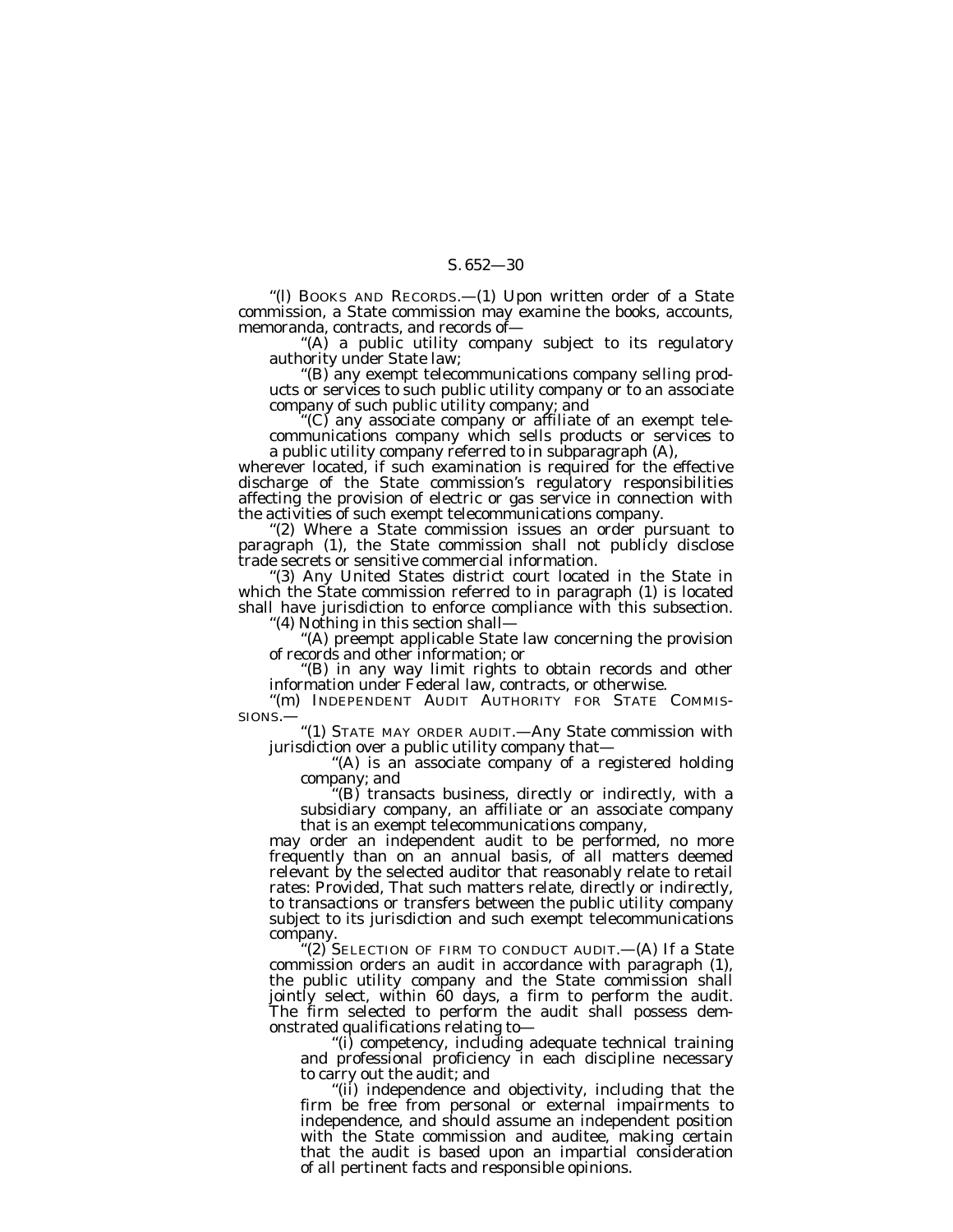''(B) The public utility company and the exempt telecommunications company shall cooperate fully with all reasonable requests necessary to perform the audit and the public utility company shall bear all costs of having the audit performed.

''(3) AVAILABILITY OF AUDITOR'S REPORT.—The auditor's report shall be provided to the State commission not later than 6 months after the selection of the auditor, and provided to the public utility company not later than 60 days thereafter.

''(n) APPLICABILITY OF TELECOMMUNICATIONS REGULATION.— Nothing in this section shall affect the authority of the Federal Communications Commission under the Communications Act of 1934, or the authority of State commissions under State laws concerning the provision of telecommunications services, to regulate the activities of an exempt telecommunications company.".

#### **SEC. 104. NONDISCRIMINATION PRINCIPLE.**

Section 1 (47 U.S.C. 151) is amended by inserting after ''to all the people of the United States'' the following: '', without discrimination on the basis of race, color, religion, national origin, or sex,''.

## **Subtitle B—Special Provisions Concerning Bell Operating Companies**

#### **SEC. 151. BELL OPERATING COMPANY PROVISIONS.**

(a) ESTABLISHMENT OF PART III OF TITLE II.—Title II is amended by adding at the end of part II (as added by section 101) the following new part:

## **''PART III—SPECIAL PROVISIONS CONCERNING BELL OPERATING COMPANIES**

#### **''SEC. 271. BELL OPERATING COMPANY ENTRY INTO INTERLATA SERV-ICES.**

''(a) GENERAL LIMITATION.—Neither a Bell operating company, nor any affiliate of a Bell operating company, may provide interLATA services except as provided in this section.

''(b) INTERLATA SERVICES TO WHICH THIS SECTION APPLIES.— ''(1) IN-REGION SERVICES.—A Bell operating company, or any affiliate of that Bell operating company, may provide interLATA services originating in any of its in-region States (as defined in subsection (i)) if the Commission approves the application of such company for such State under subsection  $(d)(3)$ .

''(2) OUT-OF-REGION SERVICES.—A Bell operating company, or any affiliate of that Bell operating company, may provide interLATA services originating outside its in-region States after the date of enactment of the Telecommunications Act of 1996, subject to subsection (j).

'(3) INCIDENTAL INTERLATA SERVICES.—A Bell operating company, or any affiliate of a Bell operating company, may provide incidental interLATA services (as defined in subsection (g)) originating in any State after the date of enactment of the Telecommunications Act of 1996.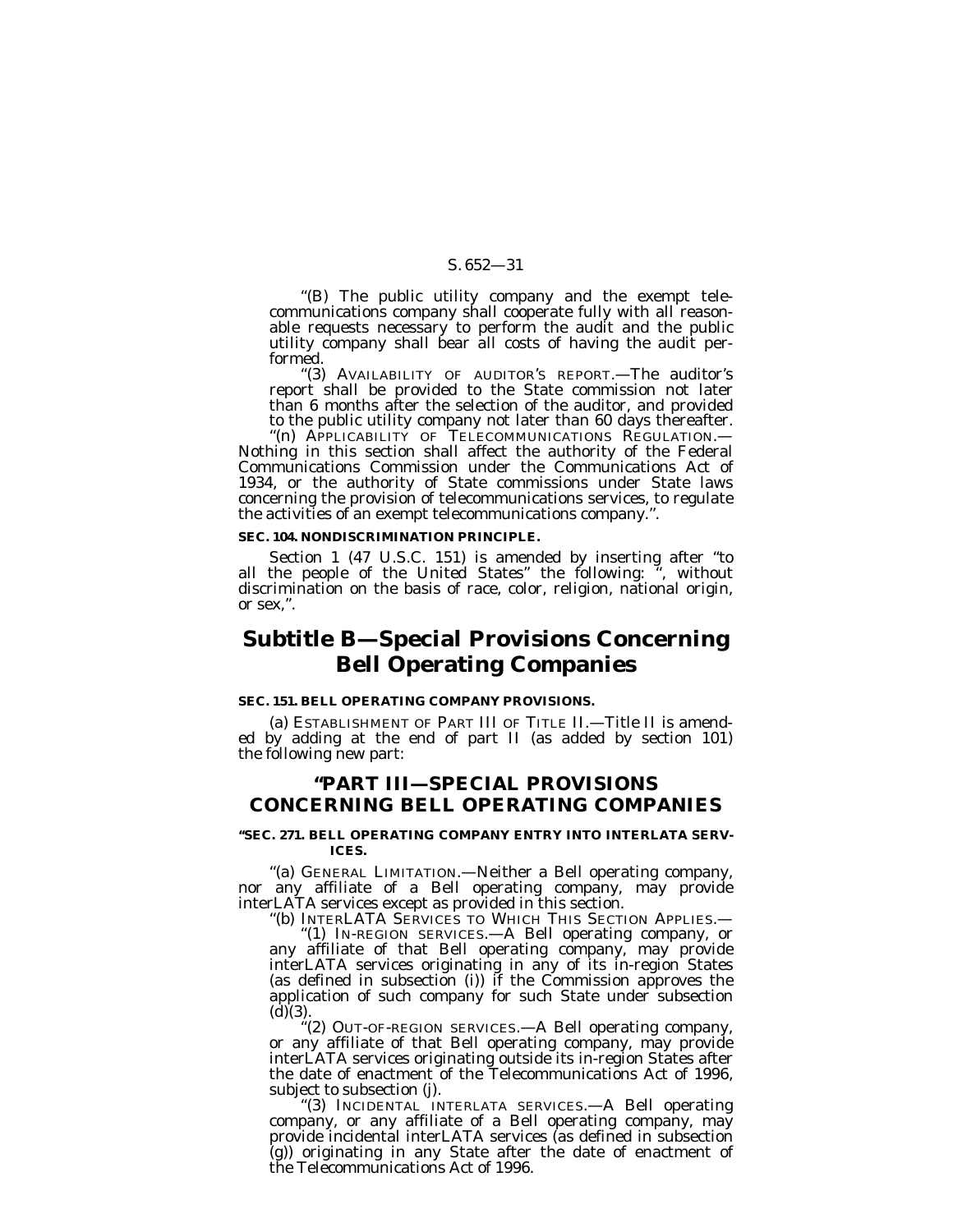''(4) TERMINATION.—Nothing in this section prohibits a Bell operating company or any of its affiliates from providing termination for interLATA services, subject to subsection (j).

"(c) REQUIREMENTS FOR PROVIDING CERTAIN IN-REGION INTERLATA SERVICES.—

''(1) AGREEMENT OR STATEMENT.—A Bell operating company meets the requirements of this paragraph if it meets the requirements of subparagraph (A) or subparagraph (B) of this paragraph for each State for which the authorization is sought.

'(A) Presence of a facilities-based competitor.— A Bell operating company meets the requirements of this subparagraph if it has entered into one or more binding agreements that have been approved under section 252 specifying the terms and conditions under which the Bell operating company is providing access and interconnection to its network facilities for the network facilities of one or more unaffiliated competing providers of telephone exchange service (as defined in section 3(47)(A), but excluding exchange access) to residential and business subscribers. For the purpose of this subparagraph, such telephone exchange service may be offered by such competing providers either exclusively over their own telephone exchange service facilities or predominantly over their own telephone exchange service facilities in combination with the resale of the telecommunications services of another carrier. For the purpose of this subparagraph, services provided pursuant to subpart K of part 22 of the Commission's regulations (47 C.F.R. 22.901 et seq.) shall not be considered to be

telephone exchange services. ''(B) FAILURE TO REQUEST ACCESS.—A Bell operating company meets the requirements of this subparagraph if, after 10 months after the date of enactment of the Telecommunications Act of 1996, no such provider has requested the access and interconnection described in subparagraph (A) before the date which is 3 months before the date the company makes its application under subsection (d)(1), and a statement of the terms and conditions that the company generally offers to provide such access and interconnection has been approved or permitted to take effect by the State commission under section 252(f). For purposes of this subparagraph, a Bell operating company shall be considered not to have received any request for access and interconnection if the State commission of such State certifies that the only provider or providers making such a request have (i) failed to negotiate in good faith as required by section 252, or (ii) violated the terms of an agreement approved under section 252 by the provider's failure to comply, within a reasonable period of time, with the implementation schedule contained in such agreement.

''(2) SPECIFIC INTERCONNECTION REQUIREMENTS.—

''(A) AGREEMENT REQUIRED.—A Bell operating company meets the requirements of this paragraph if, within the State for which the authorization is sought—

 $''(i)(I)$  such company is providing access and interconnection pursuant to one or more agreements described in paragraph (1)(A), or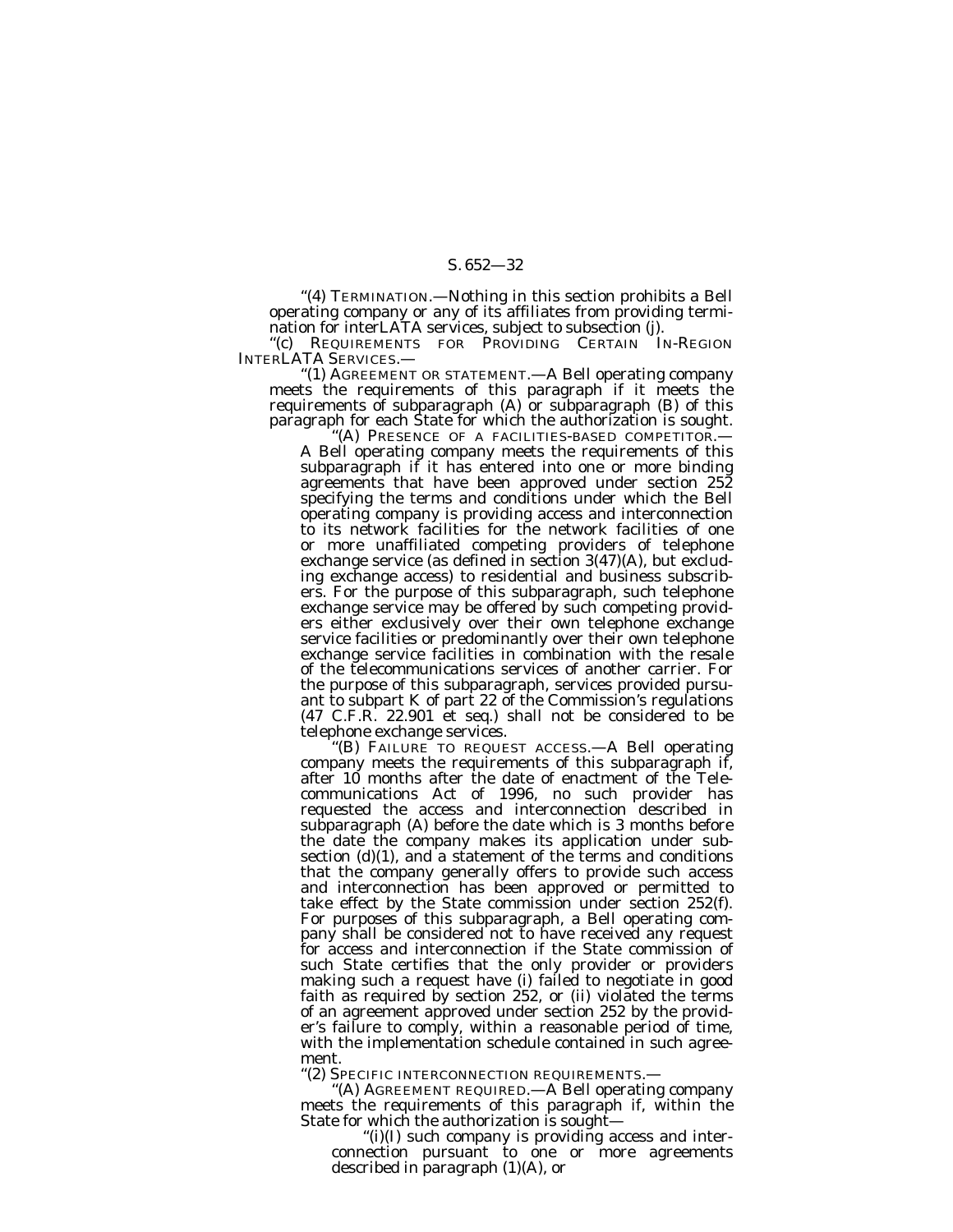''(II) such company is generally offering access and interconnection pursuant to a statement described in paragraph (1)(B), and

''(ii) such access and interconnection meets the requirements of subparagraph (B) of this paragraph.

''(B) COMPETITIVE CHECKLIST.—Access or interconnection provided or generally offered by a Bell operating company to other telecommunications carriers meets the requirements of this subparagraph if such access and interconnection includes each of the following:

''(i) Interconnection in accordance with the requirements of sections  $251(c)(2)$  and  $252(d)(1)$ .

''(ii) Nondiscriminatory access to network elements in accordance with the requirements of sections  $251(c)(3)$  and  $252(d)(1)$ .

(iii) Nondiscriminatory access to the poles, ducts, conduits, and rights-of-way owned or controlled by the Bell operating company at just and reasonable rates in accordance with the requirements of section 224.

''(iv) Local loop transmission from the central office to the customer's premises, unbundled from local switching or other services.

''(v) Local transport from the trunk side of a wireline local exchange carrier switch unbundled from switching or other services.

''(vi) Local switching unbundled from transport, local loop transmission, or other services.

''(vii) Nondiscriminatory access to—

''(I) 911 and E911 services;

''(II) directory assistance services to allow the other carrier's customers to obtain telephone numbers; and

''(III) operator call completion services.

''(viii) White pages directory listings for customers of the other carrier's telephone exchange service.

"(ix) Until the date by which telecommunications numbering administration guidelines, plan, or rules are established, nondiscriminatory access to telephone numbers for assignment to the other carrier's telephone exchange service customers. After that date, compliance with such guidelines, plan, or rules.

"(x) Nondiscriminatory access to databases and associated signaling necessary for call routing and completion.

'(xi) Until the date by which the Commission issues regulations pursuant to section 251 to require number portability, interim telecommunications number portability through remote call forwarding, direct inward dialing trunks, or other comparable arrangements, with as little impairment of functioning, quality, reliability, and convenience as possible. After that date, full compliance with such regulations.

"(xii) Nondiscriminatory access to such services or information as are necessary to allow the requesting carrier to implement local dialing parity in accordance with the requirements of section  $\tilde{2}51(b)(3)$ .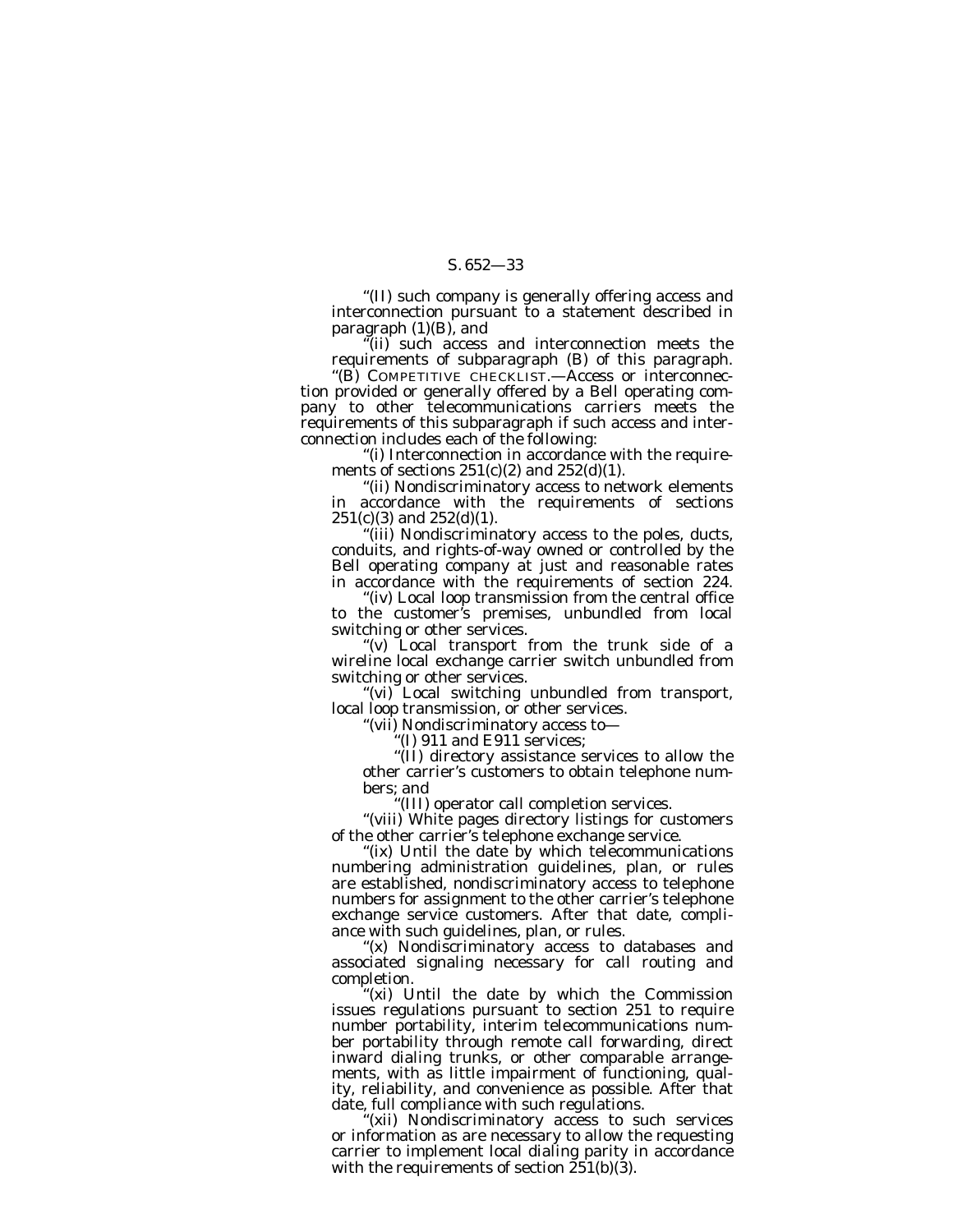''(xiii) Reciprocal compensation arrangements in accordance with the requirements of section 252(d)(2).

'(xiv) Telecommunications services are available for resale in accordance with the requirements of sections 251(c)(4) and 252(d)(3).

''(d) ADMINISTRATIVE PROVISIONS.—

"(1) APPLICATION TO COMMISSION.—On and after the date of enactment of the Telecommunications Act of 1996, a Bell operating company or its affiliate may apply to the Commission for authorization to provide interLATA services originating in any in-region State. The application shall identify each State for which the authorization is sought.

''(2) CONSULTATION.—

(A) CONSULTATION WITH THE ATTORNEY GENERAL.-The Commission shall notify the Attorney General promptly of any application under paragraph (1). Before making any determination under this subsection, the Commission shall consult with the Attorney General, and if the Attorney General submits any comments in writing, such comments shall be included in the record of the Commission's decision. In consulting with and submitting comments to the Commission under this paragraph, the Attorney General shall provide to the Commission an evaluation of the application using any standard the Attorney General considers appropriate. The Commission shall give substantial weight to the Attorney General's evaluation, but such evaluation shall not have any preclusive

effect on any Commission decision under paragraph (3). ''(B) CONSULTATION WITH STATE COMMISSIONS.—Before making any determination under this subsection, the Commission shall consult with the State commission of any State that is the subject of the application in order to verify the compliance of the Bell operating company with the requirements of subsection (c).

''(3) DETERMINATION.—Not later than 90 days after receiv- ing an application under paragraph (1), the Commission shall issue a written determination approving or denying the authorization requested in the application for each State. The Commission shall not approve the authorization requested in an application submitted under paragraph (1) unless it finds that—

"(A) the petitioning Bell operating company has met the requirements of subsection  $(c)(1)$  and—

''(i) with respect to access and interconnection provided pursuant to subsection  $(c)(1)(A)$ , has fully implemented the competitive checklist in subsection  $(c)(2)(B);$  or

(ii) with respect to access and interconnection generally offered pursuant to a statement under subsection  $(c)(1)(B)$ , such statement offers all of the items included in the competitive checklist in subsection  $(c)(2)(B)$ ;

''(B) the requested authorization will be carried out in accordance with the requirements of section 272; and

'(C) the requested authorization is consistent with the public interest, convenience, and necessity.

The Commission shall state the basis for its approval or denial of the application.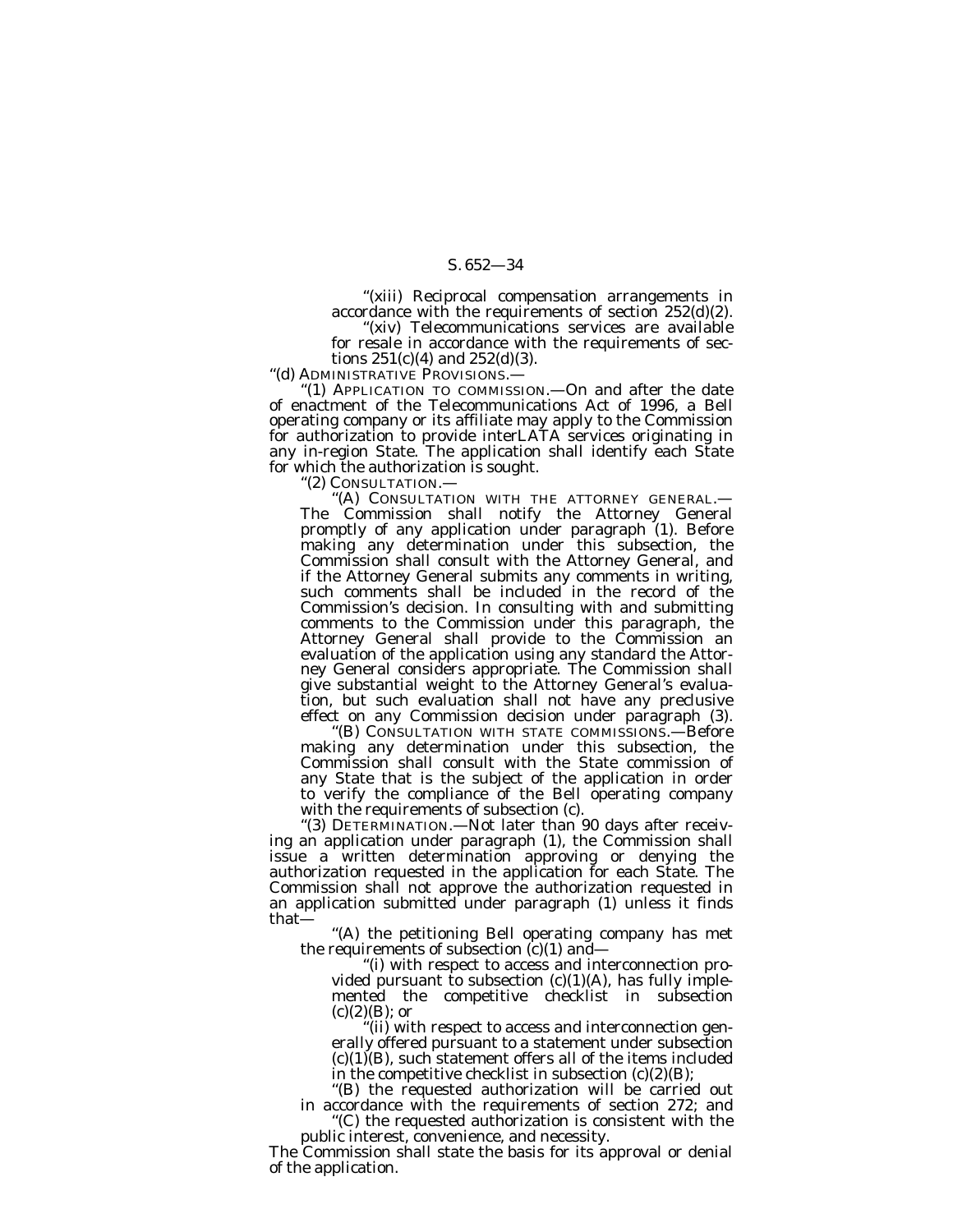"(4) LIMITATION ON COMMISSION.—The Commission may not, by rule or otherwise, limit or extend the terms used in the competitive checklist set forth in subsection (c)(2)(B).

'(5) PUBLICATION.—Not later than 10 days after issuing a determination under paragraph (3), the Commission shall publish in the Federal Register a brief description of the determination.

''(6) ENFORCEMENT OF CONDITIONS.—

''(A) COMMISSION AUTHORITY.—If at any time after the approval of an application under paragraph (3), the Commission determines that a Bell operating company has ceased to meet any of the conditions required for such approval, the Commission may, after notice and opportunity for a hearing—

'(i) issue an order to such company to correct the deficiency;

''(ii) impose a penalty on such company pursuant to title V; or

(iii) suspend or revoke such approval.

''(B) RECEIPT AND REVIEW OF COMPLAINTS.—The Commission shall establish procedures for the review of complaints concerning failures by Bell operating companies to meet conditions required for approval under paragraph (3). Unless the parties otherwise agree, the Commission shall act on such complaint within 90 days.

''(e) LIMITATIONS.—

''(1) JOINT MARKETING OF LOCAL AND LONG DISTANCE SERV-ICES.—Until a Bell operating company is authorized pursuant to subsection (d) to provide interLATA services in an in-region State, or until 36 months have passed since the date of enactment of the Telecommunications Act of 1996, whichever is earlier, a telecommunications carrier that serves greater than 5 percent of the Nation's presubscribed access lines may not jointly market in such State telephone exchange service obtained from such company pursuant to section  $25I(c)(4)$  with interLATA services offered by that telecommunications carrier.

''(2) INTRALATA TOLL DIALING PARITY.—

''(A) PROVISION REQUIRED.—A Bell operating company granted authority to provide interLATA services under subsection (d) shall provide intraLATA toll dialing parity throughout that State coincident with its exercise of that authority.

''(B) LIMITATION.—Except for single-LATA States and States that have issued an order by December 19, 1995, requiring a Bell operating company to implement intraLATA toll dialing parity, a State may not require a Bell operating company to implement intraLATA toll dialing parity in that State before a Bell operating company has been granted authority under this section to provide interLATA services originating in that State or before 3 years after the date of enactment of the Telecommunications Act of 1996, whichever is earlier. Nothing in this subparagraph precludes a State from issuing an order requiring intraLATA toll dialing parity in that State prior to either such date so long as such order does not take effect until after the earlier of either such dates.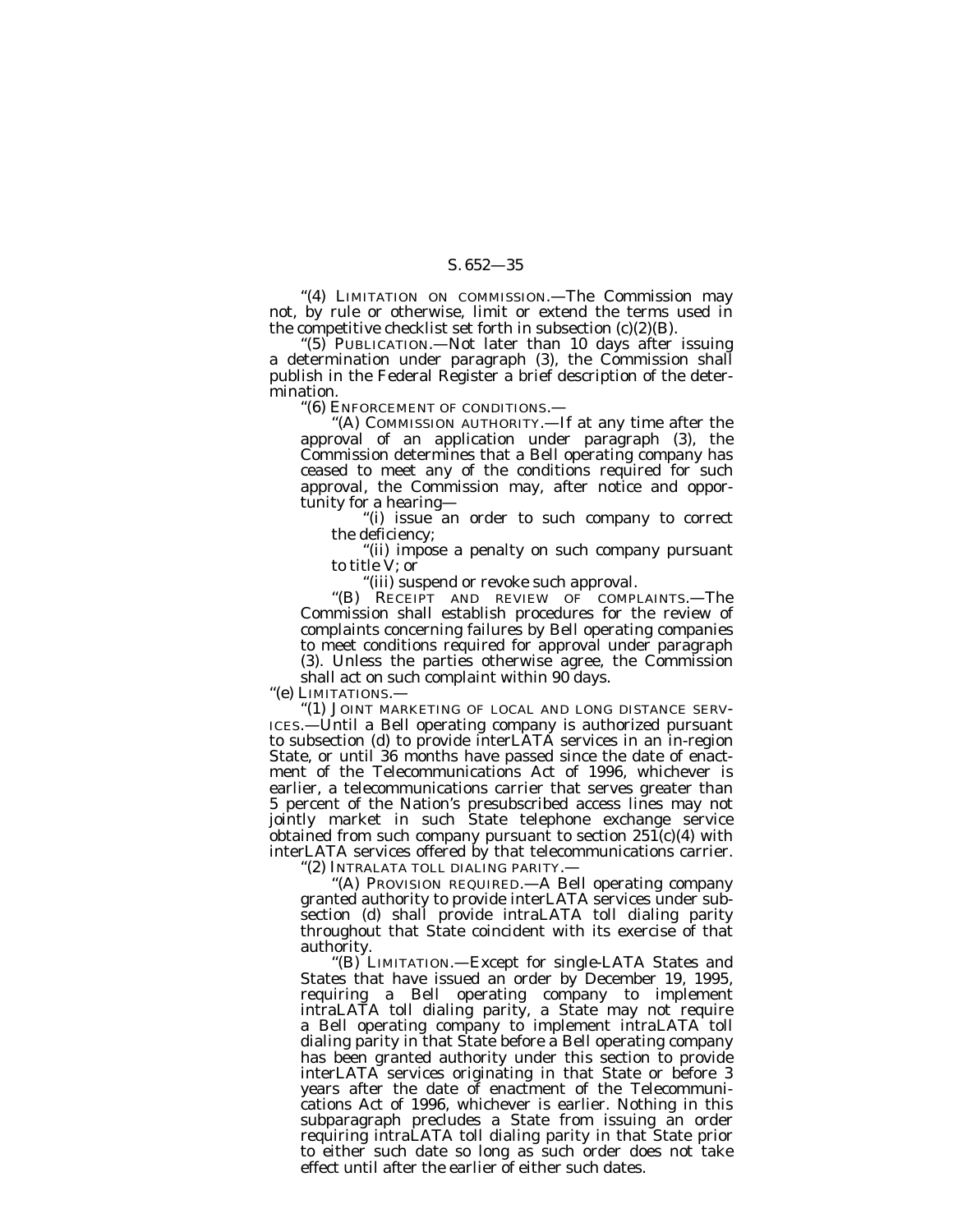''(f) EXCEPTION FOR PREVIOUSLY AUTHORIZED ACTIVITIES.—Neither subsection (a) nor section 273 shall prohibit a Bell operating company or affiliate from engaging, at any time after the date of enactment of the Telecommunications Act of 1996, in any activity to the extent authorized by, and subject to the terms and conditions contained in, an order entered by the United States District Court for the District of Columbia pursuant to section VII or VIII(C) of the AT&T Consent Decree if such order was entered on or before such date of enactment, to the extent such order is not reversed or vacated on appeal. Nothing in this subsection shall be construed to limit, or to impose terms or conditions on, an activity in which a Bell operating company is otherwise authorized to engage under any other provision of this section.

''(g) DEFINITION OF INCIDENTAL INTERLATA SERVICES.—For purposes of this section, the term 'incidental interLATA services' means the interLATA provision by a Bell operating company or its affiliate—

''(1)(A) of audio programming, video programming, or other programming services to subscribers to such services of such company or affiliate;

 $f(B)$  of the capability for interaction by such subscribers to select or respond to such audio programming, video programming, or other programming services;

 $\mathcal{C}(C)$  to distributors of audio programming or video programming that such company or affiliate owns or controls, or is licensed by the copyright owner of such programming (or by an assignee of such owner) to distribute; or

''(D) of alarm monitoring services;

"(2) of two-way interactive video services or Internet services over dedicated facilities to or for elementary and secondary schools as defined in section 254(h)(5);

'(3) of commercial mobile services in accordance with section 332(c) of this Act and with the regulations prescribed by the Commission pursuant to paragraph (8) of such section; ''(4) of a service that permits a customer that is located

in one LATA to retrieve stored information from, or file information for storage in, information storage facilities of such com-

 $p(5)$  of signaling information used in connection with the provision of telephone exchange services or exchange access by a local exchange carrier; or ''(6) of network control signaling information to, and receipt

of such signaling information from, common carriers offering interLATA services at any location within the area in which such Bell operating company provides telephone exchange services or exchange access.

''(h) LIMITATIONS.—The provisions of subsection (g) are intended to be narrowly construed. The interLATA services provided under subparagraph  $(A)$ ,  $(B)$ , or  $(C)$  of subsection  $(g)(1)$  are limited to those interLATA transmissions incidental to the provision by a Bell operating company or its affiliate of video, audio, and other programming services that the company or its affiliate is engaged in providing to the public. The Commission shall ensure that the provision of services authorized under subsection (g) by a Bell operating company or its affiliate will not adversely affect telephone exchange service ratepayers or competition in any telecommunications market.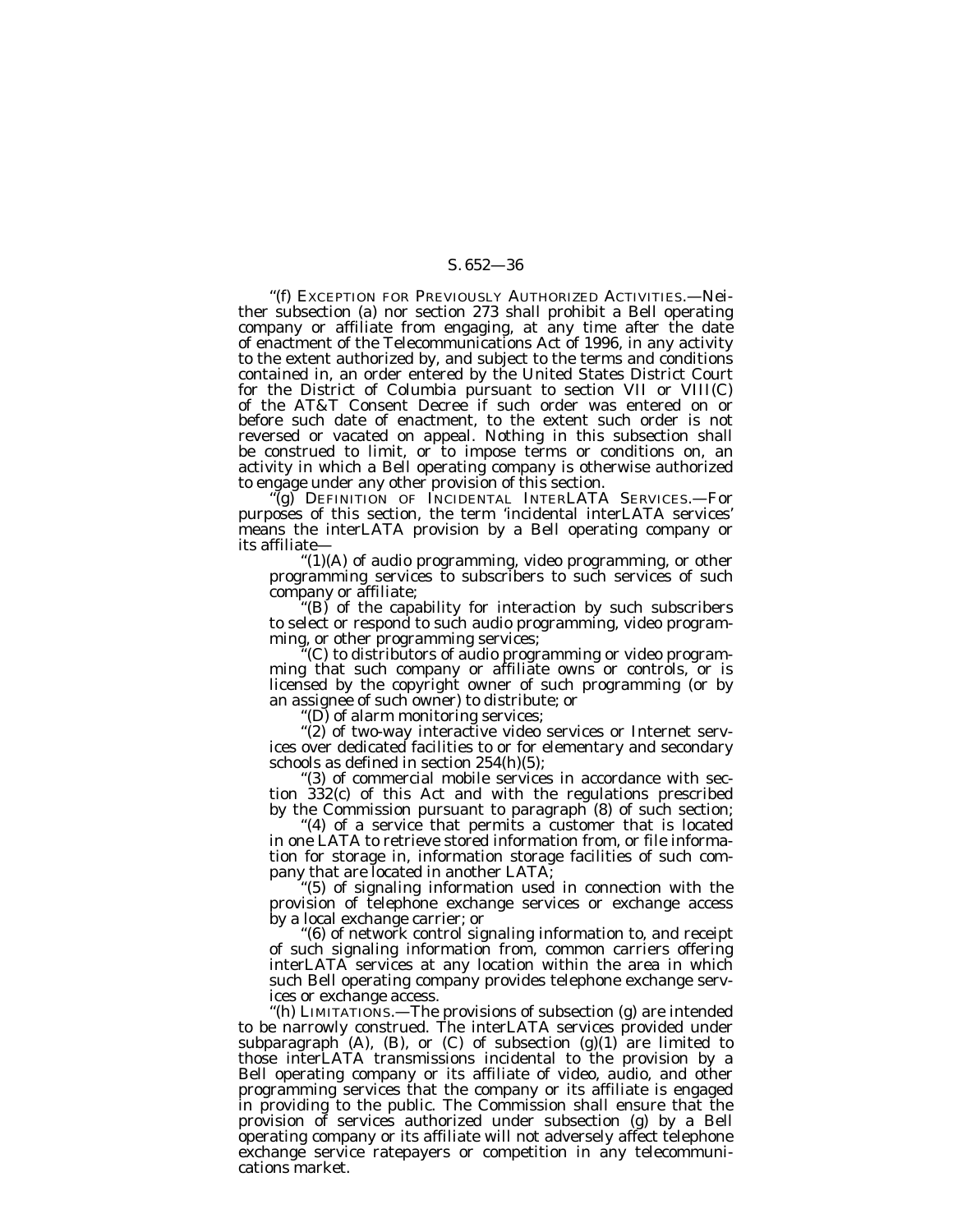''(i) ADDITIONAL DEFINITIONS.—As used in this section—

''(1) IN-REGION STATE.—The term 'in-region State' means a State in which a Bell operating company or any of its affiliates was authorized to provide wireline telephone exchange service pursuant to the reorganization plan approved under the AT&T Consent Decree, as in effect on the day before the date of enactment of the Telecommunications Act of 1996.

''(2) AUDIO PROGRAMMING SERVICES.—The term 'audio programming services' means programming provided by, or generally considered to be comparable to programming provided by, a radio broadcast station.

'(3) VIDEO PROGRAMMING SERVICES; OTHER PROGRAMMING SERVICES.—The terms 'video programming service' and 'other programming services' have the same meanings as such terms have under section 602 of this Act.

''(j) CERTAIN SERVICE APPLICATIONS TREATED AS IN-REGION SERVICE APPLICATIONS.—For purposes of this section, a Bell operating company application to provide 800 service, private line service, or their equivalents that—

''(1) terminate in an in-region State of that Bell operating company, and

 $'(2)$  allow the called party to determine the interLATA carrier,

shall be considered an in-region service subject to the requirements of subsection (b)(1).

### **''SEC. 272. SEPARATE AFFILIATE; SAFEGUARDS.**

''(a) SEPARATE AFFILIATE REQUIRED FOR COMPETITIVE ACTIVI- TIES.— ''(1) IN GENERAL.—A Bell operating company (including any affiliate) which is a local exchange carrier that is subject

to the requirements of section  $251(\tilde{c})$  may not provide any service described in paragraph (2) unless it provides that service through one or more affiliates that—

"(A) are separate from any operating company entity that is subject to the requirements of section 251(c); and "(B) meet the requirements of subsection (b).

''(2) SERVICES FOR WHICH A SEPARATE AFFILIATE IS REQUIRED.—The services for which a separate affiliate is

"(A) Manufacturing activities (as defined in section  $273(h)$ ).

''(B) Origination of interLATA telecommunications services, other than—

''(i) incidental interLATA services described in paragraphs (1), (2), (3), (5), and (6) of section 271(g); ''(ii) out-of-region services described in section

 $271(b)(2)$ ; or ''(iii) previously authorized activities described in

section 271(f).

''(C) InterLATA information services, other than electronic publishing (as defined in section 274(h)) and alarm monitoring services (as defined in section 275(e)).

''(b) STRUCTURAL AND TRANSACTIONAL REQUIREMENTS.—The separate affiliate required by this section—

''(1) shall operate independently from the Bell operating company;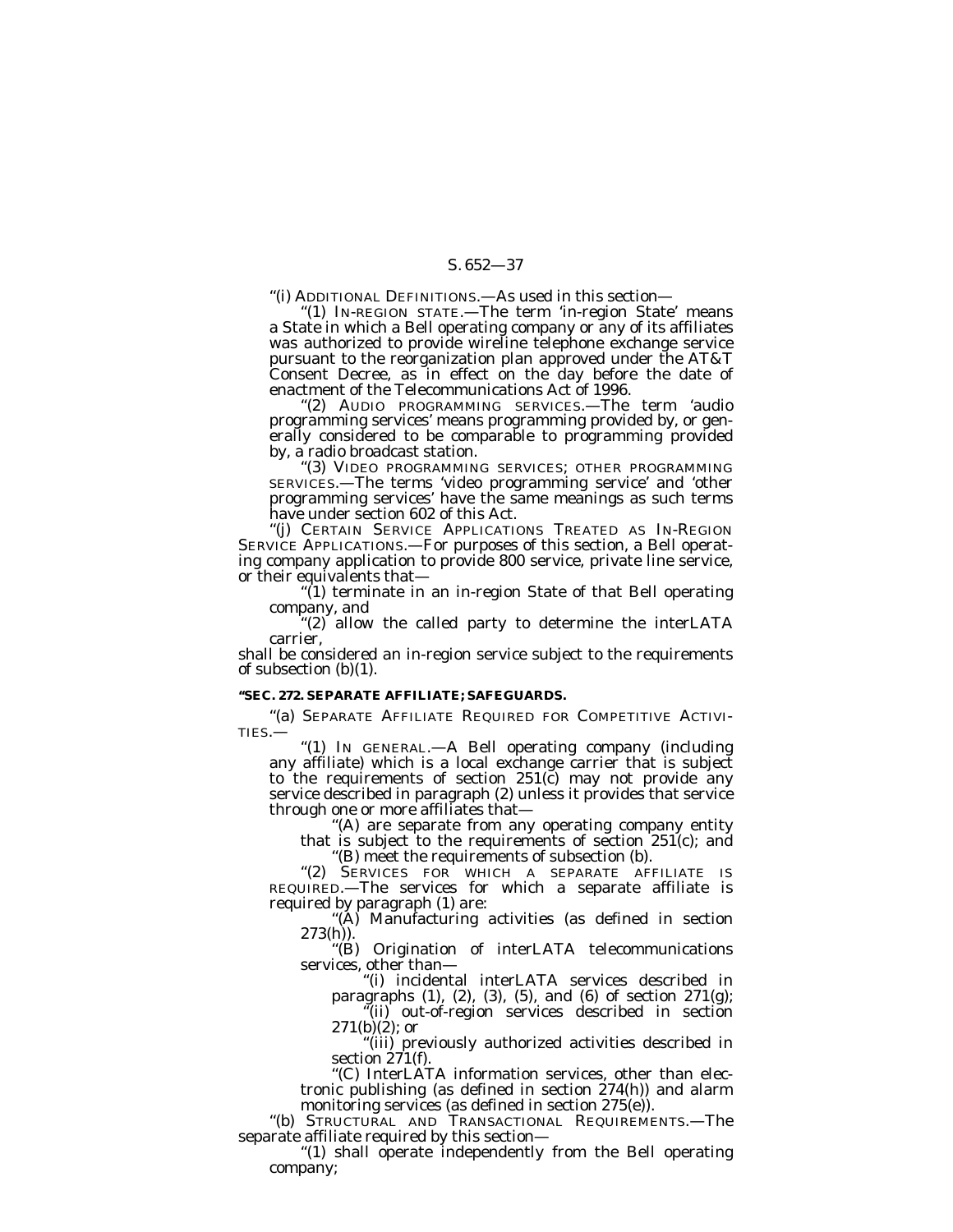"(2) shall maintain books, records, and accounts in the manner prescribed by the Commission which shall be separate from the books, records, and accounts maintained by the Bell operating company of which it is an affiliate;

"(3) shall have separate officers, directors, and employees from the Bell operating company of which it is an affiliate;

''(4) may not obtain credit under any arrangement that would permit a creditor, upon default, to have recourse to the assets of the Bell operating company; and

''(5) shall conduct all transactions with the Bell operating company of which it is an affiliate on an arm's length basis with any such transactions reduced to writing and available for public inspection.

''(c) NONDISCRIMINATION SAFEGUARDS.—In its dealings with its affiliate described in subsection (a), a Bell operating company—

''(1) may not discriminate between that company or affiliate and any other entity in the provision or procurement of goods, services, facilities, and information, or in the establishment of standards; and

"(2) shall account for all transactions with an affiliate described in subsection (a) in accordance with accounting principles designated or approved by the Commission.

''(d) BIENNIAL AUDIT.—

''(1) GENERAL REQUIREMENT.—A company required to operate a separate affiliate under this section shall obtain and pay for a joint Federal/State audit every 2 years conducted by an independent auditor to determine whether such company has complied with this section and the regulations promulgated under this section, and particularly whether such company has complied with the separate accounting requirements under subsection (b).

''(2) RESULTS SUBMITTED TO COMMISSION; STATE COMMIS- SIONS.—The auditor described in paragraph (1) shall submit the results of the audit to the Commission and to the State commission of each State in which the company audited provides service, which shall make such results available for public inspection. Any party may submit comments on the final audit report.

''(3) ACCESS TO DOCUMENTS.—For purposes of conducting audits and reviews under this subsection—

'(A) the independent auditor, the Commission, and the State commission shall have access to the financial accounts and records of each company and of its affiliates necessary to verify transactions conducted with that company that are relevant to the specific activities permitted under this section and that are necessary for the regulation of rates;

''(B) the Commission and the State commission shall have access to the working papers and supporting materials of any auditor who performs an audit under this section; and

''(C) the State commission shall implement appropriate procedures to ensure the protection of any proprietary information submitted to it under this section.

''(e) FULFILLMENT OF CERTAIN REQUESTS.—A Bell operating company and an affiliate that is subject to the requirements of section  $251(c)$ —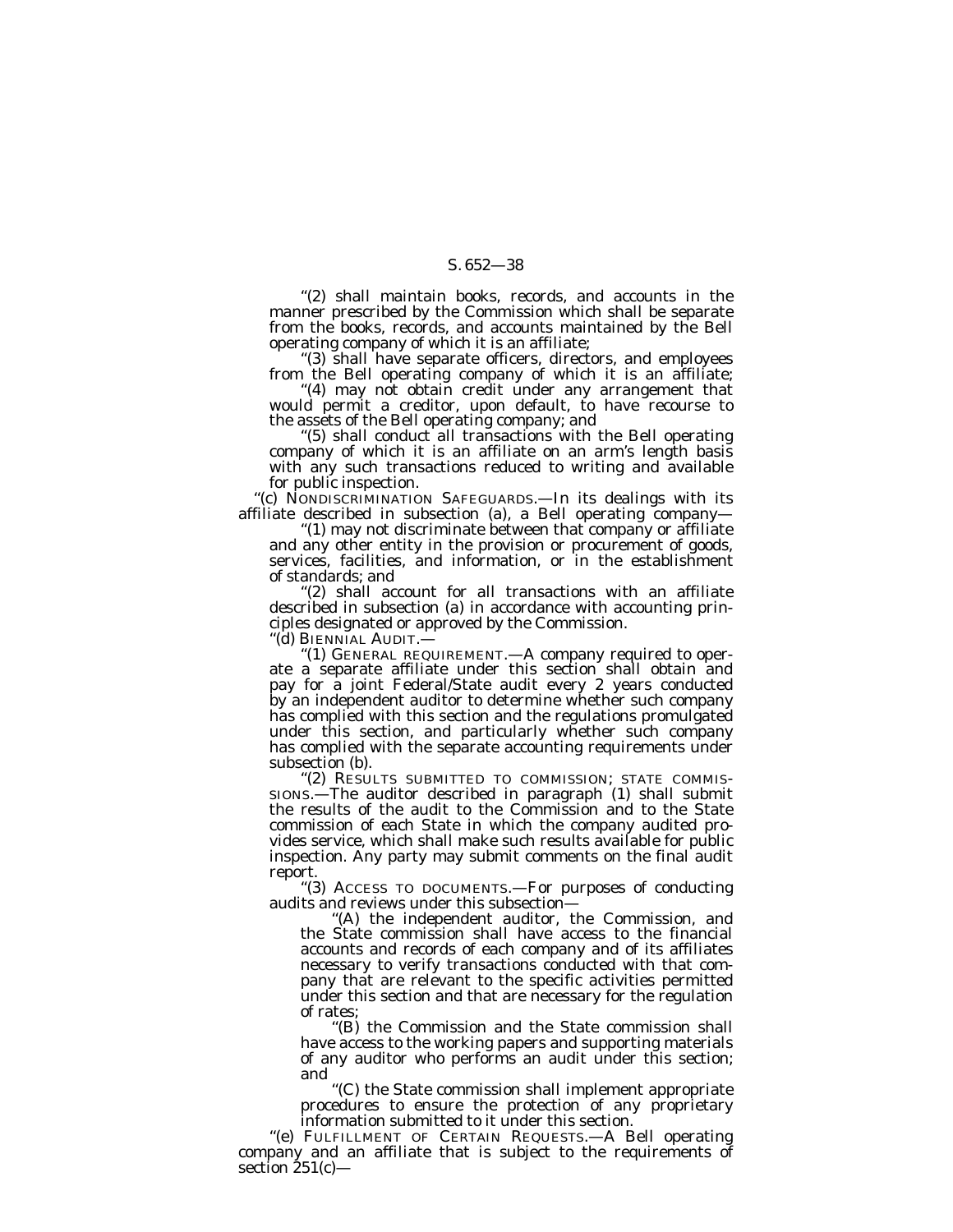''(1) shall fulfill any requests from an unaffiliated entity for telephone exchange service and exchange access within a period no longer than the period in which it provides such telephone exchange service and exchange access to itself or to its affiliates;

"(2) shall not provide any facilities, services, or information concerning its provision of exchange access to the affiliate described in subsection (a) unless such facilities, services, or information are made available to other providers of interLATA services in that market on the same terms and conditions;

''(3) shall charge the affiliate described in subsection (a), or impute to itself (if using the access for its provision of its own services), an amount for access to its telephone exchange service and exchange access that is no less than the amount charged to any unaffiliated interexchange carriers for such service; and

"(4) may provide any interLATA or intraLATA facilities or services to its interLATA affiliate if such services or facilities are made available to all carriers at the same rates and on the same terms and conditions, and so long as the costs are appropriately allocated.

''(f) SUNSET.—

''(1) MANUFACTURING AND LONG DISTANCE.—The provisions of this section (other than subsection (e)) shall cease to apply with respect to the manufacturing activities or the interLATA telecommunications services of a Bell operating company 3 years after the date such Bell operating company or any Bell operating company affiliate is authorized to provide interLATA telecommunications services under section 271(d), unless the Commission extends such 3-year period by rule or order.

''(2) INTERLATA INFORMATION SERVICES.—The provisions of this section (other than subsection (e)) shall cease to apply with respect to the interLATA information services of a Bell operating company 4 years after the date of enactment of the Telecommunications Act of 1996, unless the Commission extends such 4-year period by rule or order.

''(3) PRESERVATION OF EXISTING AUTHORITY.—Nothing in this subsection shall be construed to limit the authority of the Commission under any other section of this Act to prescribe safeguards consistent with the public interest, convenience, and necessity.

''(g) JOINT MARKETING.—

''(1) AFFILIATE SALES OF TELEPHONE EXCHANGE SERVICES.— A Bell operating company affiliate required by this section may not market or sell telephone exchange services provided by the Bell operating company unless that company permits other entities offering the same or similar service to market and sell its telephone exchange services.

(2) BELL OPERATING COMPANY SALES OF AFFILIATE SERV-ICES.—A Bell operating company may not market or sell interLATA service provided by an affiliate required by this section within any of its in-region States until such company is authorized to provide interLATA services in such State under section 271(d).

''(3) RULE OF CONSTRUCTION.—The joint marketing and sale of services permitted under this subsection shall not be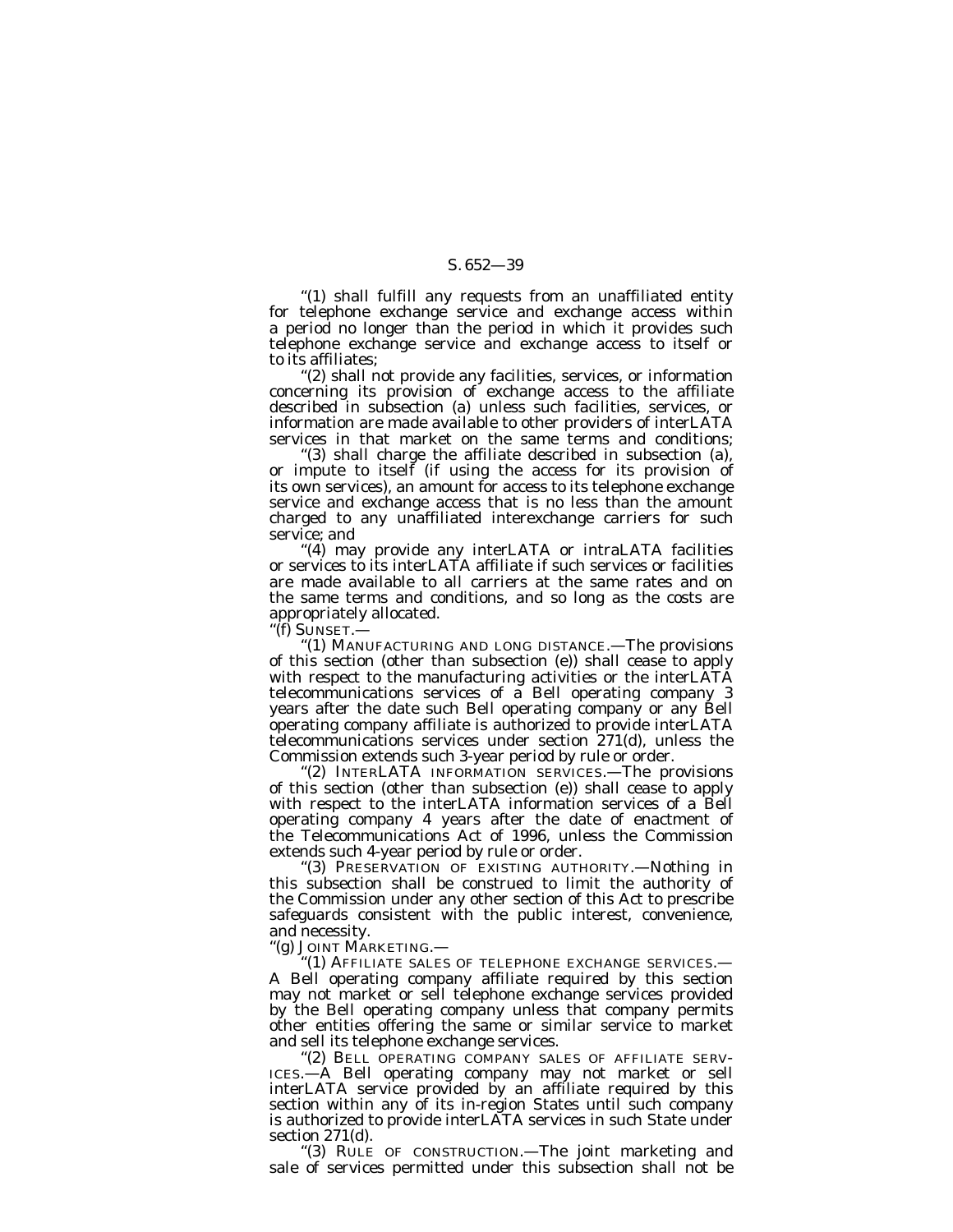considered to violate the nondiscrimination provisions of subsection (c).

''(h) TRANSITION.—With respect to any activity in which a Bell operating company is engaged on the date of enactment of the Telecommunications Act of 1996, such company shall have one year from such date of enactment to comply with the requirements of this section.

#### **''SEC. 273. MANUFACTURING BY BELL OPERATING COMPANIES.**

''(a) AUTHORIZATION.—A Bell operating company may manufacture and provide telecommunications equipment, and manufacture customer premises equipment, if the Commission authorizes that Bell operating company or any Bell operating company affiliate to provide interLATA services under section 271(d), subject to the requirements of this section and the regulations prescribed thereunder, except that neither a Bell operating company nor any of its affiliates may engage in such manufacturing in conjunction with a Bell operating company not so affiliated or any of its affiliates.

''(b) COLLABORATION; RESEARCH AND ROYALTY AGREEMENTS.—

''(1) COLLABORATION.—Subsection (a) shall not prohibit a Bell operating company from engaging in close collaboration with any manufacturer of customer premises equipment or telecommunications equipment during the design and development of hardware, software, or combinations thereof related to such equipment.

''(2) CERTAIN RESEARCH ARRANGEMENTS; ROYALTY AGREE-MENTS.—Subsection (a) shall not prohibit a Bell operating company from—

''(A) engaging in research activities related to manufacturing, and

''(B) entering into royalty agreements with manufacturers of telecommunications equipment.

''(c) INFORMATION REQUIREMENTS.—

''(1) INFORMATION ON PROTOCOLS AND TECHNICAL REQUIRE-MENTS.—Each Bell operating company shall, in accordance with regulations prescribed by the Commission, maintain and file with the Commission full and complete information with respect to the protocols and technical requirements for connection with and use of its telephone exchange service facilities. Each such company shall report promptly to the Commission any material changes or planned changes to such protocols and requirements, and the schedule for implementation of such changes or planned changes.

 $\tilde{C}(2)$  DISCLOSURE OF INFORMATION.—A Bell operating company shall not disclose any information required to be filed under paragraph (1) unless that information has been filed promptly, as required by regulation by the Commission.

''(3) ACCESS BY COMPETITORS TO INFORMATION.—The Commission may prescribe such additional regulations under this subsection as may be necessary to ensure that manufacturers have access to the information with respect to the protocols and technical requirements for connection with and use of telephone exchange service facilities that a Bell operating company makes available to any manufacturing affiliate or any unaffiliated manufacturer.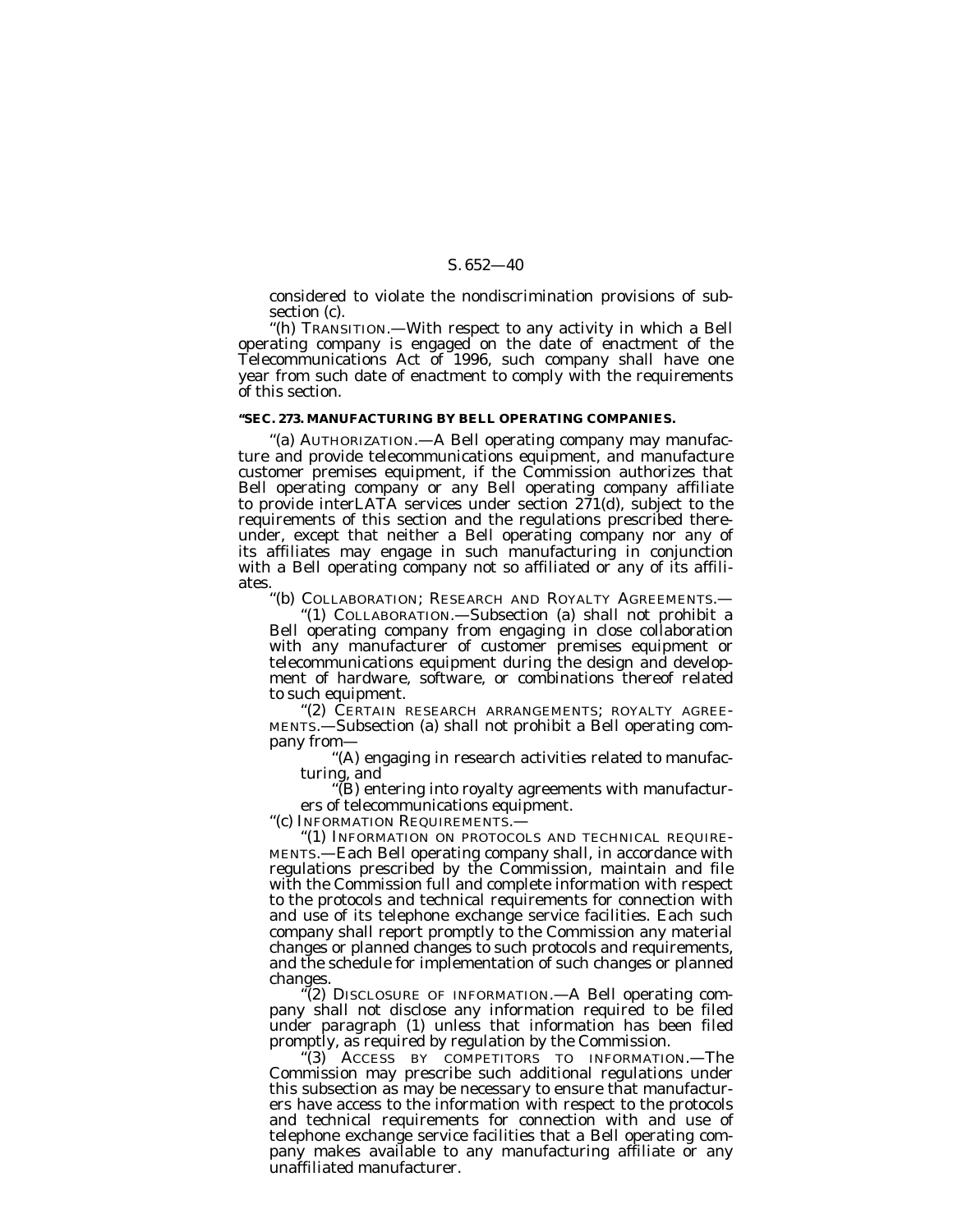''(4) PLANNING INFORMATION.—Each Bell operating company shall provide, to interconnecting carriers providing telephone exchange service, timely information on the planned deployment of telecommunications equipment.

''(d) MANUFACTURING LIMITATIONS FOR STANDARD-SETTING ORGANIZATIONS.—

''(1) APPLICATION TO BELL COMMUNICATIONS RESEARCH OR MANUFACTURERS.—Bell Communications Research, Inc., or any successor entity or affiliate—

''(A) shall not be considered a Bell operating company or a successor or assign of a Bell operating company at such time as it is no longer an affiliate of any Bell operating company; and

'(B) notwithstanding paragraph (3), shall not engage in manufacturing telecommunications equipment or customer premises equipment as long as it is an affiliate of more than 1 otherwise unaffiliated Bell operating company or successor or assign of any such company.

Nothing in this subsection prohibits Bell Communications Research, Inc., or any successor entity, from engaging in any activity in which it is lawfully engaged on the date of enactment of the Telecommunications Act of 1996. Nothing provided in this subsection shall render Bell Communications Research, Inc., or any successor entity, a common carrier under title II of this Act. Nothing in this subsection restricts any manufacturer from engaging in any activity in which it is lawfully engaged on the date of enactment of the Telecommunications Act of 1996.

"(2) PROPRIETARY INFORMATION.—Any entity which establishes standards for telecommunications equipment or customer premises equipment, or generic network requirements for such equipment, or certifies telecommunications equipment or customer premises equipment, shall be prohibited from releasing or otherwise using any proprietary information, designated as such by its owner, in its possession as a result of such activity, for any purpose other than purposes authorized in writing by the owner of such information, even after such entity ceases to be so engaged.

''(3) MANUFACTURING SAFEGUARDS.—(A) Except as prohibited in paragraph  $(1)$ , and subject to paragraph  $(6)$ , any entity which certifies telecommunications equipment or customer premises equipment manufactured by an unaffiliated entity shall only manufacture a particular class of telecommunications equipment or customer premises equipment for which it is undertaking or has undertaken, during the previous 18 months, certification activity for such class of equipment through a separate affiliate.

''(B) Such separate affiliate shall—

(i) maintain books, records, and accounts separate from those of the entity that certifies such equipment, consistent with generally acceptable accounting principles;

"(ii) not engage in any joint manufacturing activities with such entity; and

''(iii) have segregated facilities and separate employees with such entity.

''(C) Such entity that certifies such equipment shall—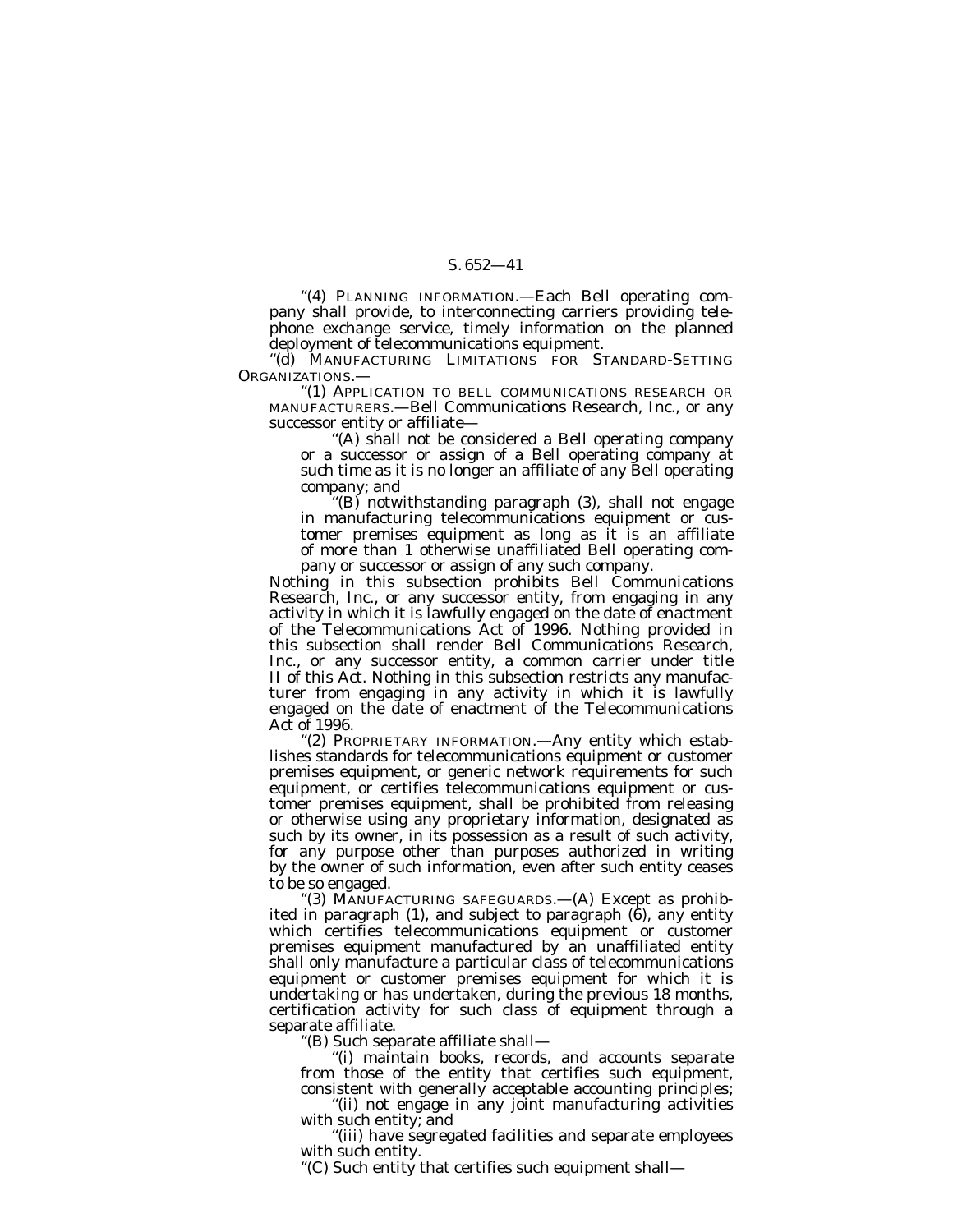''(i) not discriminate in favor of its manufacturing affiliate in the establishment of standards, generic requirements, or product certification;

"(ii) not disclose to the manufacturing affiliate any proprietary information that has been received at any time from an unaffiliated manufacturer, unless authorized in writing by the owner of the information; and

''(iii) not permit any employee engaged in product certification for telecommunications equipment or customer premises equipment to engage jointly in sales or marketing of any such equipment with the affiliated manufacturer.

''(4) STANDARD-SETTING ENTITIES.—Any entity that is not an accredited standards development organization and that establishes industry-wide standards for telecommunications equipment or customer premises equipment, or industry-wide generic network requirements for such equipment, or that certifies telecommunications equipment or customer premises equipment manufactured by an unaffiliated entity, shall—

''(A) establish and publish any industry-wide standard for, industry-wide generic requirement for, or any substantial modification of an existing industry-wide standard or industry-wide generic requirement for, telecommunications equipment or customer premises equipment only in compliance with the following procedure—

''(i) such entity shall issue a public notice of its consideration of a proposed industry-wide standard or industry-wide generic requirement;

''(ii) such entity shall issue a public invitation to interested industry parties to fund and participate in such efforts on a reasonable and nondiscriminatory basis, administered in such a manner as not to unreasonably exclude any interested industry party;

"(iii) such entity shall publish a text for comment by such parties as have agreed to participate in the process pursuant to clause (ii), provide such parties a full opportunity to submit comments, and respond to comments from such parties;

"(iv) such entity shall publish a final text of the industry-wide standard or industry-wide generic requirement, including the comments in their entirety, of any funding party which requests to have its comments so published; and

''(v) such entity shall attempt, prior to publishing a text for comment, to agree with the funding parties as a group on a mutually satisfactory dispute resolution process which such parties shall utilize as their sole recourse in the event of a dispute on technical issues as to which there is disagreement between any funding party and the entity conducting such activities, except that if no dispute resolution process is agreed to by all the parties, a funding party may utilize the dispute resolution procedures established pursuant to paragraph (5) of this subsection;

 $f(B)$  engage in product certification for telecommunications equipment or customer premises equipment manufactured by unaffiliated entities only if-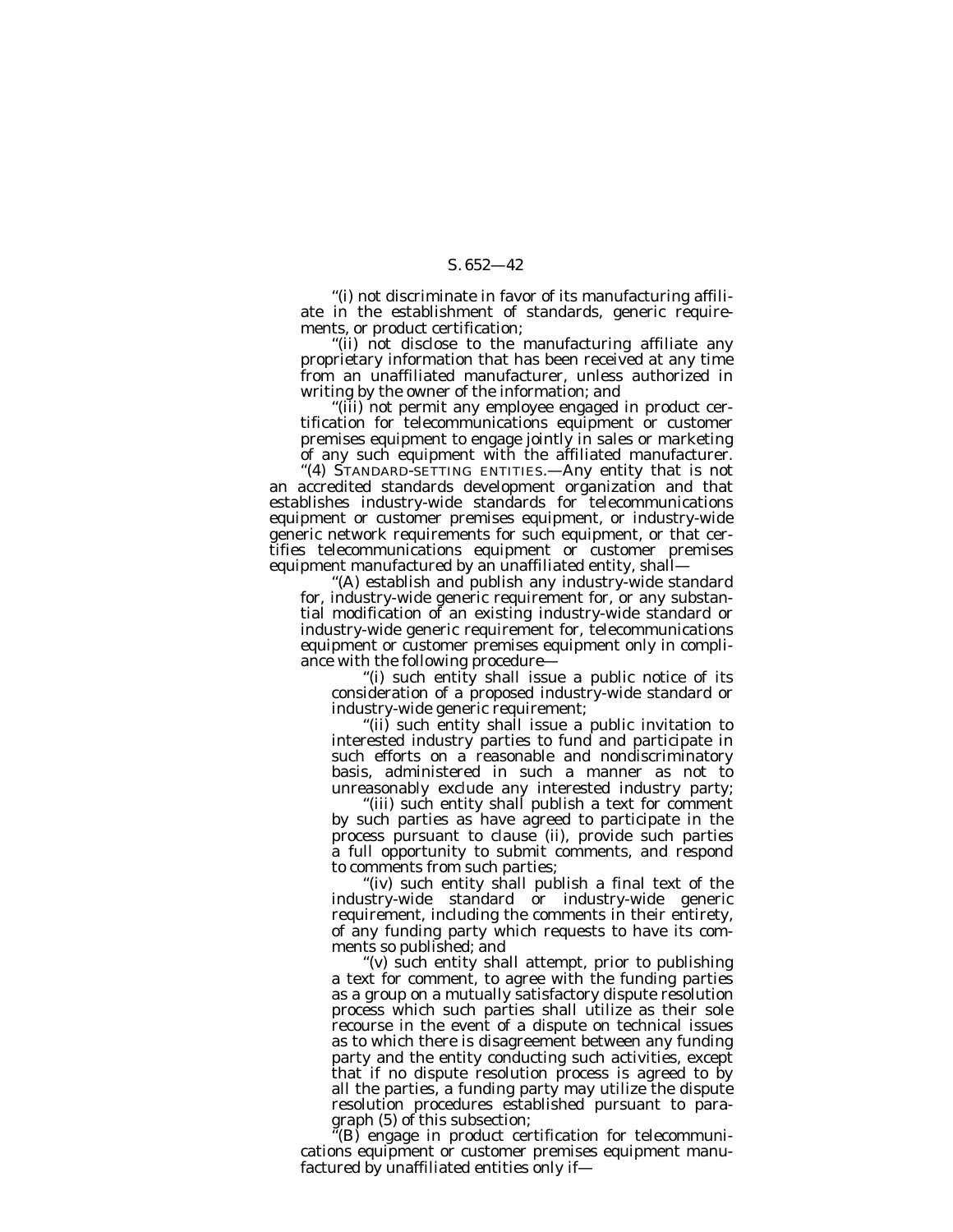''(i) such activity is performed pursuant to published criteria;

''(ii) such activity is performed pursuant to auditable criteria; and

''(iii) such activity is performed pursuant to available industry-accepted testing methods and standards, where applicable, unless otherwise agreed upon by the parties funding and performing such activity;

''(C) not undertake any actions to monopolize or attempt to monopolize the market for such services; and

''(D) not preferentially treat its own telecommunications equipment or customer premises equipment, or that of its affiliate, over that of any other entity in establishing and publishing industry-wide standards or industry-wide generic requirements for, and in certification of, telecommunications equipment and customer premises equipment.

''(5) ALTERNATE DISPUTE RESOLUTION.—Within 90 days after the date of enactment of the Telecommunications Act of 1996, the Commission shall prescribe a dispute resolution process to be utilized in the event that a dispute resolution process is not agreed upon by all the parties when establishing and publishing any industry-wide standard or industry-wide generic requirement for telecommunications equipment or customer premises equipment, pursuant to paragraph (4)(A)(v). The Commission shall not establish itself as a party to the dispute resolution process. Such dispute resolution process shall permit any funding party to resolve a dispute with the entity conducting the activity that significantly affects such funding party's interests, in an open, nondiscriminatory, and unbiased fashion, within 30 days after the filing of such dispute. Such disputes may be filed within 15 days after the date the funding party receives a response to its comments from the entity conducting the activity. The Commission shall establish penalties to be assessed for delays caused by referral of frivolous disputes to the dispute resolution process.

''(6) SUNSET.—The requirements of paragraphs (3) and (4) shall terminate for the particular relevant activity when the Commission determines that there are alternative sources of industry-wide standards, industry-wide generic requirements, or product certification for a particular class of telecommunications equipment or customer premises equipment available in the United States. Alternative sources shall be deemed to exist when such sources provide commercially viable alternatives that are providing such services to customers. The Commission shall act on any application for such a determination within 90 days after receipt of such application, and shall receive public comment on such application.

''(7) ADMINISTRATION AND ENFORCEMENT AUTHORITY.—For the purposes of administering this subsection and the regulations prescribed thereunder, the Commission shall have the same remedial authority as the Commission has in administering and enforcing the provisions of this title with respect to any common carrier subject to this Act.

''(8) DEFINITIONS.—For purposes of this subsection: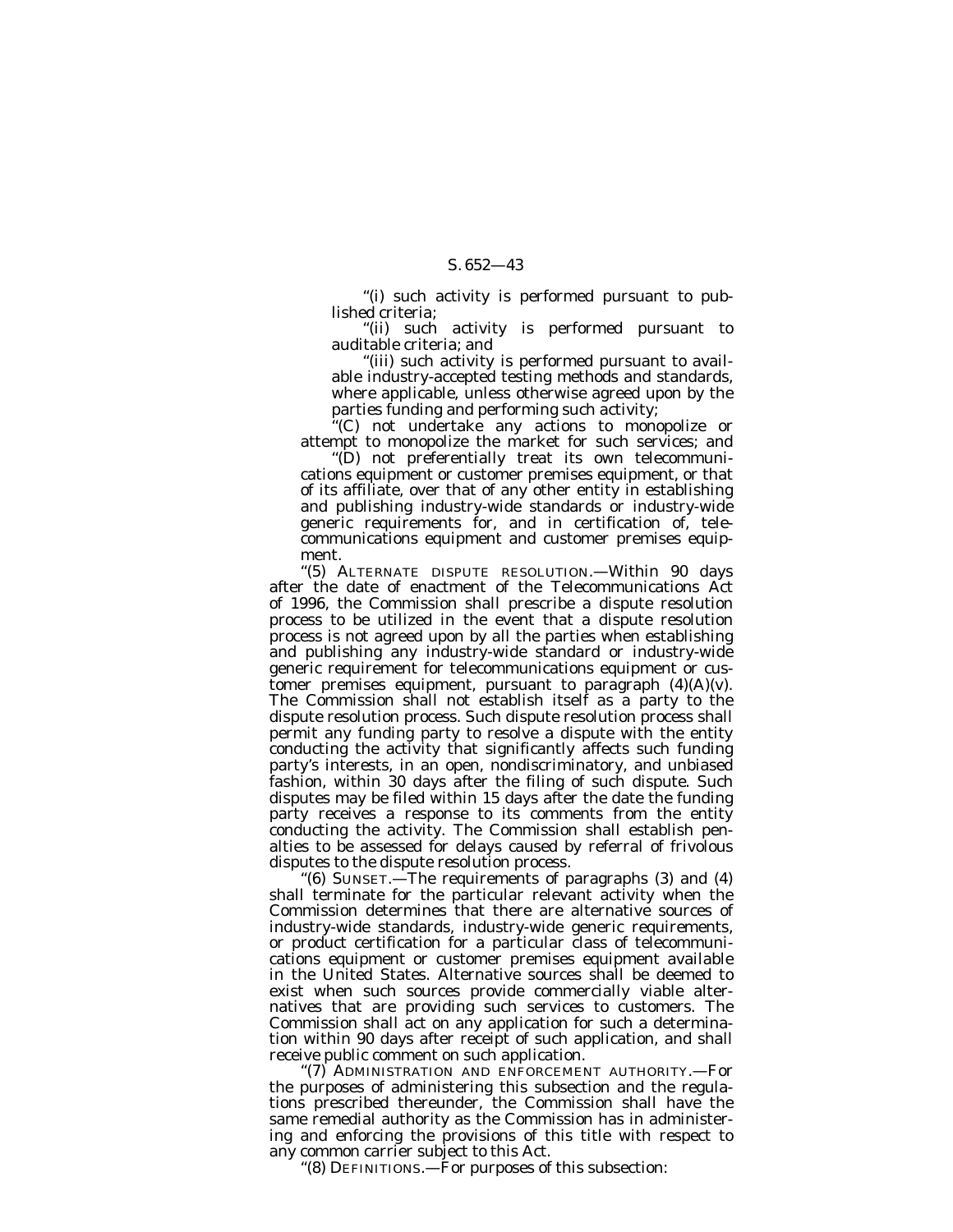''(A) The term 'affiliate' shall have the same meaning as in section 3 of this Act, except that, for purposes of paragraph  $(1)(B)$ —

''(i) an aggregate voting equity interest in Bell Communications Research, Inc., of at least 5 percent of its total voting equity, owned directly or indirectly by more than 1 otherwise unaffiliated Bell operating company, shall constitute an affiliate relationship; and

'(ii) a voting equity interest in Bell Communications Research, Inc., by any otherwise unaffiliated Bell operating company of less than 1 percent of Bell Communications Research's total voting equity shall not be considered to be an equity interest under this paragraph.

'(B) The term 'generic requirement' means a description of acceptable product attributes for use by local exchange carriers in establishing product specifications for the purchase of telecommunications equipment, customer premises equipment, and software integral thereto.

''(C) The term 'industry-wide' means activities funded by or performed on behalf of local exchange carriers for use in providing wireline telephone exchange service whose combined total of deployed access lines in the United States constitutes at least 30 percent of all access lines deployed by telecommunications carriers in the United States as of the date of enactment of the Telecommunications Act of 1996.

''(D) The term 'certification' means any technical process whereby a party determines whether a product, for use by more than one local exchange carrier, conforms with the specified requirements pertaining to such product. ''(E) The term 'accredited standards development

organization' means an entity composed of industry members which has been accredited by an institution vested with the responsibility for standards accreditation by the

industry.<br>
"(e) BELL OPERATING COMPANY EQUIPMENT PROCUREMENT AND SALES.—

SALES.—''(1) NONDISCRIMINATION STANDARDS FOR MANUFACTUR- ING.—In the procurement or awarding of supply contracts for telecommunications equipment, a Bell operating company, or any entity acting on its behalf, for the duration of the requirement for a separate subsidiary including manufacturing under this Act—

"(A) shall consider such equipment, produced or supplied by unrelated persons; and

''(B) may not discriminate in favor of equipment produced or supplied by an affiliate or related person.

''(2) PROCUREMENT STANDARDS.—Each Bell operating company or any entity acting on its behalf shall make procurement decisions and award all supply contracts for equipment, services, and software on the basis of an objective assessment of price, quality, delivery, and other commercial factors.

''(3) NETWORK PLANNING AND DESIGN.—A Bell operating company shall, to the extent consistent with the antitrust laws, engage in joint network planning and design with local exchange carriers operating in the same area of interest. No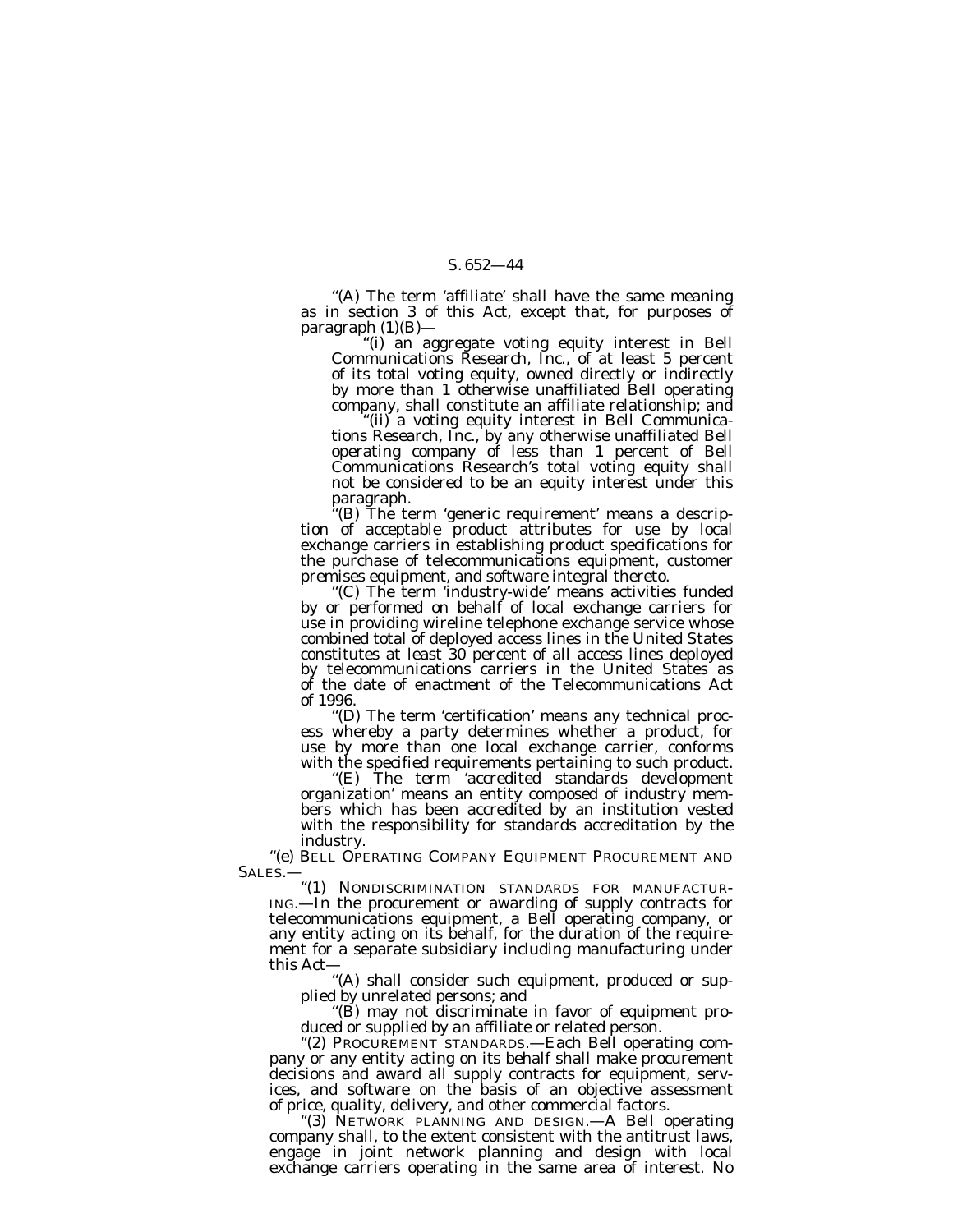participant in such planning shall be allowed to delay the introduction of new technology or the deployment of facilities to provide telecommunications services, and agreement with such other carriers shall not be required as a prerequisite for such introduction or deployment.

"(4) SALES RESTRICTIONS.—Neither a Bell operating company engaged in manufacturing nor a manufacturing affiliate of such a company shall restrict sales to any local exchange carrier of telecommunications equipment, including software integral to the operation of such equipment and related upgrades.

'(5) PROTECTION OF PROPRIETARY INFORMATION.—A Bell operating company and any entity it owns or otherwise controls shall protect the proprietary information submitted for procurement decisions from release not specifically authorized by the owner of such information.

''(f) ADMINISTRATION AND ENFORCEMENT AUTHORITY.—For the purposes of administering and enforcing the provisions of this section and the regulations prescribed thereunder, the Commission shall have the same authority, power, and functions with respect to any Bell operating company or any affiliate thereof as the Commission has in administering and enforcing the provisions of this title with respect to any common carrier subject to this Act.

'(g) ADDITIONAL RULES AND REGULATIONS.—The Commission may prescribe such additional rules and regulations as the Commission determines are necessary to carry out the provisions of this section, and otherwise to prevent discrimination and cross-subsidization in a Bell operating company's dealings with its affiliate and with third parties.

'(h) DEFINITION.—As used in this section, the term 'manufacturing' has the same meaning as such term has under the AT&T Consent Decree.

### **''SEC. 274. ELECTRONIC PUBLISHING BY BELL OPERATING COMPA-NIES.**

''(a) LIMITATIONS.—No Bell operating company or any affiliate may engage in the provision of electronic publishing that is disseminated by means of such Bell operating company's or any of its affiliates' basic telephone service, except that nothing in this section shall prohibit a separated affiliate or electronic publishing joint venture operated in accordance with this section from engaging in the provision of electronic publishing.<br>"(b) SEPARATED AFFILIATE OR ELECTRONIC PUBLISHING JOINT

VENTURE REQUIREMENTS.—A separated affiliate or electronic publishing joint venture shall be operated independently from the Bell operating company. Such separated affiliate or joint venture and the Bell operating company with which it is affiliated shall—

''(1) maintain separate books, records, and accounts and prepare separate financial statements;

''(2) not incur debt in a manner that would permit a creditor of the separated affiliate or joint venture upon default to have recourse to the assets of the Bell operating company;

"(3) carry out transactions  $(A)$  in a manner consistent with such independence, (B) pursuant to written contracts or tariffs that are filed with the Commission and made publicly available, and (C) in a manner that is auditable in accordance with generally accepted auditing standards;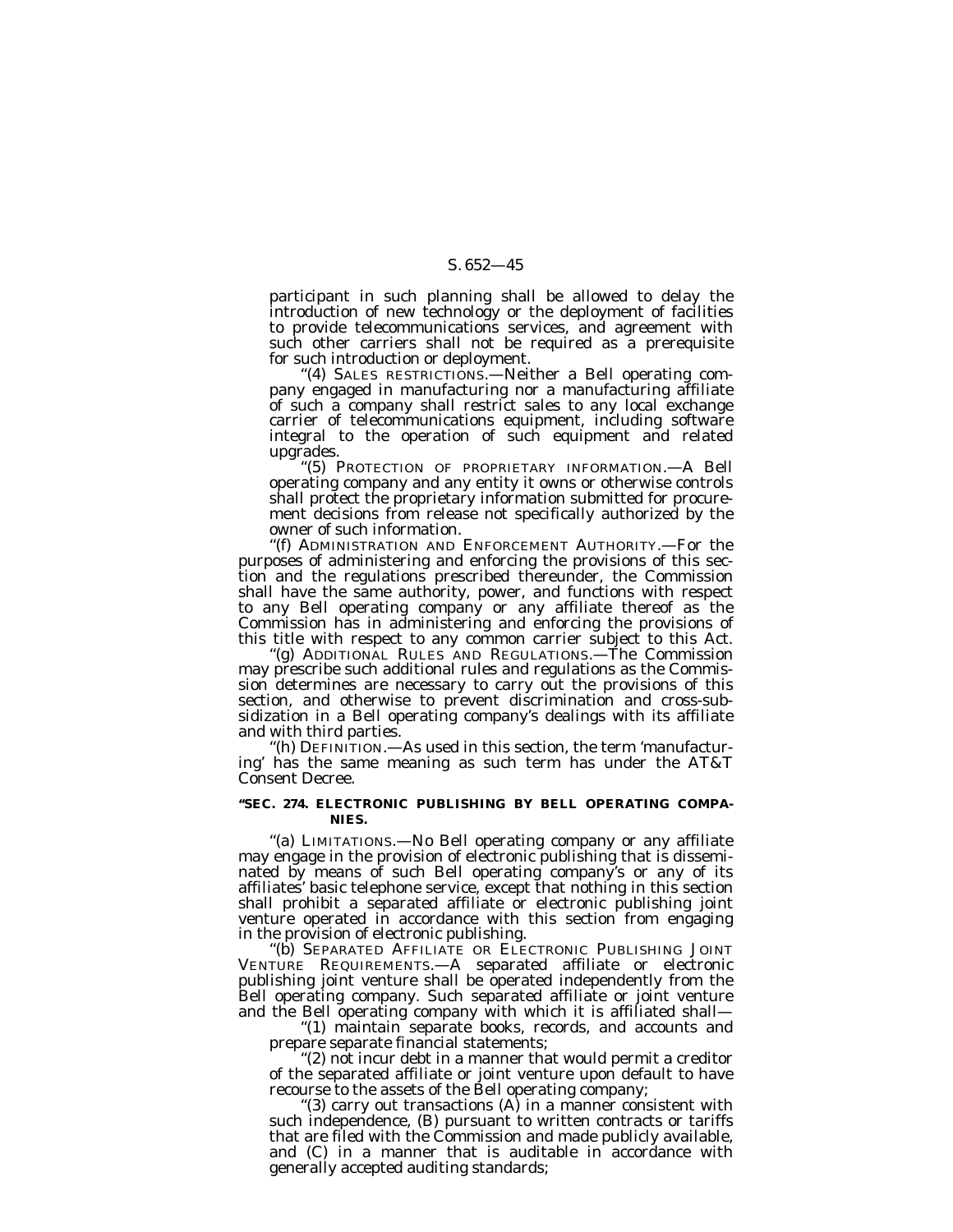''(4) value any assets that are transferred directly or indirectly from the Bell operating company to a separated affiliate or joint venture, and record any transactions by which such assets are transferred, in accordance with such regulations as may be prescribed by the Commission or a State commission to prevent improper cross subsidies;

''(5) between a separated affiliate and a Bell operating company—

''(A) have no officers, directors, and employees in common after the effective date of this section; and

''(B) own no property in common;

''(6) not use for the marketing of any product or service of the separated affiliate or joint venture, the name, trademarks, or service marks of an existing Bell operating company except for names, trademarks, or service marks that are owned by the entity that owns or controls the Bell operating company; "(7) not permit the Bell operating company-

''(A) to perform hiring or training of personnel on behalf

of a separated affiliate;

''(B) to perform the purchasing, installation, or maintenance of equipment on behalf of a separated affiliate, except for telephone service that it provides under tariff or contract subject to the provisions of this section; or

'(C) to perform research and development on behalf of a separated affiliate;

''(8) each have performed annually a compliance review— ''(A) that is conducted by an independent entity for

the purpose of determining compliance during the preceding calendar year with any provision of this section; and ''(B) the results of which are maintained by the sepa-

rated affiliate or joint venture and the Bell operating company for a period of 5 years subject to review by any lawful authority; and

''(9) within 90 days of receiving a review described in para- graph (8), file a report of any exceptions and corrective action with the Commission and allow any person to inspect and copy such report subject to reasonable safeguards to protect any proprietary information contained in such report from being used for purposes other than to enforce or pursue remedies under this section.

''(c) JOINT MARKETING.— ''(1) IN GENERAL.—Except as provided in paragraph (2)— ''(A) a Bell operating company shall not carry out any

promotion, marketing, sales, or advertising for or in conjunction with a separated affiliate; and

''(B) a Bell operating company shall not carry out any promotion, marketing, sales, or advertising for or in conjunction with an affiliate that is related to the provision of electronic publishing.

''(2) PERMISSIBLE JOINT ACTIVITIES.—

''(A) JOINT TELEMARKETING.—A Bell operating company may provide inbound telemarketing or referral services related to the provision of electronic publishing for a separated affiliate, electronic publishing joint venture, affiliate, or unaffiliated electronic publisher: *Provided,* That if such services are provided to a separated affiliate, electronic publishing joint venture, or affiliate, such services shall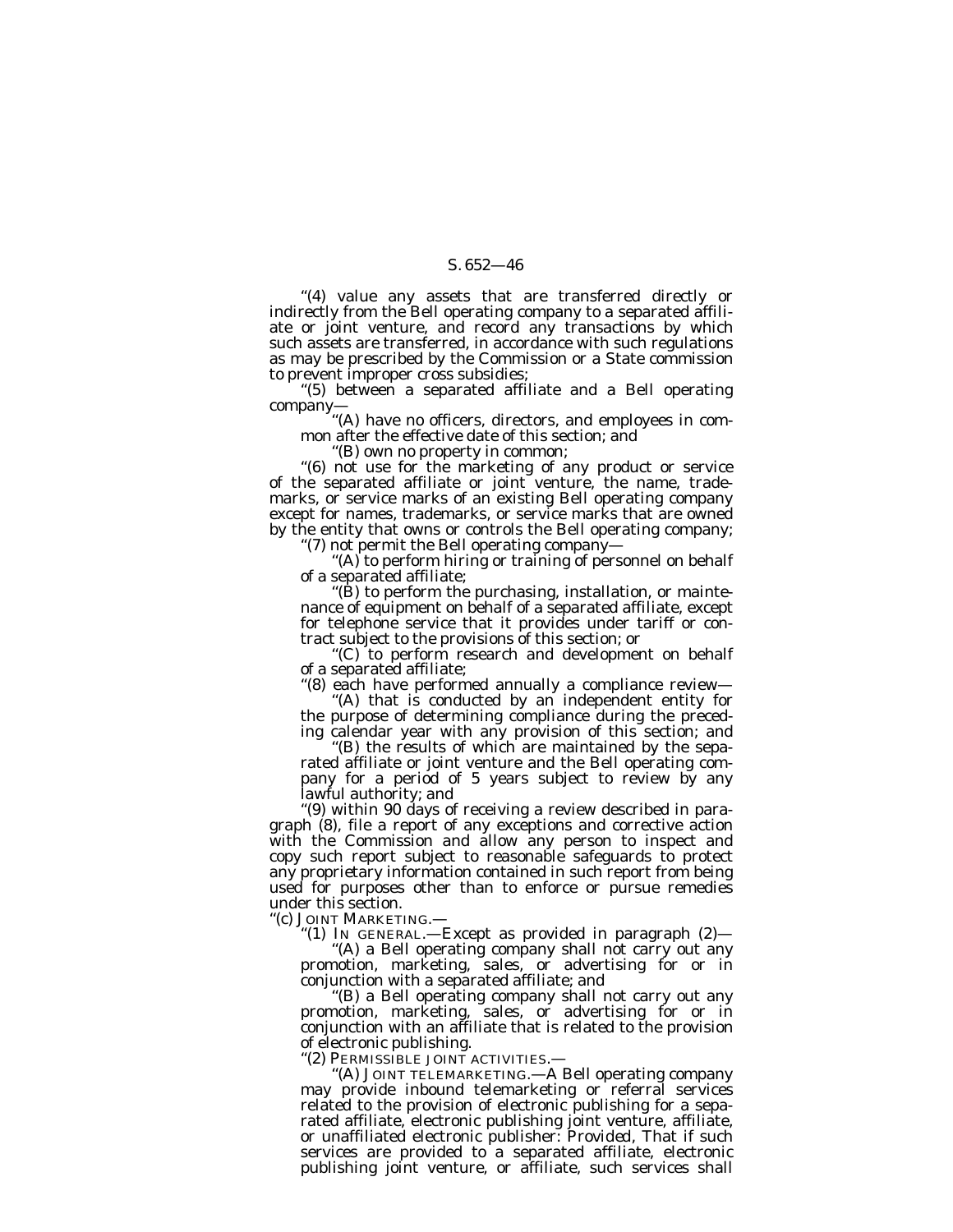be made available to all electronic publishers on request, on nondiscriminatory terms.

''(B) TEAMING ARRANGEMENTS.—A Bell operating company may engage in nondiscriminatory teaming or business arrangements to engage in electronic publishing with any separated affiliate or with any other electronic publisher if (i) the Bell operating company only provides facilities, services, and basic telephone service information as authorized by this section, and (ii) the Bell operating company does not own such teaming or business arrangement.

'(C) ELECTRONIC PUBLISHING JOINT VENTURES.—A Bell operating company or affiliate may participate on a nonexclusive basis in electronic publishing joint ventures with entities that are not a Bell operating company, affiliate, or separated affiliate to provide electronic publishing services, if the Bell operating company or affiliate has not more than a 50 percent direct or indirect equity interest (or the equivalent thereof) or the right to more than 50 percent of the gross revenues under a revenue sharing or royalty agreement in any electronic publishing joint venture. Officers and employees of a Bell operating company or affiliate participating in an electronic publishing joint venture may not have more than 50 percent of the voting control over the electronic publishing joint venture. In the case of joint ventures with small, local electronic publishers, the Commission for good cause shown may authorize the Bell operating company or affiliate to have a larger equity interest, revenue share, or voting control but not to exceed 80 percent. A Bell operating company participating in an electronic publishing joint venture may provide promotion, marketing, sales, or advertising person-

"(d) BELL OPERATING COMPANY REQUIREMENT. - A Bell operating company under common ownership or control with a separated affiliate or electronic publishing joint venture shall provide network access and interconnections for basic telephone service to electronic publishers at just and reasonable rates that are tariffed (so long as rates for such services are subject to regulation) and that are not higher on a per-unit basis than those charged for such services to any other electronic publisher or any separated affiliate engaged

in electronic publishing.<br>''(e) PRIVATE RIGHT OF ACTION.—<br>''(1) DAMAGES.—Any person claiming that any act or practice of any Bell operating company, affiliate, or separated affiliate constitutes a violation of this section may file a complaint with the Commission or bring suit as provided in section 207 of this Act, and such Bell operating company, affiliate, or separated affiliate shall be liable as provided in section 206 of this Act; except that damages may not be awarded for a violation that is discovered by a compliance review as required by subsection (b)(7) of this section and corrected within 90 days

"(2) CEASE AND DESIST ORDERS.—In addition to the provisions of paragraph (1), any person claiming that any act or practice of any Bell operating company, affiliate, or separated affiliate constitutes a violation of this section may make application to the Commission for an order to cease and desist such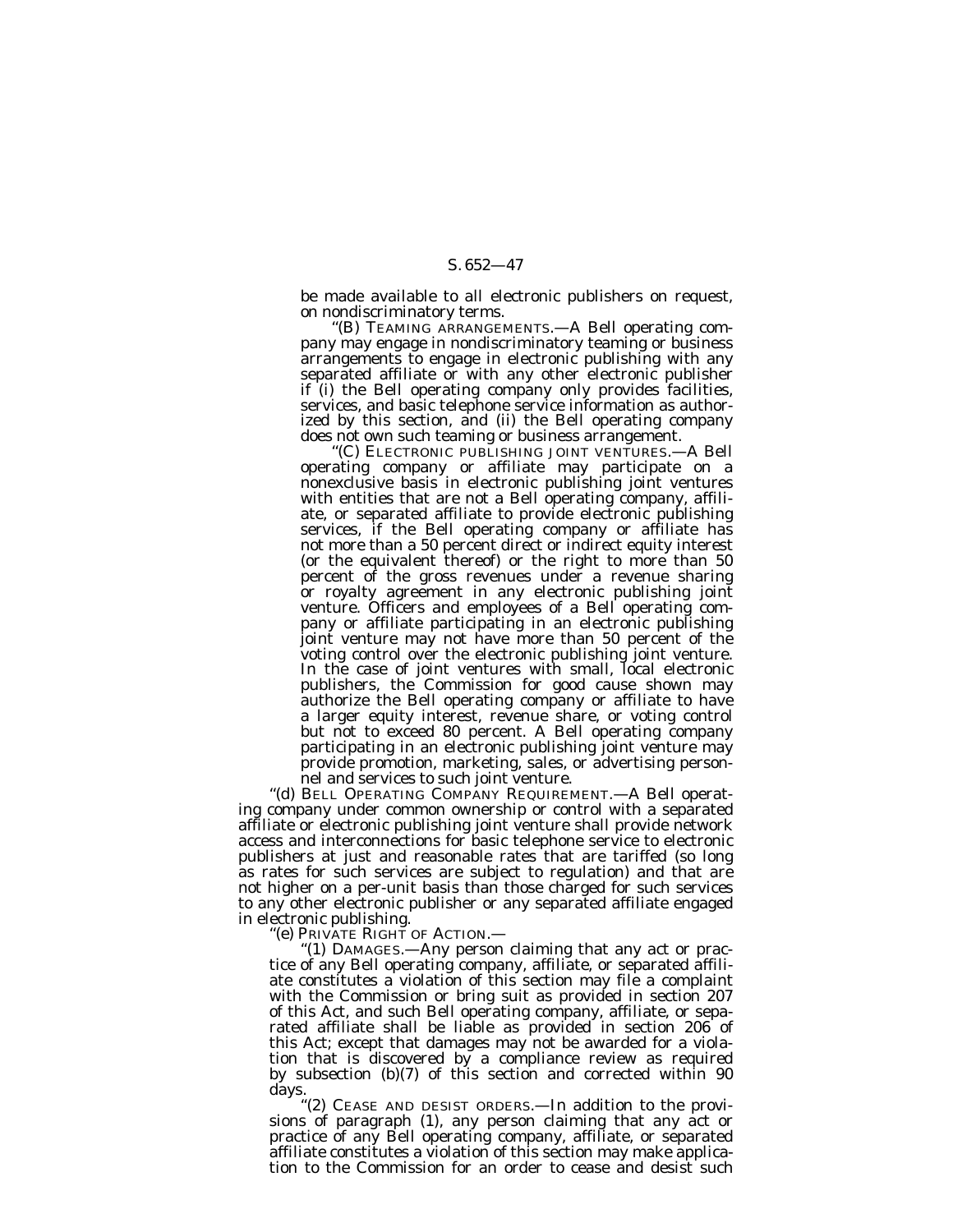violation or may make application in any district court of the United States of competent jurisdiction for an order enjoining such acts or practices or for an order compelling compliance with such requirement.

''(f) SEPARATED AFFILIATE REPORTING REQUIREMENT.—Any separated affiliate under this section shall file with the Commission annual reports in a form substantially equivalent to the Form 10–K required by regulations of the Securities and Exchange Commission.

''(g) EFFECTIVE DATES.—

''(1) TRANSITION.—Any electronic publishing service being offered to the public by a Bell operating company or affiliate on the date of enactment of the Telecommunications Act of 1996 shall have one year from such date of enactment to comply with the requirements of this section.

''(2) SUNSET.—The provisions of this section shall not apply to conduct occurring after 4 years after the date of enactment of the Telecommunications Act of 1996.

''(h) DEFINITION OF ELECTRONIC PUBLISHING.—

''(1) IN GENERAL.—The term 'electronic publishing' means the dissemination, provision, publication, or sale to an unaffiliated entity or person, of any one or more of the following: news (including sports); entertainment (other than interactive games); business, financial, legal, consumer, or credit materials; editorials, columns, or features; advertising; photos or images; archival or research material; legal notices or public records; scientific, educational, instructional, technical, professional, trade, or other literary materials; or other like or similar information.

"(2) EXCEPTIONS.—The term 'electronic publishing' shall not include the following services:

"(A) Information access, as that term is defined by the AT&T Consent Decree.

''(B) The transmission of information as a common carrier.

''(C) The transmission of information as part of a gateway to an information service that does not involve the generation or alteration of the content of information, including data transmission, address translation, protocol conversion, billing management, introductory information content, and navigational systems that enable users to access electronic publishing services, which do not affect the presentation of such electronic publishing services to users.

''(D) Voice storage and retrieval services, including voice messaging and electronic mail services.

''(E) Data processing or transaction processing services that do not involve the generation or alteration of the content of information.

''(F) Electronic billing or advertising of a Bell operating company's regulated telecommunications services.

''(G) Language translation or data format conversion.

"(H) The provision of information necessary for the management, control, or operation of a telephone company telecommunications system.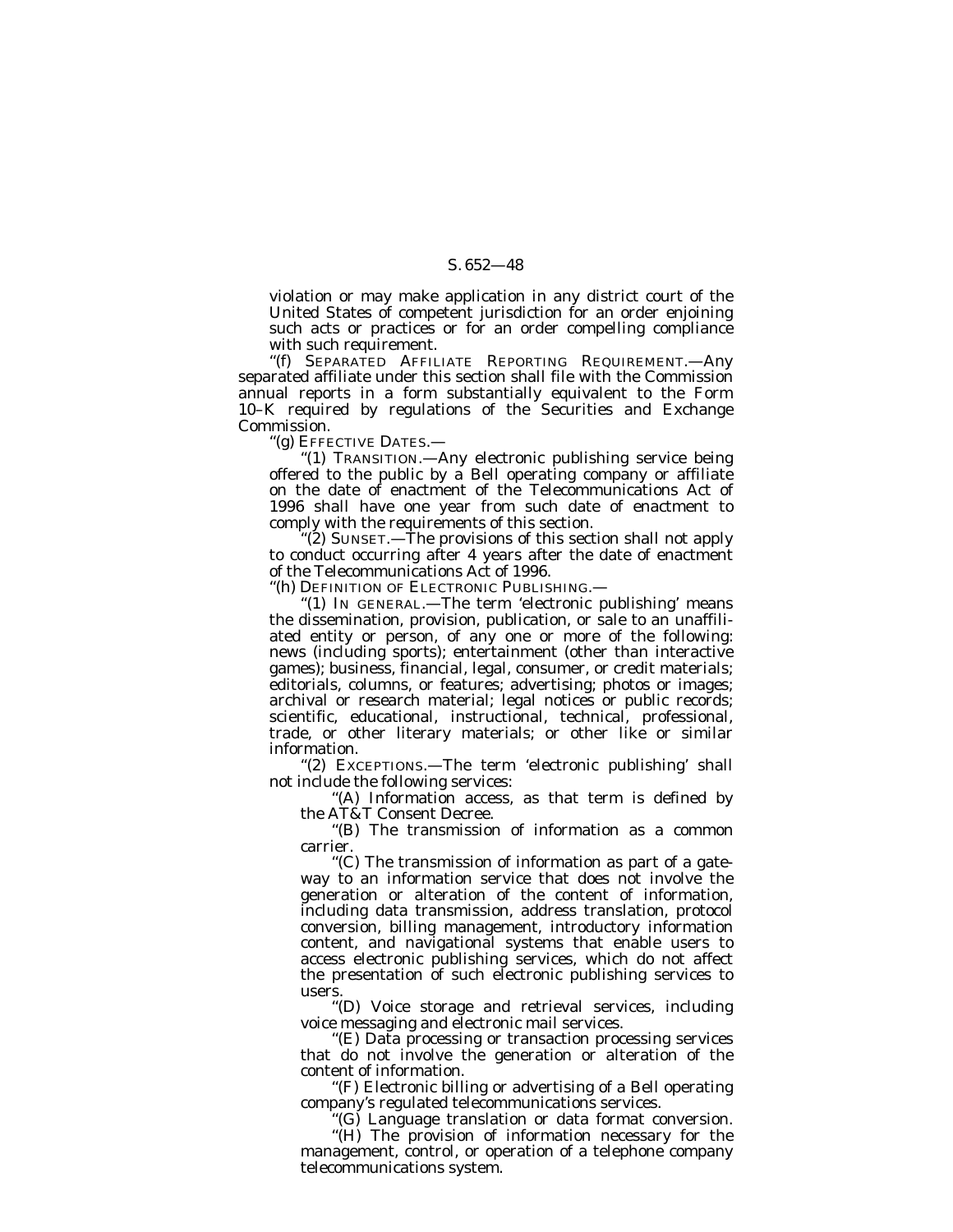''(I) The provision of directory assistance that provides names, addresses, and telephone numbers and does not include advertising.

''(J) Caller identification services.

"(K) Repair and provisioning databases and credit card and billing validation for telephone company operations.

''(L) 911–E and other emergency assistance databases.

"(M) Any other network service of a type that is like or similar to these network services and that does not involve the generation or alteration of the content of information.

''(N) Any upgrades to these network services that do not involve the generation or alteration of the content of information.

''(O) Video programming or full motion video entertainment on demand.

''(i) ADDITIONAL DEFINITIONS.—As used in this section—

''(1) The term 'affiliate' means any entity that, directly or indirectly, owns or controls, is owned or controlled by, or is under common ownership or control with, a Bell operating company. Such term shall not include a separated affiliate.

'(2) The term 'basic telephone service' means any wireline telephone exchange service, or wireline telephone exchange service facility, provided by a Bell operating company in a telephone exchange area, except that such term does not include—

''(A) a competitive wireline telephone exchange service provided in a telephone exchange area where another entity provides a wireline telephone exchange service that was provided on January 1, 1984, or<br>"(B) a commercial mobile service.

''(3) The term 'basic telephone service information' means network and customer information of a Bell operating company and other information acquired by a Bell operating company as a result of its engaging in the provision of basic telephone service.

"(4) The term 'control' has the meaning that it has in 17 C.F.R. 240.12b–2, the regulations promulgated by the Securities and Exchange Commission pursuant to the Securities Exchange Act of 1934 (15 U.S.C. 78a et seq.) or any successor provision to such section.

"(5) The term 'electronic publishing joint venture' means a joint venture owned by a Bell operating company or affiliate that engages in the provision of electronic publishing which is disseminated by means of such Bell operating company's or any of its affiliates' basic telephone service.

''(6) The term 'entity' means any organization, and includes corporations, partnerships, sole proprietorships, associations, and joint ventures.

(7) The term 'inbound telemarketing' means the marketing of property, goods, or services by telephone to a customer or potential customer who initiated the call.

"(8) The term 'own' with respect to an entity means to have a direct or indirect equity interest (or the equivalent thereof) of more than 10 percent of an entity, or the right to more than 10 percent of the gross revenues of an entity under a revenue sharing or royalty agreement.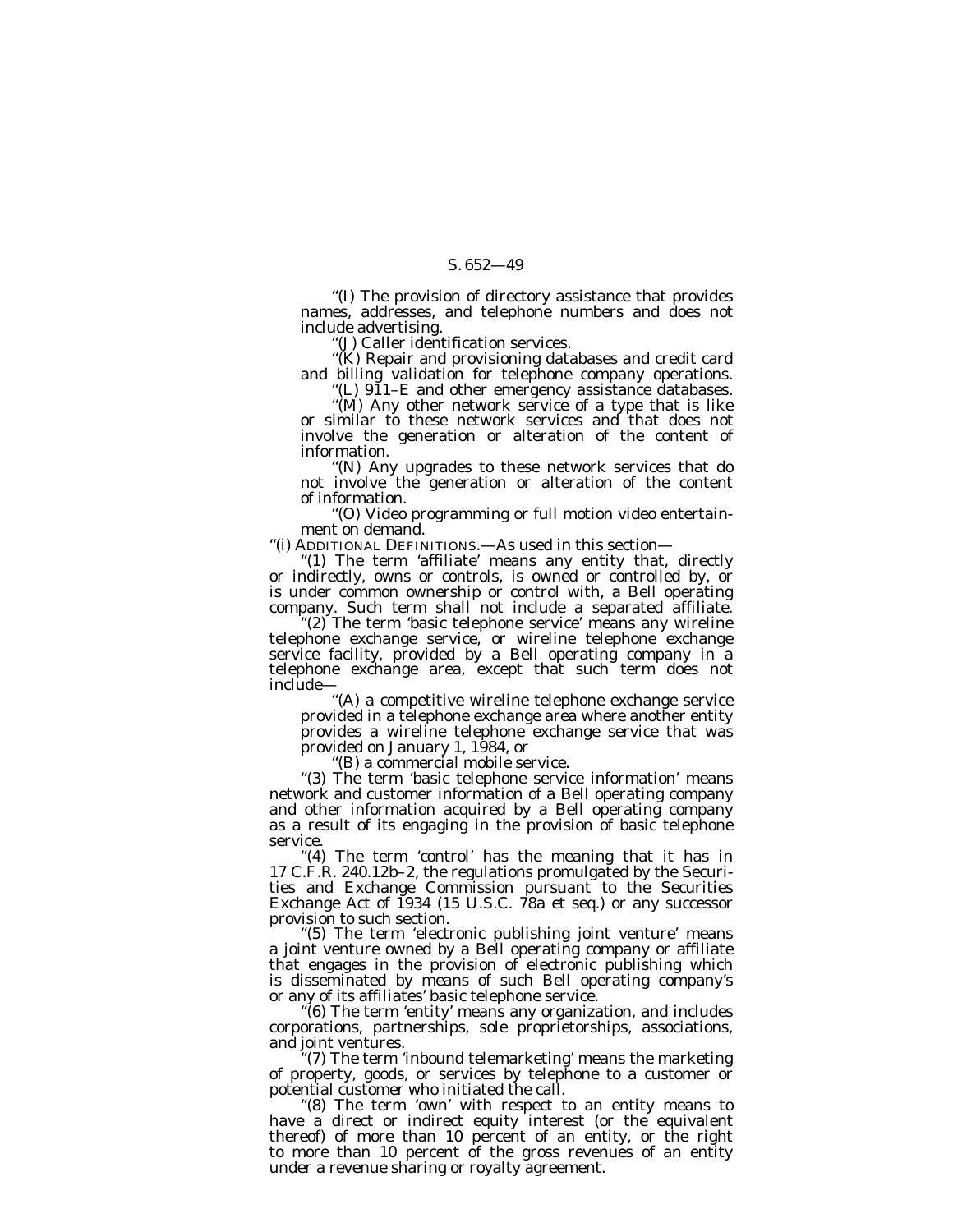''(9) The term 'separated affiliate' means a corporation under common ownership or control with a Bell operating company that does not own or control a Bell operating company and is not owned or controlled by a Bell operating company and that engages in the provision of electronic publishing which is disseminated by means of such Bell operating company's or any of its affiliates' basic telephone service.

''(10) The term 'Bell operating company' has the meaning provided in section 3, except that such term includes any entity or corporation that is owned or controlled by such a company (as so defined) but does not include an electronic publishing joint venture owned by such an entity or corporation.

#### **''SEC. 275. ALARM MONITORING SERVICES.**

''(a) DELAYED ENTRY INTO ALARM MONITORING.—

''(1) PROHIBITION.—No Bell operating company or affiliate thereof shall engage in the provision of alarm monitoring services before the date which is 5 years after the date of enactment of the Telecommunications Act of 1996.

''(2) EXISTING ACTIVITIES.—Paragraph (1) does not prohibit or limit the provision, directly or through an affiliate, of alarm monitoring services by a Bell operating company that was engaged in providing alarm monitoring services as of November 30, 1995, directly or through an affiliate. Such Bell operating company or affiliate may not acquire any equity interest in, or obtain financial control of, any unaffiliated alarm monitoring service entity after November 30, 1995, and until 5 years after the date of enactment of the Telecommunications Act of 1996, except that this sentence shall not prohibit an exchange of customers for the customers of an unaffiliated alarm monitoring

service entity.<br>"(b) NONDISCRIMINATION.—An incumbent local exchange carrier (as defined in section 251(h)) engaged in the provision of alarm monitoring services shall—

"(1) provide nonaffiliated entities, upon reasonable request, with the network services it provides to its own alarm monitoring operations, on nondiscriminatory terms and conditions; and

iangleright) contributions, on the subsidizer its alarm imonitoring services either directly or indirectly from telephone exchange service operations.

(c) EXPEDITED CONSIDERATION OF COMPLAINTS.—The Commission shall establish procedures for the receipt and review of complaints concerning violations of subsection (b) or the regulations thereunder that result in material financial harm to a provider of alarm monitoring service. Such procedures shall ensure that the Commission will make a final determination with respect to any such complaint within 120 days after receipt of the complaint. If the complaint contains an appropriate showing that the alleged violation occurred, as determined by the Commission in accordance with such regulations, the Commission shall, within 60 days after receipt of the complaint, order the incumbent local exchange carrier (as defined in section  $251(h)$ ) and its affiliates to cease engaging in such violation pending such final determination.

''(d) USE OF DATA.—A local exchange carrier may not record or use in any fashion the occurrence or contents of calls received by providers of alarm monitoring services for the purposes of marketing such services on behalf of such local exchange carrier,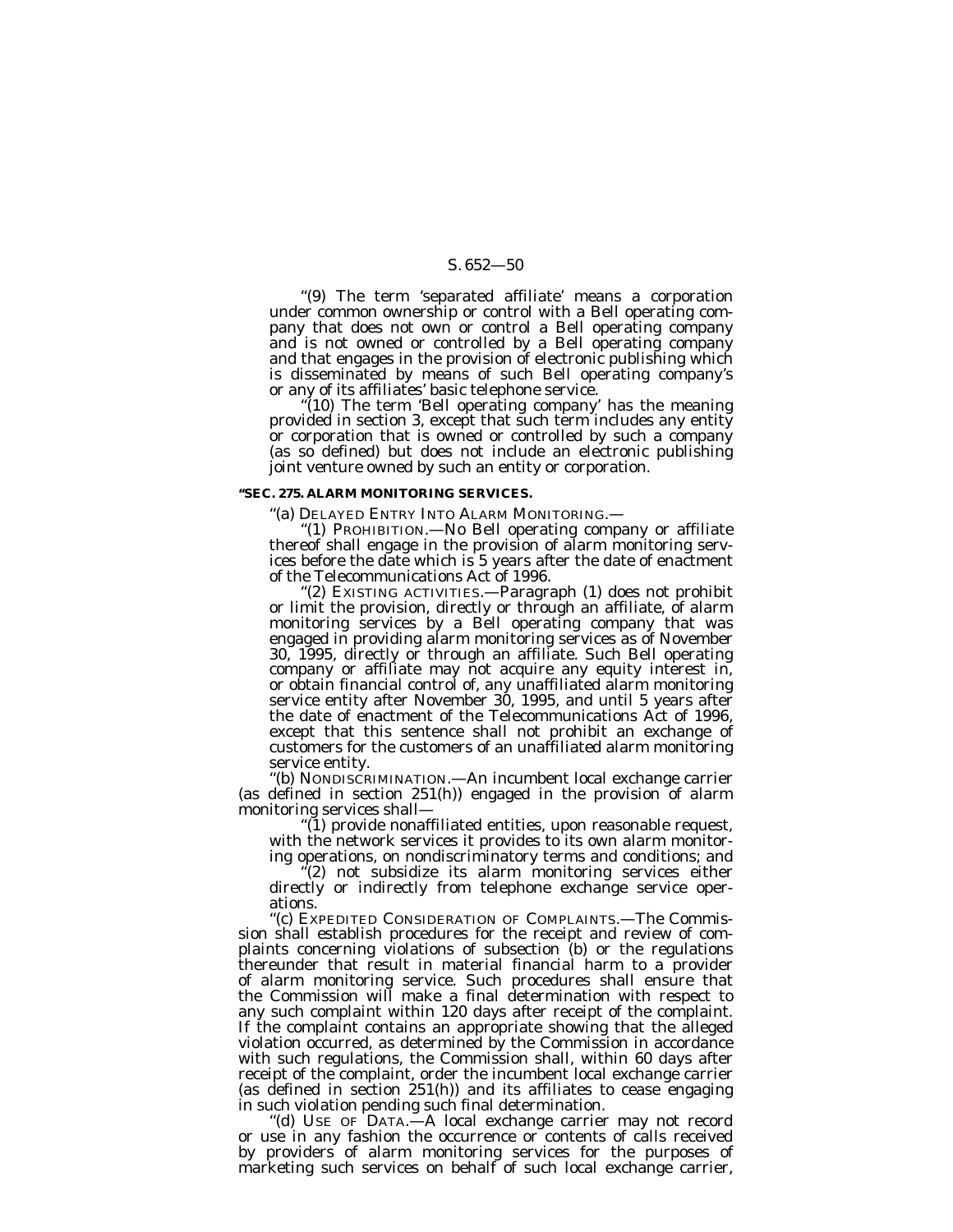or any other entity. Any regulations necessary to enforce this subsection shall be issued initially within 6 months after the date of enactment of the Telecommunications Act of 1996.

''(e) DEFINITION OF ALARM MONITORING SERVICE.—The term 'alarm monitoring service' means a service that uses a device located at a residence, place of business, or other fixed premises—

''(1) to receive signals from other devices located at or about such premises regarding a possible threat at such premises to life, safety, or property, from burglary, fire, vandalism, bodily injury, or other emergency, and

''(2) to transmit a signal regarding such threat by means of transmission facilities of a local exchange carrier or one of its affiliates to a remote monitoring center to alert a person at such center of the need to inform the customer or another person or police, fire, rescue, security, or public safety personnel of such threat,

but does not include a service that uses a medical monitoring device attached to an individual for the automatic surveillance of an ongoing medical condition.

#### **''SEC. 276. PROVISION OF PAYPHONE SERVICE.**

''(a) NONDISCRIMINATION SAFEGUARDS.—After the effective date of the rules prescribed pursuant to subsection (b), any Bell operating company that provides payphone service—

''(1) shall not subsidize its payphone service directly or indirectly from its telephone exchange service operations or its exchange access operations; and

''(2) shall not prefer or discriminate in favor of its payphone service.

''(b) REGULATIONS.— ''(1) CONTENTS OF REGULATIONS.—In order to promote competition among payphone service providers and promote the widespread deployment of payphone services to the benefit of the general public, within 9 months after the date of enactment of the Telecommunications Act of 1996, the Commission shall take all actions necessary (including any reconsideration) to prescribe regulations that— ''(A) establish a per call compensation plan to ensure

that all payphone service providers are fairly compensated for each and every completed intrastate and interstate call using their payphone, except that emergency calls and telecommunications relay service calls for hearing disabled

"(B) discontinue the intrastate and interstate carrier access charge payphone service elements and payments in effect on such date of enactment, and all intrastate and interstate payphone subsidies from basic exchange and exchange access revenues, in favor of a compensation plan as specified in subparagraph (A);

''(C) prescribe a set of nonstructural safeguards for Bell operating company payphone service to implement the provisions of paragraphs (1) and (2) of subsection (a), which safeguards shall, at a minimum, include the nonstructural safeguards equal to those adopted in the Computer Inquiry-III (CC Docket No. 90–623) proceeding;

''(D) provide for Bell operating company payphone service providers to have the same right that independent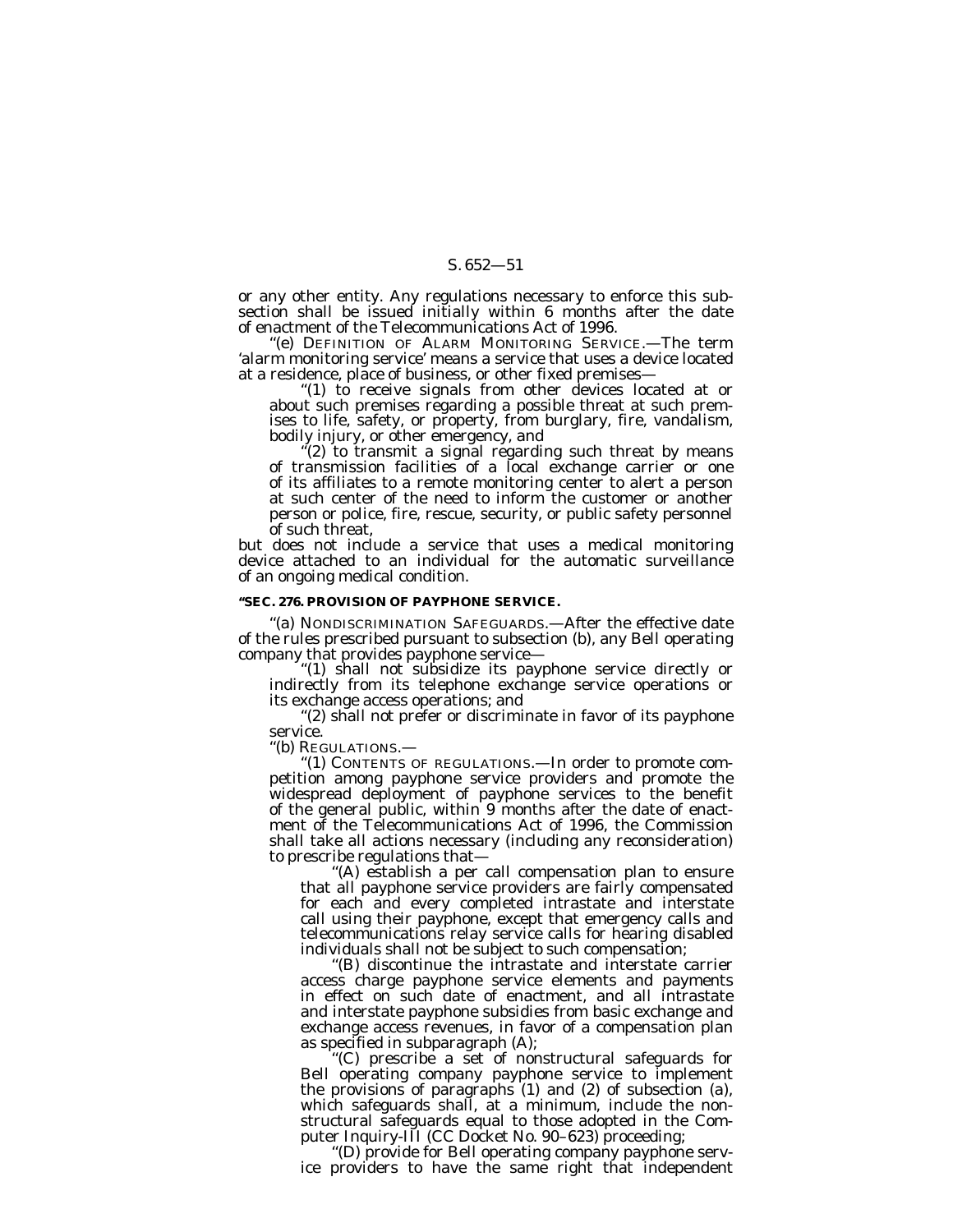payphone providers have to negotiate with the location provider on the location provider's selecting and contracting with, and, subject to the terms of any agreement with the location provider, to select and contract with, the carriers that carry interLATA calls from their payphones, unless the Commission determines in the rulemaking pursuant to this section that it is not in the public interest; and

''(E) provide for all payphone service providers to have the right to negotiate with the location provider on the location provider's selecting and contracting with, and, subject to the terms of any agreement with the location provider, to select and contract with, the carriers that carry intraLATA calls from their payphones.

''(2) PUBLIC INTEREST TELEPHONES.—In the rulemaking conducted pursuant to paragraph (1), the Commission shall determine whether public interest payphones, which are provided in the interest of public health, safety, and welfare, in locations where there would otherwise not be a payphone, should be maintained, and if so, ensure that such public interest payphones are supported fairly and equitably.

''(3) EXISTING CONTRACTS.—Nothing in this section shall affect any existing contracts between location providers and payphone service providers or interLATA or intraLATA carriers that are in force and effect as of the date of enactment of the Telecommunications Act of 1996.

''(c) STATE PREEMPTION.—To the extent that any State requirements are inconsistent with the Commission's regulations, the Commission's regulations on such matters shall preempt such State requirements.

''(d) DEFINITION.—As used in this section, the term 'payphone service' means the provision of public or semi-public pay telephones, the provision of inmate telephone service in correctional institutions, and any ancillary services.".

(b) REVIEW OF ENTRY DECISIONS.—Section 402(b) (47 U.S.C. 402(b)) is amended—

(1) in paragraph (6), by striking "(3), and (4)" and inserting "(3), (4), and (9)"; and<br>(2) by adding at the end the following new paragraph:

"(9) By any applicant for authority to provide interLATA services under section 271 of this Act whose application is denied by the Commission.''.

# **TITLE II—BROADCAST SERVICES**

# **SEC. 201. BROADCAST SPECTRUM FLEXIBILITY.**

Title III is amended by inserting after section 335 (47 U.S.C. 335) the following new section:

#### **''SEC. 336. BROADCAST SPECTRUM FLEXIBILITY.**

''(a) COMMISSION ACTION.—If the Commission determines to issue additional licenses for advanced television services, the Commission—

''(1) should limit the initial eligibility for such licenses to persons that, as of the date of such issuance, are licensed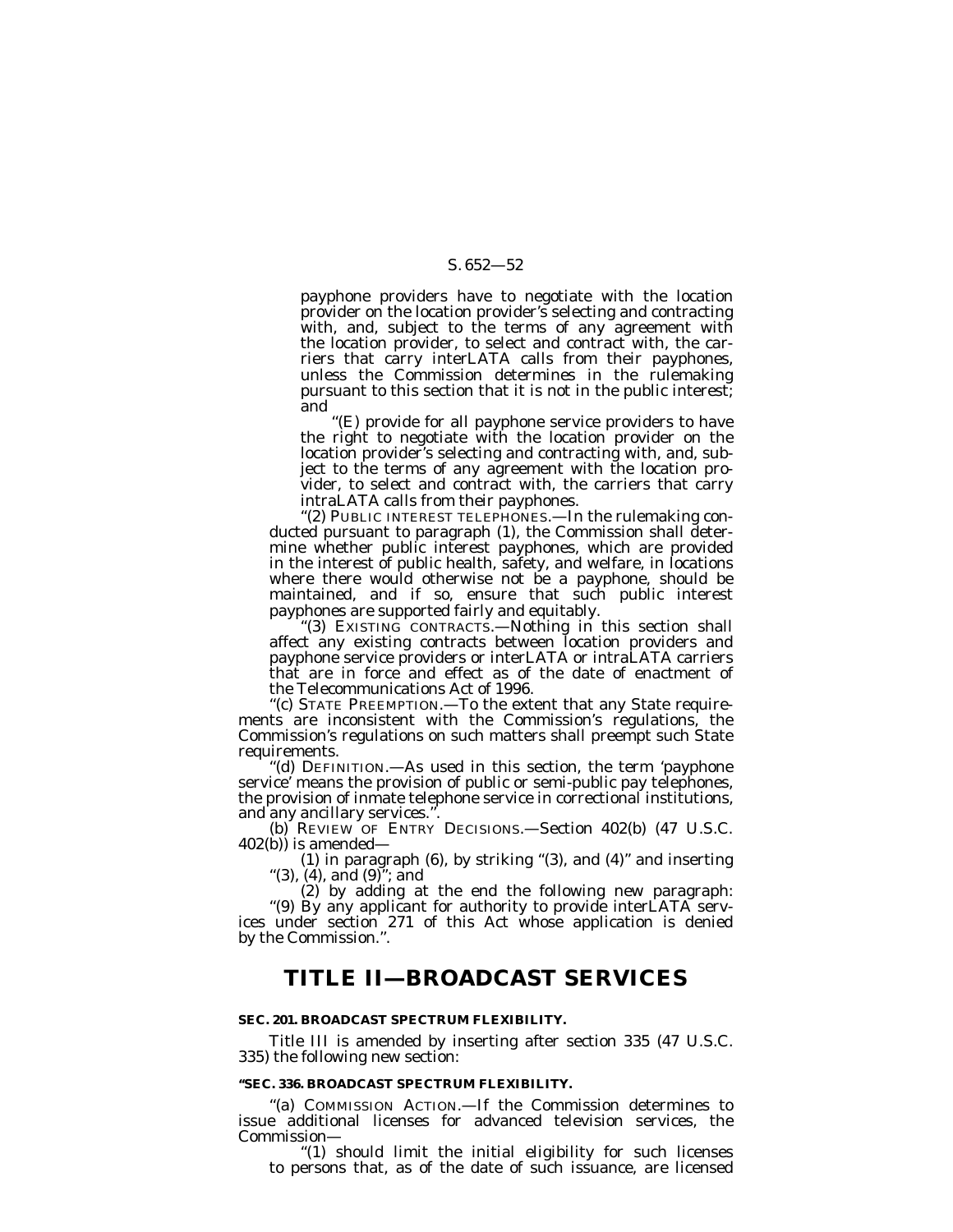to operate a television broadcast station or hold a permit to construct such a station (or both); and

"(2) shall adopt regulations that allow the holders of such licenses to offer such ancillary or supplementary services on designated frequencies as may be consistent with the public interest, convenience, and necessity.

"(b) CONTENTS OF REGULATIONS.—In prescribing the regulations required by subsection (a), the Commission shall—

''(1) only permit such licensee or permittee to offer ancillary or supplementary services if the use of a designated frequency for such services is consistent with the technology or method designated by the Commission for the provision of advanced television services;

''(2) limit the broadcasting of ancillary or supplementary services on designated frequencies so as to avoid derogation of any advanced television services, including high definition television broadcasts, that the Commission may require using such frequencies;

''(3) apply to any other ancillary or supplementary service such of the Commission's regulations as are applicable to the offering of analogous services by any other person, except that no ancillary or supplementary service shall have any rights to carriage under section  $614$  or  $615$  or be deemed a multichannel video programming distributor for purposes of section 628;

''(4) adopt such technical and other requirements as may be necessary or appropriate to assure the quality of the signal used to provide advanced television services, and may adopt regulations that stipulate the minimum number of hours per day that such signal must be transmitted; and

''(5) prescribe such other regulations as may be necessary for the protection of the public interest, convenience, and necessity.

"(c) RECOVERY OF LICENSE.—If the Commission grants a license for advanced television services to a person that, as of the date of such issuance, is licensed to operate a television broadcast station or holds a permit to construct such a station (or both), the Commission shall, as a condition of such license, require that either the additional license or the original license held by the licensee be surrendered to the Commission for reallocation or reassignment (or both) pursuant to Commission regulation.

'(d) PUBLIC INTEREST REQUIREMENT.—Nothing in this section shall be construed as relieving a television broadcasting station from its obligation to serve the public interest, convenience, and necessity. In the Commission's review of any application for renewal of a broadcast license for a television station that provides ancillary or supplementary services, the television licensee shall establish that all of its program services on the existing or advanced television spectrum are in the public interest. Any violation of the Commission rules applicable to ancillary or supplementary services shall reflect upon the licensee's qualifications for renewal of its license.

''(e) FEES.—

''(1) SERVICES TO WHICH FEES APPLY.—If the regulations prescribed pursuant to subsection (a) permit a licensee to offer ancillary or supplementary services on a designated frequency—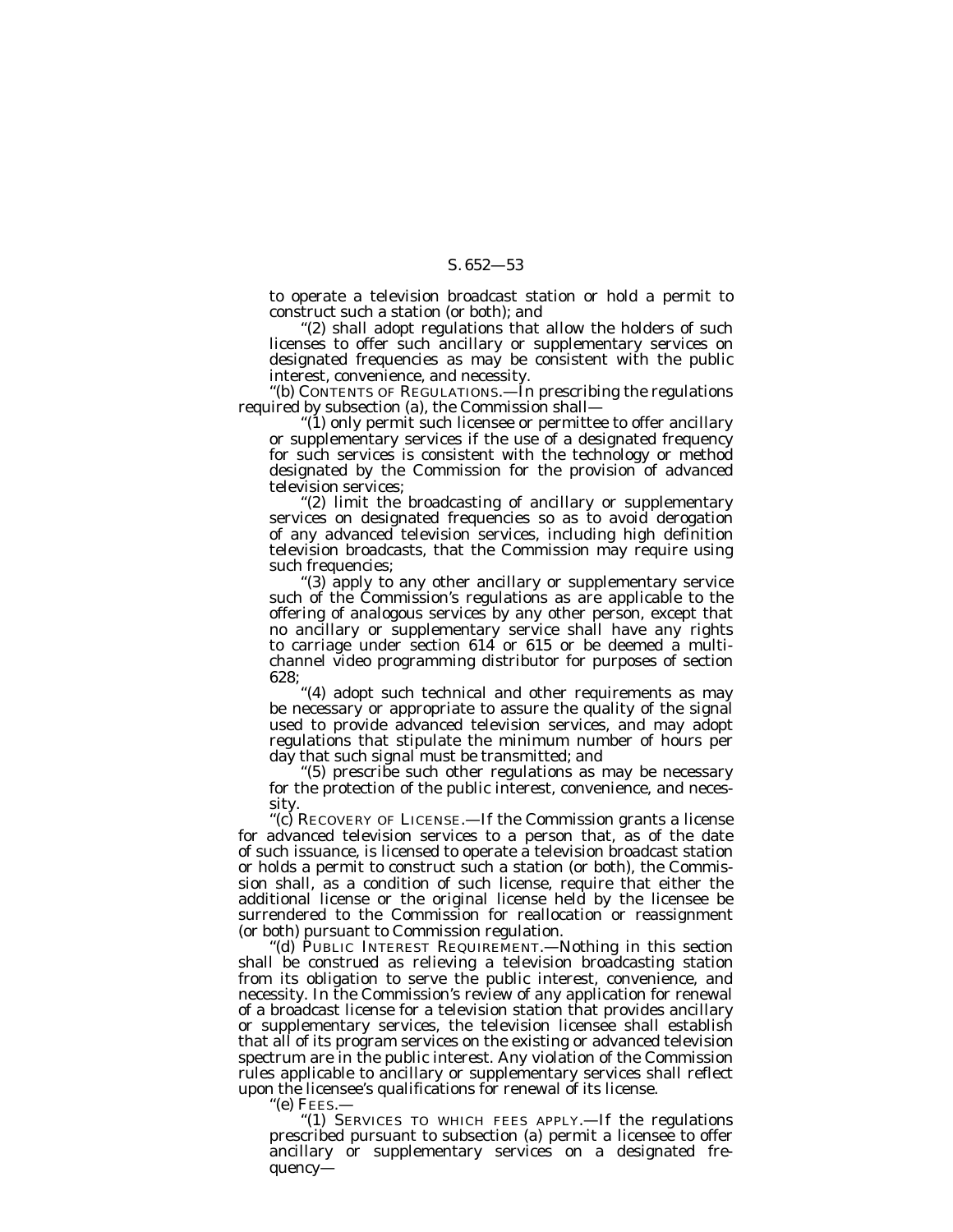"(A) for which the payment of a subscription fee is required in order to receive such services, or

'(B) for which the licensee directly or indirectly receives compensation from a third party in return for transmitting material furnished by such third party (other than commercial advertisements used to support broadcasting for which a subscription fee is not required),

the Commission shall establish a program to assess and collect from the licensee for such designated frequency an annual fee or other schedule or method of payment that promotes the objectives described in subparagraphs  $(A)$  and  $(B)$  of paragraph (2).

"(2) COLLECTION OF FEES.—The program required by paragraph (1) shall—

 $f(A)$  be designed (i) to recover for the public a portion of the value of the public spectrum resource made available for such commercial use, and (ii) to avoid unjust enrichment through the method employed to permit such uses of that resource;

''(B) recover for the public an amount that, to the extent feasible, equals but does not exceed (over the term of the license) the amount that would have been recovered had such services been licensed pursuant to the provisions of section 309(j) of this Act and the Commission's regulations thereunder; and

''(C) be adjusted by the Commission from time to time in order to continue to comply with the requirements of

this paragraph.<br>"(3) TREATMENT OF REVENUES.—

 $(A)$  GENERAL RULE.—Except as provided in subparagraph (B), all proceeds obtained pursuant to the regulations required by this subsection shall be deposited in the Treasury in accordance with chapter 33 of title 31, United States  $Code.  
"(B)$ 

''(B) RETENTION OF REVENUES.—Notwithstanding subparagraph (A), the salaries and expenses account of the Commission shall retain as an offsetting collection such sums as may be necessary from such proceeds for the costs of developing and implementing the program required by this section and regulating and supervising advanced television services. Such offsetting collections shall be available for obligation subject to the terms and conditions of the receiving appropriations account, and shall be deposited in such accounts on a quarterly basis.

''(4) REPORT.—Within 5 years after the date of enactment of the Telecommunications Act of 1996, the Commission shall report to the Congress on the implementation of the program required by this subsection, and shall annually thereafter advise the Congress on the amounts collected pursuant to such  $\mathop{\text{program}}\limits_{\alpha \in \mathbb{C}}$ 

 $f(f)$  EVALUATION.—Within 10 years after the date the Commission first issues additional licenses for advanced television services, the Commission shall conduct an evaluation of the advanced television services program. Such evaluation shall include—

''(1) an assessment of the willingness of consumers to purchase the television receivers necessary to receive broadcasts of advanced television services;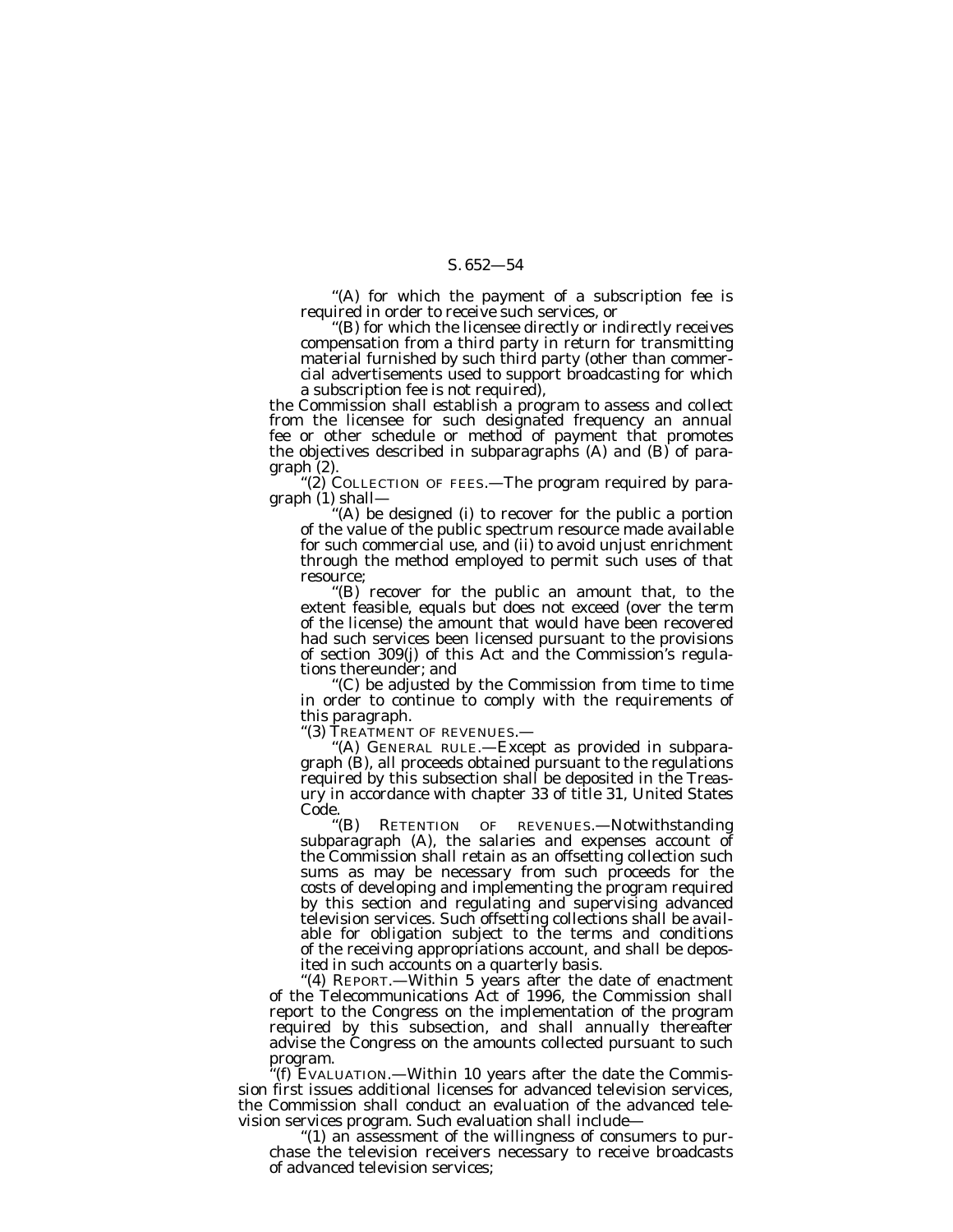"(2) an assessment of alternative uses, including public safety use, of the frequencies used for such broadcasts; and

''(3) the extent to which the Commission has been or will be able to reduce the amount of spectrum assigned to licensees. ''(g) DEFINITIONS.—As used in this section:

''(1) ADVANCED TELEVISION SERVICES.—The term 'advanced television services' means television services provided using digital or other advanced technology as further defined in the opinion, report, and order of the Commission entitled 'Advanced Television Systems and Their Impact Upon the Existing Television Broadcast Service', MM Docket 87–268, adopted September 17, 1992, and successor proceedings.

"(2) DESIGNATED FREQUENCIES.—The term 'designated frequency' means each of the frequencies designated by the Commission for licenses for advanced television services.

''(3) HIGH DEFINITION TELEVISION.—The term 'high definition television' refers to systems that offer approximately twice the vertical and horizontal resolution of receivers generally available on the date of enactment of the Telecommunications Act of 1996, as further defined in the proceedings described in paragraph (1) of this subsection.''.

### **SEC. 202. BROADCAST OWNERSHIP.**

(a) NATIONAL RADIO STATION OWNERSHIP RULE CHANGES REQUIRED.—The Commission shall modify section 73.3555 of its regulations (47 C.F.R. 73.3555) by eliminating any provisions limiting the number of AM or FM broadcast stations which may be owned or controlled by one entity nationally.

(b) LOCAL RADIO DIVERSITY.—

(1) APPLICABLE CAPS.—The Commission shall revise section 73.3555(a) of its regulations (47 C.F.R. 73.3555) to provide that—

(A) in a radio market with 45 or more commercial radio stations, a party may own, operate, or control up to 8 commercial radio stations, not more than 5 of which are in the same service (AM or FM);

(B) in a radio market with between 30 and 44 (inclusive) commercial radio stations, a party may own, operate, or control up to 7 commercial radio stations, not more than 4 of which are in the same service (AM or FM);

(C) in a radio market with between 15 and 29 (inclusive) commercial radio stations, a party may own, operate, or control up to 6 commercial radio stations, not more than 4 of which are in the same service (AM or FM); and

(D) in a radio market with 14 or fewer commercial radio stations, a party may own, operate, or control up to 5 commercial radio stations, not more than 3 of which are in the same service (AM or FM), except that a party may not own, operate, or control more than 50 percent of the stations in such market.

(2) EXCEPTION.—Notwithstanding any limitation authorized by this subsection, the Commission may permit a person or entity to own, operate, or control, or have a cognizable interest in, radio broadcast stations if the Commission determines that such ownership, operation, control, or interest will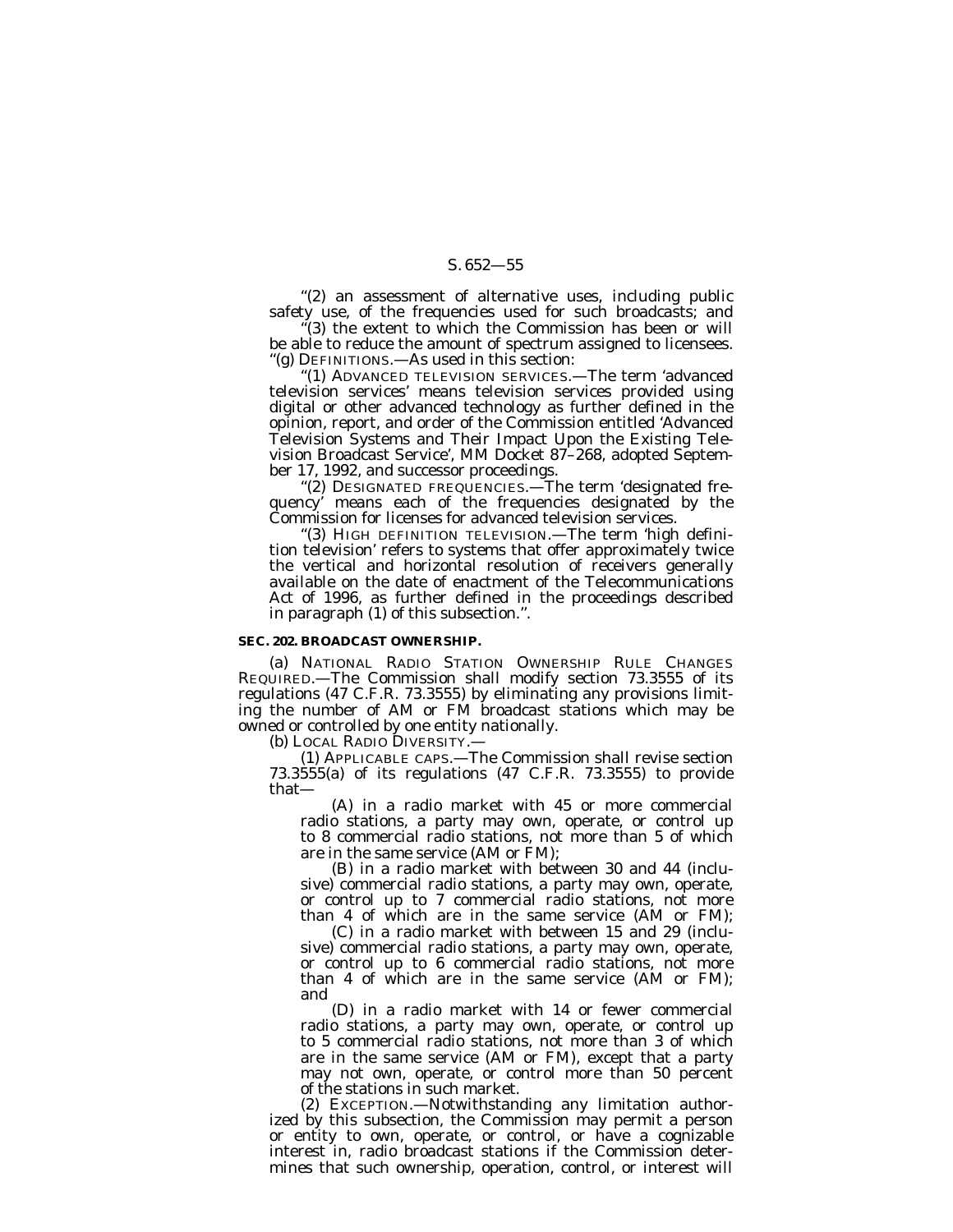result in an increase in the number of radio broadcast stations in operation.

(c) TELEVISION OWNERSHIP LIMITATIONS.—

(1) NATIONAL OWNERSHIP LIMITATIONS.—The Commission shall modify its rules for multiple ownership set forth in section 73.3555 of its regulations (47 C.F.R. 73.3555)—

(A) by eliminating the restrictions on the number of television stations that a person or entity may directly or indirectly own, operate, or control, or have a cognizable interest in, nationwide; and

(B) by increasing the national audience reach limitation for television stations to 35 percent.

(2) LOCAL OWNERSHIP LIMITATIONS.—The Commission shall conduct a rulemaking proceeding to determine whether to retain, modify, or eliminate its limitations on the number of television stations that a person or entity may own, operate, or control, or have a cognizable interest in, within the same television market.

(d) RELAXATION OF ONE-TO-A-MARKET.—With respect to its enforcement of its one-to-a-market ownership rules under section 73.3555 of its regulations, the Commission shall extend its waiver policy to any of the top 50 markets, consistent with the public interest, convenience, and necessity.

(e) DUAL NETWORK CHANGES.—The Commission shall revise section 73.658(g) of its regulations (47 C.F.R. 658(g)) to permit a television broadcast station to affiliate with a person or entity that maintains 2 or more networks of television broadcast stations unless such dual or multiple networks are composed of—

(1) two or more persons or entities that, on the date of enactment of the Telecommunications Act of 1996, are ''networks" as defined in section  $73.3613(a)(1)$  of the Commission's regulations  $(47 \text{ C.F.R. } 73.3613(a)(1))$ ; or

 $r(2)$  any network described in paragraph  $(1)$  and an Englishlanguage program distribution service that, on such date, provides 4 or more hours of programming per week on a national basis pursuant to network affiliation arrangements with local television broadcast stations in markets reaching more than 75 percent of television homes (as measured by a national ratings service).<br>(f) CABLE CROSS OWNERSHIP.

(1) ELIMINATION OF RESTRICTIONS.—The Commission shall revise section 76.501 of its regulations (47 C.F.R. 76.501) to permit a person or entity to own or control a network of broadcast stations and a cable system.

(2) SAFEGUARDS AGAINST DISCRIMINATION.—The Commission shall revise such regulations if necessary to ensure carriage, channel positioning, and nondiscriminatory treatment of nonaffiliated broadcast stations by a cable system described in paragraph (1).

(g) LOCAL MARKETING AGREEMENTS.—Nothing in this section shall be construed to prohibit the origination, continuation, or renewal of any television local marketing agreement that is in compliance with the regulations of the Commission.

(h) FURTHER COMMISSION REVIEW.—The Commission shall review its rules adopted pursuant to this section and all of its ownership rules biennially as part of its regulatory reform review under section 11 of the Communications Act of 1934 and shall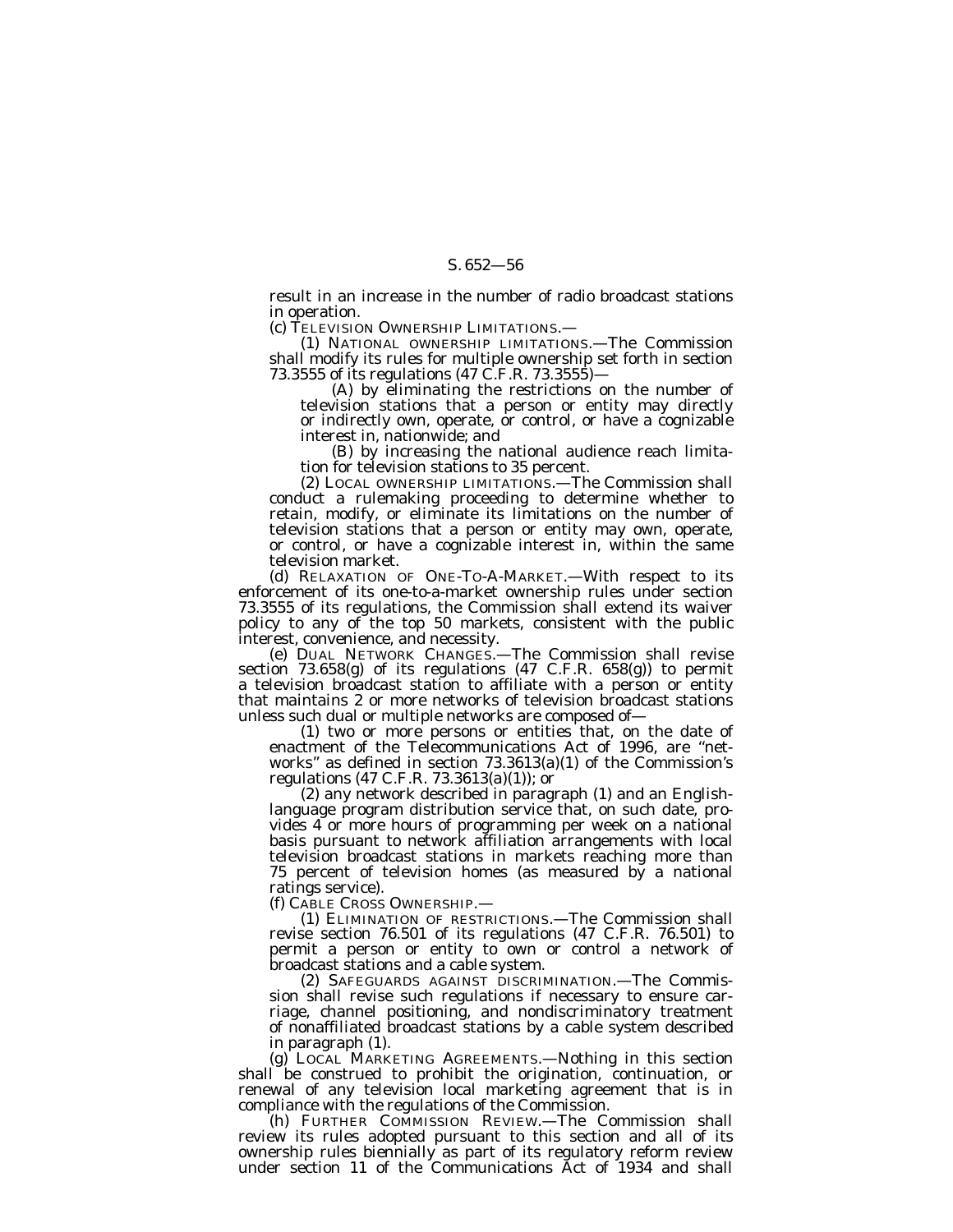determine whether any of such rules are necessary in the public interest as the result of competition. The Commission shall repeal or modify any regulation it determines to be no longer in the

public interest. (i) ELIMINATION OF STATUTORY RESTRICTION.—Section 613(a) (47 U.S.C. 533(a)) is amended—

(1) by striking paragraph (1);

(2) by redesignating paragraph (2) as subsection (a);<br>(3) by redesignating subparagraphs (A) and (B) as para-

graphs (1) and (2), respectively;<br>
(4) by striking "and" at the end of paragraph (1) (as so<br>
redesignated);<br>
(5) by striking the period at the end of paragraph (2)<br>
(as so redesignated) and inserting "; and"; and<br>
(6) by

to any cable operator in any franchise area in which a cable operator is subject to effective competition as determined under section 623(l).''.

#### **SEC. 203. TERM OF LICENSES.**

Section 307(c) (47 U.S.C. 307(c)) is amended to read as follows: "(c) TERMS OF LICENSES.—

"(1) INITIAL AND RENEWAL LICENSES.—Each license granted for the operation of a broadcasting station shall be for a term of not to exceed 8 years. Upon application therefor, a renewal of such license may be granted from time to time for a term of not to exceed 8 years from the date of expiration of the preceding license, if the Commission finds that public interest, convenience, and necessity would be served thereby. Consistent with the foregoing provisions of this subsection, the Commission may by rule prescribe the period or periods for which licenses shall be granted and renewed for particular classes of stations, but the Commission may not adopt or follow any rule which would preclude it, in any case involving a station of a particular class, from granting or renewing a license for a shorter period than that prescribed for stations of such class if, in its judgment, the public interest, convenience, or necessity would be served by such action.<br>"(2) MATERIALS IN APPLICATION.—In order to expedite

action on applications for renewal of broadcasting station licenses and in order to avoid needless expense to applicants for such renewals, the Commission shall not require any such applicant to file any information which previously has been furnished to the Commission or which is not directly material to the considerations that affect the granting or denial of such application, but the Commission may require any new or additional facts it deems necessary to make its findings.

''(3) CONTINUATION PENDING DECISION.—Pending any hearing and final decision on such an application and the disposition of any petition for rehearing pursuant to section 405, the Commission shall continue such license in effect.''.

#### **SEC. 204. BROADCAST LICENSE RENEWAL PROCEDURES.**

(a) RENEWAL PROCEDURES.—

(1) AMENDMENT.—Section 309 (47 U.S.C. 309) is amended by adding at the end thereof the following new subsection: ''(k) BROADCAST STATION RENEWAL PROCEDURES.—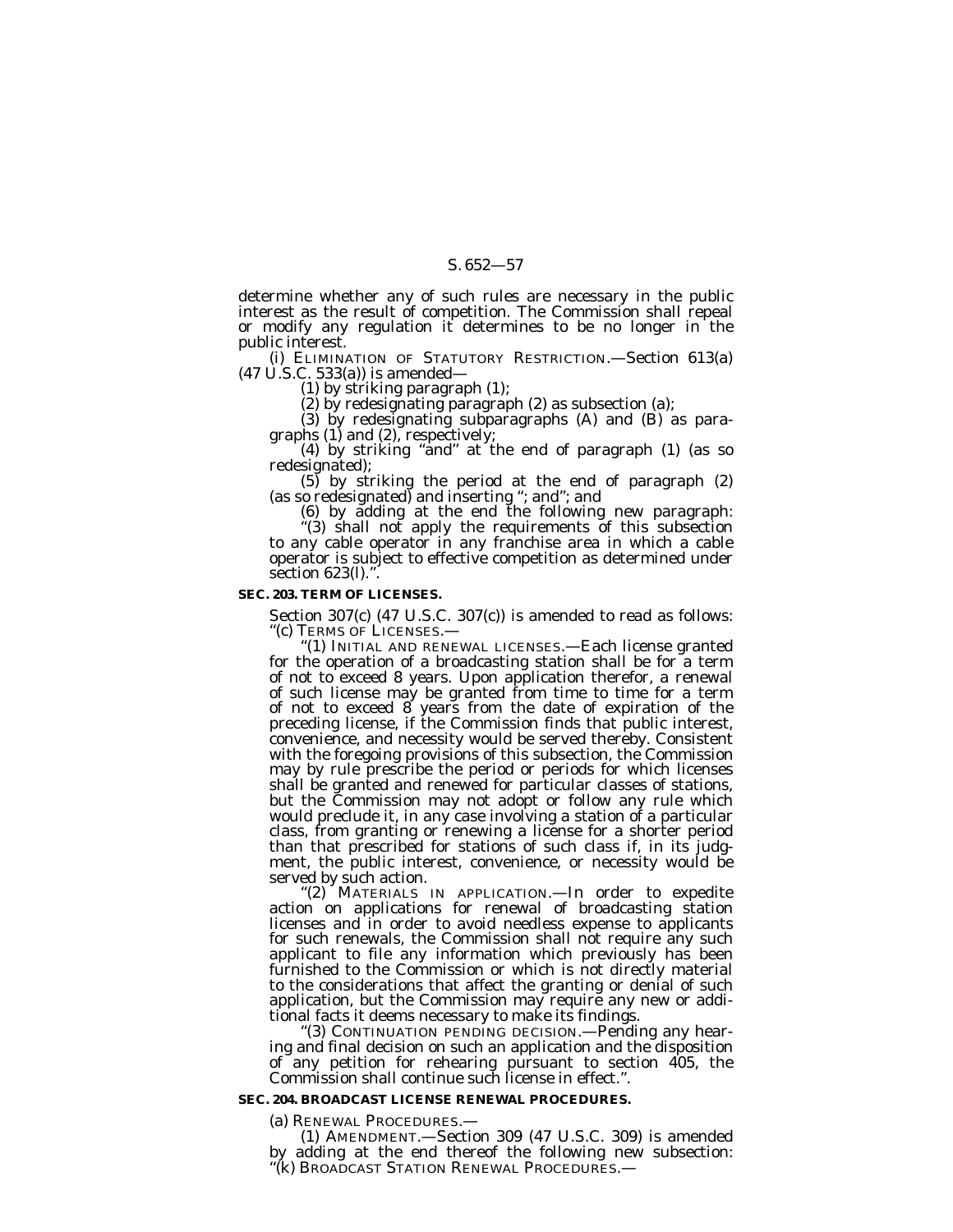''(1) STANDARDS FOR RENEWAL.—If the licensee of a broadcast station submits an application to the Commission for renewal of such license, the Commission shall grant the application if it finds, with respect to that station, during the preceding term of its license—

''(A) the station has served the public interest, convenience, and necessity;

''(B) there have been no serious violations by the licensee of this Act or the rules and regulations of the Commission; and

''(C) there have been no other violations by the licensee of this Act or the rules and regulations of the Commission which, taken together, would constitute a pattern of abuse.

''(2) CONSEQUENCE OF FAILURE TO MEET STANDARD.—If any licensee of a broadcast station fails to meet the requirements of this subsection, the Commission may deny the application for renewal in accordance with paragraph (3), or grant such application on terms and conditions as are appropriate, including renewal for a term less than the maximum otherwise permitted.

'(3) STANDARDS FOR DENIAL.—If the Commission determines, after notice and opportunity for a hearing as provided in subsection (e), that a licensee has failed to meet the requirements specified in paragraph (1) and that no mitigating factors justify the imposition of lesser sanctions, the Commission shall—

"(A) issue an order denying the renewal application filed by such licensee under section 308; and

''(B) only thereafter accept and consider such applications for a construction permit as may be filed under section 308 specifying the channel or broadcasting facilities of the former licensee.

''(4) COMPETITOR CONSIDERATION PROHIBITED.—In making the determinations specified in paragraph (1) or (2), the Commission shall not consider whether the public interest, convenience, and necessity might be served by the grant of a license to a person other than the renewal applicant.''.

(2) CONFORMING AMENDMENT.—Section 309(d) (47 U.S.C. 309(d)) is amended by inserting after ''with subsection (a)'' each place it appears the following: ''(or subsection (k) in the case of renewal of any broadcast station license)''.

(b) SUMMARY OF COMPLAINTS ON VIOLENT PROGRAMMING.— Section 308 (47 U.S.C. 308) is amended by adding at the end the following new subsection:

''(d) SUMMARY OF COMPLAINTS.—Each applicant for the renewal of a commercial or noncommercial television license shall attach as an exhibit to the application a summary of written comments and suggestions received from the public and maintained by the licensee (in accordance with Commission regulations) that comment on the applicant's programming, if any, and that are characterized by the commentor as constituting violent programming.''.

(c) EFFECTIVE DATE.—The amendments made by this section apply to applications filed after May 1, 1995.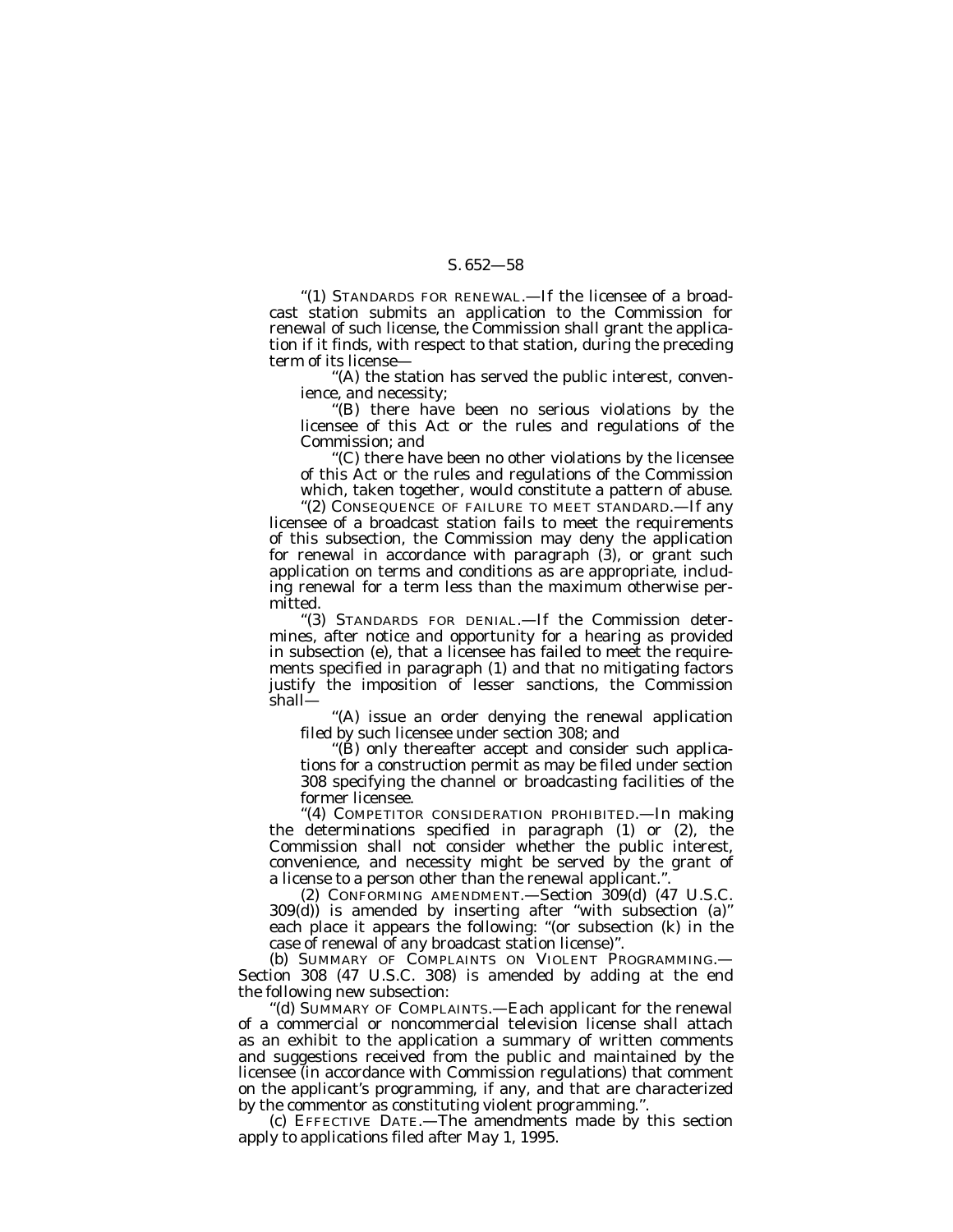#### **SEC. 205. DIRECT BROADCAST SATELLITE SERVICE.**

(a) DBS SIGNAL SECURITY.—Section  $705(e)(4)$  (47 U.S.C.)  $605(e)(4)$ ) is amended by inserting "or direct-to-home satellite serv-

ices,'' after ''programming,''. (b) FCC JURISDICTION OVER DIRECT-TO-HOME SATELLITE SERV- ICES.—Section 303 (47 U.S.C. 303) is amended by adding at the end thereof the following new subsection:<br>"(v) Have exclusive jurisdiction to regulate the provision of

direct-to-home satellite services. As used in this subsection, the term 'direct-to-home satellite services' means the distribution or broadcasting of programming or services by satellite directly to the subscriber's premises without the use of ground receiving or distribution equipment, except at the subscriber's premises or in the uplink process to the satellite.''.

#### **SEC. 206. AUTOMATED SHIP DISTRESS AND SAFETY SYSTEMS.**

Part II of title III is amended by inserting after section 364 (47 U.S.C. 362) the following new section:

#### **''SEC. 365. AUTOMATED SHIP DISTRESS AND SAFETY SYSTEMS.**

''Notwithstanding any provision of this Act or any other provision of law or regulation, a ship documented under the laws of the United States operating in accordance with the Global Maritime Distress and Safety System provisions of the Safety of Life at Sea Convention shall not be required to be equipped with a radio telegraphy station operated by one or more radio officers or operators. This section shall take effect for each vessel upon a determination by the United States Coast Guard that such vessel has the equipment required to implement the Global Maritime Distress and Safety System installed and operating in good working condition.''.

# **SEC. 207. RESTRICTIONS ON OVER-THE-AIR RECEPTION DEVICES.**

Within 180 days after the date of enactment of this Act, the Commission shall, pursuant to section 303 of the Communications Act of 1934, promulgate regulations to prohibit restrictions that impair a viewer's ability to receive video programming services through devices designed for over-the-air reception of television broadcast signals, multichannel multipoint distribution service, or direct broadcast satellite services.

# **TITLE III—CABLE SERVICES**

#### **SEC. 301. CABLE ACT REFORM.**

(a) DEFINITIONS.—

(1) DEFINITION OF CABLE SERVICE.—Section 602(6)(B) (47 U.S.C.  $522(6)(B)$  is amended by inserting "or use" after "the selection''.

(2) CHANGE IN DEFINITION OF CABLE SYSTEM.—Section 602(7) (47 U.S.C. 522(7)) is amended by striking ''(B) a facility that serves only subscribers in 1 or more multiple unit dwellings under common ownership, control, or management, unless such facility or facilities uses any public right-of-way;" and inserting ''(B) a facility that serves subscribers without using any public right-of-way;''.

(b) RATE DEREGULATION.—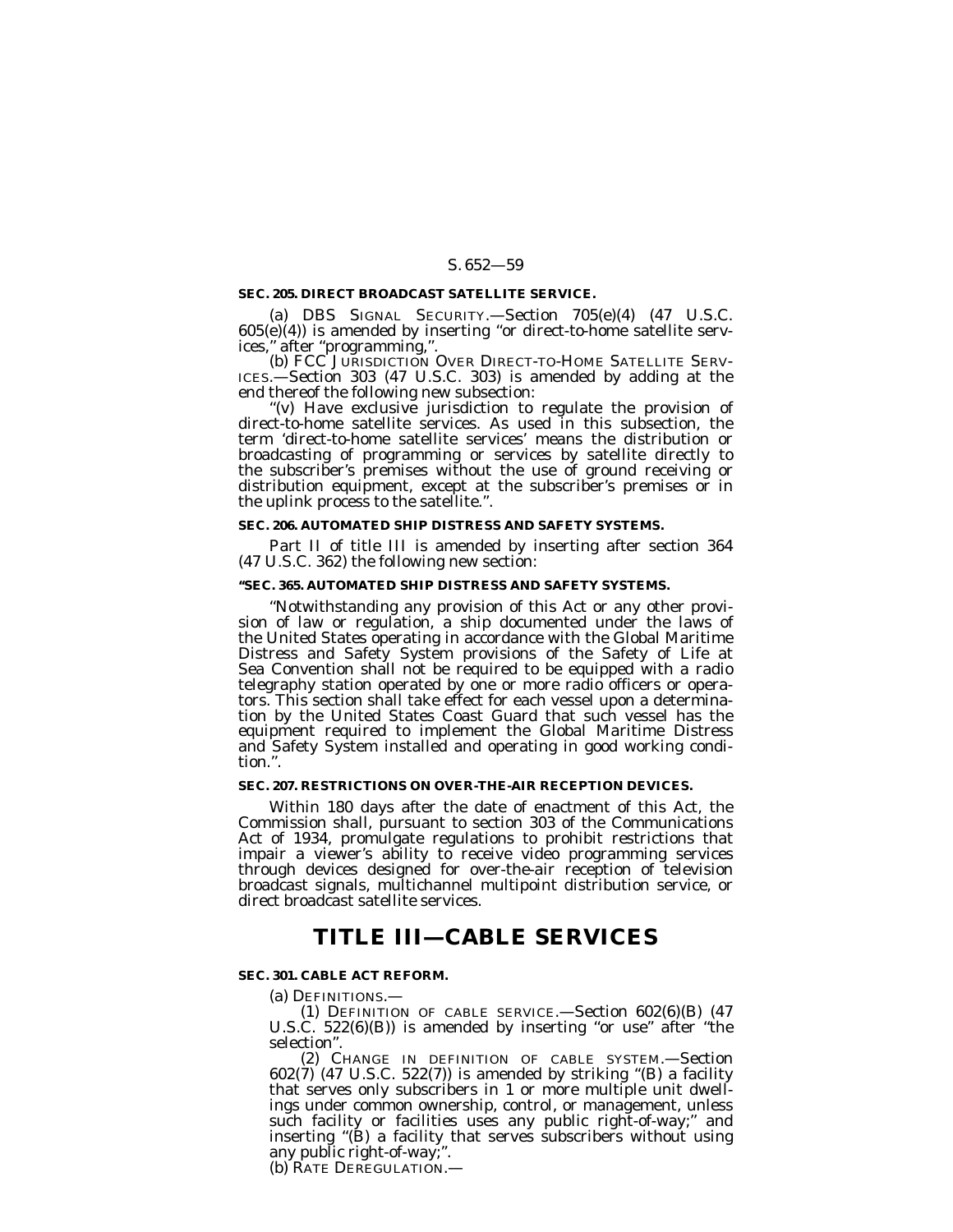(1) UPPER TIER REGULATION.—Section 623(c) (47 U.S.C. 543(c)) is amended—

(A) in paragraph (1)(B), by striking ''subscriber, franchising authority, or other relevant State or local government entity'' and inserting ''franchising authority (in accordance with paragraph (3))'';

(B) in paragraph  $(1)(C)$ , by striking "such complaint" and inserting ''the first complaint filed with the franchising authority under paragraph (3)''; and

(C) by striking paragraph (3) and inserting the following:

''(3) REVIEW OF RATE CHANGES.—The Commission shall review any complaint submitted by a franchising authority after the date of enactment of the Telecommunications Act of 1996 concerning an increase in rates for cable programming services and issue a final order within 90 days after it receives such a complaint, unless the parties agree to extend the period for such review. A franchising authority may not file a complaint under this paragraph unless, within 90 days after such increase becomes effective it receives subscriber complaints.

"(4) SUNSET OF UPPER TIER RATE REGULATION.—This subsection shall not apply to cable programming services provided after March 31, 1999.''.

(2) SUNSET OF UNIFORM RATE STRUCTURE IN MARKETS WITH EFFECTIVE COMPETITION.—Section 623(d) (47 U.S.C. 543(d)) is amended by adding at the end thereof the following: ''This subsection does not apply to (1) a cable operator with respect to the provision of cable service over its cable system in any geographic area in which the video programming services offered by the operator in that area are subject to effective competition, or (2) any video programming offered on a per channel or per program basis. Bulk discounts to multiple dwelling units shall not be subject to this subsection, except that a cable operator of a cable system that is not subject to effective competition may not charge predatory prices to a multiple dwelling unit. Upon a prima facie showing by a complainant that there are reasonable grounds to believe that the discounted price is predatory, the cable system shall have the burden of showing that its discounted price is not predatory.'

(3) EFFECTIVE COMPETITION.—Section 623(l)(1) (47 U.S.C.  $543(l)(1)$ ) is amended—

> (A) by striking "or" at the end of subparagraph  $(B)$ ; (B) by striking the period at the end of subparagraph

(C) and inserting ''; or''; and

(C) by adding at the end the following:

''(D) a local exchange carrier or its affiliate (or any multichannel video programming distributor using the facilities of such carrier or its affiliate) offers video programming services directly to subscribers by any means (other than direct-to-home satellite services) in the franchise area of an unaffiliated cable operator which is providing cable service in that franchise area, but only if the video programming services so offered in that area are comparable to the video programming services provided by the unaffiliated cable operator in that area.''.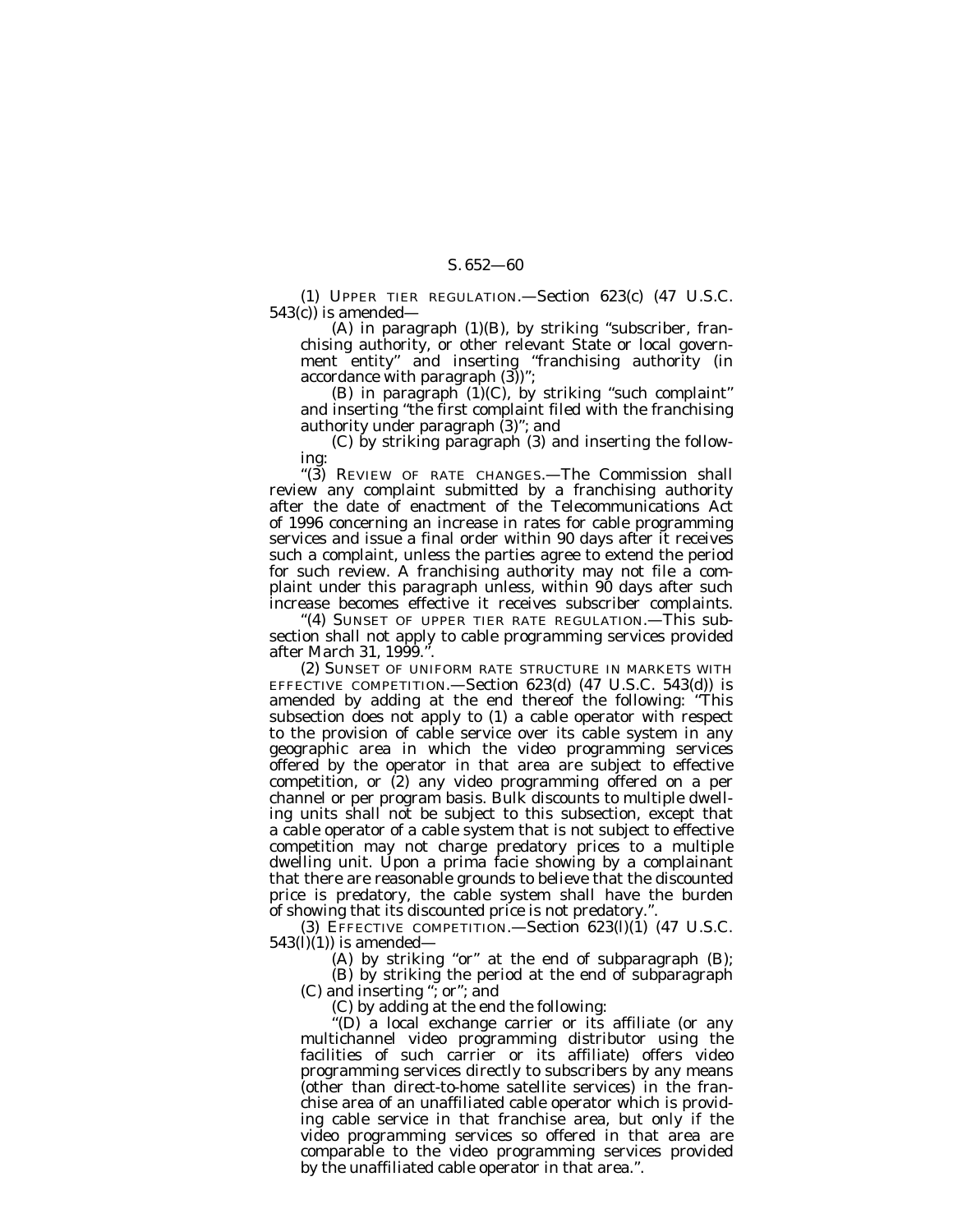(c) GREATER DEREGULATION FOR SMALLER CABLE COMPANIES.— Section 623 (47 U.S.C 543) is amended by adding at the end thereof the following:

''(m) SPECIAL RULES FOR SMALL COMPANIES.—

''(1) IN GENERAL.—Subsections (a), (b), and (c) do not apply to a small cable operator with respect to—

''(A) cable programming services, or

"(B) a basic service tier that was the only service tier subject to regulation as of December 31, 1994,

in any franchise area in which that operator services 50,000 or fewer subscribers.

(2) DEFINITION OF SMALL CABLE OPERATOR.—For purposes of this subsection, the term 'small cable operator' means a cable operator that, directly or through an affiliate, serves in the aggregate fewer than 1 percent of all subscribers in the United States and is not affiliated with any entity or entities whose gross annual revenues in the aggregate exceed \$250,000,000.''.

(d) MARKET DETERMINATIONS.—

(1) MARKET DETERMINATIONS; EXPEDITED DECISIONMAK-ING.—Section 614(h)(1)(C) (47 U.S.C. 534(h)(1)(C)) is amended—

(A) by striking ''in the manner provided in section 73.3555(d)(3)(i) of title 47, Code of Federal Regulations, as in effect on May 1, 1991,'' in clause (i) and inserting ''by the Commission by regulation or order using, where available, commercial publications which delineate tele-

vision markets based on viewing patterns,"; and<br>(B) by striking clause (iv) and inserting the following:

"(iv) Within 120 days after the date on which a request is filed under this subparagraph (or 120 days after the date of enactment of the Telecommunications Act of 1996, if later), the Commission shall

(2) APPLICATION TO PENDING REQUESTS.—The amendment made by paragraph (1) shall apply to—

(A) any request pending under section  $614(h)(1)(C)$  of the Communications Act of 1934 (47 U.S.C. 534(h)(1)(C)) on the date of enactment of this Act; and

(B) any request filed under that section after that

date.

(e) TECHNICAL STANDARDS.—Section 624(e) (47 U.S.C. 544(e)) is amended by striking the last two sentences and inserting the following: ''No State or franchising authority may prohibit, condition, or restrict a cable system's use of any type of subscriber equipment or any transmission technology.''.

(f) CABLE EQUIPMENT COMPATIBILITY.—Section 624A (47 U.S.C. 544A) is amended—

(1) in subsection (a) by striking ''and'' at the end of paragraph (2), by striking the period at the end of paragraph (3) and inserting ''; and''; and by adding at the end the following new paragraph:

 $(4)$  compatibility among televisions, video cassette recorders, and cable systems can be assured with narrow technical standards that mandate a minimum degree of common design and operation, leaving all features, functions, protocols, and other product and service options for selection through open competition in the market.'';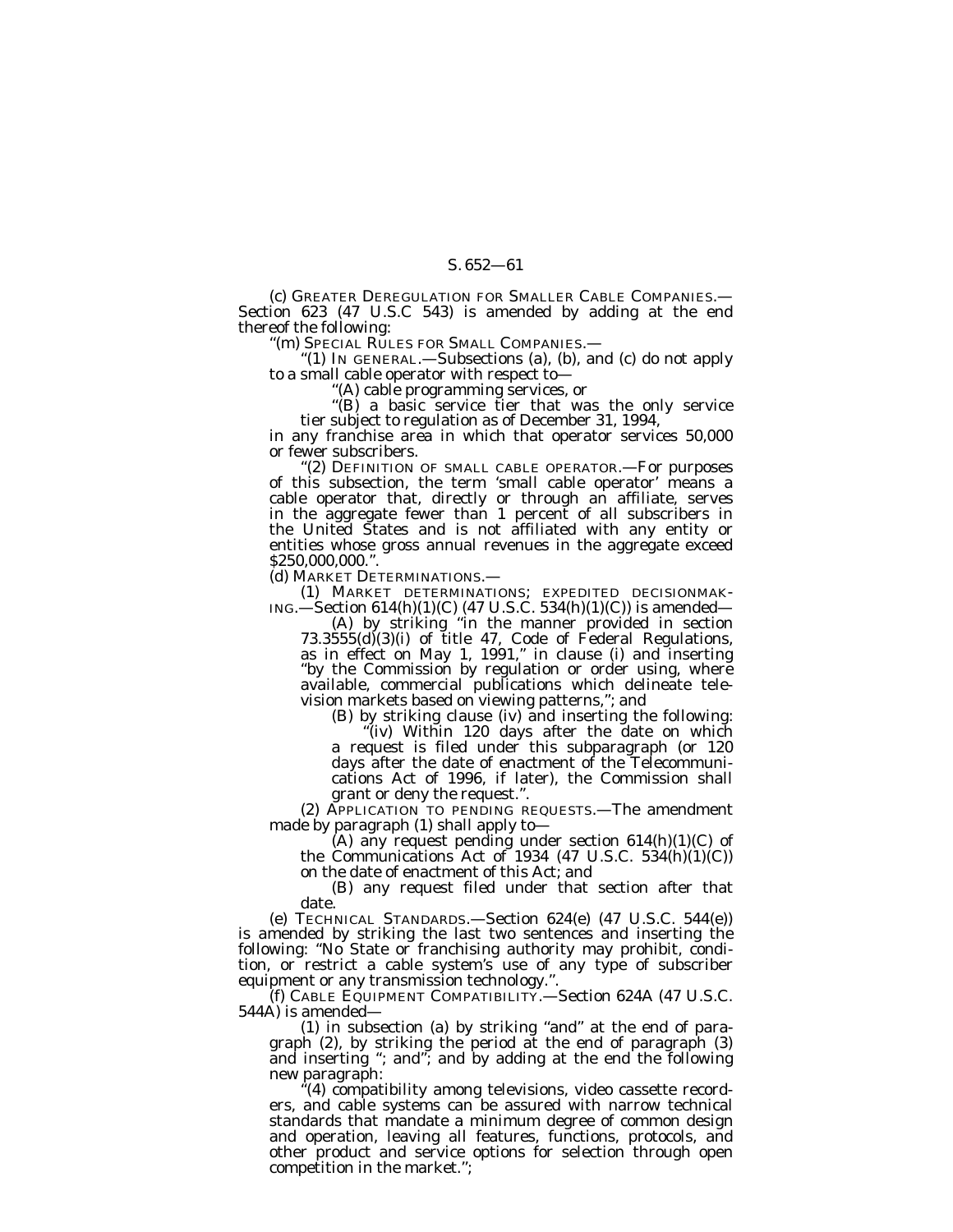(2) in subsection  $(c)(1)$ —

(A) by redesignating subparagraphs (A) and (B) as subparagraphs (B) and (C), respectively; and

(B) by inserting before such redesignated subparagraph (B) the following new subparagraph:

''(A) the need to maximize open competition in the market for all features, functions, protocols, and other product and service options of converter boxes and other cable converters unrelated to the descrambling or decryption of cable television signals;''; and

(3) in subsection  $(c)(2)$ –

(A) by redesignating subparagraphs (D) and (E) as subparagraphs (E) and (F), respectively; and

(B) by inserting after subparagraph (C) the following new subparagraph:

"(D) to ensure that any standards or regulations developed under the authority of this section to ensure compatibility between televisions, video cassette recorders, and cable systems do not affect features, functions, protocols, and other product and service options other than those specified in paragraph (1)(B), including telecommunications interface equipment, home automation communications, and computer network services;''.

(g) SUBSCRIBER NOTICE.—Section 632 (47 U.S.C. 552) is amended—

(1) by redesignating subsection (c) as subsection (d); and (2) by inserting after subsection (b) the following new subsection:

''(c) SUBSCRIBER NOTICE.—A cable operator may provide notice of service and rate changes to subscribers using any reasonable written means at its sole discretion. Notwithstanding section 623(b)(6) or any other provision of this Act, a cable operator shall not be required to provide prior notice of any rate change that is the result of a regulatory fee, franchise fee, or any other fee, tax, assessment, or charge of any kind imposed by any Federal agency, State, or franchising authority on the transaction between the operator and the subscriber.''.

(h) PROGRAM ACCESS.—Section 628 (47 U.S.C. 548) is amended by adding at the end the following:

''(j) COMMON CARRIERS.—Any provision that applies to a cable operator under this section shall apply to a common carrier or its affiliate that provides video programming by any means directly to subscribers. Any such provision that applies to a satellite cable programming vendor in which a cable operator has an attributable interest shall apply to any satellite cable programming vendor in which such common carrier has an attributable interest. For the purposes of this subsection, two or fewer common officers or directors shall not by itself establish an attributable interest by a common carrier in a satellite cable programming vendor (or its parent company).''.

(i) ANTITRAFFICKING.—Section 617 (47 U.S.C. 537) is amended—

(1) by striking subsections (a) through (d); and

(2) in subsection (e), by striking ''(e)'' and all that follows through ''a franchising authority'' and inserting ''A franchising authority''.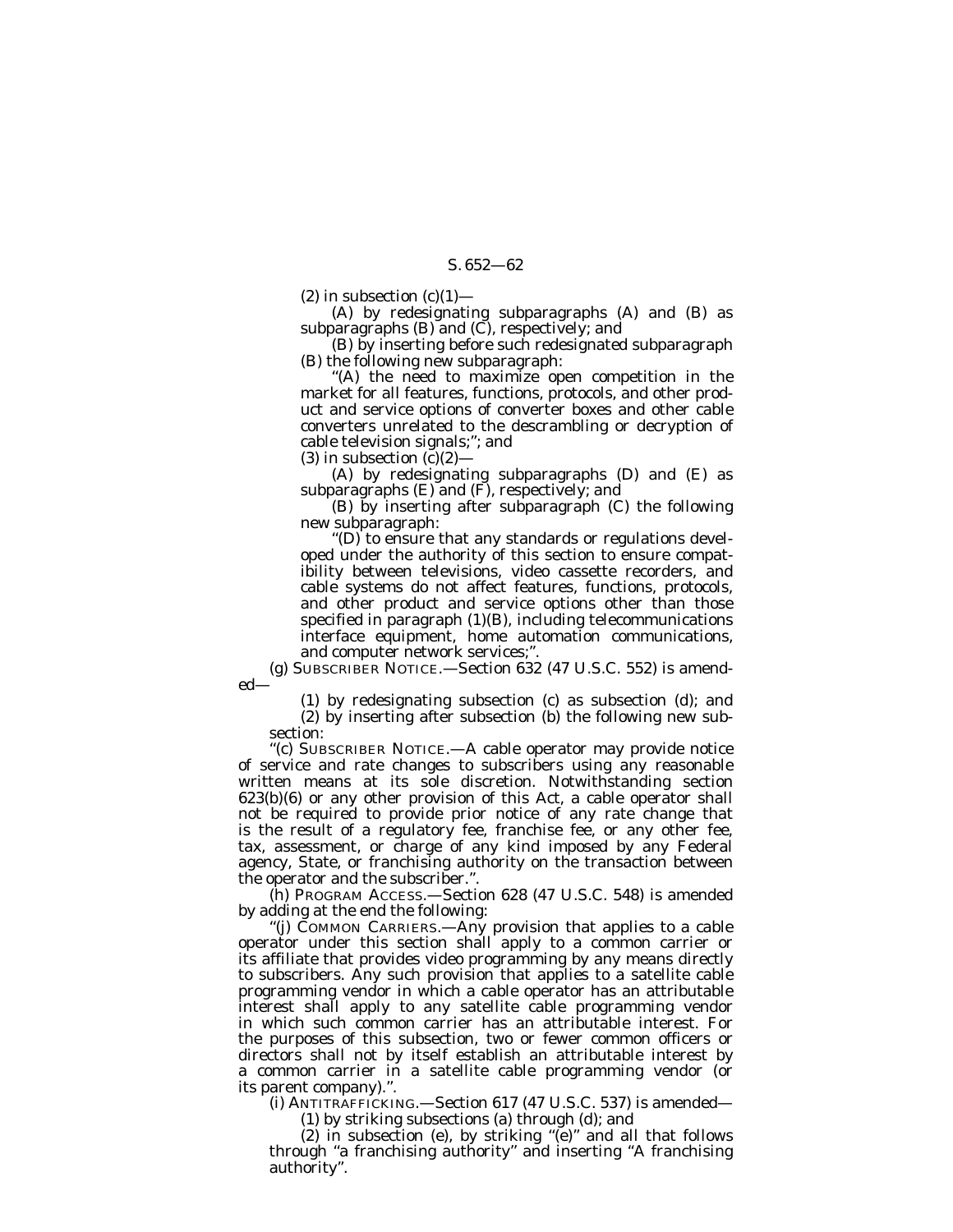(j) AGGREGATION OF EQUIPMENT COSTS.—Section 623(a) (47 U.S.C. 543(a)) is amended by adding at the end the following new paragraph:<br>
"(7) AGGREGATION OF EQUIPMENT COSTS.—<br>
"(A) IN GENERAL.—The Commission shall allow cable

operators, pursuant to any rules promulgated under subsection (b)(3), to aggregate, on a franchise, system, regional, or company level, their equipment costs into broad categories, such as converter boxes, regardless of the varying levels of functionality of the equipment within each such broad category. Such aggregation shall not be permitted with respect to equipment used by subscribers who receive only a rate regulated basic service tier.

'(B) REVISION TO COMMISSION RULES; FORMS.—Within 120 days of the date of enactment of the Telecommunications Act of 1996, the Commission shall issue revisions to the appropriate rules and forms necessary to implement subparagraph (A).".<br>(k) TREATMENT OF PRIOR YEAR LOSSES.-

(1)  $AMENDMENT. - Section 623 (48 U.S.C. 543)$  is amended by adding at the end thereof the following:

''(n) TREATMENT OF PRIOR YEAR LOSSES.—Notwithstanding any other provision of this section or of section 612, losses associated with a cable system (including losses associated with the grant or award of a franchise) that were incurred prior to September 4, 1992, with respect to a cable system that is owned and operated by the original franchisee of such system shall not be disallowed, in whole or in part, in the determination of whether the rates for any tier of service or any type of equipment that is subject

to regulation under this section are lawful.".<br>(2) EFFECTIVE DATE.—The amendment made by paragraph (1) shall take effect on the date of enactment of this Act and shall be applicable to any rate proposal filed on or after September 4, 1993, upon which no final action has been taken by December 1, 1995.

#### **SEC. 302. CABLE SERVICE PROVIDED BY TELEPHONE COMPANIES.**

(a) PROVISIONS FOR REGULATION OF CABLE SERVICE PROVIDED BY TELEPHONE COMPANIES.—Title VI (47 U.S.C. 521 et seq.) is amended by adding at the end the following new part:

# **''PART V—VIDEO PROGRAMMING SERVICES PROVIDED BY TELEPHONE COMPANIES**

### **''SEC. 651. REGULATORY TREATMENT OF VIDEO PROGRAMMING SERV-ICES.**

''(a) LIMITATIONS ON CABLE REGULATION.— ''(1) RADIO-BASED SYSTEMS.—To the extent that a common carrier (or any other person) is providing video programming to subscribers using radio communication, such carrier (or other person) shall be subject to the requirements of title III and section 652, but shall not otherwise be subject to the requirements of this title.

''(2) COMMON CARRIAGE OF VIDEO TRAFFIC.—To the extent that a common carrier is providing transmission of video programming on a common carrier basis, such carrier shall be subject to the requirements of title II and section 652,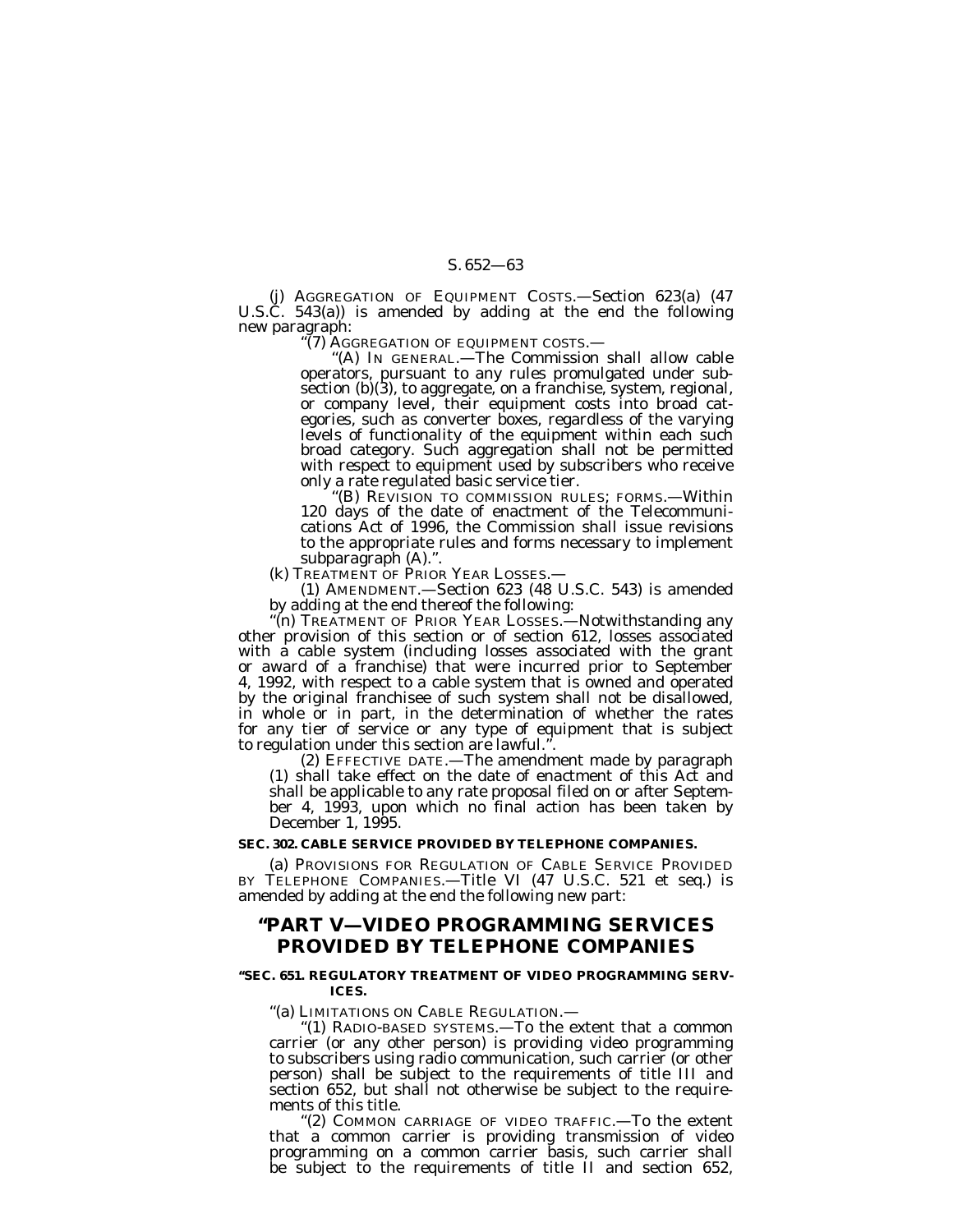but shall not otherwise be subject to the requirements of this title. This paragraph shall not affect the treatment under section  $602(7)(C)$  of a facility of a common carrier as a cable system.

''(3) CABLE SYSTEMS AND OPEN VIDEO SYSTEMS.—To the extent that a common carrier is providing video programming to its subscribers in any manner other than that described in paragraphs (1) and (2)—

''(A) such carrier shall be subject to the requirements of this title, unless such programming is provided by means of an open video system for which the Commission has approved a certification under section 653; or

''(B) if such programming is provided by means of an open video system for which the Commission has approved a certification under section 653, such carrier shall be subject to the requirements of this part, but shall be subject to parts I through IV of this title only as provided in 653(c).

''(4) ELECTION TO OPERATE AS OPEN VIDEO SYSTEM.—A common carrier that is providing video programming in a manner described in paragraph (1) or (2), or a combination thereof, may elect to provide such programming by means of an open video system that complies with section 653. If the Commission approves such carrier's certification under section 653, such carrier shall be subject to the requirements of this part, but shall be subject to parts I through IV of this title only as provided in 653(c).

''(b) LIMITATIONS ON INTERCONNECTION OBLIGATIONS.—A local exchange carrier that provides cable service through an open video system or a cable system shall not be required, pursuant to title II of this Act, to make capacity available on a nondiscriminatory basis to any other person for the provision of cable service directly to subscribers.

''(c) ADDITIONAL REGULATORY RELIEF.—A common carrier shall not be required to obtain a certificate under section 214 with respect to the establishment or operation of a system for the delivery of video programming.

### **''SEC. 652. PROHIBITION ON BUY OUTS.**

''(a) ACQUISITIONS BY CARRIERS.—No local exchange carrier or any affiliate of such carrier owned by, operated by, controlled by, or under common control with such carrier may purchase or otherwise acquire directly or indirectly more than a 10 percent financial interest, or any management interest, in any cable operator providing cable service within the local exchange carrier's telephone service area.

''(b) ACQUISITIONS BY CABLE OPERATORS.—No cable operator or affiliate of a cable operator that is owned by, operated by, controlled by, or under common ownership with such cable operator may purchase or otherwise acquire, directly or indirectly, more than a 10 percent financial interest, or any management interest, in any local exchange carrier providing telephone exchange service within such cable operator's franchise area.

''(c) JOINT VENTURES.—A local exchange carrier and a cable operator whose telephone service area and cable franchise area, respectively, are in the same market may not enter into any joint venture or partnership to provide video programming directly to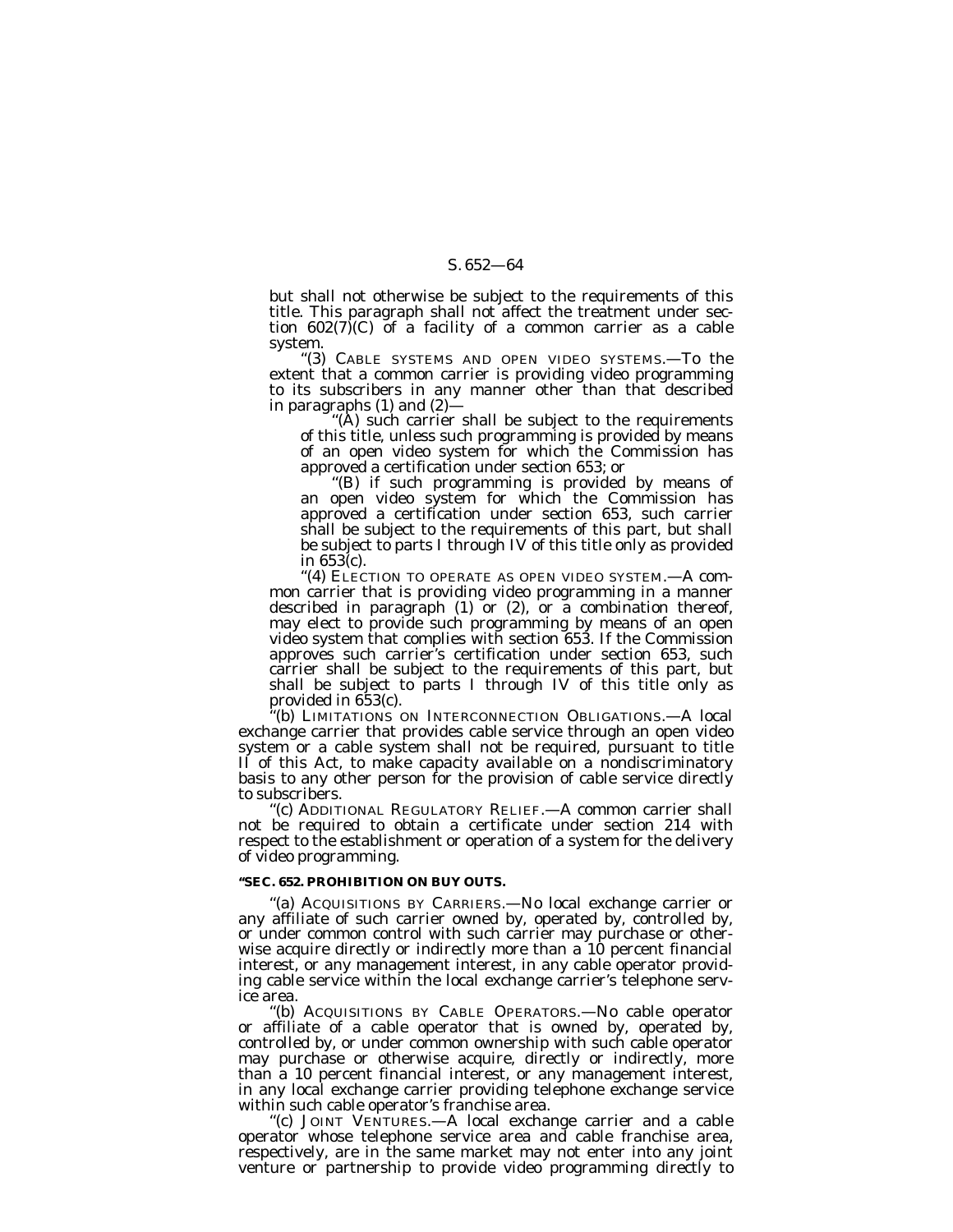subscribers or to provide telecommunications services within such market.

''(d) EXCEPTIONS.—

''(1) RURAL SYSTEMS.—Notwithstanding subsections (a), (b), and (c) of this section, a local exchange carrier (with respect to a cable system located in its telephone service area) and a cable operator (with respect to the facilities of a local exchange carrier used to provide telephone exchange service in its cable franchise area) may obtain a controlling interest in, management interest in, or enter into a joint venture or partnership with the operator of such system or facilities for the use of such system or facilities to the extent that—

''(A) such system or facilities only serve incorporated or unincorporated—

''(i) places or territories that have fewer than 35,000 inhabitants; and

'(ii) are outside an urbanized area, as defined by the Bureau of the Census; and

''(B) in the case of a local exchange carrier, such system, in the aggregate with any other system in which such carrier has an interest, serves less than 10 percent of the households in the telephone service area of such carrier.

''(2) JOINT USE.—Notwithstanding subsection (c), a local exchange carrier may obtain, with the concurrence of the cable operator on the rates, terms, and conditions, the use of that part of the transmission facilities of a cable system extending from the last multi-user terminal to the premises of the end user, if such use is reasonably limited in scope and duration, as determined by the Commission.

''(3) ACQUISITIONS IN COMPETITIVE MARKETS.—Notwithstanding subsections (a) and (c), a local exchange carrier may obtain a controlling interest in, or form a joint venture or other partnership with, or provide financing to, a cable system (hereinafter in this paragraph referred to as 'the subject cable system'), if—

'(A) the subject cable system operates in a television market that is not in the top 25 markets, and such market has more than 1 cable system operator, and the subject cable system is not the cable system with the most subscribers in such television market;

'(B) the subject cable system and the cable system with the most subscribers in such television market held on May 1, 1995, cable television franchises from the largest municipality in the television market and the boundaries of such franchises were identical on such date;

'(C) the subject cable system is not owned by or under common ownership or control of any one of the 50 cable system operators with the most subscribers as such operators existed on May 1, 1995; and

''(D) the system with the most subscribers in the television market is owned by or under common ownership or control of any one of the 10 largest cable system operators as such operators existed on May 1, 1995.

''(4) EXEMPT CABLE SYSTEMS.—Subsection (a) does not apply to any cable system if—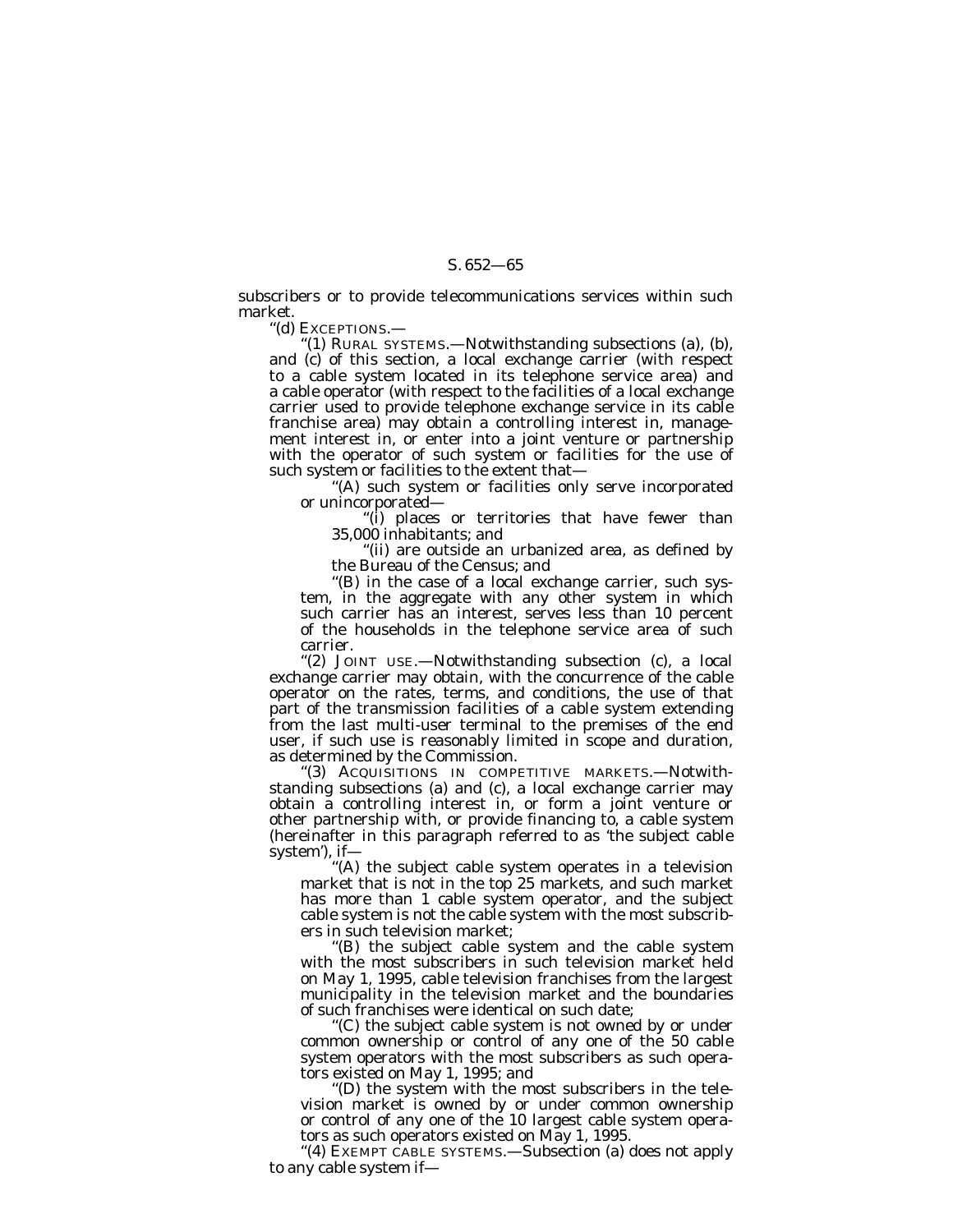''(A) the cable system serves no more than 17,000 cable subscribers, of which no less than 8,000 live within an urban area, and no less than 6,000 live within a nonurbanized area as of June 1, 1995;

''(B) the cable system is not owned by, or under common ownership or control with, any of the 50 largest cable system operators in existence on June 1, 1995; and

''(C) the cable system operates in a television market that was not in the top 100 television markets as of June 1, 1995.

''(5) SMALL CABLE SYSTEMS IN NONURBAN AREAS.—Notwithstanding subsections (a) and (c), a local exchange carrier with less than \$100,000,000 in annual operating revenues (or any affiliate of such carrier owned by, operated by, controlled by, or under common control with such carrier) may purchase or otherwise acquire more than a 10 percent financial interest in, or any management interest in, or enter into a joint venture or partnership with, any cable system within the local exchange carrier's telephone service area that serves no more than 20,000 cable subscribers, if no more than 12,000 of those subscribers live within an urbanized area, as defined by the Bureau of the Census.

'(6) WAIVERS.—The Commission may waive the restrictions of subsections (a), (b), or (c) only if—

''(A) the Commission determines that, because of the nature of the market served by the affected cable system or facilities used to provide telephone exchange service—

''(i) the affected cable operator or local exchange carrier would be subjected to undue economic distress by the enforcement of such provisions;

"(ii) the system or facilities would not be economi-<br>cally viable if such provisions were enforced; or

"(iii) the anticompetitive effects of the proposed transaction are clearly outweighed in the public interest by the probable effect of the transaction in meeting the convenience and needs of the community to be served; and

''(B) the local franchising authority approves of such waiver.

''(e) DEFINITION OF TELEPHONE SERVICE AREA.—For purposes of this section, the term 'telephone service area' when used in connection with a common carrier subject in whole or in part to title II of this Act means the area within which such carrier provided telephone exchange service as of January 1, 1993, but if any common carrier after such date transfers its telephone exchange service facilities to another common carrier, the area to which such facilities provide telephone exchange service shall be treated as part of the telephone service area of the acquiring common carrier and not of the selling common carrier.

### **''SEC. 653. ESTABLISHMENT OF OPEN VIDEO SYSTEMS.**

''(a) OPEN VIDEO SYSTEMS.—

''(1) CERTIFICATES OF COMPLIANCE.—A local exchange carrier may provide cable service to its cable service subscribers in its telephone service area through an open video system that complies with this section. To the extent permitted by such regulations as the Commission may prescribe consistent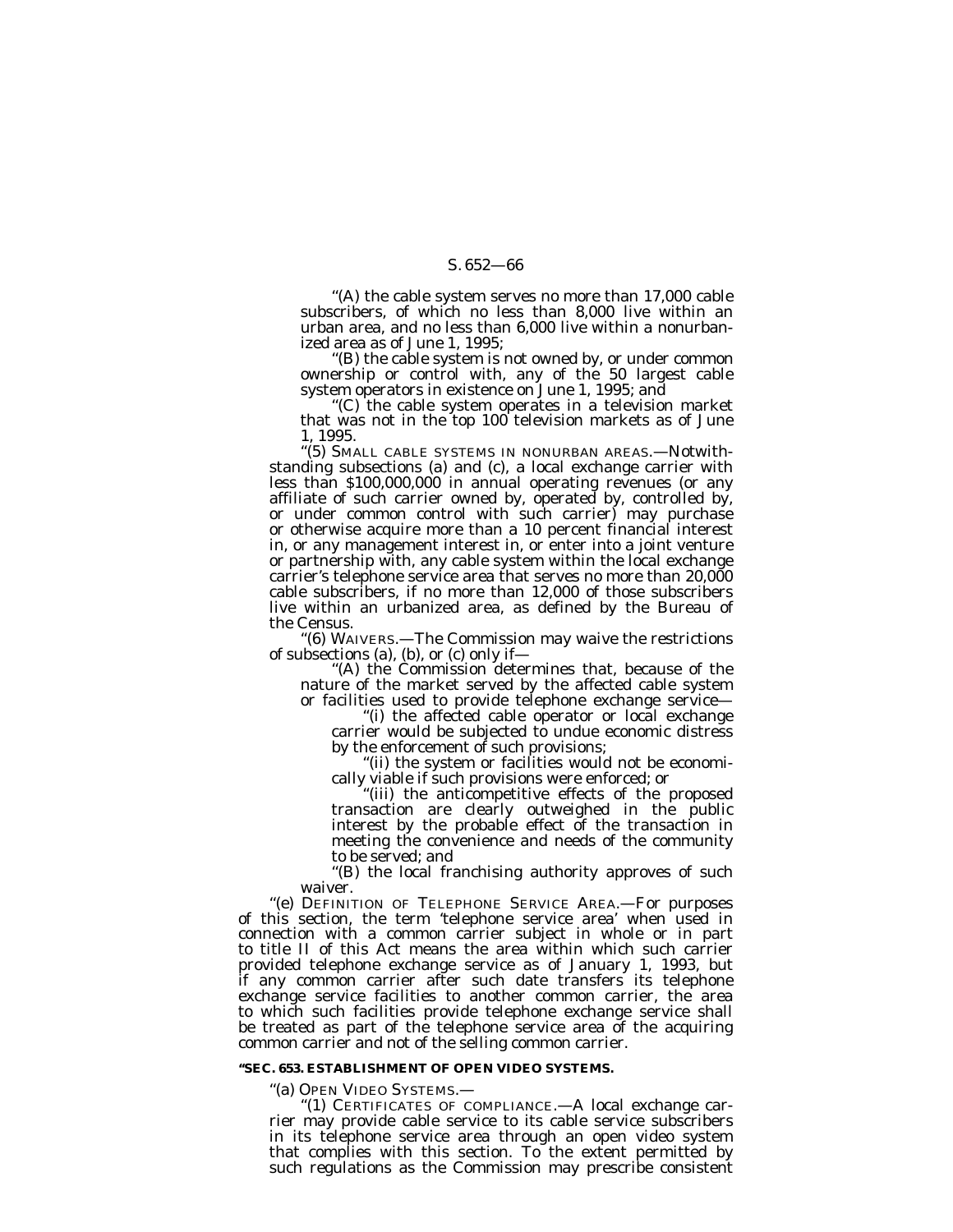with the public interest, convenience, and necessity, an operator of a cable system or any other person may provide video programming through an open video system that complies with this section. An operator of an open video system shall qualify for reduced regulatory burdens under subsection (c) of this section if the operator of such system certifies to the Commission that such carrier complies with the Commission's regulations under subsection (b) and the Commission approves such certification. The Commission shall publish notice of the receipt of any such certification and shall act to approve or disapprove any such certification within 10 days after receipt of such certification.

(2) DISPUTE RESOLUTION.—The Commission shall have the authority to resolve disputes under this section and the regulations prescribed thereunder. Any such dispute shall be resolved within 180 days after notice of such dispute is submitted to the Commission. At that time or subsequently in a separate damages proceeding, the Commission may, in the case of any violation of this section, require carriage, award damages to any person denied carriage, or any combination of such sanctions. Any aggrieved party may seek any other remedy available under this Act.

''(b) COMMISSION ACTIONS.—

''(1) REGULATIONS REQUIRED.—Within 6 months after the date of enactment of the Telecommunications Act of 1996, the Commission shall complete all actions necessary (including any reconsideration) to prescribe regulations that—

''(A) except as required pursuant to section 611, 614, or 615, prohibit an operator of an open video system from discriminating among video programming providers with regard to carriage on its open video system, and ensure that the rates, terms, and conditions for such carriage are just and reasonable, and are not unjustly or unreasonably discriminatory;<br>"(B) if demand exceeds the channel capacity of the

open video system, prohibit an operator of an open video system and its affiliates from selecting the video programming services for carriage on more than one-third of the activated channel capacity on such system, but nothing in this subparagraph shall be construed to limit the number of channels that the carrier and its affiliates may offer to provide directly to subscribers;<br>"(C) permit an operator of an open video system to

carry on only one channel any video programming service that is offered by more than one video programming provider (including the local exchange carrier's video programming affiliate): *Provided,* That subscribers have ready and immediate access to any such video programming service;

''(D) extend to the distribution of video programming over open video systems the Commission's regulations concerning sports exclusivity (47 C.F.R. 76.67), network nonduplication (47 C.F.R. 76.92 et seq.), and syndicated exclusivity (47 C.F.R. 76.151 et seq.); and

" $(E)(i)$  prohibit an operator of an open video system from unreasonably discriminating in favor of the operator or its affiliates with regard to material or information (including advertising) provided by the operator to subscrib-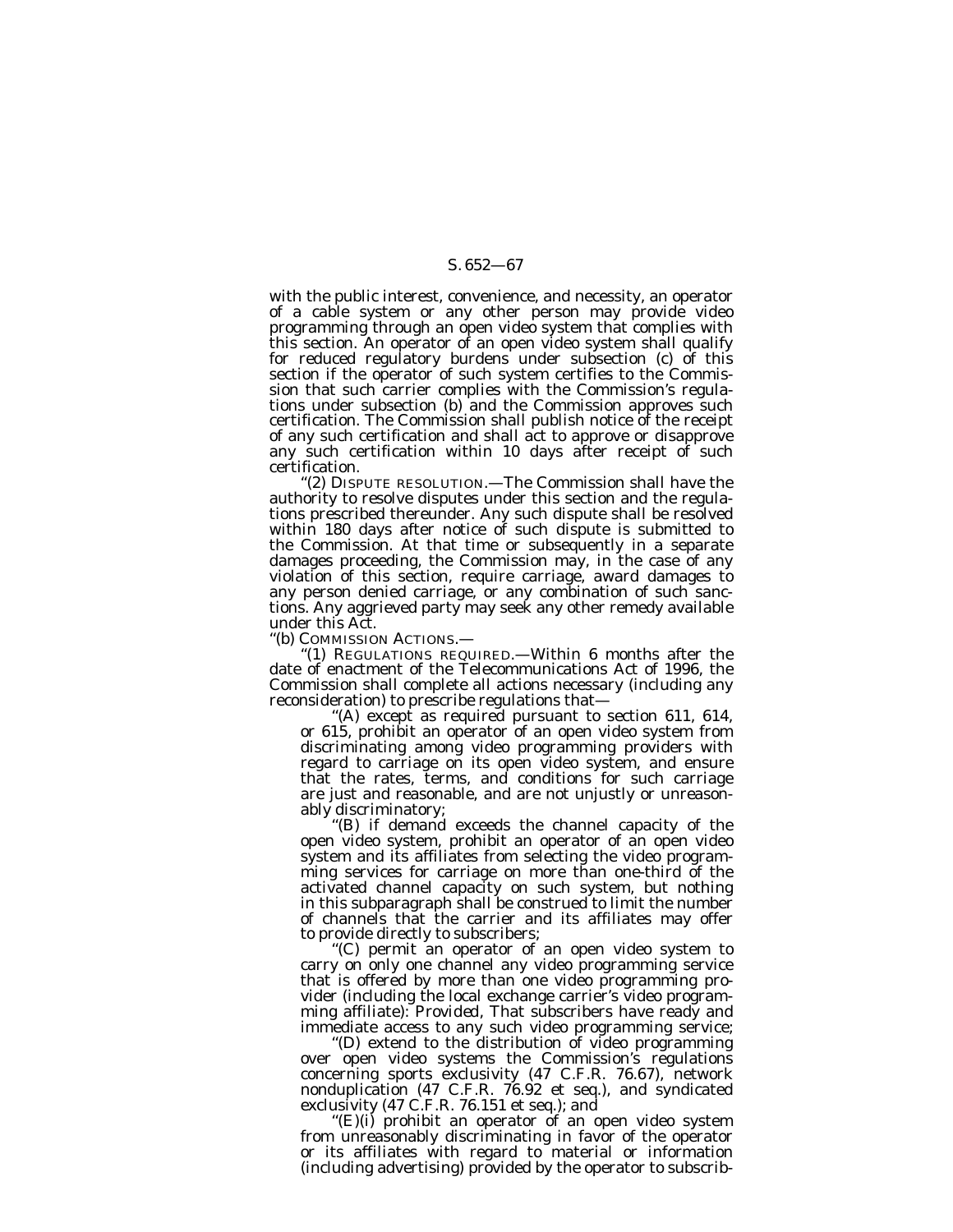ers for the purposes of selecting programming on the open video system, or in the way such material or information is presented to subscribers;

''(ii) require an operator of an open video system to ensure that video programming providers or copyright holders (or both) are able suitably and uniquely to identify their programming services to subscribers;

''(iii) if such identification is transmitted as part of the programming signal, require the carrier to transmit such identification without change or alteration; and

"(iv) prohibit an operator of an open video system from omitting television broadcast stations or other unaffiliated video programming services carried on such system from any navigational device, guide, or menu.

"(2) CONSUMER ACCESS.—Subject to the requirements of paragraph (1) and the regulations thereunder, nothing in this section prohibits a common carrier or its affiliate from negotiating mutually agreeable terms and conditions with over-theair broadcast stations and other unaffiliated video programming providers to allow consumer access to their signals on any level or screen of any gateway, menu, or other program guide, whether provided by the carrier or its affiliate.

''(c) REDUCED REGULATORY BURDENS FOR OPEN VIDEO SYS-TEMS.—

''(1) IN GENERAL.—Any provision that applies to a cable operator under—

"(A) sections 613 (other than subsection (a) thereof),

616,  $\frac{623(f)}{628}$ , 631, and 634 of this title, shall apply, "(B) sections 611, 614, and 615 of this title, and section 325 of title III, shall apply in accordance with the regula-

tions prescribed under paragraph (2), and<br>"(C) sections 612 and 617, and parts III and IV (other than sections 623(f), 628, 631, and 634), of this title shall not apply,

to any operator of an open video system for which the Commission has approved a certification under this section.

''(2) IMPLEMENTATION.— ''(A) COMMISSION ACTION.—In the rulemaking proceeding to prescribe the regulations required by subsection (b)(1), the Commission shall, to the extent possible, impose obligations that are no greater or lesser than the obligations contained in the provisions described in paragraph (1)(B) of this subsection. The Commission shall complete all action (including any reconsideration) to prescribe such regulations no later than 6 months after the date of enactment of the Telecommunications Act of 1996.

'(B) FEES.—An operator of an open video system under this part may be subject to the payment of fees on the gross revenues of the operator for the provision of cable service imposed by a local franchising authority or other governmental entity, in lieu of the franchise fees permitted under section 622. The rate at which such fees are imposed shall not exceed the rate at which franchise fees are imposed on any cable operator transmitting video programming in the franchise area, as determined in accordance with regulations prescribed by the Commission. An operator of an open video system may designate that portion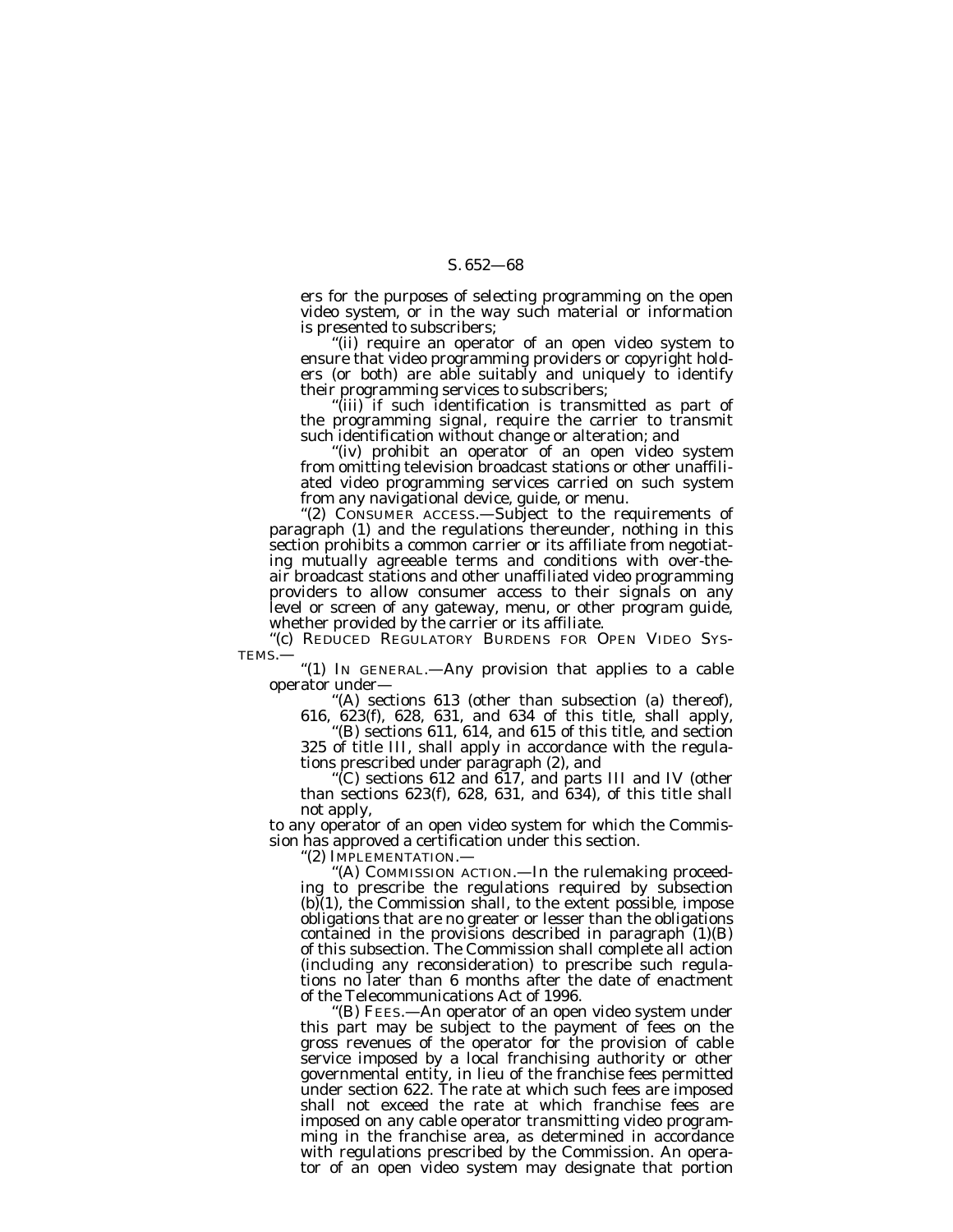of a subscriber's bill attributable to the fee under this subparagraph as a separate item on the bill.

''(3) REGULATORY STREAMLINING.—With respect to the establishment and operation of an open video system, the requirements of this section shall apply in lieu of, and not in addition to, the requirements of title II.

''(4) TREATMENT AS CABLE OPERATOR.—Nothing in this Act precludes a video programming provider making use of an open video system from being treated as an operator of a cable system for purposes of section 111 of title 17, United States Code.

''(d) DEFINITION OF TELEPHONE SERVICE AREA.—For purposes of this section, the term 'telephone service area' when used in connection with a common carrier subject in whole or in part to title II of this Act means the area within which such carrier is offering telephone exchange service.''.

(b) CONFORMING AND TECHNICAL AMENDMENTS.—

(1) REPEAL.—Subsection (b) of section 613 (47 U.S.C. 533(b)) is repealed.

(2) DEFINITIONS.—Section 602 (47 U.S.C. 531) is amended—

(A) in paragraph (7), by striking ", or (D)" and inserting the following: ", unless the extent of such use is solely to provide interactive on-demand services; (D) an open video system that complies with section 653 of this title; or  $(E)$ "

(B) by redesignating paragraphs (12) through (19) as paragraphs (13) through (20), respectively; and

(C) by inserting after paragraph (11) the following new paragraph:

"(12) the term 'interactive on-demand services' means a service providing video programming to subscribers over switched networks on an on-demand, point-to-point basis, but does not include services providing video programming<br>prescheduled by the programming provider;".

(3) TERMINATION OF VIDEO-DIALTONE REGULATIONS.—The Commission's regulations and policies with respect to video dialtone requirements issued in CC Docket No. 87–266 shall cease to be effective on the date of enactment of this Act. This paragraph shall not be construed to require the termination of any video-dialtone system that the Commission has approved before the date of enactment of this Act.

### **SEC. 303. PREEMPTION OF FRANCHISING AUTHORITY REGULATION OF TELECOMMUNICATIONS SERVICES.**

(a) PROVISION OF TELECOMMUNICATIONS SERVICES BY A CABLE OPERATOR.—Section 621(b) (47 U.S.C. 541(b)) is amended by adding at the end thereof the following new paragraph:

 $'(3)(A)$  If a cable operator or affiliate thereof is engaged in the provision of telecommunications services—

''(i) such cable operator or affiliate shall not be required to obtain a franchise under this title for the provision of telecommunications services; and

''(ii) the provisions of this title shall not apply to such cable operator or affiliate for the provision of telecommunications services.

''(B) A franchising authority may not impose any requirement under this title that has the purpose or effect of prohibiting, limit-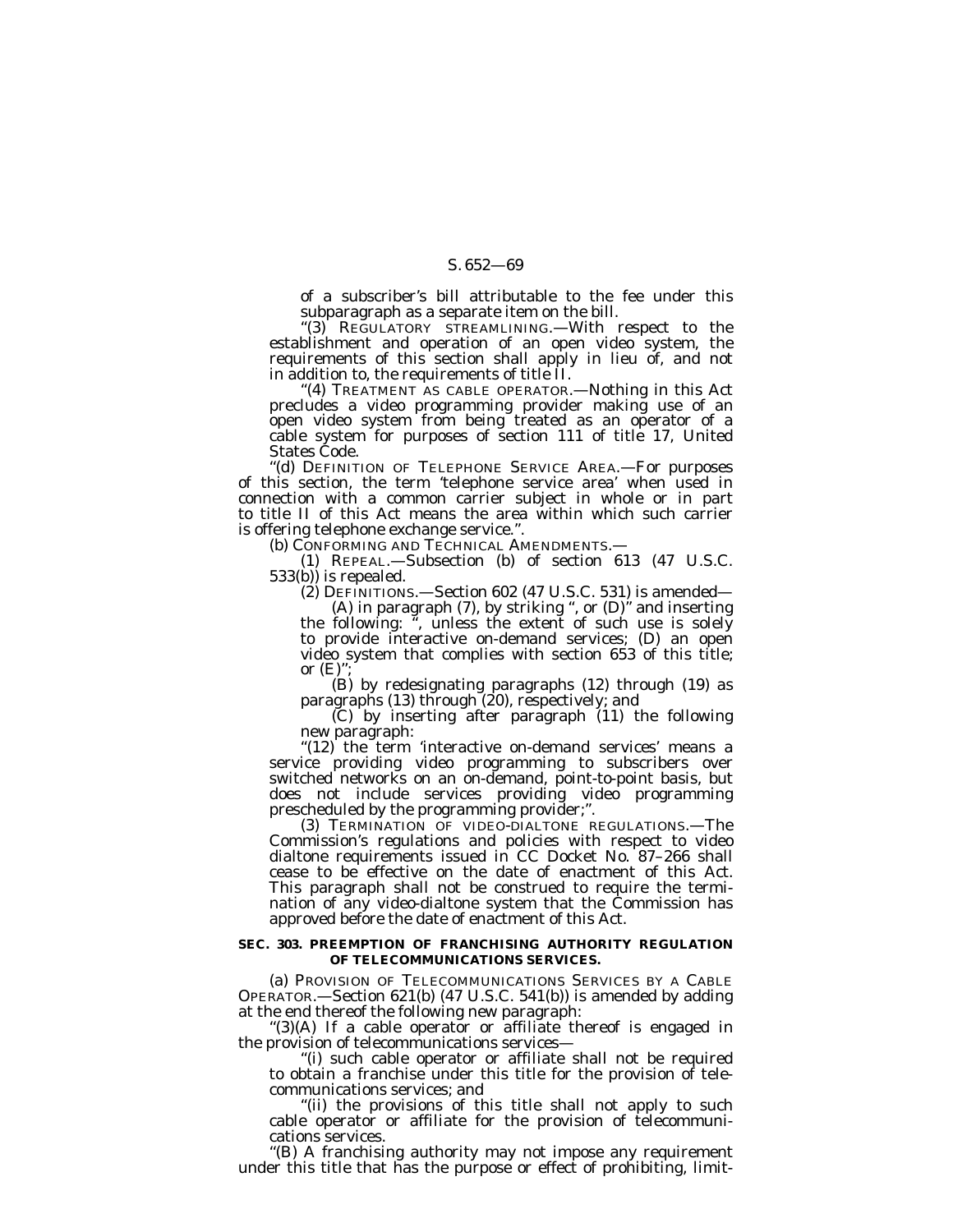ing, restricting, or conditioning the provision of a telecommuni-

"(C) A franchising authority may not order a cable operator or affiliate thereof—

''(i) to discontinue the provision of a telecommunications

service, or<br>"(ii) to discontinue the operation of a cable system, to the extent such cable system is used for the provision of a telecommunications service, by reason of the failure of such cable operator or affiliate thereof to obtain a franchise or franchise renewal under this title with respect to the provision of such telecommunications service.<br>"(D) Except as otherwise permitted by sections 611 and 612,

a franchising authority may not require a cable operator to provide any telecommunications service or facilities, other than institutional networks, as a condition of the initial grant of a franchise, a franchise renewal, or a transfer of a franchise.''.

(b) FRANCHISE FEES.—Section 622(b) (47 U.S.C. 542(b)) is amended by inserting ''to provide cable services'' immediately before the period at the end of the first sentence thereof.

#### **SEC. 304. COMPETITIVE AVAILABILITY OF NAVIGATION DEVICES.**

Part III of title VI is amended by inserting after section 628 (47 U.S.C. 548) the following new section:

### **''SEC. 629. COMPETITIVE AVAILABILITY OF NAVIGATION DEVICES.**

''(a) COMMERCIAL CONSUMER AVAILABILITY OF EQUIPMENT USED TO ACCESS SERVICES PROVIDED BY MULTICHANNEL VIDEO PROGRAM- MING DISTRIBUTORS.—The Commission shall, in consultation with appropriate industry standard-setting organizations, adopt regulations to assure the commercial availability, to consumers of multichannel video programming and other services offered over multichannel video programming systems, of converter boxes, interactive communications equipment, and other equipment used by consumers to access multichannel video programming and other services offered over multichannel video programming systems, from manufacturers, retailers, and other vendors not affiliated with any multichannel video programming distributor. Such regulations shall not prohibit any multichannel video programming distributor from also offering converter boxes, interactive communications equipment, and other equipment used by consumers to access multichannel video programming and other services offered over multichannel video programming systems, to consumers, if the system operator's charges to consumers for such devices and equipment are separately stated and not subsidized by charges for any such service. ''(b) PROTECTION OF SYSTEM SECURITY.—The Commission shall

not prescribe regulations under subsection (a) which would jeopardize security of multichannel video programming and other services offered over multichannel video programming systems, or impede the legal rights of a provider of such services to prevent theft of service.

''(c) WAIVER.—The Commission shall waive a regulation adopted under subsection (a) for a limited time upon an appropriate showing by a provider of multichannel video programming and other services offered over multichannel video programming systems, or an equipment provider, that such waiver is necessary to assist the development or introduction of a new or improved multichannel video programming or other service offered over multichannel video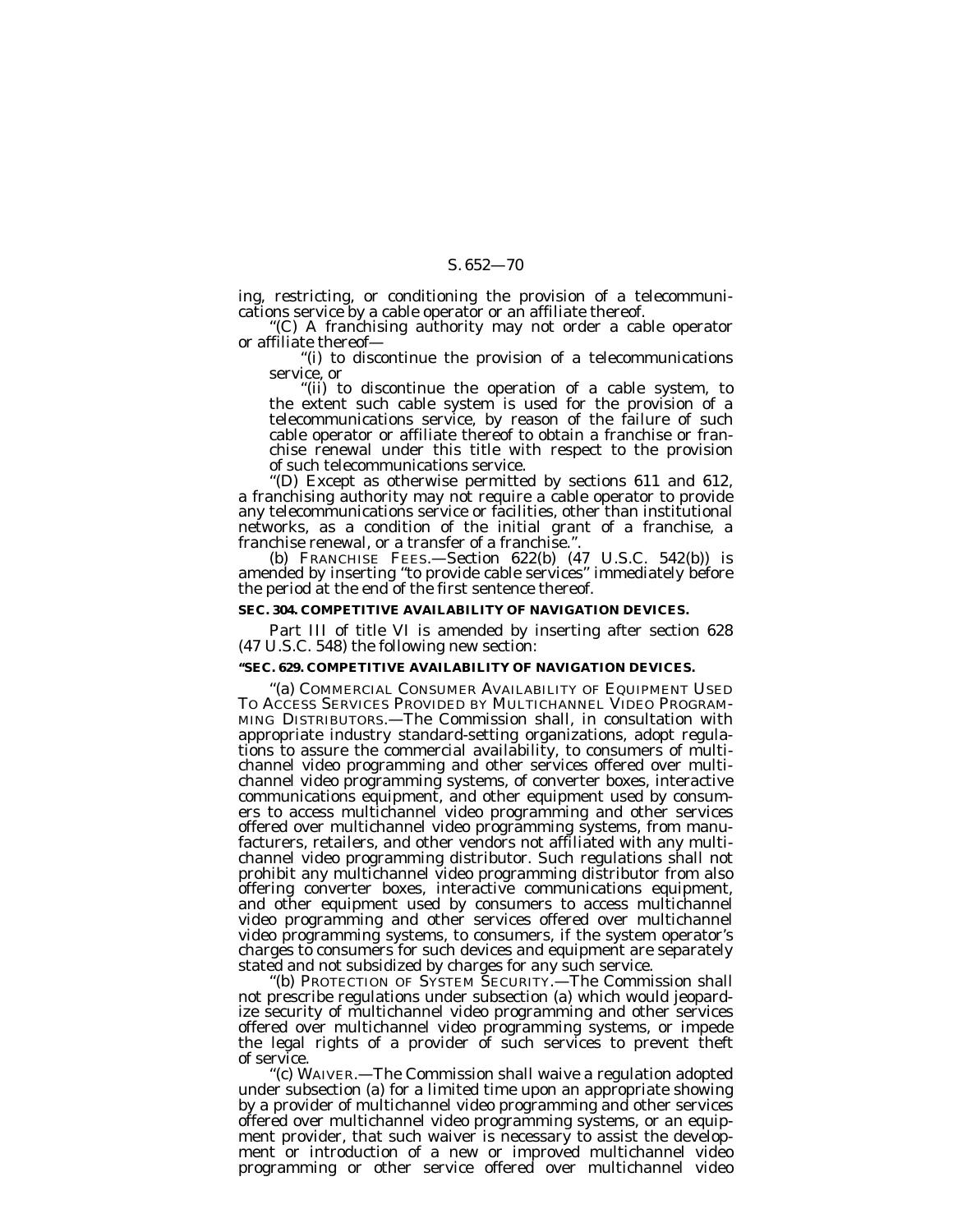programming systems, technology, or products. Upon an appropriate showing, the Commission shall grant any such waiver request within 90 days of any application filed under this subsection, and such waiver shall be effective for all service providers and products in that category and for all providers of services and products.<br>
"(d) AVOIDANCE OF REDUNDANT REGULATIONS.—<br>
"(1) COMMERCIAL AVAILABILITY DETERMINATIONS.—Deter-

minations made or regulations prescribed by the Commission with respect to commercial availability to consumers of converter boxes, interactive communications equipment, and other equipment used by consumers to access multichannel video programming and other services offered over multichannel video programming systems, before the date of enactment of the Telecommunications Act of 1996 shall fulfill the requirements of this section.<br>
"(2) REGULATIONS.—Nothing in this section affects section

 $64.702(e)$  of the Commission's regulations (47 C.F.R. 64.702 $(e)$ ) or other Commission regulations governing interconnection and competitive provision of customer premises equipment used in connection with basic common carrier communications services.<br>"(e) SUNSET.—The regulations adopted under this section shall

cease to apply when the Commission determines that—<br>"(1) the market for the multichannel video programming<br>distributors is fully competitive;<br>"(2) the market for converter boxes, and interactive commu-

nications equipment, used in conjunction with that service is

"(3) elimination of the regulations would promote competition and the public interest.<br>"(f) COMMISSION'S AUTHORITY.—Nothing in this section shall

be construed as expanding or limiting any authority that the Commission may have under law in effect before the date of enactment of the Telecommunications Act of 1996.''.

#### **SEC. 305. VIDEO PROGRAMMING ACCESSIBILITY.**

Title VII is amended by inserting after section 712 (47 U.S.C. 612) the following new section:

### **''SEC. 713. VIDEO PROGRAMMING ACCESSIBILITY.**

''(a) COMMISSION INQUIRY.—Within 180 days after the date of enactment of the Telecommunications Act of 1996, the Federal Communications Commission shall complete an inquiry to ascertain the level at which video programming is closed captioned. Such inquiry shall examine the extent to which existing or previously published programming is closed captioned, the size of the video programming provider or programming owner providing closed captioning, the size of the market served, the relative audience shares achieved, or any other related factors. The Commission shall submit to the Congress a report on the results of such inquiry.

''(b) ACCOUNTABILITY CRITERIA.—Within 18 months after such date of enactment, the Commission shall prescribe such regulations as are necessary to implement this section. Such regulations shall ensure that—

''(1) video programming first published or exhibited after the effective date of such regulations is fully accessible through the provision of closed captions, except as provided in subsection (d); and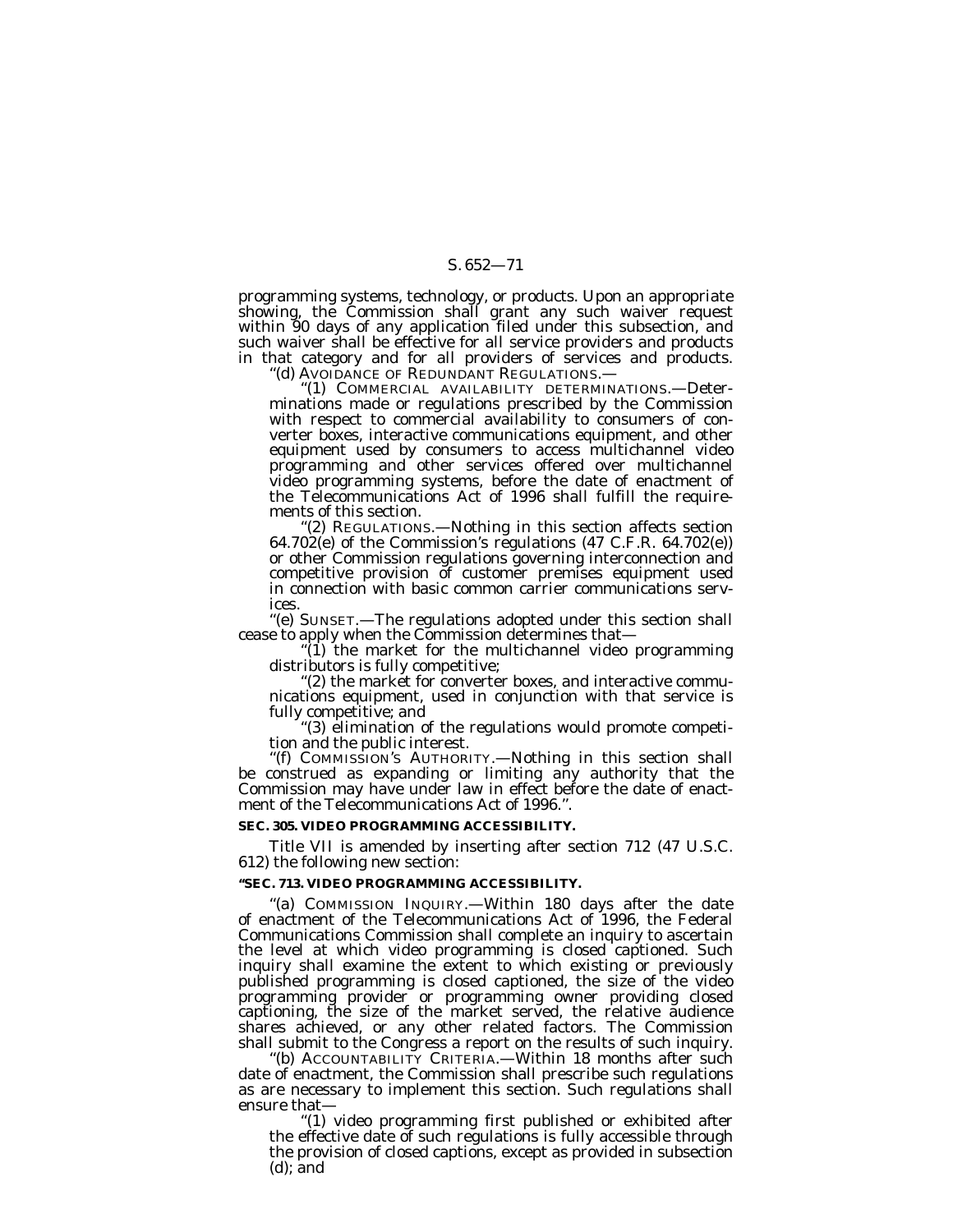''(2) video programming providers or owners maximize the accessibility of video programming first published or exhibited prior to the effective date of such regulations through the provision of closed captions, except as provided in subsection (d).

''(c) DEADLINES FOR CAPTIONING.—Such regulations shall include an appropriate schedule of deadlines for the provision of closed captioning of video programming.

''(d) EXEMPTIONS.—Notwithstanding subsection (b)—

''(1) the Commission may exempt by regulation programs, classes of programs, or services for which the Commission has determined that the provision of closed captioning would be economically burdensome to the provider or owner of such programming;

 $f(2)$  a provider of video programming or the owner of any program carried by the provider shall not be obligated to supply closed captions if such action would be inconsistent with contracts in effect on the date of enactment of the Telecommunications Act of 1996, except that nothing in this section shall be construed to relieve a video programming provider of its obligations to provide services required by Federal law; and

''(3) a provider of video programming or program owner may petition the Commission for an exemption from the requirements of this section, and the Commission may grant such petition upon a showing that the requirements contained in this section would result in an undue burden.

''(e) UNDUE BURDEN.—The term 'undue burden' means significant difficulty or expense. In determining whether the closed captions necessary to comply with the requirements of this paragraph would result in an undue economic burden, the factors to be considered include—

"(1) the nature and cost of the closed captions for the

programming;<br>"(2) the impact on the operation of the provider or program owner;

''(3) the financial resources of the provider or program owner; and

''(4) the type of operations of the provider or program owner.

''(f) VIDEO DESCRIPTIONS INQUIRY.—Within 6 months after the date of enactment of the Telecommunications Act of 1996, the Commission shall commence an inquiry to examine the use of video descriptions on video programming in order to ensure the accessibility of video programming to persons with visual impairments, and report to Congress on its findings. The Commission's report shall assess appropriate methods and schedules for phasing video descriptions into the marketplace, technical and quality standards for video descriptions, a definition of programming for which video descriptions would apply, and other technical and legal issues that the Commission deems appropriate.

''(g) VIDEO DESCRIPTION.—For purposes of this section, 'video description' means the insertion of audio narrated descriptions of a television program's key visual elements into natural pauses between the program's dialogue.

''(h) PRIVATE RIGHTS OF ACTIONS PROHIBITED.—Nothing in this section shall be construed to authorize any private right of action to enforce any requirement of this section or any regulation there-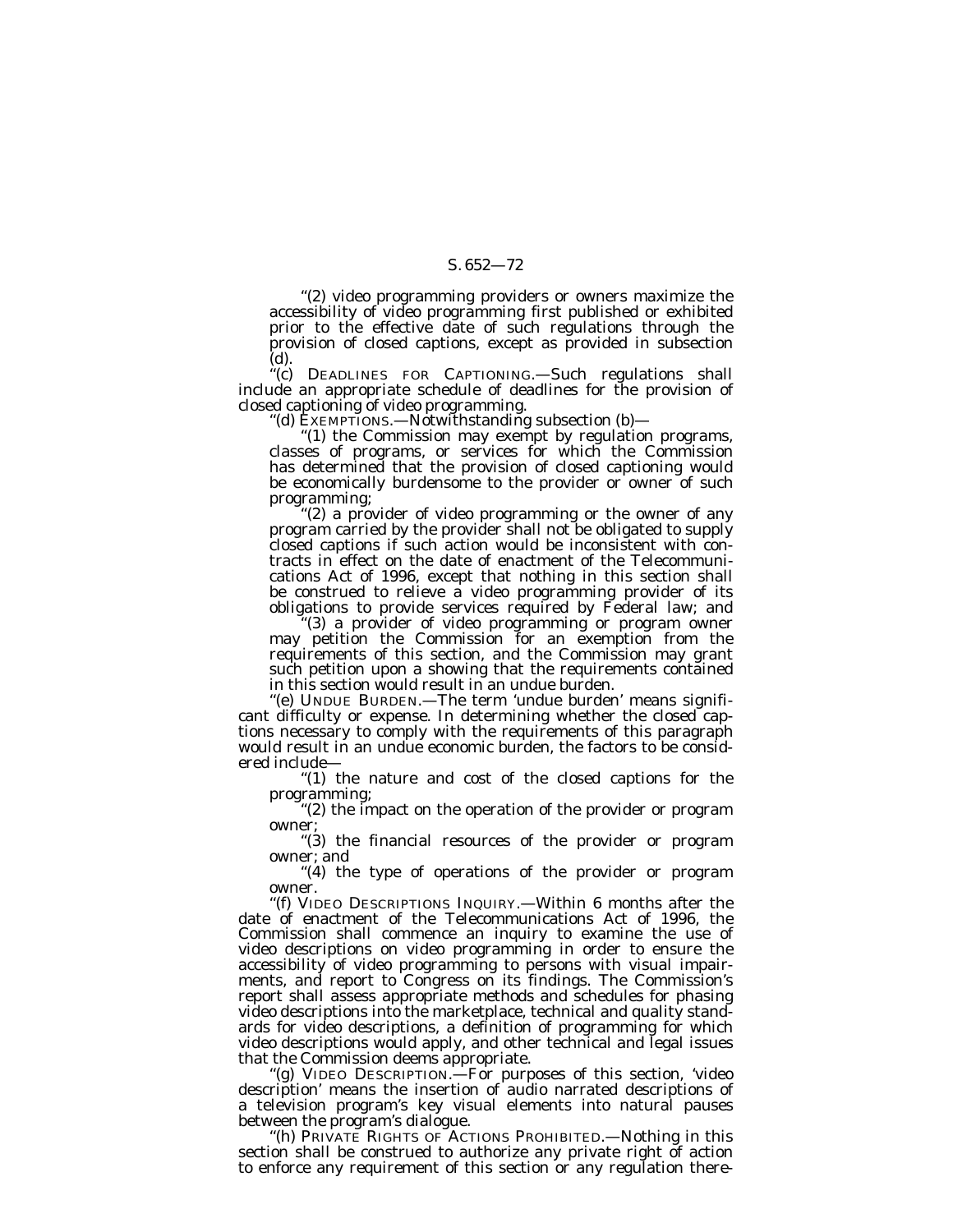under. The Commission shall have exclusive jurisdiction with respect to any complaint under this section.''.

# **TITLE IV—REGULATORY REFORM**

#### **SEC. 401. REGULATORY FORBEARANCE.**

Title I is amended by inserting after section 9 (47 U.S.C. 159) the following new section:

### **''SEC. 10. COMPETITION IN PROVISION OF TELECOMMUNICATIONS SERVICE.**

''(a) REGULATORY FLEXIBILITY.—Notwithstanding section  $332(c)(1)(A)$  of this Act, the Commission shall forbear from applying any regulation or any provision of this Act to a telecommunications carrier or telecommunications service, or class of telecommunications carriers or telecommunications services, in any or some of its or their geographic markets, if the Commission determines that—

''(1) enforcement of such regulation or provision is not necessary to ensure that the charges, practices, classifications, or regulations by, for, or in connection with that telecommunications carrier or telecommunications service are just and reasonable and are not unjustly or unreasonably discriminatory;

"(2) enforcement of such regulation or provision is not necessary for the protection of consumers; and

''(3) forbearance from applying such provision or regulation

is consistent with the public interest.<br>"(b) COMPETITIVE EFFECT TO BE WEIGHED.—In making the  $d$ etermination under subsection (a)(3), the Commission shall consider whether forbearance from enforcing the provision or regulation will promote competitive market conditions, including the extent to which such forbearance will enhance competition among providers of telecommunications services. If the Commission determines that such forbearance will promote competition among providers of telecommunications services, that determination may be the basis

for a Commission finding that forbearance is in the public interest. ''(c) PETITION FOR FORBEARANCE.—Any telecommunications carrier, or class of telecommunications carriers, may submit a petition to the Commission requesting that the Commission exercise the authority granted under this section with respect to that carrier or those carriers, or any service offered by that carrier or carriers. Any such petition shall be deemed granted if the Commission does not deny the petition for failure to meet the requirements for forbearance under subsection (a) within one year after the Commission receives it, unless the one-year period is extended by the Commission. The Commission may extend the initial oneyear period by an additional 90 days if the Commission finds that an extension is necessary to meet the requirements of subsection (a). The Commission may grant or deny a petition in whole or in part and shall explain its decision in writing.

''(d) LIMITATION.—Except as provided in section 251(f), the Commission may not forbear from applying the requirements of section  $251(c)$  or  $271$  under subsection (a) of this section until it determines that those requirements have been fully implemented.

''(e) STATE ENFORCEMENT AFTER COMMISSION FORBEARANCE.— A State commission may not continue to apply or enforce any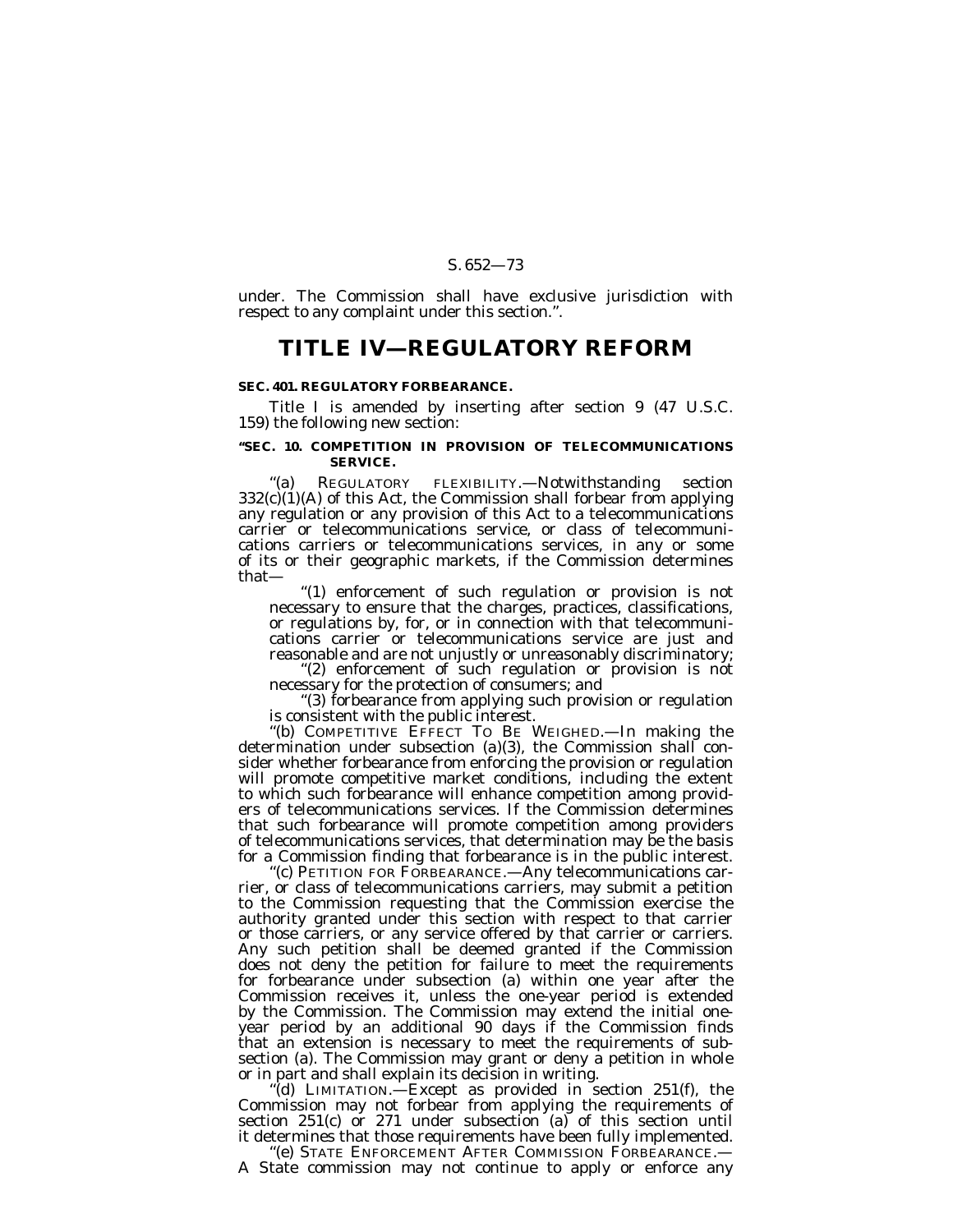provision of this Act that the Commission has determined to forbear from applying under subsection (a).''.

# **SEC. 402. BIENNIAL REVIEW OF REGULATIONS; REGULATORY RELIEF.**

(a) BIENNIAL REVIEW.—Title I is amended by inserting after section 10 (as added by section 401) the following new section: **''SEC. 11. REGULATORY REFORM.**

"(a) BIENNIAL REVIEW OF REGULATIONS.—In every even-num-<br>bered year (beginning with 1998), the Commission—<br>"(1) shall review all regulations issued under this Act in<br>effect at the time of the review that apply to the operat

"(2) shall determine whether any such regulation is no longer necessary in the public interest as the result of meaningful economic competition between providers of such service.

''(b) EFFECT OF DETERMINATION.—The Commission shall repeal or modify any regulation it determines to be no longer necessary in the public interest.".

(b) REGULATORY RELIEF.—<br>
(1) STREAMLINED PROCEDURES FOR CHANGES IN CHARGES,<br>
CLASSIFICATIONS, REGULATIONS, OR PRACTICES.—<br>
(A) Section 204(a) (47 U.S.C. 204(a)) is amended—<br>
(i) by striking "12 months" the first place it a

in paragraph  $(2)(A)$  and inserting "5 months";<br>
(ii) by striking "effective," and all that follows in<br>
paragraph  $(2)(A)$  and inserting "effective."; and<br>
(iii) by adding at the end thereof the following:<br>
"(3) A local exc on a streamlined basis. Any such charge, classification, regulation, or practice shall be deemed lawful and shall be effective 7 days (in the case of a reduction in rates) or 15 days (in the case of an increase in rates) after the date on which it is filed with the Commission unless the Commission takes action under paragraph (1) before the end of that 7-day or 15-day period, as is appropriate.''. (B) Section 208(b) (47 U.S.C. 208(b)) is amended—

(i) by striking "12 months" the first place it appears<br>in paragraph (1) and inserting "5 months"; and<br>(ii) by striking "filed," and all that follows in para-<br>graph (1) and inserting "filed.".<br>(2) EXTENSIONS OF LINES UNDER

REPORTS.—The Commission shall permit any common carrier—

(A) to be exempt from the requirements of section 214 of the Communications Act of 1934 for the extension

of any line; and (B) to file cost allocation manuals and ARMIS reports annually, to the extent such carrier is required to file such manuals or reports.

(3) FORBEARANCE AUTHORITY NOT LIMITED.—Nothing in this subsection shall be construed to limit the authority of the Commission to waive, modify, or forbear from applying any of the requirements to which reference is made in paragraph (1) under any other provision of this Act or other law.

(4) EFFECTIVE DATE OF AMENDMENTS.—The amendments made by paragraph (1) of this subsection shall apply with respect to any charge, classification, regulation, or practice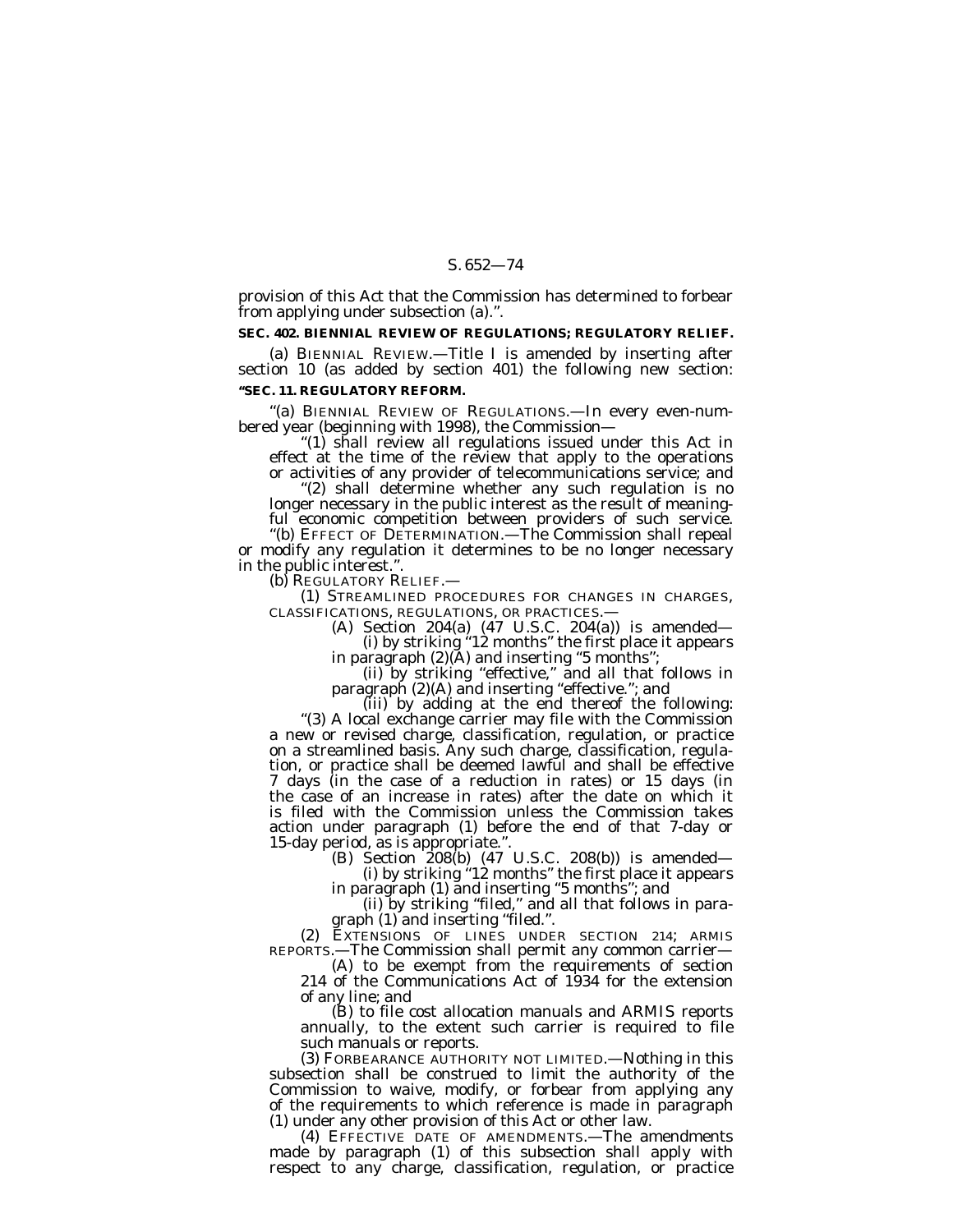filed on or after one year after the date of enactment of this Act.

(c) CLASSIFICATION OF CARRIERS.—In classifying carriers according to section 32.11 of its regulations (47 C.F.R. 32.11) and in establishing reporting requirements pursuant to part 43 of its regulations  $(47 \text{ C}.\dot{F}.\dot{R}$ . part 43) and section 64.903 of its regulations (47 C.F.R. 64.903), the Commission shall adjust the revenue requirements to account for inflation as of the release date of the Commission's Report and Order in CC Docket No. 91–141, and annually thereafter. This subsection shall take effect on the date of enactment of this Act.

#### **SEC. 403. ELIMINATION OF UNNECESSARY COMMISSION REGULATIONS AND FUNCTIONS.**

(a) MODIFICATION OF AMATEUR RADIO EXAMINATION PROCE-DURES.—Section  $4(f)(4)$  (47 U.S.C. 154 $(f)(4)$ ) is amended—

(1) in subparagraph (A)—

(A) by inserting ''or administering'' after ''for purposes of preparing'';

(B) by inserting "of" after "than the class"; and

(C) by inserting ''or administered'' after ''for which the examination is being prepared'';

(2) by striking subparagraph (B);

(3) in subparagraph  $(H)$ , by striking " $(A)$ ,  $(B)$ , and  $(C)$ " and inserting " $(A)$  and  $(B)$ "

(4) in subparagraph (J)—

 $(A)$  by striking "or  $(B)$ "; and

(B) by striking the last sentence; and

(5) by redesignating subparagraphs (C) through (J) as subparagraphs (B) through (I), respectively.

(b) AUTHORITY TO DESIGNATE ENTITIES TO INSPECT.—Section  $4(f)(3)$  (47 U.S.C. 154 $(f)(3)$ ) is amended by inserting before the period at the end the following: ": and *Provided further*, That, in the alternative, an entity designated by the Commission may make the inspections referred to in this paragraph''.

(c) EXPEDITING INSTRUCTIONAL TELEVISION FIXED SERVICE PROCESSING.—Section 5(c)(1) (47 U.S.C. 155(c)(1)) is amended by striking the last sentence and inserting the following: ''Except for cases involving the authorization of service in the instructional television fixed service, or as otherwise provided in this Act, nothing in this paragraph shall authorize the Commission to provide for the conduct, by any person or persons other than persons referred to in paragraph (2) or (3) of section 556(b) of title 5, United States Code, of any hearing to which such section applies.''.

(d) REPEAL SETTING OF DEPRECIATION RATES.—The first sentence of section 220(b) (47 U.S.C. 220(b)) is amended by striking "shall prescribe for such carriers" and inserting "may prescribe, for such carriers as it determines to be appropriate,''.

(e) USE OF INDEPENDENT AUDITORS.—Section 220(c) (47 U.S.C. 220(c)) is amended by adding at the end thereof the following: ''The Commission may obtain the services of any person licensed to provide public accounting services under the law of any State to assist with, or conduct, audits under this section. While so employed or engaged in conducting an audit for the Commission under this section, any such person shall have the powers granted the Commission under this subsection and shall be subject to sub-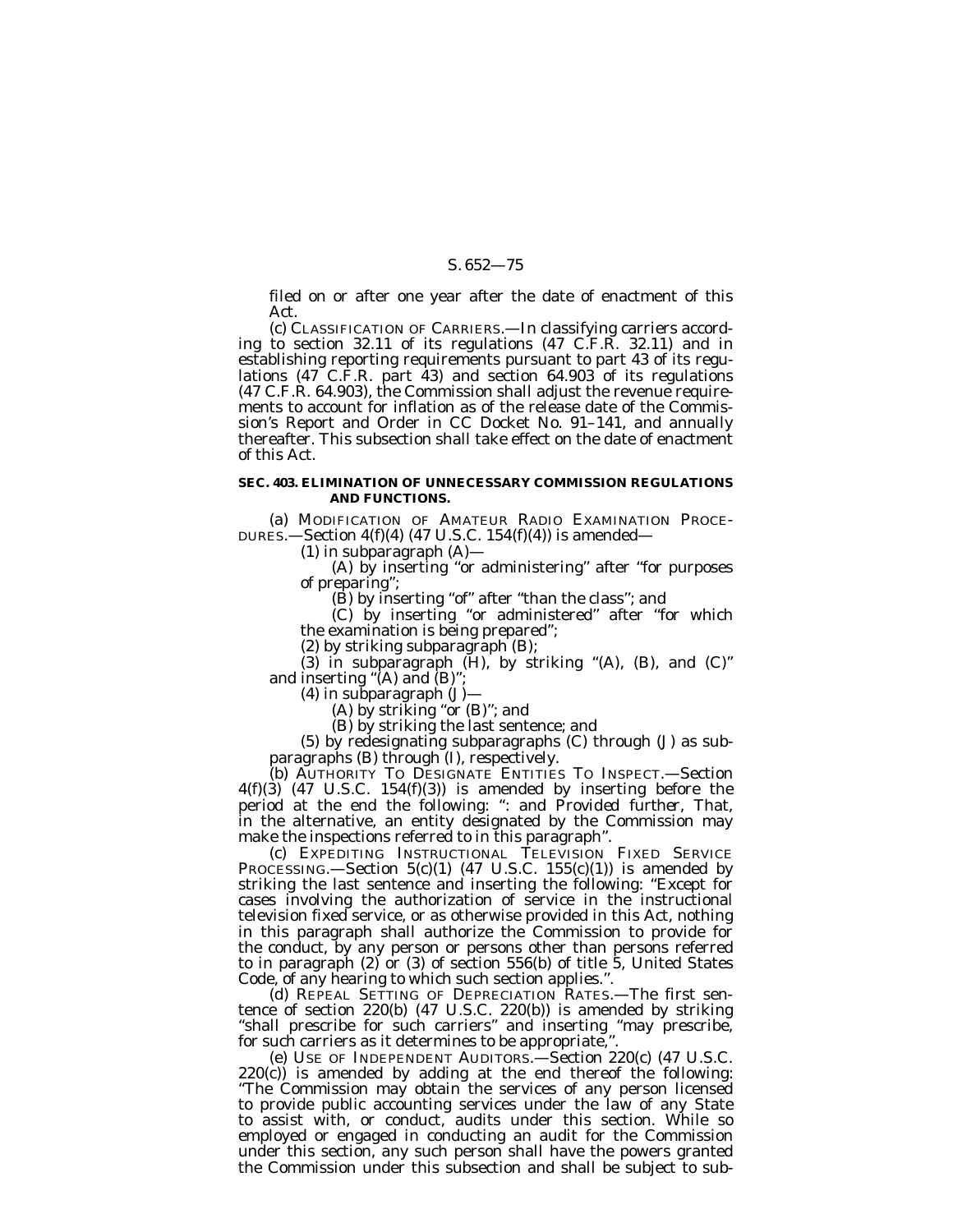section (f) in the same manner as if that person were an employee of the Commission.''.

(f) DELEGATION OF EQUIPMENT TESTING AND CERTIFICATION TO PRIVATE LABORATORIES.—Section 302 (47 U.S.C. 302) is amended by adding at the end the following:

''(e) The Commission may—

''(1) authorize the use of private organizations for testing and certifying the compliance of devices or home electronic equipment and systems with regulations promulgated under this section;

''(2) accept as prima facie evidence of such compliance the certification by any such organization; and

''(3) establish such qualifications and standards as it deems appropriate for such private organizations, testing, and certification.''.

(g) MAKING LICENSE MODIFICATION UNIFORM.—Section 303(f)  $(47 \text{ U.S.C. } 303(f))$  is amended by striking "unless, after a public hearing," and inserting "unless".

(h) ELIMINATE FCC JURISDICTION OVER GOVERNMENT-OWNED SHIP RADIO STATIONS.—

(1) Section 305 (47 U.S.C. 305) is amended by striking subsection (b) and redesignating subsections (c) and (d) as (b) and (c), respectively.

(2) Section  $382(2)$  (47 U.S.C.  $382(2)$ ) is amended by striking "except a vessel of the United States Maritime Administration, the Inland and Coastwise Waterways Service, or the Panama Canal Company,''.

(i) PERMIT OPERATION OF DOMESTIC SHIP AND AIRCRAFT RADIOS WITHOUT LICENSE.—Section 307(e) (47 U.S.C. 307(e)) is amended to read as follows:

 $(e)(1)$  Notwithstanding any license requirement established in this Act, if the Commission determines that such authorization serves the public interest, convenience, and necessity, the Commission may by rule authorize the operation of radio stations without individual licenses in the following radio services: (A) the citizens band radio service; (B) the radio control service; (C) the aviation radio service for aircraft stations operated on domestic flights when such aircraft are not otherwise required to carry a radio station; and (D) the maritime radio service for ship stations navigated on domestic voyages when such ships are not otherwise required to carry a radio station.

" $(2)$  Any radio station operator who is authorized by the Commission to operate without an individual license shall comply with all other provisions of this Act and with rules prescribed by the Commission under this Act.

"(3) For purposes of this subsection, the terms 'citizens band radio service<sup>?</sup>, 'radio control service', 'aircraft station' and 'ship station' shall have the meanings given them by the Commission by rule."

(j) EXPEDITED LICENSING FOR FIXED MICROWAVE SERVICE.— Section 309(b)(2) (47 U.S.C. 309(b)(2)) is amended by striking subparagraph (A) and redesignating subparagraphs (B) through (G) as subparagraphs (A) through (F), respectively.

(k) FOREIGN DIRECTORS.—Section  $310(b)$  (47 U.S.C. 310(b)) is amended—

(1) in paragraph (3), by striking ''of which any officer or director is an alien or''; and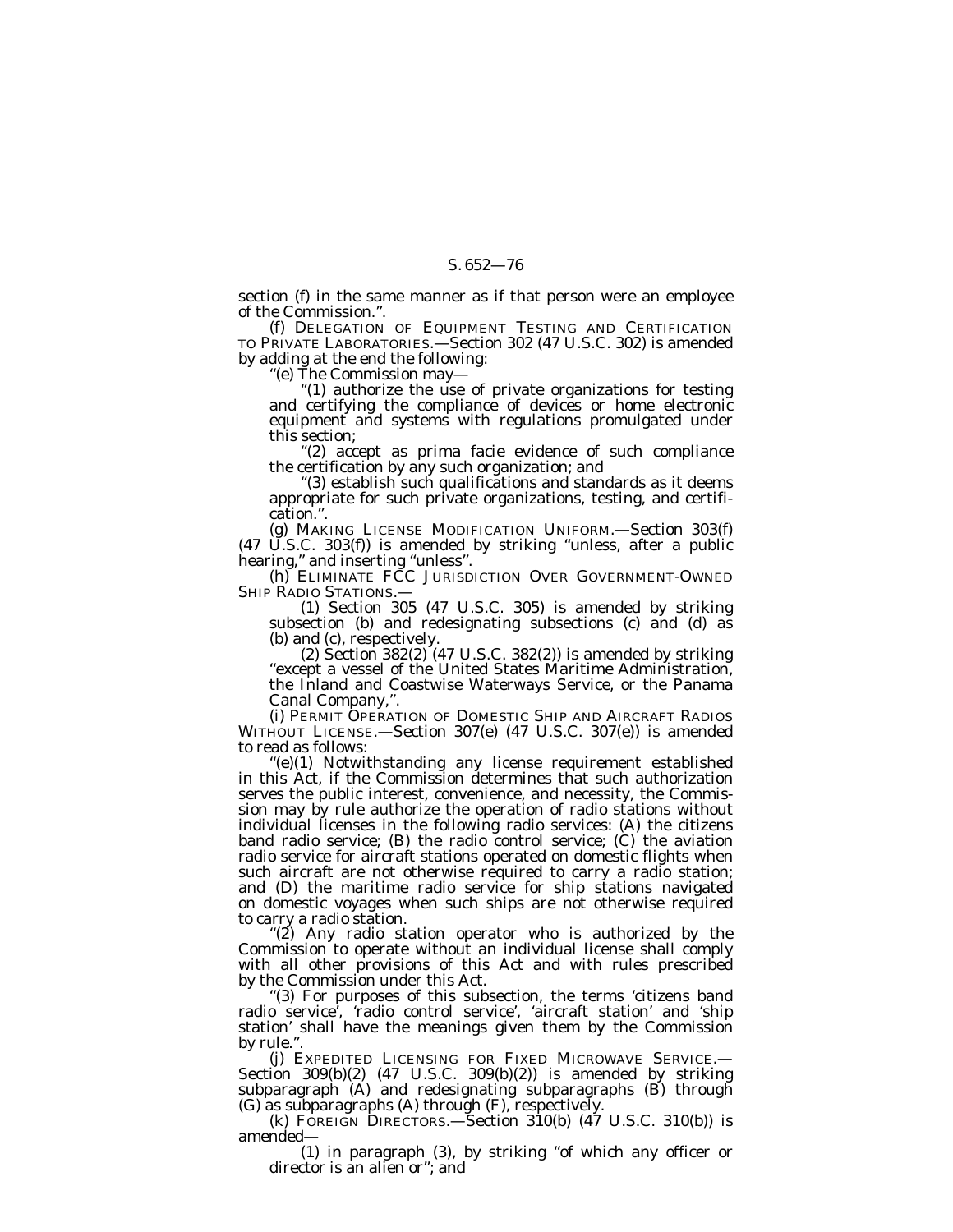(2) in paragraph (4), by striking ''of which any officer or more than one-fourth of the directors are aliens, or''.

(l) LIMITATION ON SILENT STATION AUTHORIZATIONS.—Section 312 (47 U.S.C. 312) is amended by adding at the end the following:

'(g) If a broadcasting station fails to transmit broadcast signals for any consecutive 12-month period, then the station license granted for the operation of that broadcast station expires at the end of that period, notwithstanding any provision, term, or condition of the license to the contrary.''.

(m) MODIFICATION OF CONSTRUCTION PERMIT REQUIREMENT. Section 319(d) is amended by striking the last two sentences and inserting the following: ''With respect to any broadcasting station, the Commission shall not have any authority to waive the requirement of a permit for construction, except that the Commission may by regulation determine that a permit shall not be required for minor changes in the facilities of authorized broadcast stations. With respect to any other station or class of stations, the Commission shall not waive the requirement for a construction permit unless the Commission determines that the public interest, convenience, and necessity would be served by such a waiver.''.

(n) CONDUCT OF INSPECTIONS.—Section 362(b) (47 U.S.C. 362(b)) is amended to read as follows:

''(b) Every ship of the United States that is subject to this part shall have the equipment and apparatus prescribed therein inspected at least once each year by the Commission or an entity designated by the Commission. If, after such inspection, the Commission is satisfied that all relevant provisions of this Act and the station license have been complied with, the fact shall be so certified on the station license by the Commission. The Commission shall make such additional inspections at frequent intervals as the Commission determines may be necessary to ensure compliance with the requirements of this Act. The Commission may, upon a finding that the public interest could be served thereby—

''(1) waive the annual inspection required under this section for a period of up to 90 days for the sole purpose of enabling a vessel to complete its voyage and proceed to a port in the United States where an inspection can be held; or

"(2) waive the annual inspection required under this section for a vessel that is in compliance with the radio provisions of the Safety Convention and that is operating solely in waters beyond the jurisdiction of the United States: *Provided,* That such inspection shall be performed within 30 days of such vessel's return to the United States.''.

(o) INSPECTION BY OTHER ENTITIES.—Section 385 (47 U.S.C. 385) is amended—

(1) by inserting ''or an entity designated by the Commission'' after ''The Commission''; and

(2) by adding at the end thereof the following: ''In accordance with such other provisions of law as apply to Government contracts, the Commission may enter into contracts with any person for the purpose of carrying out such inspections and certifying compliance with those requirements, and may, as part of any such contract, allow any such person to accept reimbursement from the license holder for travel and expense costs of any employee conducting an inspection or certification.''.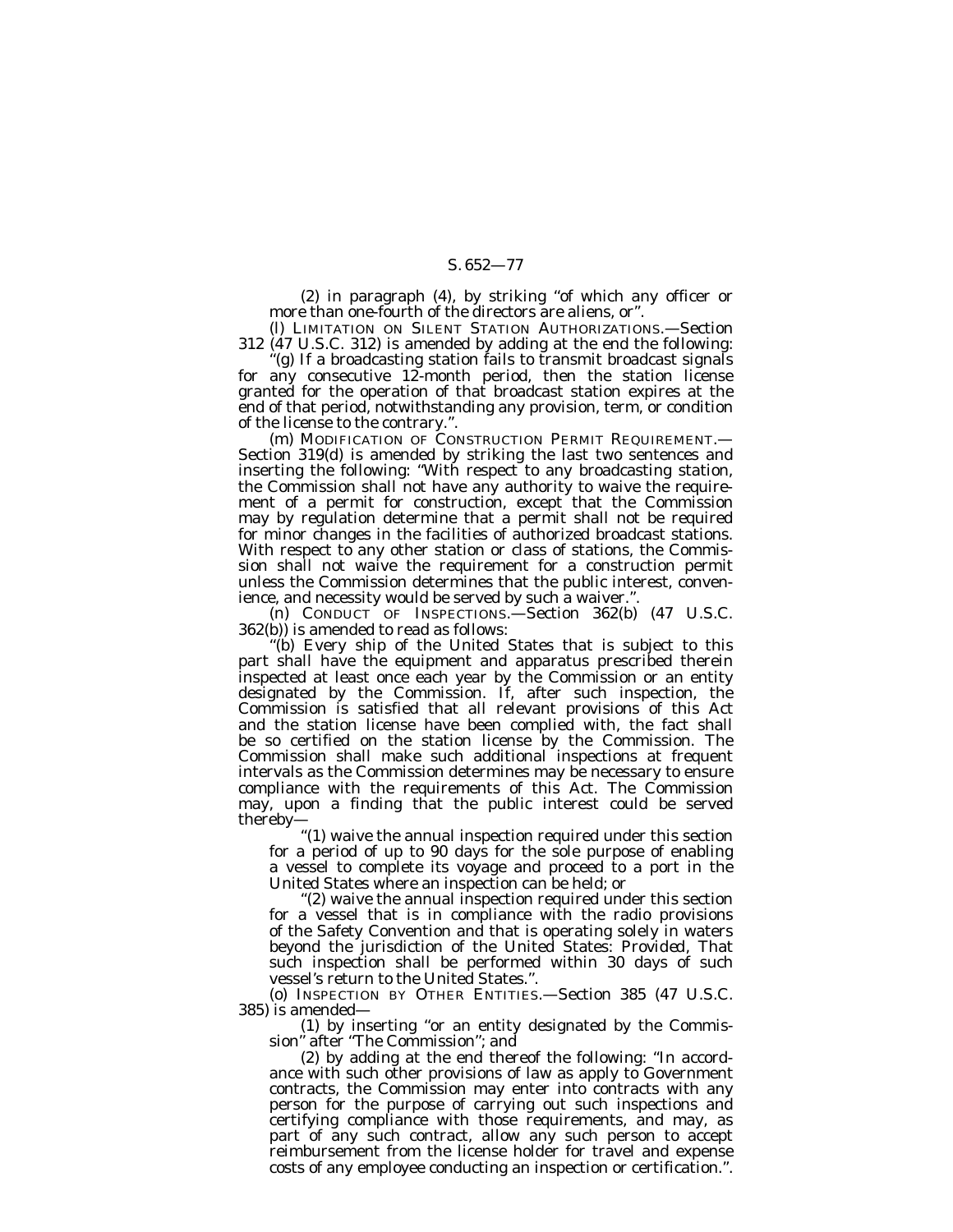# **TITLE V—OBSCENITY AND VIOLENCE**

# **Subtitle A—Obscene, Harassing, and Wrongful Utilization of Telecommunications Facilities**

### **SEC. 501. SHORT TITLE.**

This title may be cited as the ''Communications Decency Act of 1996''.

## **SEC. 502. OBSCENE OR HARASSING USE OF TELECOMMUNICATIONS FACILITIES UNDER THE COMMUNICATIONS ACT OF 1934.**

Section 223 (47 U.S.C. 223) is amended—

(1) by striking subsection (a) and inserting in lieu thereof: ''(a) Whoever—

''(1) in interstate or foreign communications—

"(A) by means of a telecommunications device knowingly—

''(i) makes, creates, or solicits, and

''(ii) initiates the transmission of,

any comment, request, suggestion, proposal, image, or other communication which is obscene, lewd, lascivious, filthy, or indecent, with intent to annoy, abuse, threaten, or harass another person;

"(B) by means of a telecommunications device knowingly— ''(i) makes, creates, or solicits, and

''(ii) initiates the transmission of,

any comment, request, suggestion, proposal, image, or other communication which is obscene or indecent, knowing that the recipient of the communication is under 18 years of age, regardless of whether the maker of such communication placed the call or initiated the communication;

'(C) makes a telephone call or utilizes a telecommunications device, whether or not conversation or communication ensues, without disclosing his identity and with intent to annoy, abuse, threaten, or harass any person at the called number or who receives the communications;

''(D) makes or causes the telephone of another repeatedly or continuously to ring, with intent to harass any person at the called number; or

''(E) makes repeated telephone calls or repeatedly initiates communication with a telecommunications device, during which conversation or communication ensues, solely to harass any person at the called number or who receives the communication; or

''(2) knowingly permits any telecommunications facility under his control to be used for any activity prohibited by paragraph (1) with the intent that it be used for such activity, shall be fined under title 18, United States Code, or imprisoned not more than two years, or both.''; and

(2) by adding at the end the following new subsections: ''(d) Whoever—

''(1) in interstate or foreign communications knowingly—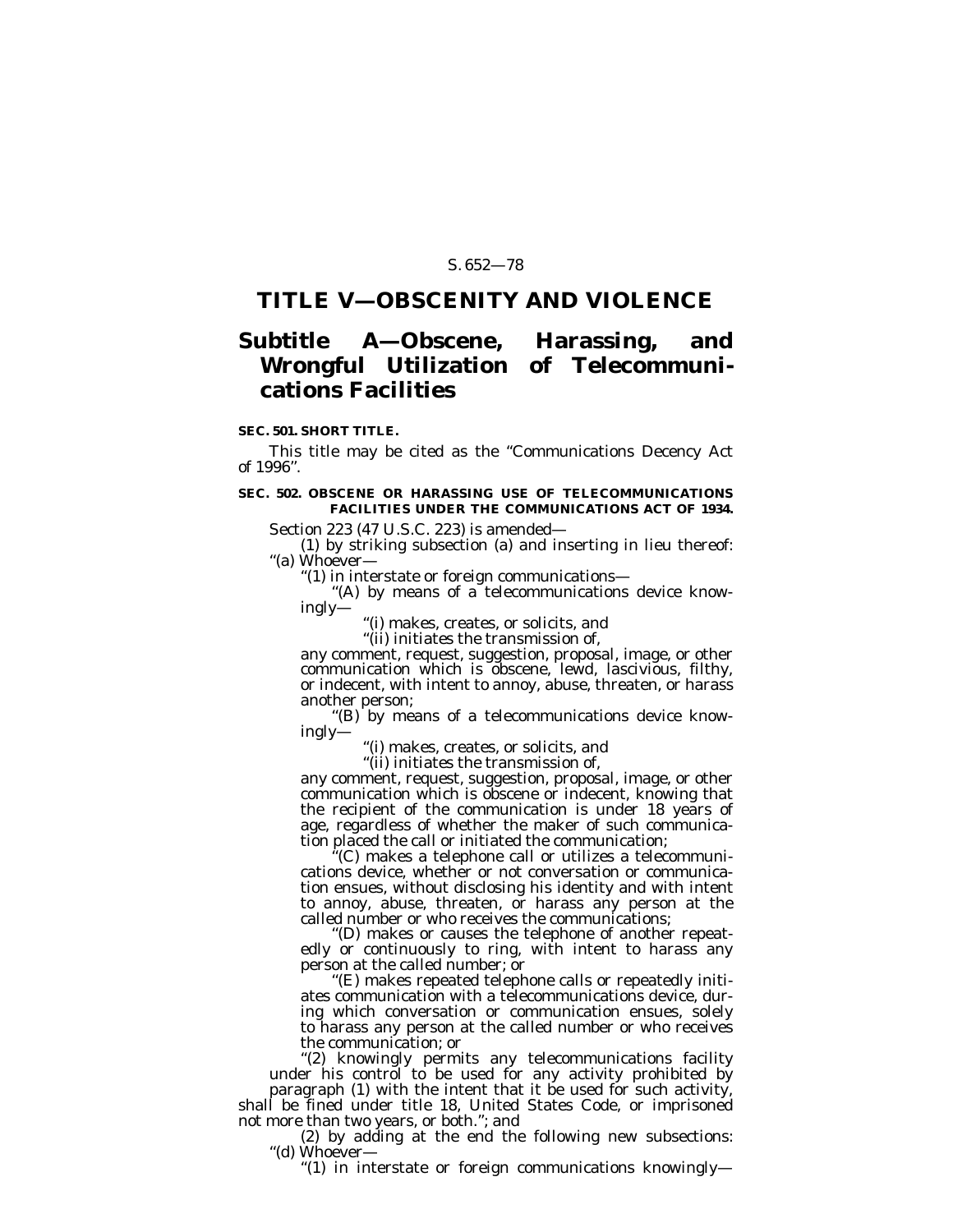''(A) uses an interactive computer service to send to a specific person or persons under 18 years of age, or

''(B) uses any interactive computer service to display in a manner available to a person under 18 years of age, any comment, request, suggestion, proposal, image, or other communication that, in context, depicts or describes, in terms patently offensive as measured by contemporary community standards, sexual or excretory activities or organs, regardless of whether the user of such service placed the call or initiated the communication; or

''(2) knowingly permits any telecommunications facility under such person's control to be used for an activity prohibited by paragraph (1) with the intent that it be used for such activity,

shall be fined under title 18, United States Code, or imprisoned not more than two years, or both.

''(e) In addition to any other defenses available by law:

''(1) No person shall be held to have violated subsection (a) or (d) solely for providing access or connection to or from a facility, system, or network not under that person's control, including transmission, downloading, intermediate storage, access software, or other related capabilities that are incidental to providing such access or connection that does not include the creation of the content of the communication.

"(2) The defenses provided by paragraph (1) of this subsection shall not be applicable to a person who is a conspirator with an entity actively involved in the creation or knowing distribution of communications that violate this section, or who knowingly advertises the availability of such communications. ''(3) The defenses provided in paragraph (1) of this sub-

section shall not be applicable to a person who provides access or connection to a facility, system, or network engaged in the violation of this section that is owned or controlled by such person.

''(4) No employer shall be held liable under this section for the actions of an employee or agent unless the employee's or agent's conduct is within the scope of his or her employment or agency and the employer (A) having knowledge of such conduct, authorizes or ratifies such conduct, or (B) recklessly disregards such conduct.

 $\overline{a}(5)$  It is a defense to a prosecution under subsection  $(a)(1)(B)$  or (d), or under subsection  $(a)(2)$  with respect to the use of a facility for an activity under subsection  $(a)(1)(B)$  that a person—

''(A) has taken, in good faith, reasonable, effective, and appropriate actions under the circumstances to restrict or prevent access by minors to a communication specified in such subsections, which may involve any appropriate measures to restrict minors from such communications, including any method which is feasible under available technology; or

''(B) has restricted access to such communication by requiring use of a verified credit card, debit account, adult access code, or adult personal identification number.

''(6) The Commission may describe measures which are reasonable, effective, and appropriate to restrict access to prohibited communications under subsection (d). Nothing in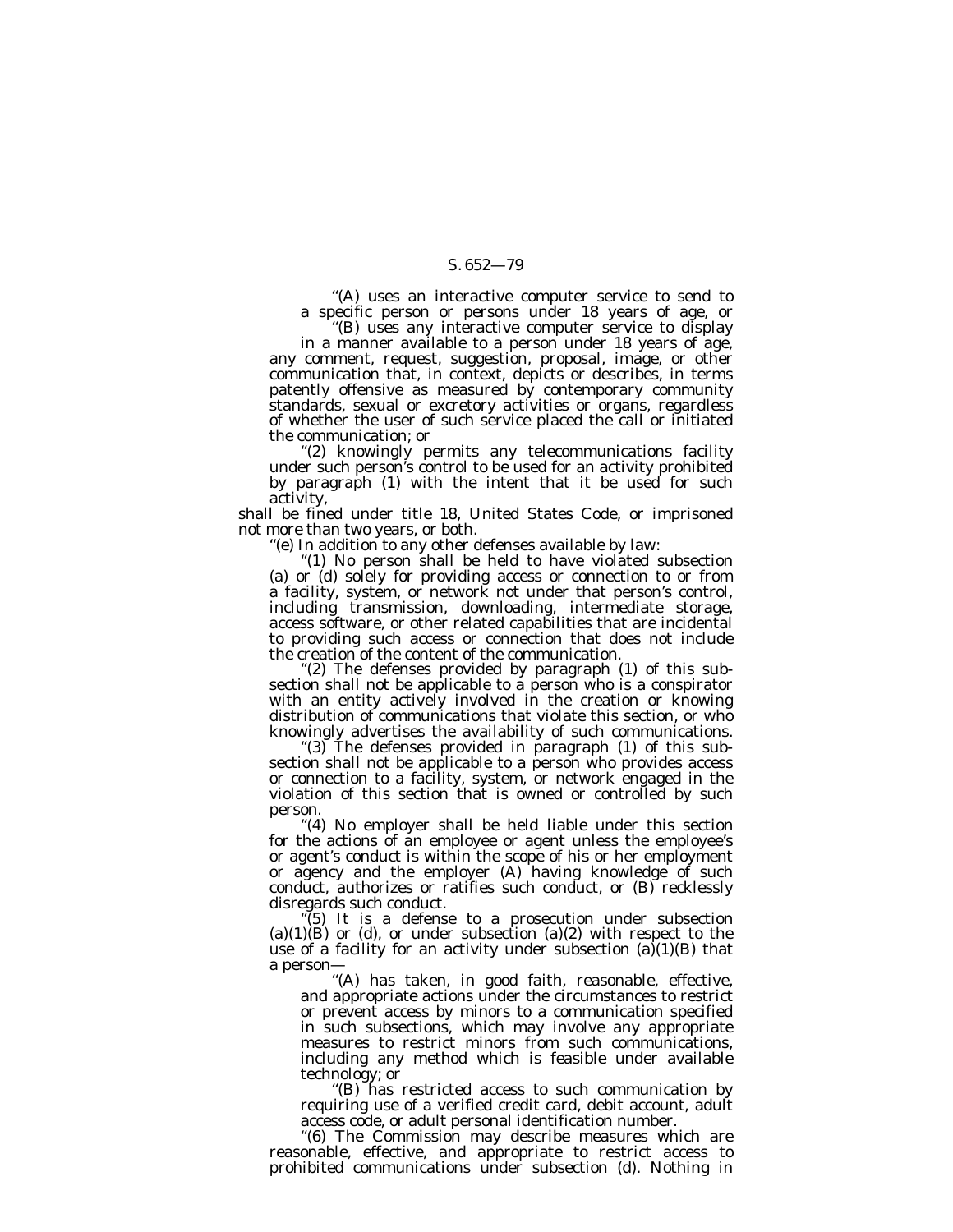this section authorizes the Commission to enforce, or is intended to provide the Commission with the authority to approve, sanction, or permit, the use of such measures. The Commission shall have no enforcement authority over the failure to utilize such measures. The Commission shall not endorse specific products relating to such measures. The use of such measures shall be admitted as evidence of good faith efforts for purposes of paragraph (5) in any action arising under subsection (d). Nothing in this section shall be construed to treat interactive computer services as common carriers or telecommunications carriers.

" $(f)(1)$  No cause of action may be brought in any court or administrative agency against any person on account of any activity that is not in violation of any law punishable by criminal or civil penalty, and that the person has taken in good faith to implement a defense authorized under this section or otherwise to restrict or prevent the transmission of, or access to, a communication specified in this section.

(2) No State or local government may impose any liability for commercial activities or actions by commercial entities, nonprofit libraries, or institutions of higher education in connection with an activity or action described in subsection (a)(2) or (d) that is inconsistent with the treatment of those activities or actions under this section: *Provided, however*, That nothing herein shall preclude any State or local government from enacting and enforcing complementary oversight, liability, and regulatory systems, procedures, and requirements, so long as such systems, procedures, and requirements govern only intrastate services and do not result in the imposition of inconsistent rights, duties or obligations on the provision of interstate services. Nothing in this subsection shall preclude any State or local government from governing conduct not covered by this section.

"(g) Nothing in subsection (a), (d), (e), or (f) or in the defenses to prosecution under subsection (a) or (d) shall be construed to affect or limit the application or enforcement of any other Federal law.

''(h) For purposes of this section—

"(1) The use of the term 'telecommunications device' in this section—

''(A) shall not impose new obligations on broadcasting station licensees and cable operators covered by obscenity and indecency provisions elsewhere in this Act; and

''(B) does not include an interactive computer service. "(2) The term 'interactive computer service' has the meaning provided in section 230(e)(2).

'(3) The term 'access software' means software (including client or server software) or enabling tools that do not create or provide the content of the communication but that allow a user to do any one or more of the following:

'(A) filter, screen, allow, or disallow content;

''(B) pick, choose, analyze, or digest content; or

''(C) transmit, receive, display, forward, cache, search, subset, organize, reorganize, or translate content.

"(4) The term 'institution of higher education' has the meaning provided in section 1201 of the Higher Education Act of 1965 (20 U.S.C. 1141).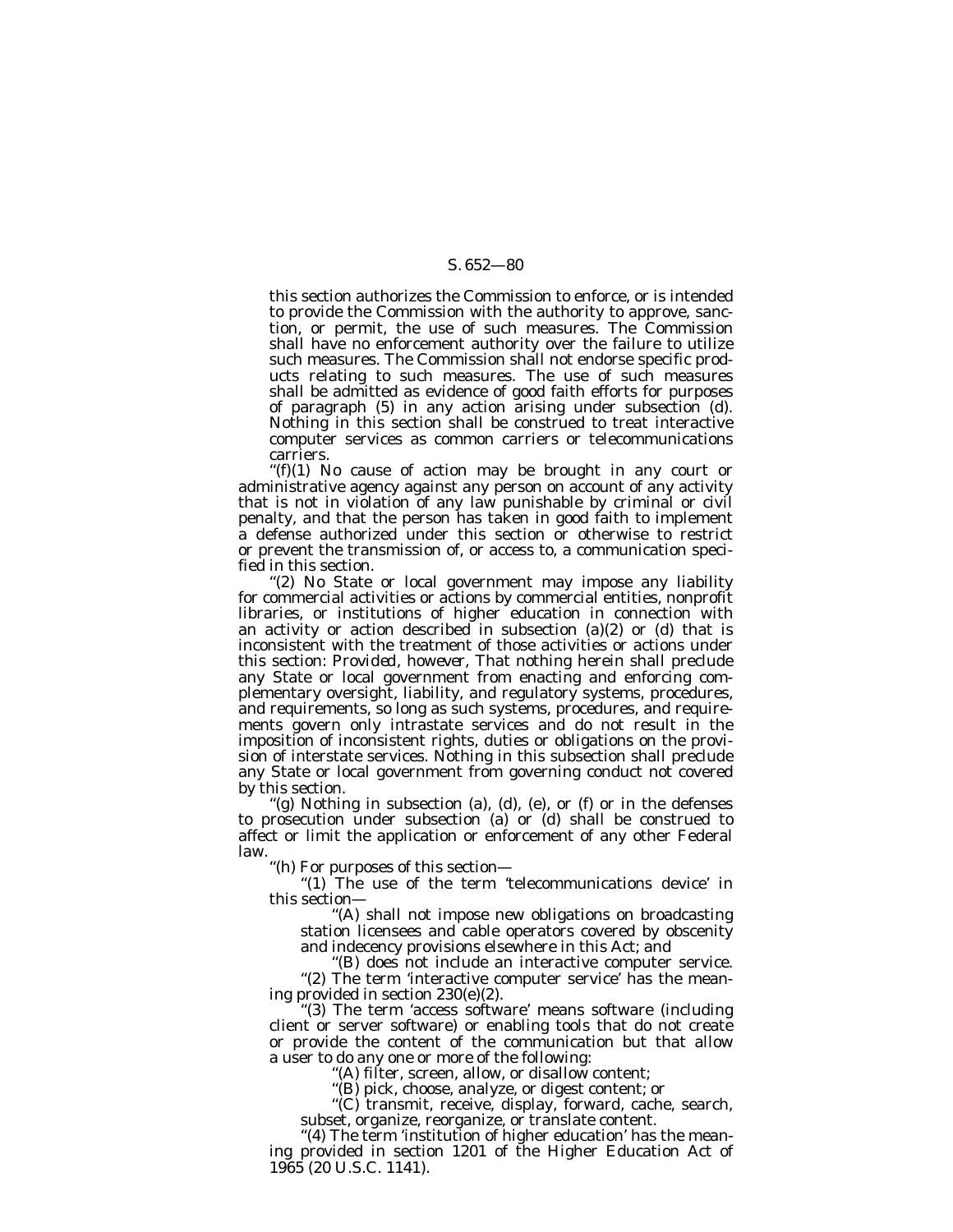''(5) The term 'library' means a library eligible for participation in State-based plans for funds under title III of the Library Services and Construction Act (20 U.S.C. 355e et seq.).''.

### **SEC. 503. OBSCENE PROGRAMMING ON CABLE TELEVISION.**

Section 639 (47 U.S.C. 559) is amended by striking ''not more than \$10,000'' and inserting ''under title 18, United States Code,''.

### **SEC. 504. SCRAMBLING OF CABLE CHANNELS FOR NONSUBSCRIBERS.**

Part IV of title VI (47 U.S.C. 551 et seq.) is amended by adding at the end the following:

# **''SEC. 640. SCRAMBLING OF CABLE CHANNELS FOR NONSUBSCRIBERS.**

''(a) SUBSCRIBER REQUEST.—Upon request by a cable service subscriber, a cable operator shall, without charge, fully scramble or otherwise fully block the audio and video programming of each channel carrying such programming so that one not a subscriber does not receive it.

'(b) DEFINITION.—As used in this section, the term 'scramble' means to rearrange the content of the signal of the programming so that the programming cannot be viewed or heard in an understandable manner.''.

## **SEC. 505. SCRAMBLING OF SEXUALLY EXPLICIT ADULT VIDEO SERVICE PROGRAMMING.**

(a) REQUIREMENT.—Part IV of title VI (47 U.S.C. 551 et seq.), as amended by this Act, is further amended by adding at the end the following:

#### **''SEC. 641. SCRAMBLING OF SEXUALLY EXPLICIT ADULT VIDEO SERV-ICE PROGRAMMING.**

''(a) REQUIREMENT.—In providing sexually explicit adult programming or other programming that is indecent on any channel of its service primarily dedicated to sexually-oriented programming, a multichannel video programming distributor shall fully scramble or otherwise fully block the video and audio portion of such channel so that one not a subscriber to such channel or programming does not receive it.

''(b) IMPLEMENTATION.—Until a multichannel video programming distributor complies with the requirement set forth in subsection (a), the distributor shall limit the access of children to the programming referred to in that subsection by not providing such programming during the hours of the day (as determined by the Commission) when a significant number of children are likely to view it.<br>"(c) DEFINITION.—As used in this section, the term 'scramble'

means to rearrange the content of the signal of the programming so that the programming cannot be viewed or heard in an understandable manner.''.

(b) EFFECTIVE DATE.—The amendment made by subsection (a) shall take effect 30 days after the date of enactment of this Act.

### **SEC. 506. CABLE OPERATOR REFUSAL TO CARRY CERTAIN PROGRAMS.**

(a) PUBLIC, EDUCATIONAL, AND GOVERNMENTAL CHANNELS.— Section 611(e) (47 U.S.C. 531(e)) is amended by inserting before the period the following: '', except a cable operator may refuse to transmit any public access program or portion of a public access program which contains obscenity, indecency, or nudity''.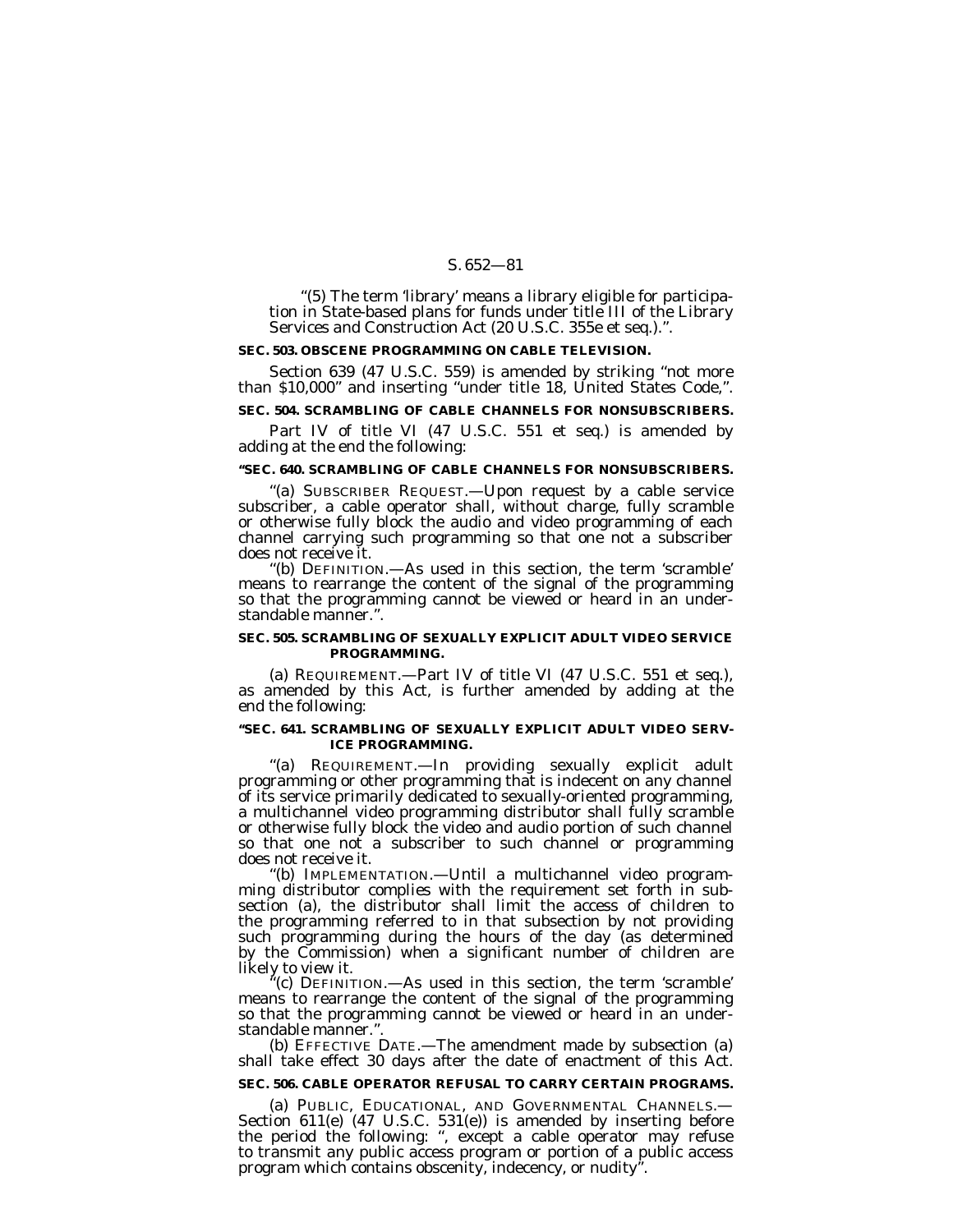(b) CABLE CHANNELS FOR COMMERCIAL USE.—Section 612(c)(2)  $(47 \text{ U.S.C. } 532(c)(2))$  is amended by striking "an operator" and inserting ''a cable operator may refuse to transmit any leased access program or portion of a leased access program which contains obscenity, indecency, or nudity and''.

#### **SEC. 507. CLARIFICATION OF CURRENT LAWS REGARDING COMMU-NICATION OF OBSCENE MATERIALS THROUGH THE USE OF COMPUTERS.**

(a) IMPORTATION OR TRANSPORTATION.—Section 1462 of title 18, United States Code, is amended—

(1) in the first undesignated paragraph, by inserting ''or interactive computer service (as defined in section  $230(e)(2)$ of the Communications Act of 1934)'' after ''carrier''; and

(2) in the second undesignated paragraph—

(A) by inserting "or receives," after "takes";

(B) by inserting ''or interactive computer service (as defined in section 230(e)(2) of the Communications Act of 1934)'' after ''common carrier''; and

(C) by inserting ''or importation'' after ''carriage''.

(b) TRANSPORTATION FOR PURPOSES OF SALE OR DISTRIBU-TION.—The first undesignated paragraph of section 1465 of title 18, United States Code, is amended—

(1) by striking ''transports in'' and inserting ''transports or travels in, or uses a facility or means of,'';

(2) by inserting ''or an interactive computer service (as defined in section 230(e)(2) of the Communications Act of 1934) in or affecting such commerce'' after ''foreign commerce'' the first place it appears;

(3) by striking '', or knowingly travels in'' and all that follows through ''obscene material in interstate or foreign commerce," and inserting "of".

(c) INTERPRETATION.—The amendments made by this section are clarifying and shall not be interpreted to limit or repeal any prohibition contained in sections 1462 and 1465 of title 18, United States Code, before such amendment, under the rule established in United States v. Alpers, 338 U.S. 680 (1950).

#### **SEC. 508. COERCION AND ENTICEMENT OF MINORS.**

Section 2422 of title 18, United States Code, is amended— (1) by inserting ''(a)'' before ''Whoever knowingly''; and

"(b) Whoever, using any facility or means of interstate or foreign commerce, including the mail, or within the special maritime and territorial jurisdiction of the United States, knowingly persuades, induces, entices, or coerces any individual who has not attained the age of 18 years to engage in prostitution or any sexual act for which any person may be criminally prosecuted, or attempts to do so, shall be fined under this title or imprisoned not more than 10 years, or both.''.

### **SEC. 509. ONLINE FAMILY EMPOWERMENT.**

Title II of the Communications Act of 1934 (47 U.S.C. 201 et seq.) is amended by adding at the end the following new section: **''SEC. 230. PROTECTION FOR PRIVATE BLOCKING AND SCREENING OF OFFENSIVE MATERIAL.**

''(a) FINDINGS.—The Congress finds the following: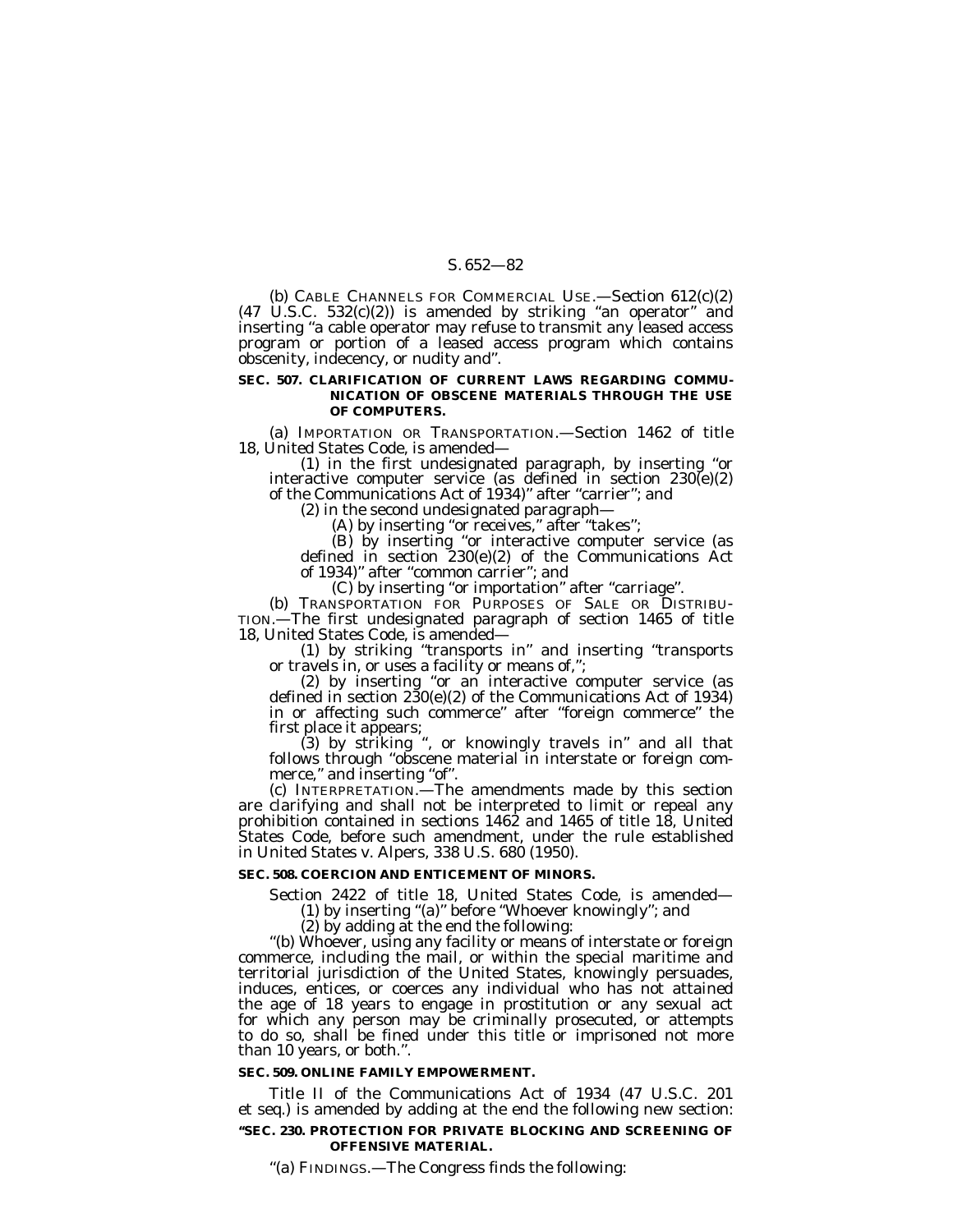"(1) The rapidly developing array of Internet and other interactive computer services available to individual Americans represent an extraordinary advance in the availability of educational and informational resources to our citizens.

"(2) These services offer users a great degree of control over the information that they receive, as well as the potential for even greater control in the future as technology develops.

''(3) The Internet and other interactive computer services offer a forum for a true diversity of political discourse, unique opportunities for cultural development, and myriad avenues for intellectual activity.

(4) The Internet and other interactive computer services have flourished, to the benefit of all Americans, with a minimum of government regulation.

''(5) Increasingly Americans are relying on interactive media for a variety of political, educational, cultural, and entertainment services.

''(b) POLICY.—It is the policy of the United States—

''(1) to promote the continued development of the Internet and other interactive computer services and other interactive media;

" $(2)$  to preserve the vibrant and competitive free market that presently exists for the Internet and other interactive computer services, unfettered by Federal or State regulation;

''(3) to encourage the development of technologies which maximize user control over what information is received by individuals, families, and schools who use the Internet and other interactive computer services;

''(4) to remove disincentives for the development and utilization of blocking and filtering technologies that empower parents to restrict their children's access to objectionable or inappropriate online material; and

 $(5)$  to ensure vigorous enforcement of Federal criminal laws to deter and punish trafficking in obscenity, stalking, and harassment by means of computer.

''(c) PROTECTION FOR 'GOOD SAMARITAN' BLOCKING AND SCREEN-

ING OF OFFENSIVE MATERIAL.— ''(1) TREATMENT OF PUBLISHER OR SPEAKER.—No provider or user of an interactive computer service shall be treated as the publisher or speaker of any information provided by another information content provider.

''(2) CIVIL LIABILITY.—No provider or user of an interactive computer service shall be held liable on account of—

''(A) any action voluntarily taken in good faith to restrict access to or availability of material that the provider or user considers to be obscene, lewd, lascivious, filthy, excessively violent, harassing, or otherwise objectionable, whether or not such material is constitutionally protected; or

(B) any action taken to enable or make available to information content providers or others the technical means to restrict access to material described in paragraph (1).

''(d) EFFECT ON OTHER LAWS.—

''(1) NO EFFECT ON CRIMINAL LAW.—Nothing in this section shall be construed to impair the enforcement of section 223 of this Act, chapter 71 (relating to obscenity) or 110 (relating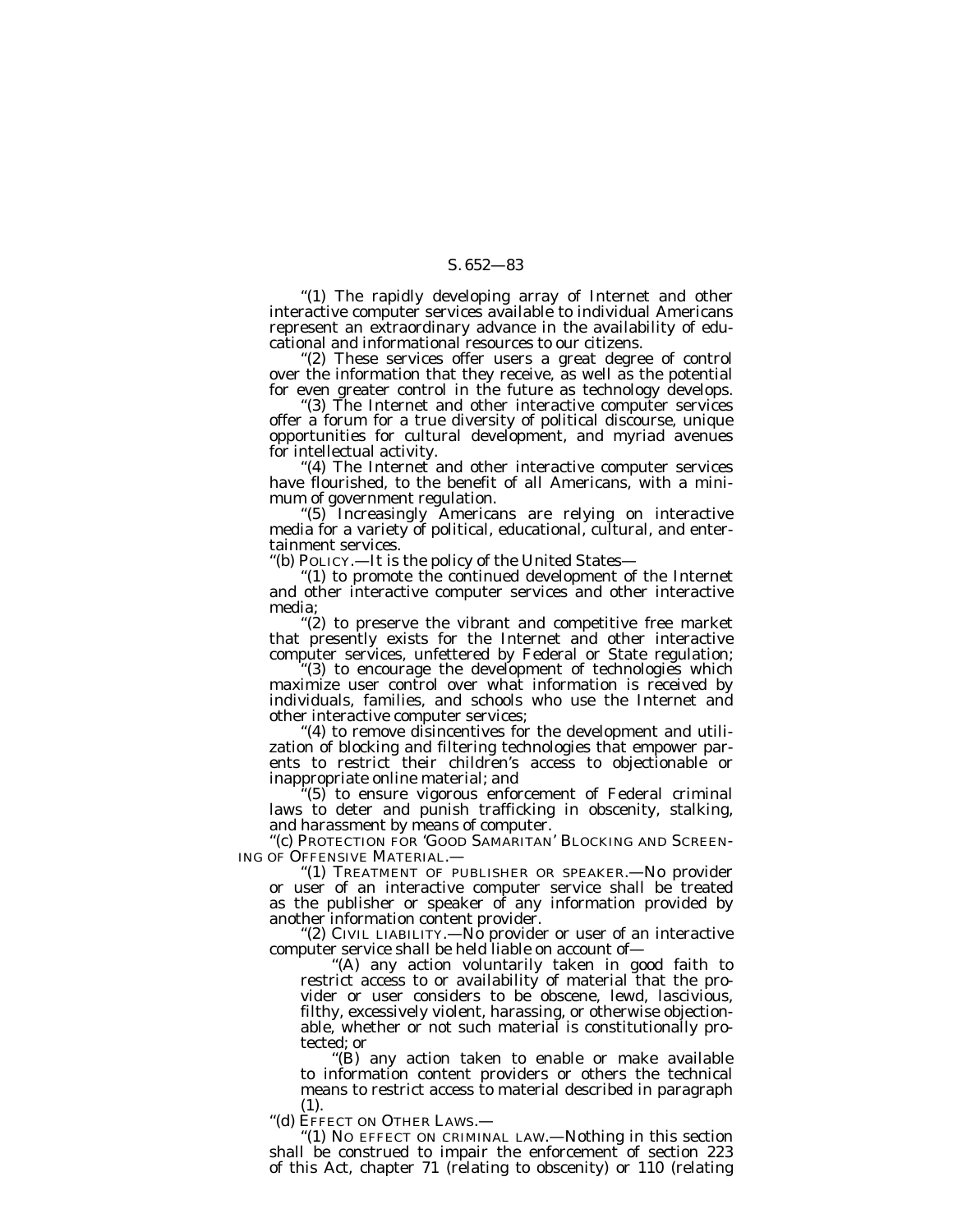to sexual exploitation of children) of title 18, United States Code, or any other Federal criminal statute.

(2) NO EFFECT ON INTELLECTUAL PROPERTY LAW.—Nothing in this section shall be construed to limit or expand any law pertaining to intellectual property.

''(3) STATE LAW.—Nothing in this section shall be construed to prevent any State from enforcing any State law that is consistent with this section. No cause of action may be brought and no liability may be imposed under any State or local law that is inconsistent with this section.

"(4) NO EFFECT ON COMMUNICATIONS PRIVACY LAW.—Nothing in this section shall be construed to limit the application of the Electronic Communications Privacy Act of 1986 or any of the amendments made by such Act, or any similar State law.

''(e) DEFINITIONS.—As used in this section:

''(1) INTERNET.—The term 'Internet' means the international computer network of both Federal and non-Federal interoperable packet switched data networks.

''(2) INTERACTIVE COMPUTER SERVICE.—The term 'interactive computer service' means any information service, system, or access software provider that provides or enables computer access by multiple users to a computer server, including specifically a service or system that provides access to the Internet and such systems operated or services offered by libraries or educational institutions.

''(3) INFORMATION CONTENT PROVIDER.—The term 'information content provider' means any person or entity that is responsible, in whole or in part, for the creation or development of information provided through the Internet or any other interactive computer service.

"(4) ACCESS SOFTWARE PROVIDER.—The term 'access software provider' means a provider of software (including client or server software), or enabling tools that do any one or more of the following:

'(A) filter, screen, allow, or disallow content;

''(B) pick, choose, analyze, or digest content; or

''(C) transmit, receive, display, forward, cache, search, subset, organize, reorganize, or translate content.''.

# **Subtitle B—Violence**

# **SEC. 551. PARENTAL CHOICE IN TELEVISION PROGRAMMING.**

(a) FINDINGS.—The Congress makes the following findings:<br>
(1) Television influences children's perception of the values<br>
and behavior that are common and acceptable in society.

(2) Television station operators, cable television system operators, and video programmers should follow practices in connection with video programming that take into consideration that television broadcast and cable programming has established a uniquely pervasive presence in the lives of American children.

(3) The average American child is exposed to 25 hours of television each week and some children are exposed to as much as 11 hours of television a day.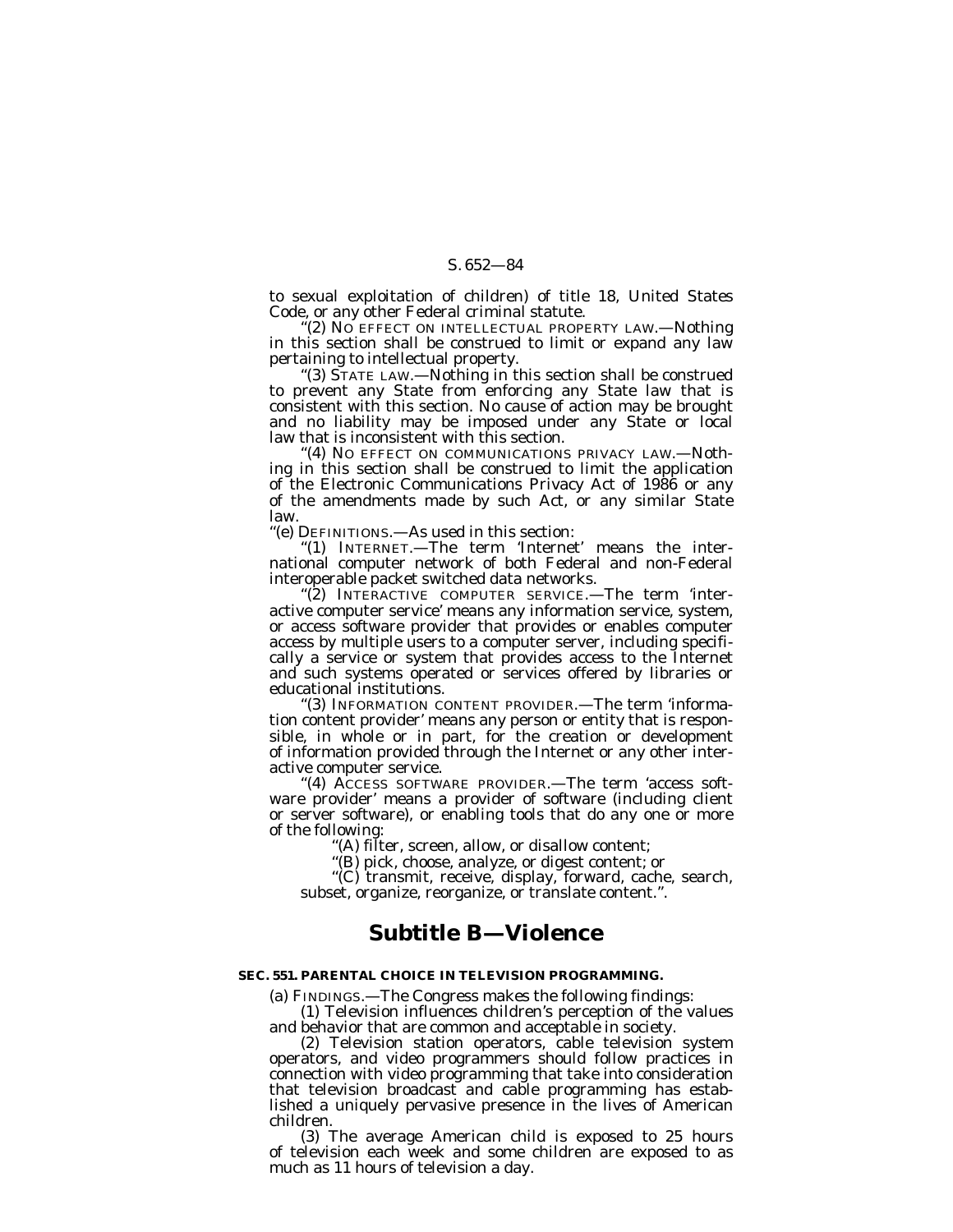(4) Studies have shown that children exposed to violent video programming at a young age have a higher tendency for violent and aggressive behavior later in life than children not so exposed, and that children exposed to violent video programming are prone to assume that acts of violence are acceptable behavior.

(5) Children in the United States are, on average, exposed to an estimated 8,000 murders and 100,000 acts of violence on television by the time the child completes elementary school.

(6) Studies indicate that children are affected by the pervasiveness and casual treatment of sexual material on television, eroding the ability of parents to develop responsible attitudes and behavior in their children.

(7) Parents express grave concern over violent and sexual video programming and strongly support technology that would give them greater control to block video programming in the home that they consider harmful to their children.

(8) There is a compelling governmental interest in empowering parents to limit the negative influences of video programming that is harmful to children.

(9) Providing parents with timely information about the nature of upcoming video programming and with the technological tools that allow them easily to block violent, sexual, or other programming that they believe harmful to their children is a nonintrusive and narrowly tailored means of achieving that compelling governmental interest.

(b) ESTABLISHMENT OF TELEVISION RATING CODE.—

(1) AMENDMENT.—Section 303 (47 U.S.C. 303) is amended by adding at the end the following:

''(w) Prescribe—

''(1) on the basis of recommendations from an advisory committee established by the Commission in accordance with section 551(b)(2) of the Telecommunications Act of 1996, guidelines and recommended procedures for the identification and rating of video programming that contains sexual, violent, or other indecent material about which parents should be informed before it is displayed to children: *Provided,* That nothing in this paragraph shall be construed to authorize any rating of video programming on the basis of its political or religious content; and

"(2) with respect to any video programming that has been rated, and in consultation with the television industry, rules requiring distributors of such video programming to transmit such rating to permit parents to block the display of video programming that they have determined is inappropriate for their children.''.

(2) ADVISORY COMMITTEE REQUIREMENTS.—In establishing an advisory committee for purposes of the amendment made by paragraph (1) of this subsection, the Commission shall—

(A) ensure that such committee is composed of parents, television broadcasters, television programming producers, cable operators, appropriate public interest groups, and other interested individuals from the private sector and is fairly balanced in terms of political affiliation, the points of view represented, and the functions to be performed by the committee;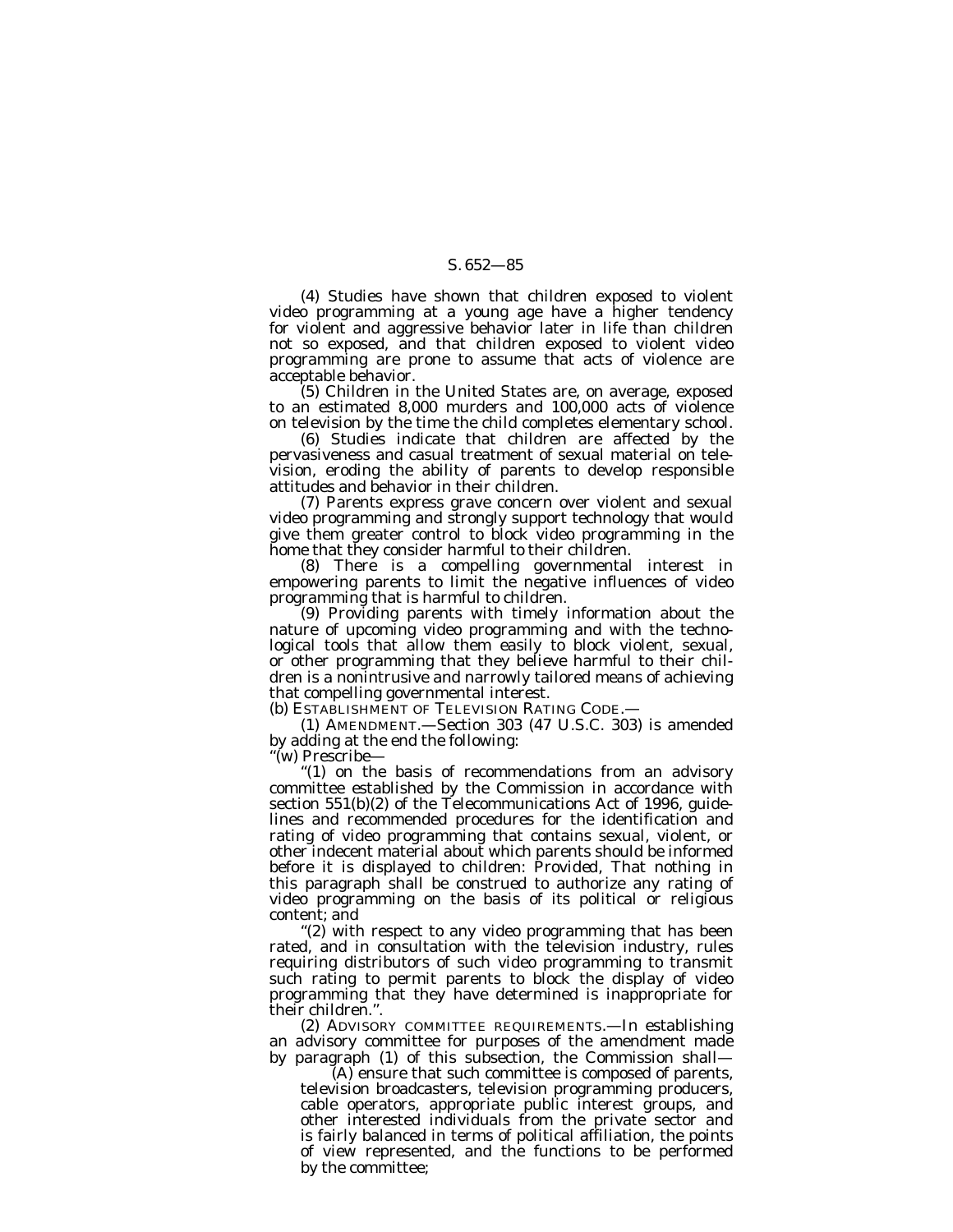(B) provide to the committee such staff and resources as may be necessary to permit it to perform its functions efficiently and promptly; and

(C) require the committee to submit a final report of its recommendations within one year after the date of the appointment of the initial members.

(c) REQUIREMENT FOR MANUFACTURE OF TELEVISIONS THAT BLOCK PROGRAMS.—Section 303 (47 U.S.C. 303), as amended by subsection (a), is further amended by adding at the end the following:

"(x) Require, in the case of an apparatus designed to receive television signals that are shipped in interstate commerce or manufactured in the United States and that have a picture screen 13 inches or greater in size (measured diagonally), that such apparatus be equipped with a feature designed to enable viewers to block display of all programs with a common rating, except as otherwise permitted by regulations pursuant to section 330(c)(4).''.

(d) SHIPPING OF TELEVISIONS THAT BLOCK PROGRAMS.—

(1) REGULATIONS.—Section 330 (47 U.S.C. 330) is amended—

(A) by redesignating subsection (c) as subsection (d); and

(B) by adding after subsection (b) the following new subsection (c):

 $'(c)(1)$  Except as provided in paragraph  $(2)$ , no person shall ship in interstate commerce or manufacture in the United States any apparatus described in section  $303(x)$  of this Act except in accordance with rules prescribed by the Commission pursuant to the authority granted by that section.

"(2) This subsection shall not apply to carriers transporting apparatus referred to in paragraph (1) without trading in it.

''(3) The rules prescribed by the Commission under this subsection shall provide for the oversight by the Commission of the adoption of standards by industry for blocking technology. Such rules shall require that all such apparatus be able to receive the rating signals which have been transmitted by way of line 21 of the vertical blanking interval and which conform to the signal and blocking specifications established by industry under the supervision of the Commission.

''(4) As new video technology is developed, the Commission shall take such action as the Commission determines appropriate to ensure that blocking service continues to be available to consumers. If the Commission determines that an alternative blocking technology exists that—

 $\tilde{f}(A)$  enables parents to block programming based on identifying programs without ratings,

(B) is available to consumers at a cost which is comparable to the cost of technology that allows parents to block programming based on common ratings, and

(C) will allow parents to block a broad range of programs on a multichannel system as effectively and as easily as technology that allows parents to block programming based on common ratings,

the Commission shall amend the rules prescribed pursuant to section 303(x) to require that the apparatus described in such section be equipped with either the blocking technology described in such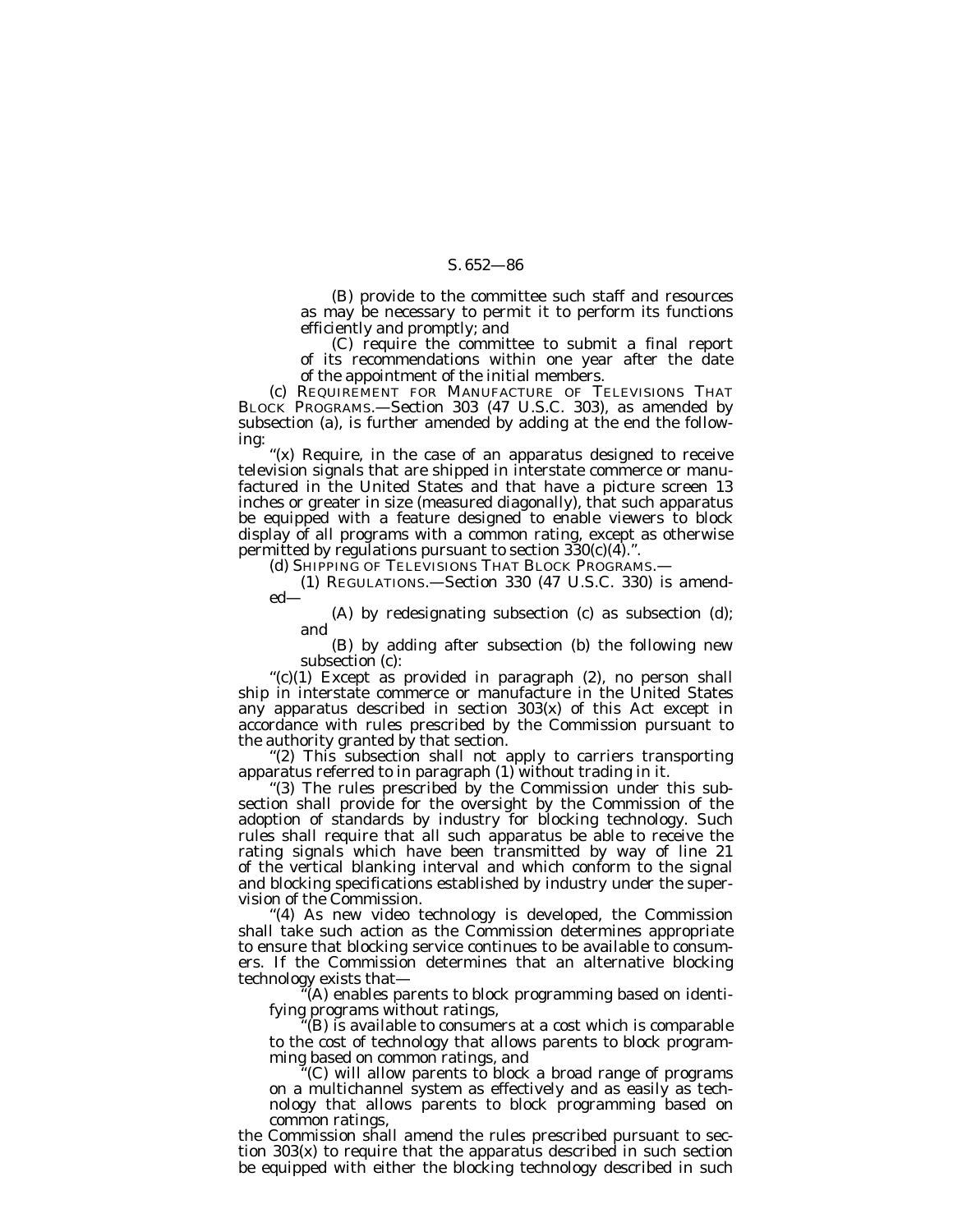section or the alternative blocking technology described in this paragraph.''.

(2) CONFORMING AMENDMENT.—Section 330(d), as redesignated by subsection (d)(1)(A), is amended by striking ''section 303(s), and section 303(u)'' and inserting in lieu thereof ''and sections 303(s), 303(u), and 303(x)''.

(e) APPLICABILITY AND EFFECTIVE DATES.—

(1) APPLICABILITY OF RATING PROVISION.—The amendment made by subsection (b) of this section shall take effect 1 year after the date of enactment of this Act, but only if the Commission determines, in consultation with appropriate public interest groups and interested individuals from the private sector, that distributors of video programming have not, by such date—

(A) established voluntary rules for rating video programming that contains sexual, violent, or other indecent material about which parents should be informed before it is displayed to children, and such rules are acceptable to the Commission; and

(B) agreed voluntarily to broadcast signals that contain ratings of such programming.

(2) EFFECTIVE DATE OF MANUFACTURING PROVISION.—In prescribing regulations to implement the amendment made by subsection (c), the Federal Communications Commission shall, after consultation with the television manufacturing industry, specify the effective date for the applicability of the requirement to the apparatus covered by such amendment, which date shall not be less than two years after the date of enactment of this Act.

#### **SEC. 552. TECHNOLOGY FUND.**

It is the policy of the United States to encourage broadcast television, cable, satellite, syndication, other video programming distributors, and relevant related industries (in consultation with appropriate public interest groups and interested individuals from the private sector) to—

(1) establish a technology fund to encourage television and electronics equipment manufacturers to facilitate the development of technology which would empower parents to block programming they deem inappropriate for their children and to encourage the availability thereof to low income parents;

(2) report to the viewing public on the status of the development of affordable, easy to use blocking technology; and

(3) establish and promote effective procedures, standards, systems, advisories, or other mechanisms for ensuring that users have easy and complete access to the information necessary to effectively utilize blocking technology and to encourage the availability thereof to low income parents.

# **Subtitle C—Judicial Review**

#### **SEC. 561. EXPEDITED REVIEW.**

(a) THREE-JUDGE DISTRICT COURT HEARING.—Notwithstanding any other provision of law, any civil action challenging the constitutionality, on its face, of this title or any amendment made by this title, or any provision thereof, shall be heard by a district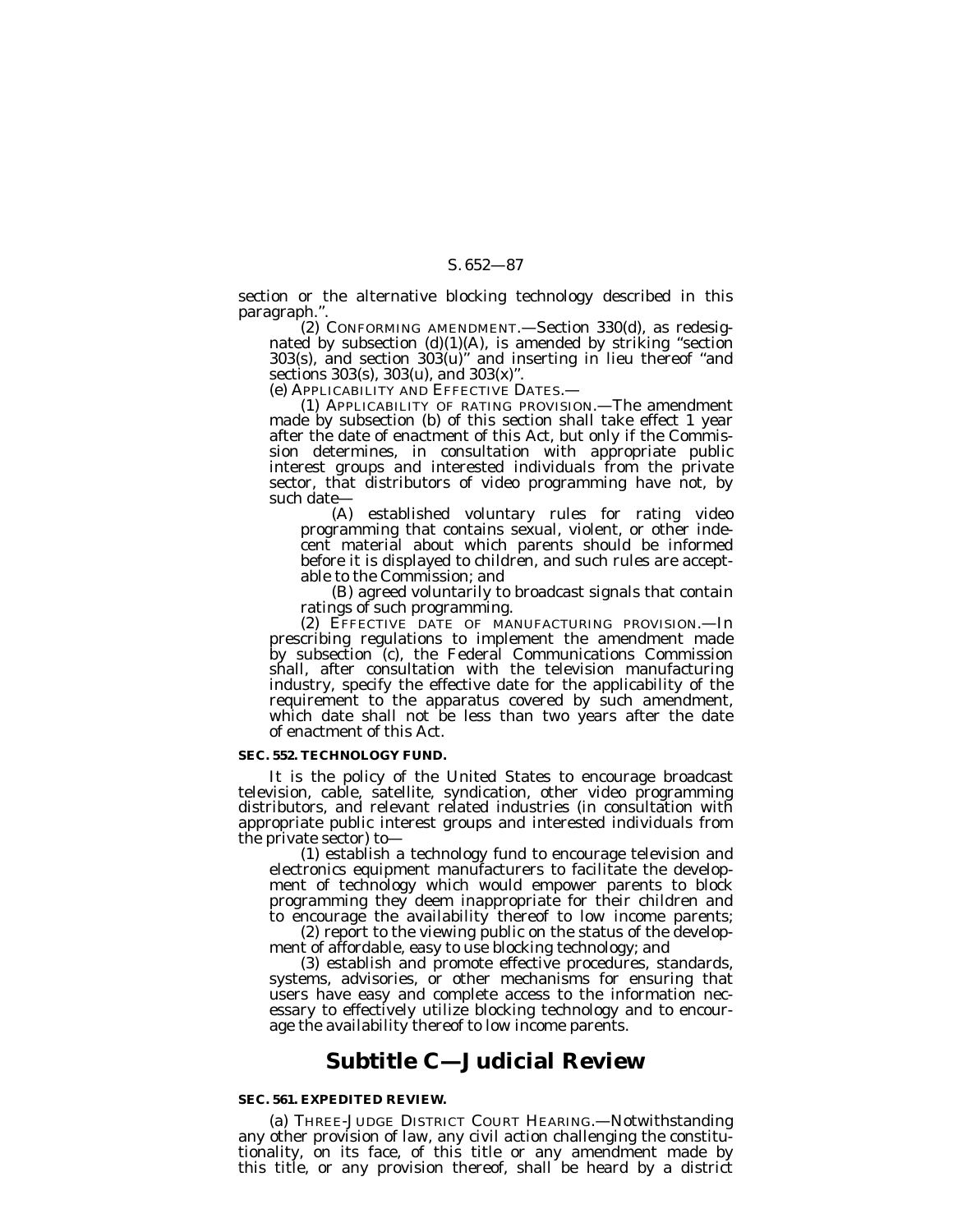court of 3 judges convened pursuant to the provisions of section 2284 of title 28, United States Code.

(b) APPELLATE REVIEW.—Notwithstanding any other provision of law, an interlocutory or final judgment, decree, or order of the court of 3 judges in an action under subsection (a) holding this title or an amendment made by this title, or any provision thereof, unconstitutional shall be reviewable as a matter of right by direct appeal to the Supreme Court. Any such appeal shall be filed not more than 20 days after entry of such judgment, decree, or order.

# **TITLE VI—EFFECT ON OTHER LAWS**

# **SEC. 601. APPLICABILITY OF CONSENT DECREES AND OTHER LAW.**

(a) APPLICABILITY OF AMENDMENTS TO FUTURE CONDUCT.—

(1) AT&T CONSENT DECREE.—Any conduct or activity that was, before the date of enactment of this Act, subject to any restriction or obligation imposed by the AT&T Consent Decree shall, on and after such date, be subject to the restrictions and obligations imposed by the Communications Act of 1934 as amended by this Act and shall not be subject to the restrictions and the obligations imposed by such Consent Decree.

(2) GTE CONSENT DECREE.—Any conduct or activity that was, before the date of enactment of this Act, subject to any restriction or obligation imposed by the GTE Consent Decree shall, on and after such date, be subject to the restrictions and obligations imposed by the Communications Act of 1934 as amended by this Act and shall not be subject to the restrictions and the obligations imposed by such Consent Decree. (3) MCCAW CONSENT DECREE.—Any conduct or activity that

was, before the date of enactment of this Act, subject to any restriction or obligation imposed by the McCaw Consent Decree shall, on and after such date, be subject to the restrictions and obligations imposed by the Communications Act of 1934 as amended by this Act and subsection (d) of this section and shall not be subject to the restrictions and the obligations imposed by such Consent Decree.

(b) ANTITRUST LAWS.— (1) SAVINGS CLAUSE.—Except as provided in paragraphs (2) and (3), nothing in this Act or the amendments made by this Act shall be construed to modify, impair, or supersede the applicability of any of the antitrust laws. (2) REPEAL.—Subsection (a) of section 221 (47 U.S.C.

221(a)) is repealed.

(3) CLAYTON ACT.—Section 7 of the Clayton Act (15 U.S.C. 18) is amended in the last paragraph by striking ''Federal Communications Commission,''.

(c) FEDERAL, STATE, AND LOCAL LAW.—

(1) NO IMPLIED EFFECT.—This Act and the amendments made by this Act shall not be construed to modify, impair, or supersede Federal, State, or local law unless expressly so provided in such Act or amendments.

(2) STATE TAX SAVINGS PROVISION.—Notwithstanding paragraph (1), nothing in this Act or the amendments made by this Act shall be construed to modify, impair, or supersede, or authorize the modification, impairment, or supersession of, any State or local law pertaining to taxation, except as provided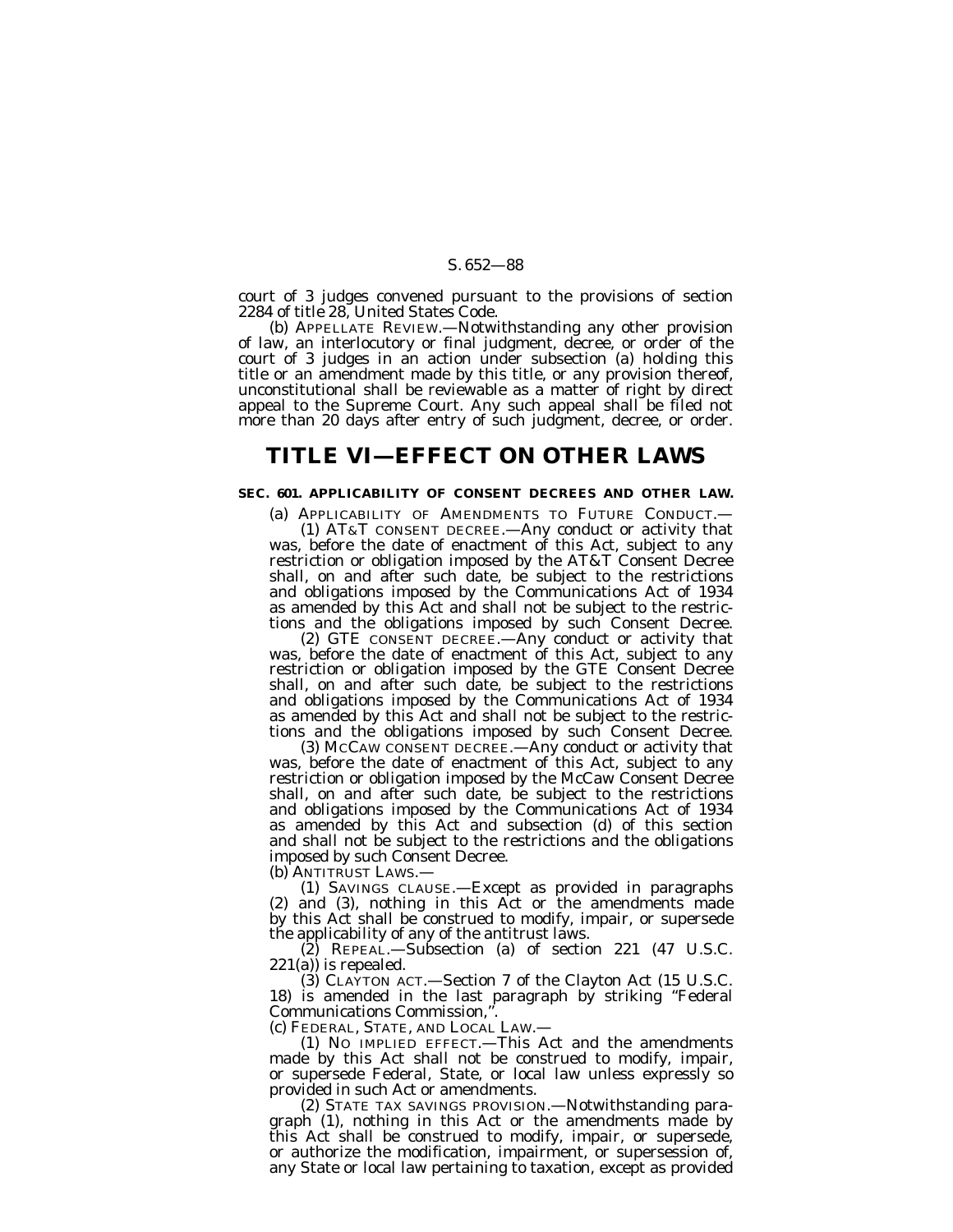in sections 622 and 653(c) of the Communications Act of 1934 and section 602 of this Act.

(d) COMMERCIAL MOBILE SERVICE JOINT MARKETING.—Notwithstanding section 22.903 of the Commission's regulations (47 C.F.R. 22.903) or any other Commission regulation, a Bell operating company or any other company may, except as provided in sections 271(e)(1) and 272 of the Communications Act of 1934 as amended by this Act as they relate to wireline service, jointly market and sell commercial mobile services in conjunction with telephone exchange service, exchange access, intraLATA telecommunications service, interLATA telecommunications service, and information services.

(e) DEFINITIONS.—As used in this section:

(1) AT&T CONSENT DECREE.—The term ''AT&T Consent Decree'' means the order entered August 24, 1982, in the antitrust action styled United States v. Western Electric, Civil Action No. 82–0192, in the United States District Court for the District of Columbia, and includes any judgment or order with respect to such action entered on or after August 24, 1982.

(2) GTE CONSENT DECREE.—The term ''GTE Consent Decree'' means the order entered December 21, 1984, as restated January 11, 1985, in the action styled United States v. GTE Corp., Civil Action No. 83–1298, in the United States District Court for the District of Columbia, and any judgment or order with respect to such action entered on or after December 21, 1984.

(3) MCCAW CONSENT DECREE.—The term ''McCaw Consent Decree'' means the proposed consent decree filed on July 15, 1994, in the antitrust action styled United States v. AT&T Corp. and McCaw Cellular Communications, Inc., Civil Action No. 94–01555, in the United States District Court for the District of Columbia. Such term includes any stipulation that the parties will abide by the terms of such proposed consent decree until it is entered and any order entering such proposed consent decree.

(4) ANTITRUST LAWS.—The term ''antitrust laws'' has the meaning given it in subsection (a) of the first section of the Clayton Act (15 U.S.C. 12(a)), except that such term includes the Act of June 19, 1936 (49 Stat. 1526; 15 U.S.C. 13 et seq.), commonly known as the Robinson-Patman Act, and section 5 of the Federal Trade Commission Act (15 U.S.C. 45) to the extent that such section 5 applies to unfair methods of competition.

### **SEC. 602. PREEMPTION OF LOCAL TAXATION WITH RESPECT TO DIRECT-TO-HOME SERVICES.**

(a) PREEMPTION.—A provider of direct-to-home satellite service shall be exempt from the collection or remittance, or both, of any tax or fee imposed by any local taxing jurisdiction on direct-tohome satellite service.

(b) DEFINITIONS.—For the purposes of this section—

(1) DIRECT-TO-HOME SATELLITE SERVICE.—The term ''directto-home satellite service'' means only programming transmitted or broadcast by satellite directly to the subscribers' premises without the use of ground receiving or distribution equipment,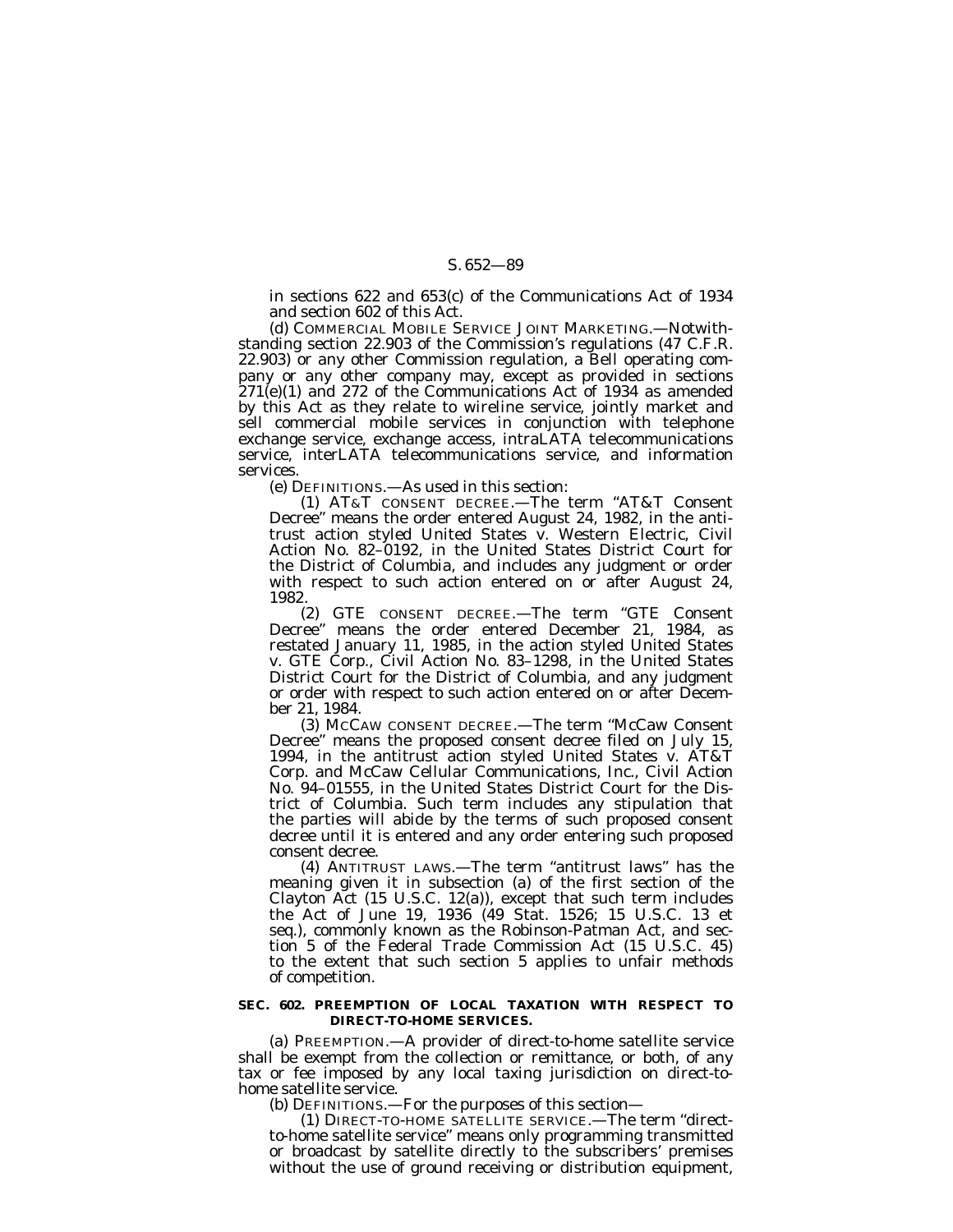except at the subscribers' premises or in the uplink process to the satellite.

(2) PROVIDER OF DIRECT-TO-HOME SATELLITE SERVICE.—For purposes of this section, a ''provider of direct-to-home satellite service'' means a person who transmits, broadcasts, sells, or distributes direct-to-home satellite service.

(3) LOCAL TAXING JURISDICTION.—The term ''local taxing jurisdiction'' means any municipality, city, county, township, parish, transportation district, or assessment jurisdiction, or any other local jurisdiction in the territorial jurisdiction of the United States with the authority to impose a tax or fee, but does not include a State.<br>
(4) STATE.—The term "State" means any of the several

States, the District of Columbia, or any territory or possession

of the United States.<br>
(5) TAX OR FEE.—The terms "tax" and "fee" mean any local sales tax, local use tax, local intangible tax, local income tax, business license tax, utility tax, privilege tax, gross receipts tax, excise tax, franchise fees, local telecommunications tax, or any other tax, license, or fee that is imposed for the privilege of doing business, regulating, or raising revenue for a local taxing jurisdiction.

(c) PRESERVATION OF STATE AUTHORITY.—This section shall not be construed to prevent taxation of a provider of direct-tohome satellite service by a State or to prevent a local taxing jurisdiction from receiving revenue derived from a tax or fee imposed and collected by a State.

# **TITLE VII—MISCELLANEOUS PROVISIONS**

#### **SEC. 701. PREVENTION OF UNFAIR BILLING PRACTICES FOR INFORMA-TION OR SERVICES PROVIDED OVER TOLL-FREE TELE-PHONE CALLS.**

(a) PREVENTION OF UNFAIR BILLING PRACTICES.— (1) IN GENERAL.—Section 228(c) (47 U.S.C. 228(c)) is

amended—<br>(A) by striking out subparagraph (C) of paragraph

(7) and inserting in lieu thereof the following:<br>"(C) the calling party being charged for information<br>conveyed during the call unless—<br>"(i) the calling party has a written agreement<br>(including an agreement transmitted thr tronic medium) that meets the requirements of paragraph (8); or

 $\overline{\phantom{a}}$ "(ii) the calling party is charged for the information in accordance with paragraph (9); or";

(B)(i) by striking ''or'' at the end of subparagraph (C) of such paragraph;

(ii) by striking the period at the end of subparagraph (D) of such paragraph and inserting a semicolon and ''or''; and

(iii) by adding at the end thereof the following:

''(E) the calling party being assessed, by virtue of being asked to connect or otherwise transfer to a pay-per-call service, a charge for the call.''; and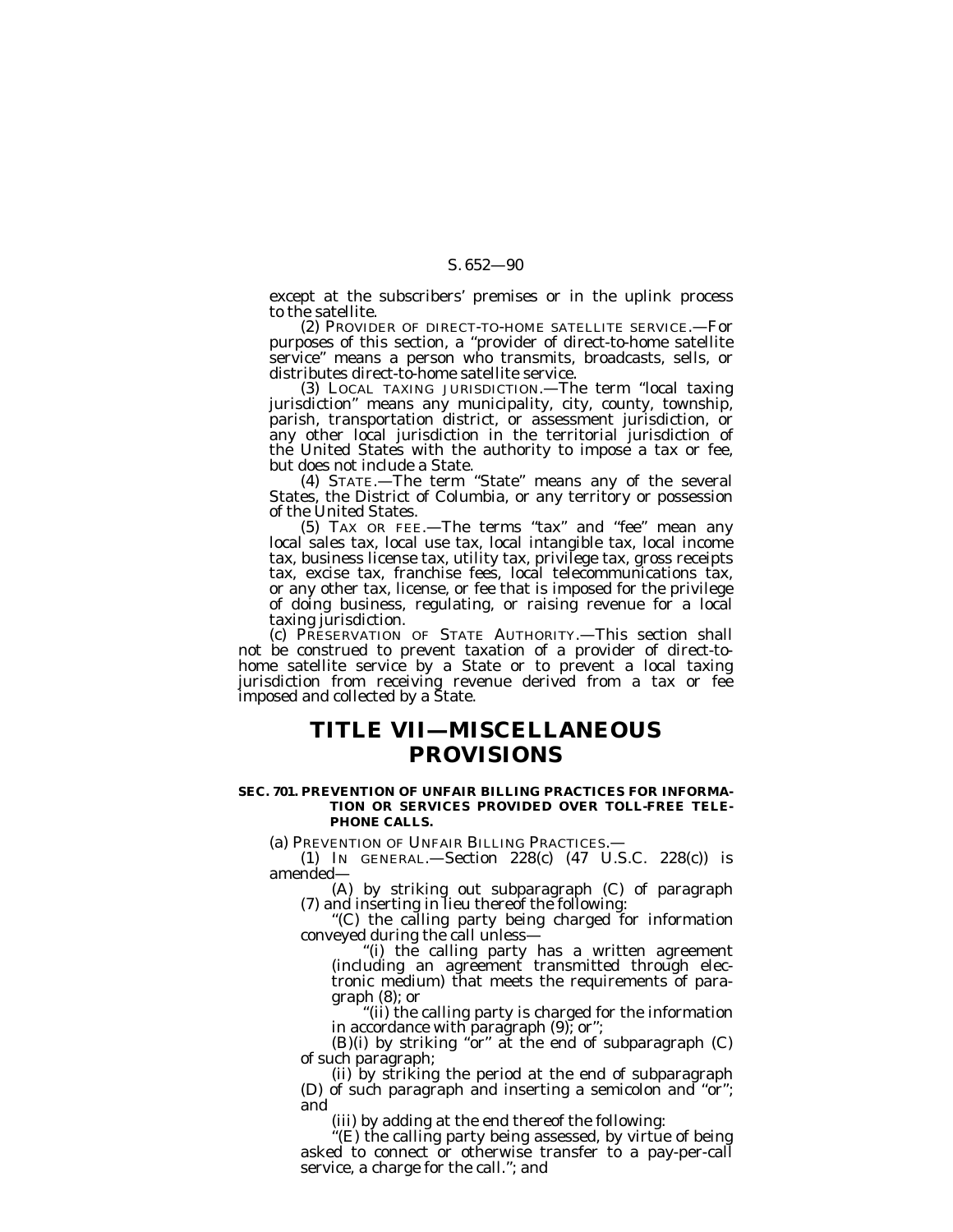(C) by adding at the end the following new paragraphs: ''(8) SUBSCRIPTION AGREEMENTS FOR BILLING FOR INFORMA-TION PROVIDED VIA TOLL-FREE CALLS.—

"(A) IN GENERAL.—For purposes of paragraph  $(7)(C)(i)$ , a written subscription does not meet the requirements of this paragraph unless the agreement specifies the material terms and conditions under which the information is offered and includes—

''(i) the rate at which charges are assessed for the information;

''(ii) the information provider's name;

"(iii) the information provider's business address; "(iv) the information provider's regular business telephone number;

 $(y)$  the information provider's agreement to notify the subscriber at least one billing cycle in advance of all future changes in the rates charged for the information; and

"(vi) the subscriber's choice of payment method, which may be by direct remit, debit, prepaid account, phone bill, or credit or calling card.

"(B) BILLING ARRANGEMENTS.—If a subscriber elects, pursuant to subparagraph (A)(vi), to pay by means of a phone bill—

''(i) the agreement shall clearly explain that the subscriber will be assessed for calls made to the information service from the subscriber's phone line;

''(ii) the phone bill shall include, in prominent type, the following disclaimer:

'Common carriers may not disconnect local or long distance telephone service for failure to pay disputed charges for information services.'; and

"(iii) the phone bill shall clearly list the 800 num-

ber dialed.<br>"(C) USE OF PINS TO PREVENT UNAUTHORIZED USE.— A written agreement does not meet the requirements of

this paragraph unless it—<br>"(i) includes a unique personal identification number or other subscriber-specific identifier and requires a subscriber to use this number or identifier to obtain access to the information provided and includes instructions on its use; and

''(ii) assures that any charges for services accessed by use of the subscriber's personal identification number or subscriber-specific identifier be assessed to subscriber's source of payment elected pursuant to subparagraph (A)(vi).

''(D) EXCEPTIONS.—Notwithstanding paragraph (7)(C), a written agreement that meets the requirements of this paragraph is not required—

''(i) for calls utilizing telecommunications devices for the deaf;

''(ii) for directory services provided by a common carrier or its affiliate or by a local exchange carrier or its affiliate; or

''(iii) for any purchase of goods or of services that are not information services.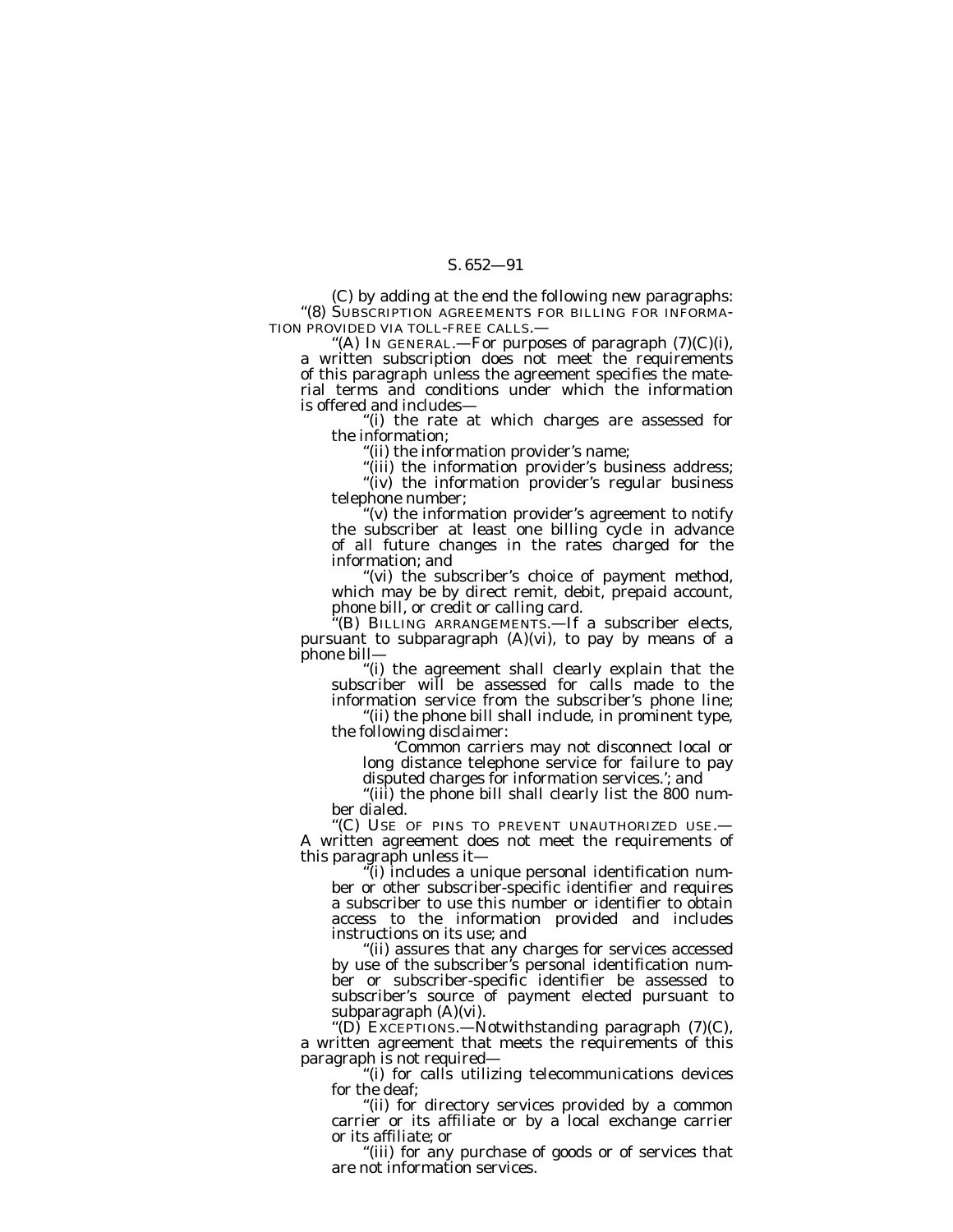''(E) TERMINATION OF SERVICE.—On receipt by a common carrier of a complaint by any person that an information provider is in violation of the provisions of this section, a carrier shall—

(i) promptly investigate the complaint; and

"(ii) if the carrier reasonably determines that the complaint is valid, it may terminate the provision of service to an information provider unless the provider supplies evidence of a written agreement that meets the requirements of this section.

"(F) TREATMENT OF REMEDIES.—The remedies provided in this paragraph are in addition to any other remedies that are available under title V of this Act.

''(9) CHARGES BY CREDIT, PREPAID, DEBIT, CHARGE, OR CALL-ING CARD IN ABSENCE OF AGREEMENT.—For purposes of paragraph (7)(C)(ii), a calling party is not charged in accordance with this paragraph unless the calling party is charged by means of a credit, prepaid, debit, charge, or calling card and the information service provider includes in response to each call an introductory disclosure message that—

"(A) clearly states that there is a charge for the call;

''(B) clearly states the service's total cost per minute and any other fees for the service or for any service to which the caller may be transferred;

''(C) explains that the charges must be billed on either a credit, prepaid, debit, charge, or calling card;

''(D) asks the caller for the card number;

"(E) clearly states that charges for the call begin at the end of the introductory message; and

"(F) clearly states that the caller can hang up at or before the end of the introductory message without incur-

ring any charge whatsoever.<br>"(10) BYPASS OF INTRODUCTORY DISCLOSURE MESSAGE. The requirements of paragraph (9) shall not apply to calls from repeat callers using a bypass mechanism to avoid listening to the introductory message: *Provided,* That information providers shall disable such a bypass mechanism after the institution of any price increase and for a period of time determined to be sufficient by the Federal Trade Commission to give callers adequate and sufficient notice of a price increase.

(11) DEFINITION OF CALLING CARD.—As used in this subsection, the term 'calling card' means an identifying number or code unique to the individual, that is issued to the individual by a common carrier and enables the individual to be charged by means of a phone bill for charges incurred independent of where the call originates.''.

(2) REGULATIONS.—The Federal Communications Commission shall revise its regulations to comply with the amendment made by paragraph (1) not later than 180 days after the date of enactment of this Act.

(3) EFFECTIVE DATE.—The amendments made by paragraph (1) shall take effect on the date of enactment of this Act. (b) CLARIFICATION OF ''PAY-PER-CALL SERVICES''.—

(1) TELEPHONE DISCLOSURE AND DISPUTE RESOLUTION ACT.—Section 204(1) of the Telephone Disclosure and Dispute Resolution Act  $(15 \text{ U.S.C. } 5714(1))$  is amended to read as follows: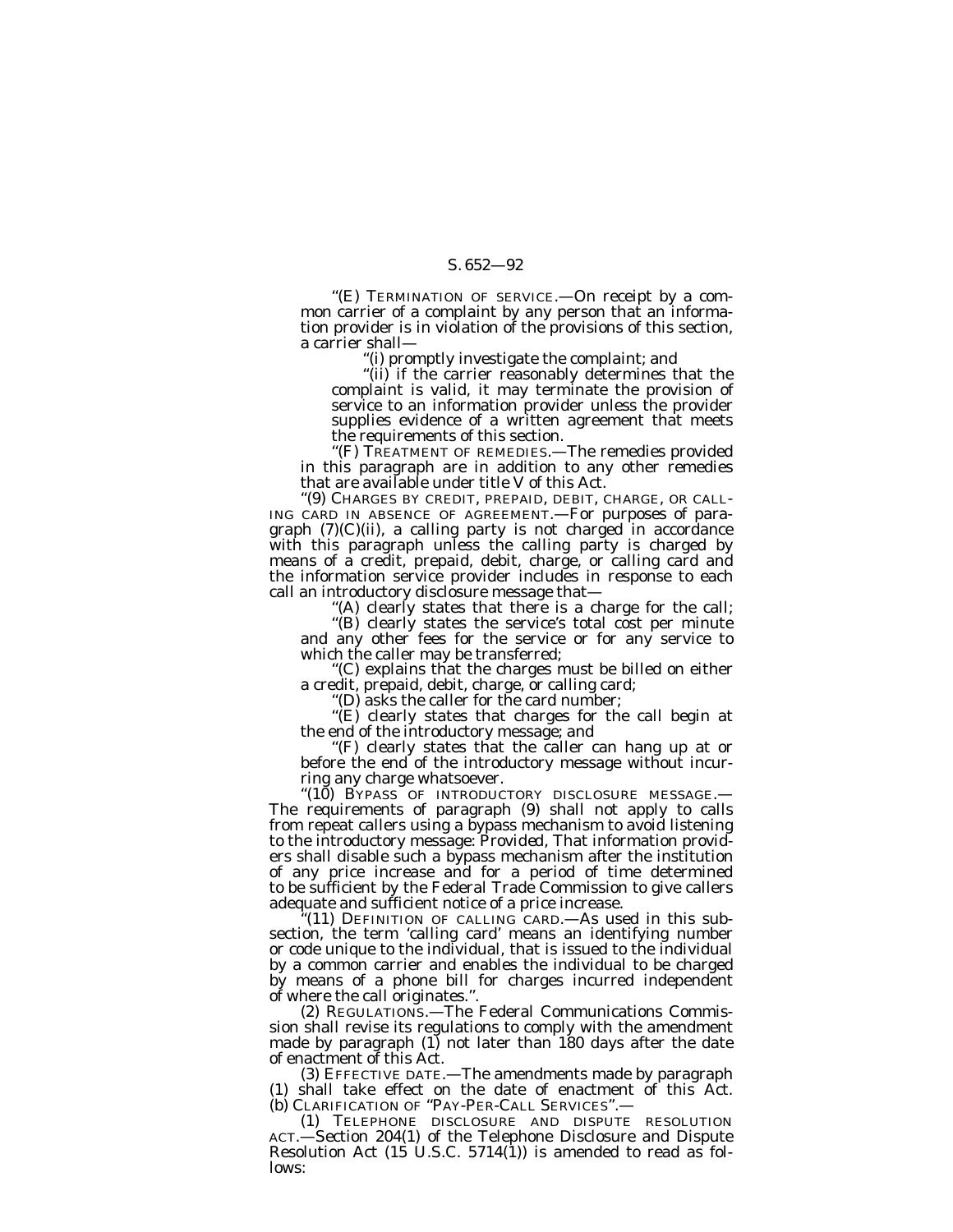''(1) The term 'pay-per-call services' has the meaning pro- vided in section 228(i) of the Communications Act of 1934, except that the Commission by rule may, notwithstanding subparagraphs (B) and (C) of section 228(i)(1) of such Act, extend such definition to other similar services providing audio information or audio entertainment if the Commission determines that such services are susceptible to the unfair and deceptive practices that are prohibited by the rules prescribed pursuant to section 201(a).".

(2) COMMUNICATIONS ACT.—Section  $228(i)(2)$  (47 U.S.C.)  $228(i)(2)$  is amended by striking "or any service the charge for which is tariffed,''.

#### **SEC. 702. PRIVACY OF CUSTOMER INFORMATION.**

Title II is amended by inserting after section 221 (47 U.S.C. 221) the following new section:

### **''SEC. 222. PRIVACY OF CUSTOMER INFORMATION.**

''(a) IN GENERAL.—Every telecommunications carrier has a duty to protect the confidentiality of proprietary information of, and relating to, other telecommunication carriers, equipment manufacturers, and customers, including telecommunication carriers reselling telecommunications services provided by a telecommunications carrier.

''(b) CONFIDENTIALITY OF CARRIER INFORMATION.—A telecommunications carrier that receives or obtains proprietary information from another carrier for purposes of providing any telecommunications service shall use such information only for such purpose, and shall not use such information for its own marketing efforts.

''(c) CONFIDENTIALITY OF CUSTOMER PROPRIETARY NETWORK

INFORMATION.—<br>
"(1) PRIVACY REQUIREMENTS FOR TELECOMMUNICATIONS<br>
CARRIERS.—Except as required by law or with the approval of the customer, a telecommunications carrier that receives or obtains customer proprietary network information by virtue of its provision of a telecommunications service shall only use, disclose, or permit access to individually identifiable customer proprietary network information in its provision of (A) the telecommunications service from which such information is derived, or (B) services necessary to, or used in, the provision of such telecommunications service, including the publishing of directories.

"(2) DISCLOSURE ON REQUEST BY CUSTOMERS.—A telecommunications carrier shall disclose customer proprietary network information, upon affirmative written request by the customer, to any person designated by the customer.<br>''(3) AGGREGATE CUSTOMER INFORMATION.—A telecommuni-

cations carrier that receives or obtains customer proprietary network information by virtue of its provision of a telecommunications service may use, disclose, or permit access to aggregate customer information other than for the purposes described in paragraph (1). A local exchange carrier may use, disclose, or permit access to aggregate customer information other than for purposes described in paragraph (1) only if it provides such aggregate information to other carriers or persons on reasonable and nondiscriminatory terms and conditions upon reasonable request therefor.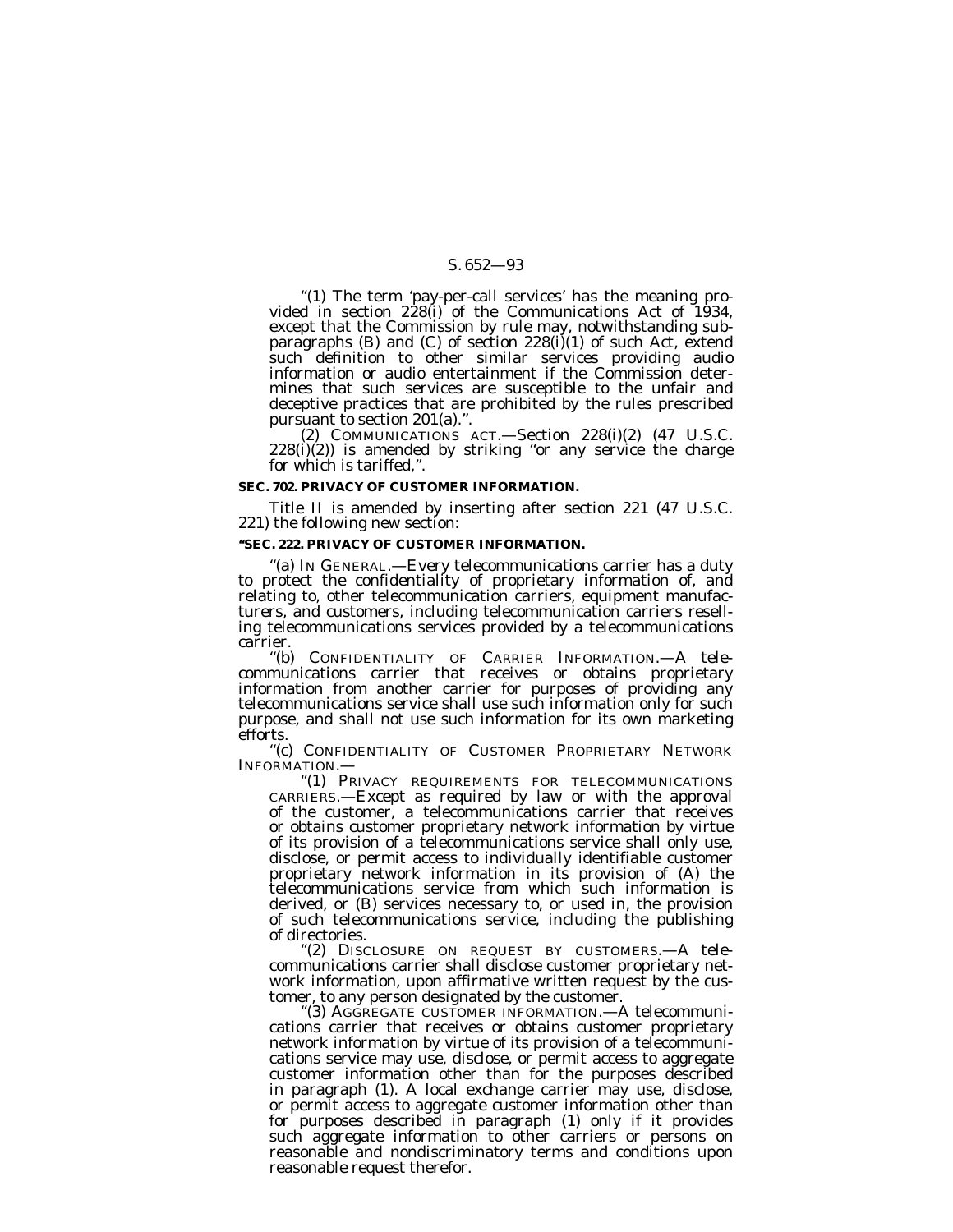''(d) EXCEPTIONS.—Nothing in this section prohibits a telecommunications carrier from using, disclosing, or permitting access to customer proprietary network information obtained from its customers, either directly or indirectly through its agents—

"(1) to initiate, render, bill, and collect for telecommunications services;

''(2) to protect the rights or property of the carrier, or to protect users of those services and other carriers from fraudulent, abusive, or unlawful use of, or subscription to, such services; or

'(3) to provide any inbound telemarketing, referral, or administrative services to the customer for the duration of the call, if such call was initiated by the customer and the customer approves of the use of such information to provide such service.

''(e) SUBSCRIBER LIST INFORMATION.—Notwithstanding subsections (b), (c), and (d), a telecommunications carrier that provides telephone exchange service shall provide subscriber list information gathered in its capacity as a provider of such service on a timely and unbundled basis, under nondiscriminatory and reasonable rates, terms, and conditions, to any person upon request for the purpose of publishing directories in any format.

'(f) DEFINITIONS.—As used in this section:

''(1) CUSTOMER PROPRIETARY NETWORK INFORMATION.—The term 'customer proprietary network information' means—

''(A) information that relates to the quantity, technical configuration, type, destination, and amount of use of a telecommunications service subscribed to by any customer of a telecommunications carrier, and that is made available to the carrier by the customer solely by virtue of the carrier-customer relationship; and

''(B) information contained in the bills pertaining to telephone exchange service or telephone toll service received by a customer of a carrier;

except that such term does not include subscriber list information.

"(2) AGGREGATE INFORMATION.—The term 'aggregate customer information' means collective data that relates to a group or category of services or customers, from which individual customer identities and characteristics have been removed.

''(3) SUBSCRIBER LIST INFORMATION.—The term 'subscriber list information' means any information—<br>"(A) identifying the listed names of subscribers of a

carrier and such subscribers' telephone numbers, addresses, or primary advertising classifications (as such classifications are assigned at the time of the establishment of such service), or any combination of such listed names, numbers, addresses, or classifications; and

"(B) that the carrier or an affiliate has published, caused to be published, or accepted for publication in any directory format.''.

#### **SEC. 703. POLE ATTACHMENTS.**

Section 224 (47 U.S.C. 224) is amended—

(1) in subsection (a)(1), by striking the first sentence and inserting the following: ''The term 'utility' means any person who is a local exchange carrier or an electric, gas, water,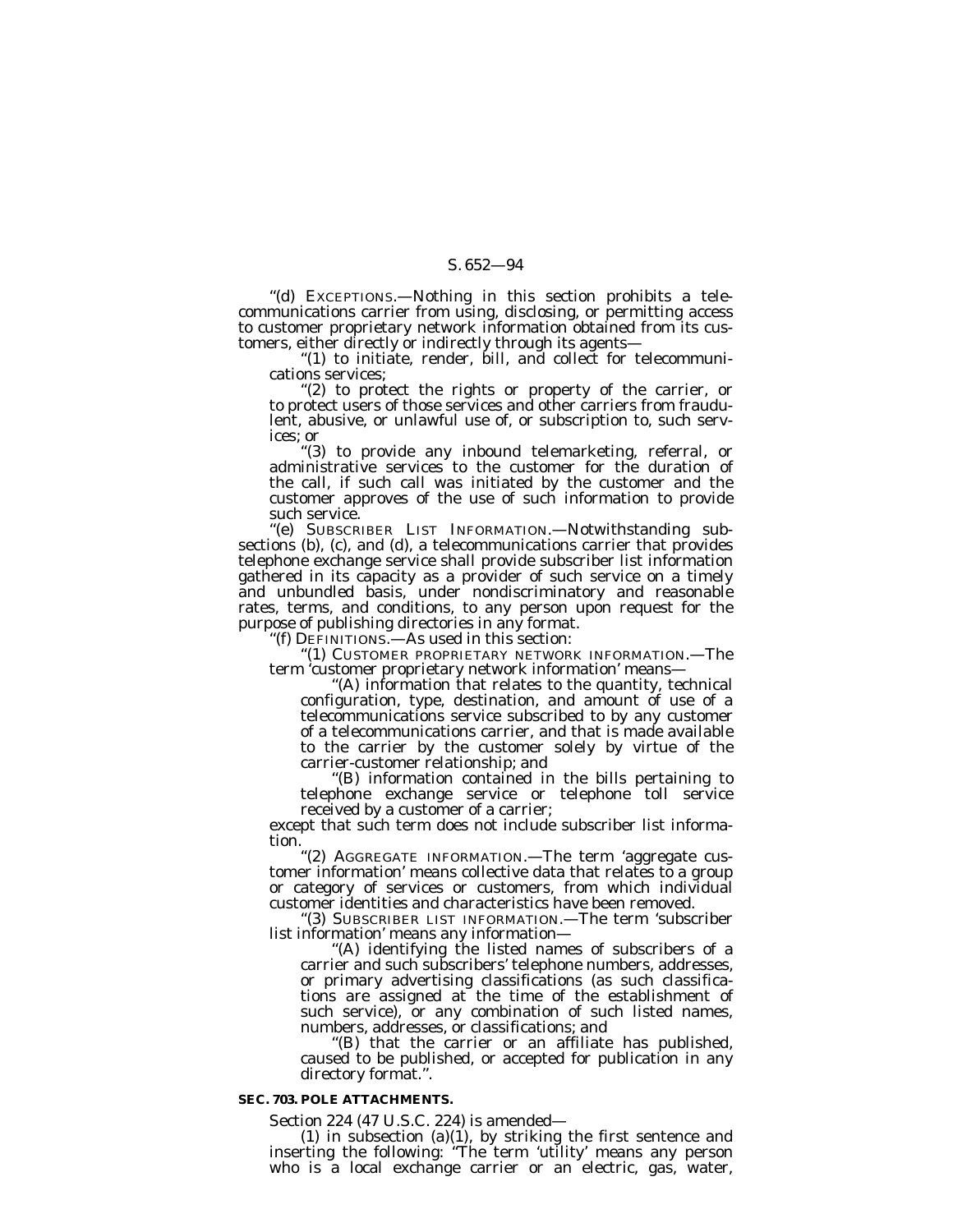steam, or other public utility, and who owns or controls poles, ducts, conduits, or rights-of-way used, in whole or in part, for any wire communications.'';

 $(2)$  in subsection  $(a)(4)$ , by inserting after "system" the following: "or provider of telecommunications service";

(3)  $\overline{b}$ y inserting after subsection (a)(4) the following:

''(5) For purposes of this section, the term 'telecommunications carrier' (as defined in section 3 of this Act) does not include any incumbent local exchange carrier as defined in section 251(h).'';

(4) by inserting after ''conditions'' in subsection (c)(1) a comma and the following: ''or access to poles, ducts, conduits, and rights-of-way as provided in subsection  $(f)$ ,

 $(5)$  in subsection  $(c)(2)(B)$ , by striking "cable television services'' and inserting ''the services offered via such attachments''; (6) by inserting after subsection  $(d)(2)$  the following:

"(3) This subsection shall apply to the rate for any pole attachment used by a cable television system solely to provide cable service. Until the effective date of the regulations required under subsection (e), this subsection shall also apply to the rate for any pole attachment used by a cable system or any telecommunications carrier (to the extent such carrier is not a party to a pole attachment agreement) to provide any telecommunications service.''; and

(7) by adding at the end thereof the following:

"(e)(1) The Commission shall, no later than 2 years after the date of enactment of the Telecommunications Act of 1996, prescribe regulations in accordance with this subsection to govern the charges for pole attachments used by telecommunications carriers to provide telecommunications services, when the parties fail to resolve a dispute over such charges. Such regulations shall ensure that a utility charges just, reasonable, and nondiscriminatory rates for pole attachments.

"(2) A utility shall apportion the cost of providing space on a pole, duct, conduit, or right-of-way other than the usable space among entities so that such apportionment equals two-thirds of the costs of providing space other than the usable space that would be allocated to such entity under an equal apportionment of such costs among all attaching entities.

"(3) A utility shall apportion the cost of providing usable space among all entities according to the percentage of usable space required for each entity.

"(4) The regulations required under paragraph (1) shall become effective 5 years after the date of enactment of the Telecommunications Act of 1996. Any increase in the rates for pole attachments that result from the adoption of the regulations required by this subsection shall be phased in equal annual increments over a period of 5 years beginning on the effective date of such regulations.

 $(f)(1)$  A utility shall provide a cable television system or any telecommunications carrier with nondiscriminatory access to any pole, duct, conduit, or right-of-way owned or controlled by it.

(2) Notwithstanding paragraph (1), a utility providing electric service may deny a cable television system or any telecommunications carrier access to its poles, ducts, conduits, or rights-ofway, on a non-discriminatory basis where there is insufficient capacity and for reasons of safety, reliability and generally applicable engineering purposes.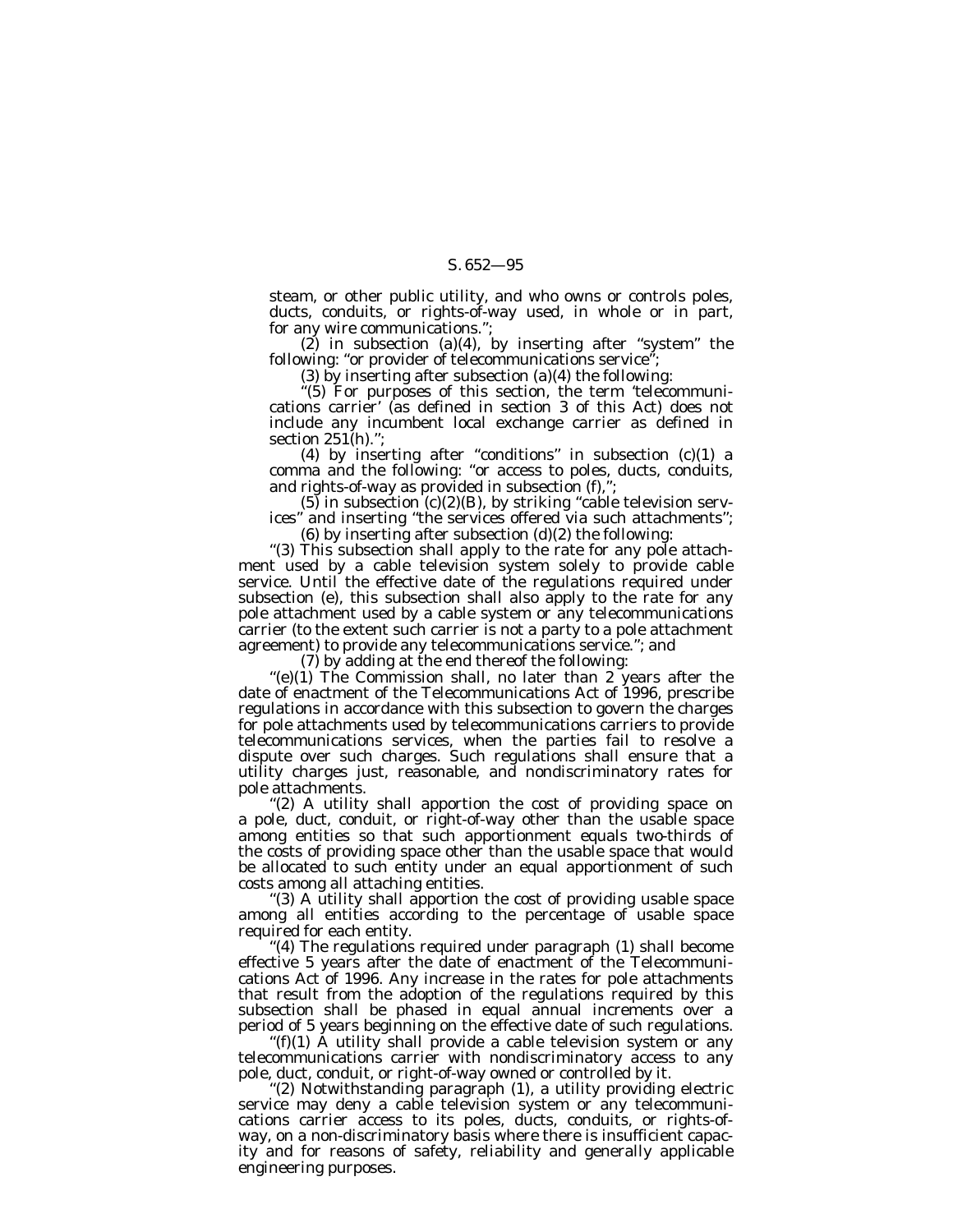''(g) A utility that engages in the provision of telecommunications services or cable services shall impute to its costs of providing such services (and charge any affiliate, subsidiary, or associate company engaged in the provision of such services) an equal amount to the pole attachment rate for which such company would be liable under this section.

''(h) Whenever the owner of a pole, duct, conduit, or rightof-way intends to modify or alter such pole, duct, conduit, or rightof-way, the owner shall provide written notification of such action to any entity that has obtained an attachment to such conduit or right-of-way so that such entity may have a reasonable opportunity to add to or modify its existing attachment. Any entity that adds to or modifies its existing attachment after receiving such notification shall bear a proportionate share of the costs incurred by the owner in making such pole, duct, conduit, or rightof-way accessible.

''(i) An entity that obtains an attachment to a pole, conduit, or right-of-way shall not be required to bear any of the costs of rearranging or replacing its attachment, if such rearrangement or replacement is required as a result of an additional attachment or the modification of an existing attachment sought by any other entity (including the owner of such pole, duct, conduit, or rightof-way).''.

#### **SEC. 704. FACILITIES SITING; RADIO FREQUENCY EMISSION STAND-ARDS.**

(a) NATIONAL WIRELESS TELECOMMUNICATIONS SITING POL-ICY.—Section 332(c)  $(47 \text{ U.S.C. } 332(c))$  is amended by adding at the end the following new paragraph:

the end the following new paragraph: ''(7) PRESERVATION OF LOCAL ZONING AUTHORITY.— ''(A) GENERAL AUTHORITY.—Except as provided in this paragraph, nothing in this Act shall limit or affect the authority of a State or local government or instrumentality thereof over decisions regarding the placement, construction, and modification of personal wireless service facilities.

''(B) LIMITATIONS.— ''(i) The regulation of the placement, construction, and modification of personal wireless service facilities by any State or local government or instrumentality thereof—

''(I) shall not unreasonably discriminate among

"(II) shall not prohibit or have the effect of prohibiting the provision of personal wireless services.

''(ii) A State or local government or instrumentality thereof shall act on any request for authorization to place, construct, or modify personal wireless service facilities within a reasonable period of time after the request is duly filed with such government or instrumentality, taking into account the nature and scope of such request.

''(iii) Any decision by a State or local government or instrumentality thereof to deny a request to place, construct, or modify personal wireless service facilities shall be in writing and supported by substantial evidence contained in a written record.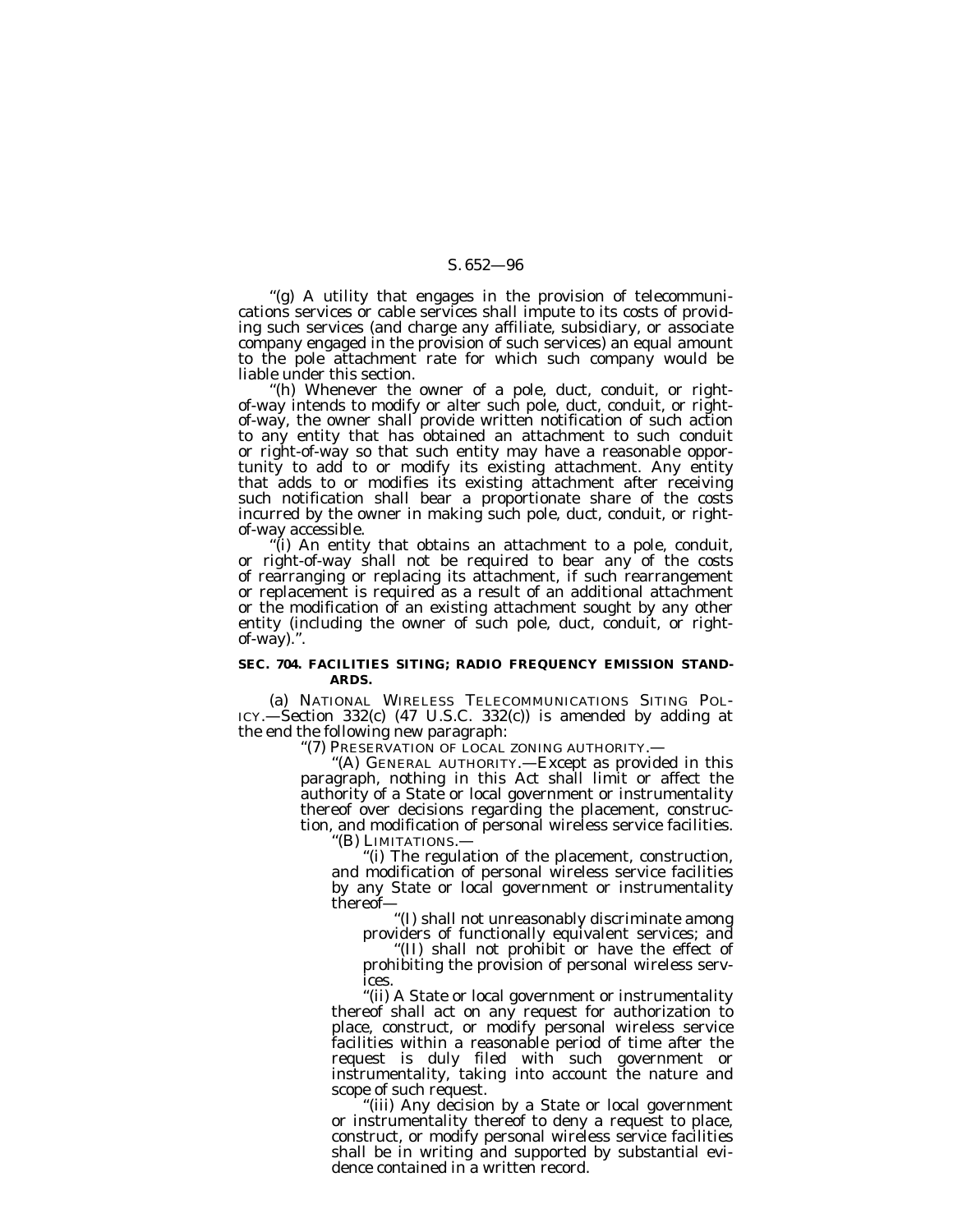''(iv) No State or local government or instrumentality thereof may regulate the placement, construction, and modification of personal wireless service facilities on the basis of the environmental effects of radio frequency emissions to the extent that such facilities comply with the Commission's regulations concerning such emissions.

''(v) Any person adversely affected by any final action or failure to act by a State or local government or any instrumentality thereof that is inconsistent with this subparagraph may, within 30 days after such action or failure to act, commence an action in any court of competent jurisdiction. The court shall hear and decide such action on an expedited basis. Any person adversely affected by an act or failure to act by a State or local government or any instrumentality thereof that is inconsistent with clause (iv) may petition the Commission for relief.

''(C) DEFINITIONS.—For purposes of this paragraph—

''(i) the term 'personal wireless services' means commercial mobile services, unlicensed wireless services, and common carrier wireless exchange access services;

''(ii) the term 'personal wireless service facilities' means facilities for the provision of personal wireless services; and

''(iii) the term 'unlicensed wireless service' means the offering of telecommunications services using duly authorized devices which do not require individual licenses, but does not mean the provision of directto-home satellite services (as defined in section  $303(v)$ .".

(b) RADIO FREQUENCY EMISSIONS.—Within 180 days after the enactment of this Act, the Commission shall complete action in ET Docket 93–62 to prescribe and make effective rules regarding the environmental effects of radio frequency emissions.

(c) AVAILABILITY OF PROPERTY.—Within 180 days of the enactment of this Act, the President or his designee shall prescribe procedures by which Federal departments and agencies may make available on a fair, reasonable, and nondiscriminatory basis, property, rights-of-way, and easements under their control for the placement of new telecommunications services that are dependent, in whole or in part, upon the utilization of Federal spectrum rights for the transmission or reception of such services. These procedures may establish a presumption that requests for the use of property, rights-of-way, and easements by duly authorized providers should be granted absent unavoidable direct conflict with the department or agency's mission, or the current or planned use of the property, rights-of-way, and easements in question. Reasonable fees may be charged to providers of such telecommunications services for use of property, rights-of-way, and easements. The Commission shall provide technical support to States to encourage them to make property, rights-of-way, and easements under their jurisdiction available for such purposes.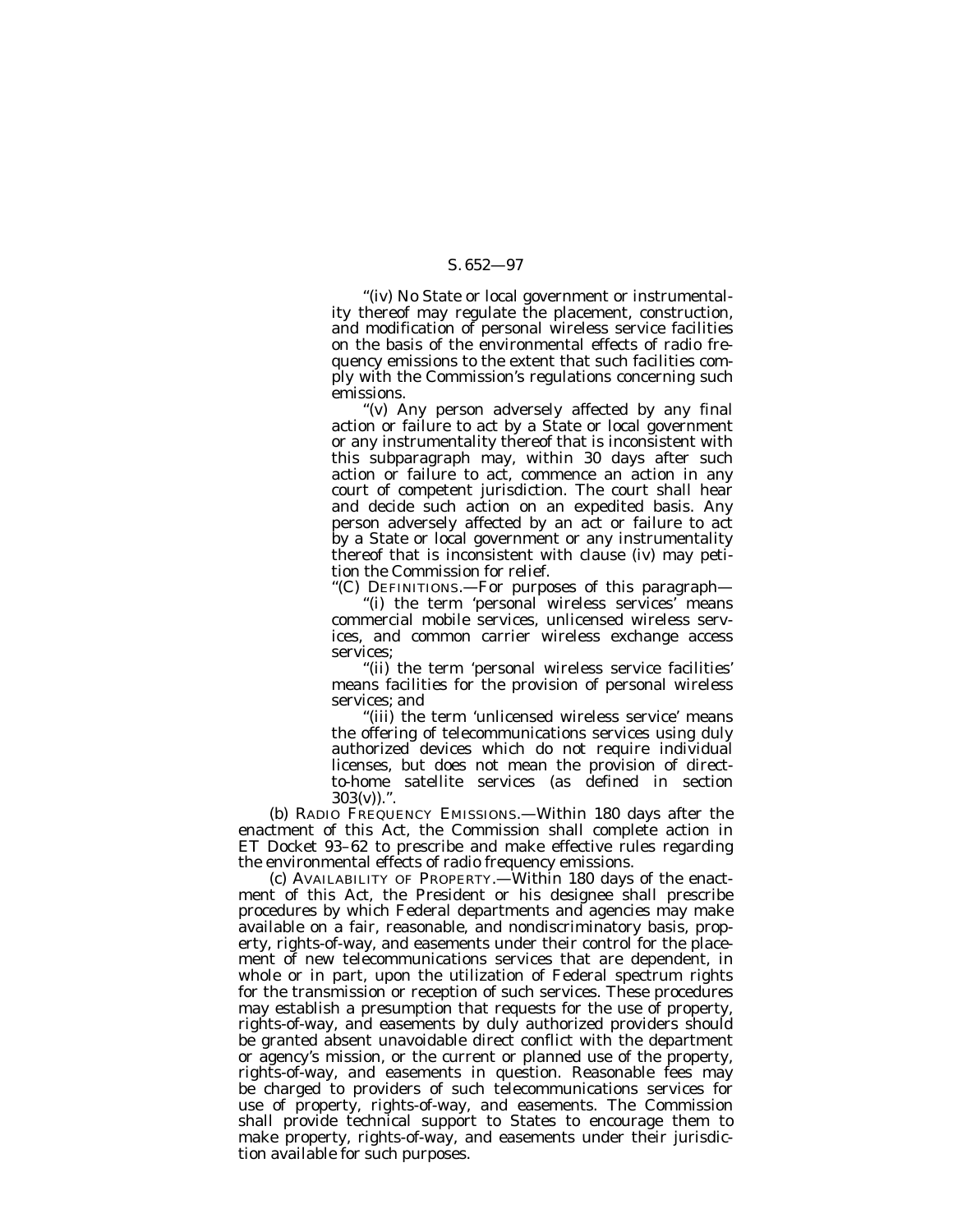### **SEC. 705. MOBILE SERVICES DIRECT ACCESS TO LONG DISTANCE CAR-RIERS.**

Section 332(c) (47 U.S.C. 332(c)) is amended by adding at the end the following new paragraph:

''(8) MOBILE SERVICES ACCESS.—A person engaged in the provision of commercial mobile services, insofar as such person is so engaged, shall not be required to provide equal access to common carriers for the provision of telephone toll services. If the Commission determines that subscribers to such services are denied access to the provider of telephone toll services of the subscribers' choice, and that such denial is contrary to the public interest, convenience, and necessity, then the Commission shall prescribe regulations to afford subscribers unblocked access to the provider of telephone toll services of the subscribers' choice through the use of a carrier identification code assigned to such provider or other mechanism. The requirements for unblocking shall not apply to mobile satellite services unless the Commission finds it to be in the public interest to apply such requirements to such services.''.

#### **SEC. 706. ADVANCED TELECOMMUNICATIONS INCENTIVES.**

(a) IN GENERAL.—The Commission and each State commission with regulatory jurisdiction over telecommunications services shall encourage the deployment on a reasonable and timely basis of advanced telecommunications capability to all Americans (including, in particular, elementary and secondary schools and classrooms) by utilizing, in a manner consistent with the public interest, convenience, and necessity, price cap regulation, regulatory forbearance, measures that promote competition in the local telecommunications market, or other regulating methods that remove barriers to infrastructure investment.

(b) INQUIRY.—The Commission shall, within 30 months after the date of enactment of this Act, and regularly thereafter, initiate a notice of inquiry concerning the availability of advanced telecommunications capability to all Americans (including, in particular, elementary and secondary schools and classrooms) and shall complete the inquiry within 180 days after its initiation. In the inquiry, the Commission shall determine whether advanced telecommunications capability is being deployed to all Americans in a reasonable and timely fashion. If the Commission's determination is negative, it shall take immediate action to accelerate deployment of such capability by removing barriers to infrastructure investment and by promoting competition in the telecommunications market.  $(c)$  DEFINITIONS.—For purposes of this subsection:

(1) ADVANCED TELECOMMUNICATIONS CAPABILITY.—The term ''advanced telecommunications capability'' is defined, without regard to any transmission media or technology, as highspeed, switched, broadband telecommunications capability that enables users to originate and receive high-quality voice, data, graphics, and video telecommunications using any technology.

(2) ELEMENTARY AND SECONDARY SCHOOLS.—The term "elementary and secondary schools" means elementary and secondary schools, as defined in paragraphs (14) and (25), respectively, of section 14101 of the Elementary and Secondary Education Act of 1965 (20 U.S.C. 8801).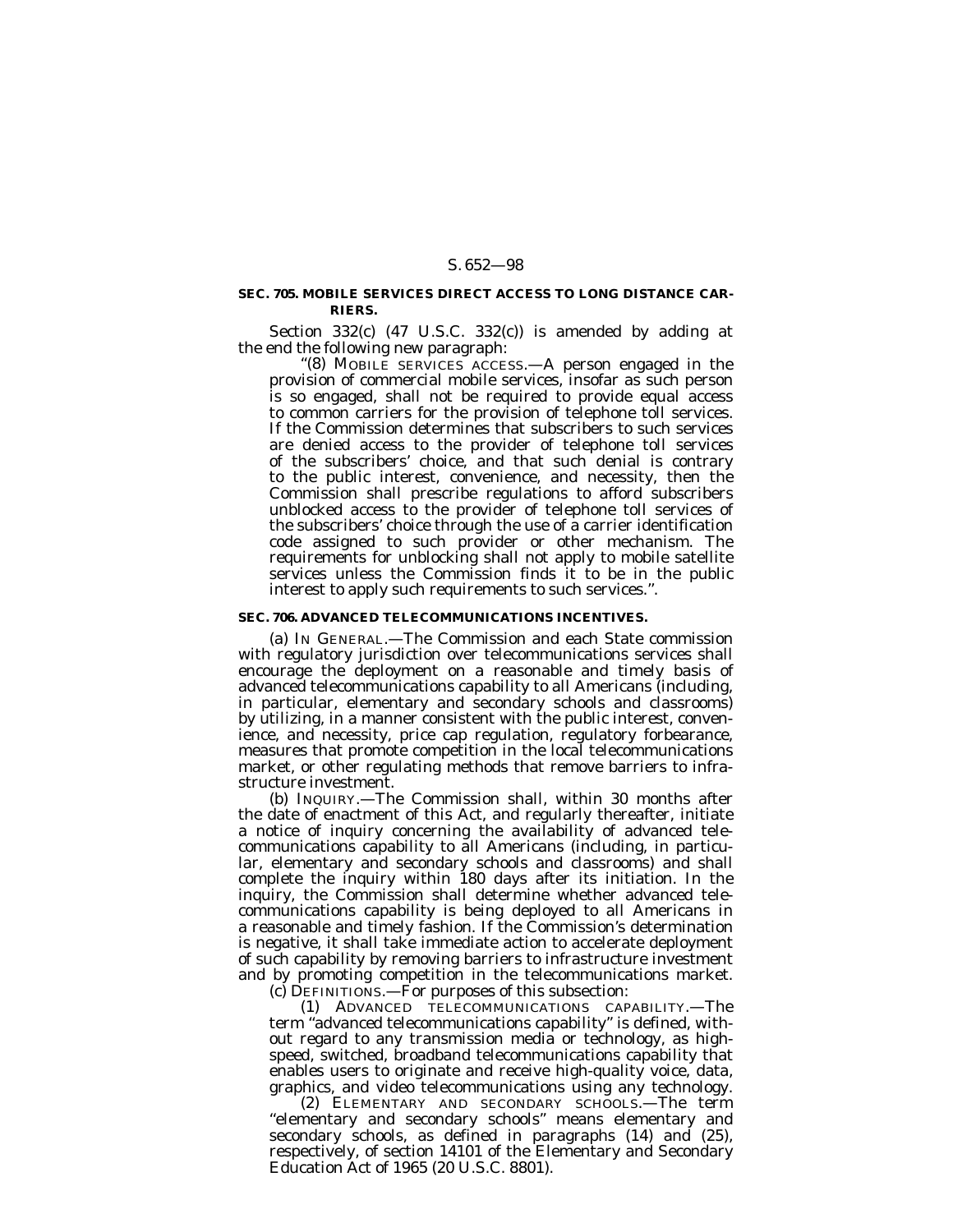#### **SEC. 707. TELECOMMUNICATIONS DEVELOPMENT FUND.**

(a) DEPOSIT AND USE OF AUCTION ESCROW ACCOUNTS.—Section 309(j)(8) (47 U.S.C. 309(j)(8)) is amended by adding at the end the following new subparagraph:

> '(C) DEPOSIT AND USE OF AUCTION ESCROW ACCOUNTS.—Any deposits the Commission may require for the qualification of any person to bid in a system of competitive bidding pursuant to this subsection shall be deposited in an interest bearing account at a financial institution designated for purposes of this subsection by the Commission (after consultation with the Secretary of the Treasury). Within 45 days following the conclusion of the competitive bidding—

''(i) the deposits of successful bidders shall be paid to the Treasury;

''(ii) the deposits of unsuccessful bidders shall be returned to such bidders; and

''(iii) the interest accrued to the account shall be transferred to the Telecommunications Development Fund established pursuant to section 714 of this Act.''.

(b) ESTABLISHMENT AND OPERATION OF FUND.—Title VII is amended by inserting after section 713 (as added by section 305) the following new section:

### **''SEC. 714. TELECOMMUNICATIONS DEVELOPMENT FUND.**

''(a) PURPOSE OF SECTION.—It is the purpose of this section—

"(1) to promote access to capital for small businesses in order to enhance competition in the telecommunications industry;

''(2) to stimulate new technology development, and promote employment and training; and

''(3) to support universal service and promote delivery of telecommunications services to underserved rural and urban areas.

''(b) ESTABLISHMENT OF FUND.—There is hereby established a body corporate to be known as the Telecommunications Development Fund, which shall have succession until dissolved. The Fund shall maintain its principal office in the District of Columbia and shall be deemed, for purposes of venue and jurisdiction in civil actions, to be a resident and citizen thereof.

''(c) BOARD OF DIRECTORS.—

''(1) COMPOSITION OF BOARD; CHAIRMAN.—The Fund shall have a Board of Directors which shall consist of 7 persons appointed by the Chairman of the Commission. Four of such directors shall be representative of the private sector and three of such directors shall be representative of the Commission, the Small Business Administration, and the Department of the Treasury, respectively. The Chairman of the Commission shall appoint one of the representatives of the private sector to serve as chairman of the Fund within 30 days after the date of enactment of this section, in order to facilitate rapid creation and implementation of the Fund. The directors shall include members with experience in a number of the following areas: finance, investment banking, government banking, communications law and administrative practice, and public policy.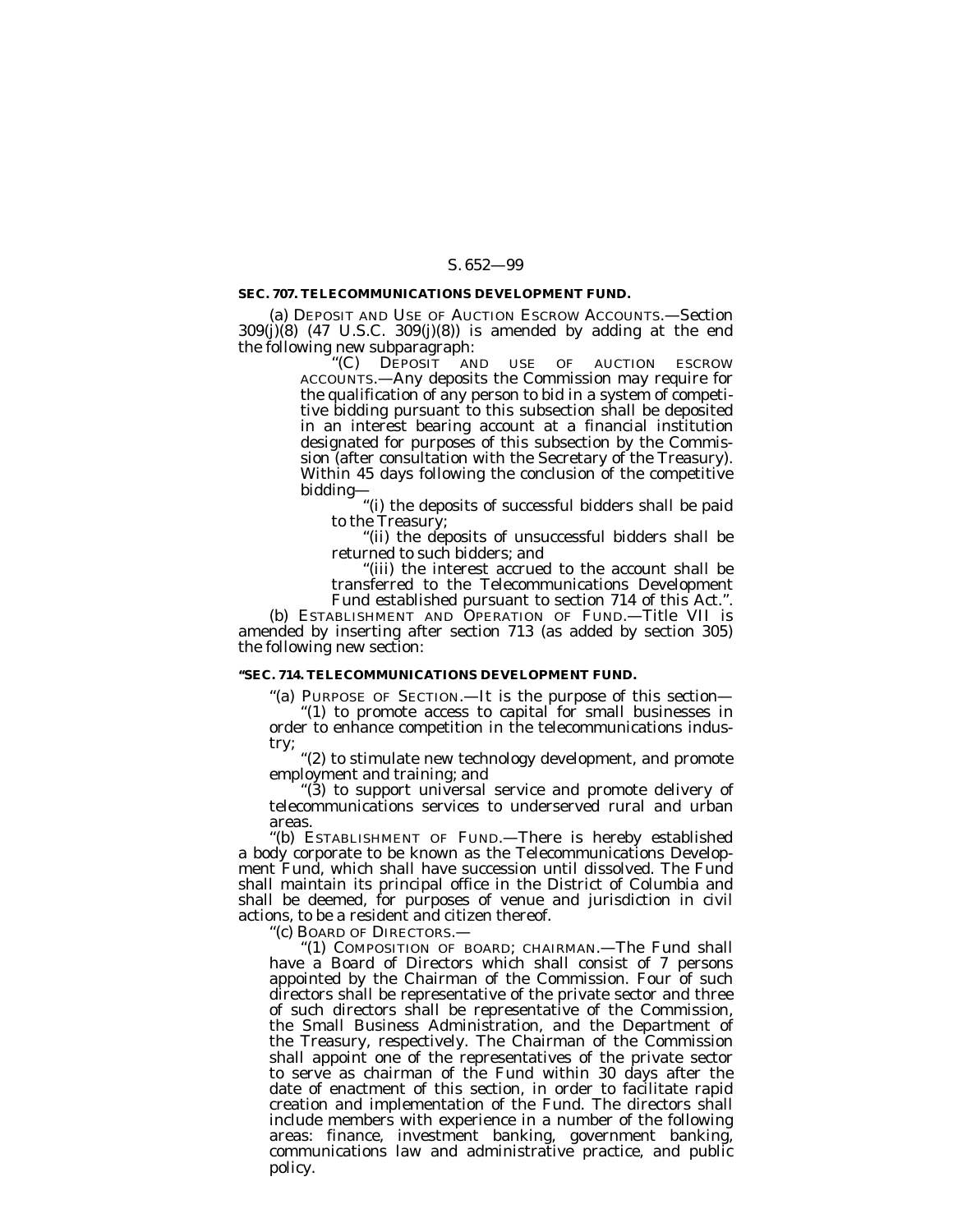"(2) TERMS OF APPOINTED AND ELECTED MEMBERS.—The directors shall be eligible to serve for terms of 5 years, except of the initial members, as designated at the time of their appointment—

''(A) 1 shall be eligible to service for a term of 1 year;

''(B) 1 shall be eligible to service for a term of 2 years;

 $C($  1 shall be eligible to service for a term of 3 years;

''(D) 2 shall be eligible to service for a term of 4 years; and

''(E) 2 shall be eligible to service for a term of 5 years (1 of whom shall be the Chairman).

Directors may continue to serve until their successors have been appointed and have qualified.

''(3) MEETINGS AND FUNCTIONS OF THE BOARD.—The Board of Directors shall meet at the call of its Chairman, but at least quarterly. The Board shall determine the general policies which shall govern the operations of the Fund. The Chairman of the Board shall, with the approval of the Board, select, appoint, and compensate qualified persons to fill the offices as may be provided for in the bylaws, with such functions, powers, and duties as may be prescribed by the bylaws or by the Board of Directors, and such persons shall be the officers of the Fund and shall discharge all such functions, powers, and duties.

''(d) ACCOUNTS OF THE FUND.—The Fund shall maintain its accounts at a financial institution designated for purposes of this section by the Chairman of the Board (after consultation with the Commission and the Secretary of the Treasury). The accounts of the Fund shall consist of—

"(1) interest transferred pursuant to section  $309(j)(8)(C)$ of this Act;

''(2) such sums as may be appropriated to the Commission for advances to the Fund;

"(3) any contributions or donations to the Fund that are accepted by the Fund; and

 $f(4)$  any repayment of, or other payment made with respect to, loans, equity, or other extensions of credit made from the Fund.

''(e) USE OF THE FUND.—All moneys deposited into the accounts

"(1) the making of loans, investments, or other extensions of credits to eligible small businesses in accordance with subsection (f);

"(2) the provision of financial advice to eligible small businesses;

''(3) expenses for the administration and management of the Fund (including salaries, expenses, and the rental or purchase of office space for the fund);

"(4) preparation of research, studies, or financial analyses; and

''(5) other services consistent with the purposes of this section.

''(f) LENDING AND CREDIT OPERATIONS.—Loans or other extensions of credit from the Fund shall be made available in accordance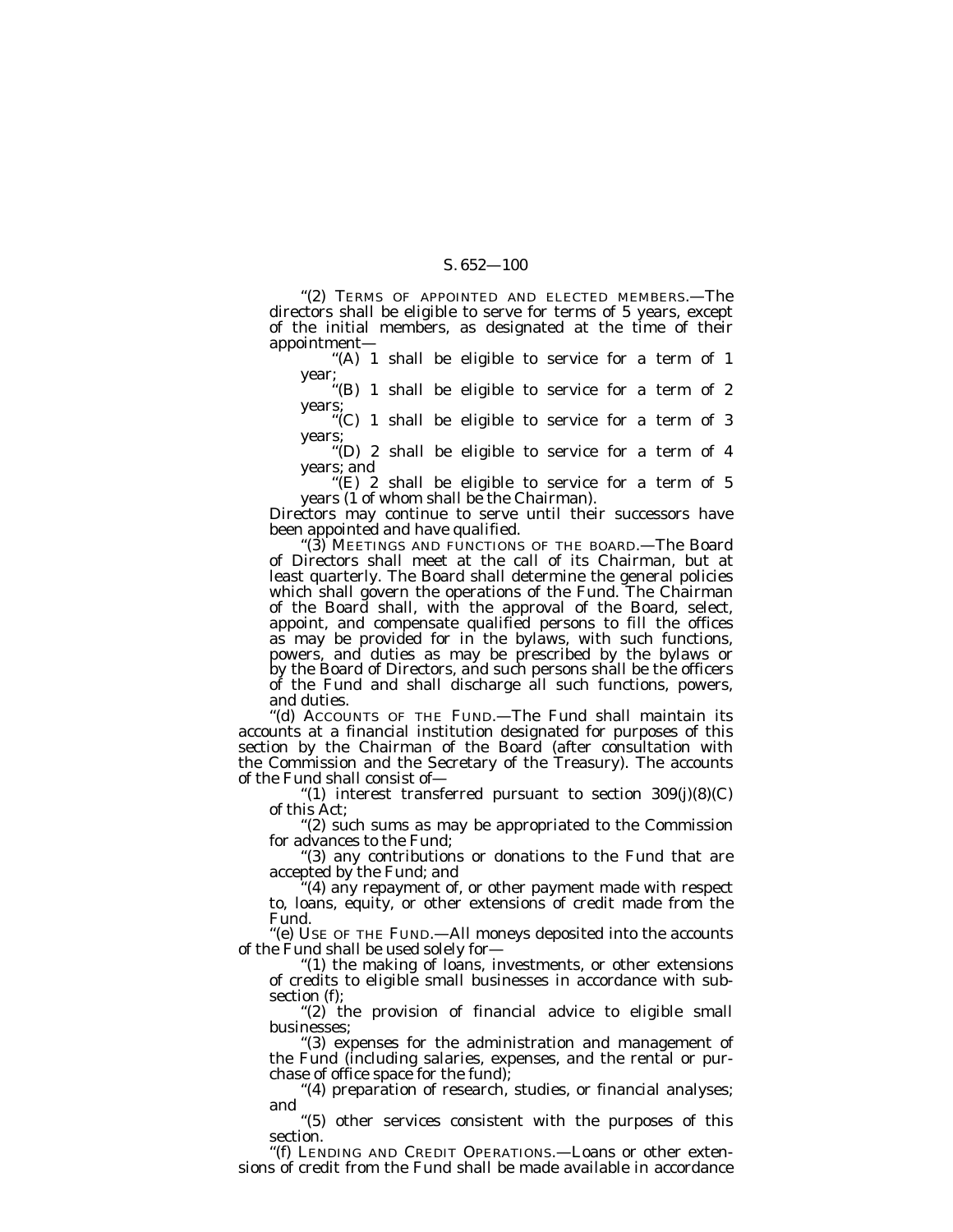with the requirements of the Federal Credit Reform Act of 1990 (2 U.S.C. 661 et seq.) and any other applicable law to an eligible small business on the basis of—

''(1) the analysis of the business plan of the eligible small business;

"(2) the reasonable availability of collateral to secure the loan or credit extension;

''(3) the extent to which the loan or credit extension promotes the purposes of this section; and

''(4) other lending policies as defined by the Board.

''(g) RETURN OF ADVANCES.—Any advances appropriated pursuant to subsection  $(d)(2)$  shall be disbursed upon such terms and conditions (including conditions relating to the time or times of repayment) as are specified in any appropriations Act providing such advances.

''(h) GENERAL CORPORATE POWERS.—The Fund shall have power—

''(1) to sue and be sued, complain and defend, in its corporate name and through its own counsel;

"(2) to adopt, alter, and use the corporate seal, which shall be judicially noticed;

"(3) to adopt, amend, and repeal by its Board of Directors, bylaws, rules, and regulations as may be necessary for the conduct of its business;

"(4) to conduct its business, carry on its operations, and have officers and exercise the power granted by this section in any State without regard to any qualification or similar

statute in any State;<br>"(5) to lease, purchase, or otherwise acquire, own, hold, improve, use, or otherwise deal in and with any property, real, personal, or mixed, or any interest therein, wherever situated, for the purposes of the Fund;

''(6) to accept gifts or donations of services, or of property, real, personal, or mixed, tangible or intangible, in aid of any of the purposes of the Fund;

" $(7)$  to sell, convey, mortgage, pledge, lease, exchange, and otherwise dispose of its property and assets;

"(8) to appoint such officers, attorneys, employees, and agents as may be required, to determine their qualifications, to define their duties, to fix their salaries, require bonds for

"(9) to enter into contracts, to execute instruments, to incur liabilities, to make loans and equity investment, and to do all things as are necessary or incidental to the proper management of its affairs and the proper conduct of its business.

''(i) ACCOUNTING, AUDITING, AND REPORTING.—The accounts of the Fund shall be audited annually. Such audits shall be conducted in accordance with generally accepted auditing standards by independent certified public accountants. A report of each such audit shall be furnished to the Secretary of the Treasury and the Commission. The representatives of the Secretary and the Commission shall have access to all books, accounts, financial records, reports, files, and all other papers, things, or property belonging to or in use by the Fund and necessary to facilitate the audit.

''(j) REPORT ON AUDITS BY TREASURY.—A report of each such audit for a fiscal year shall be made by the Secretary of the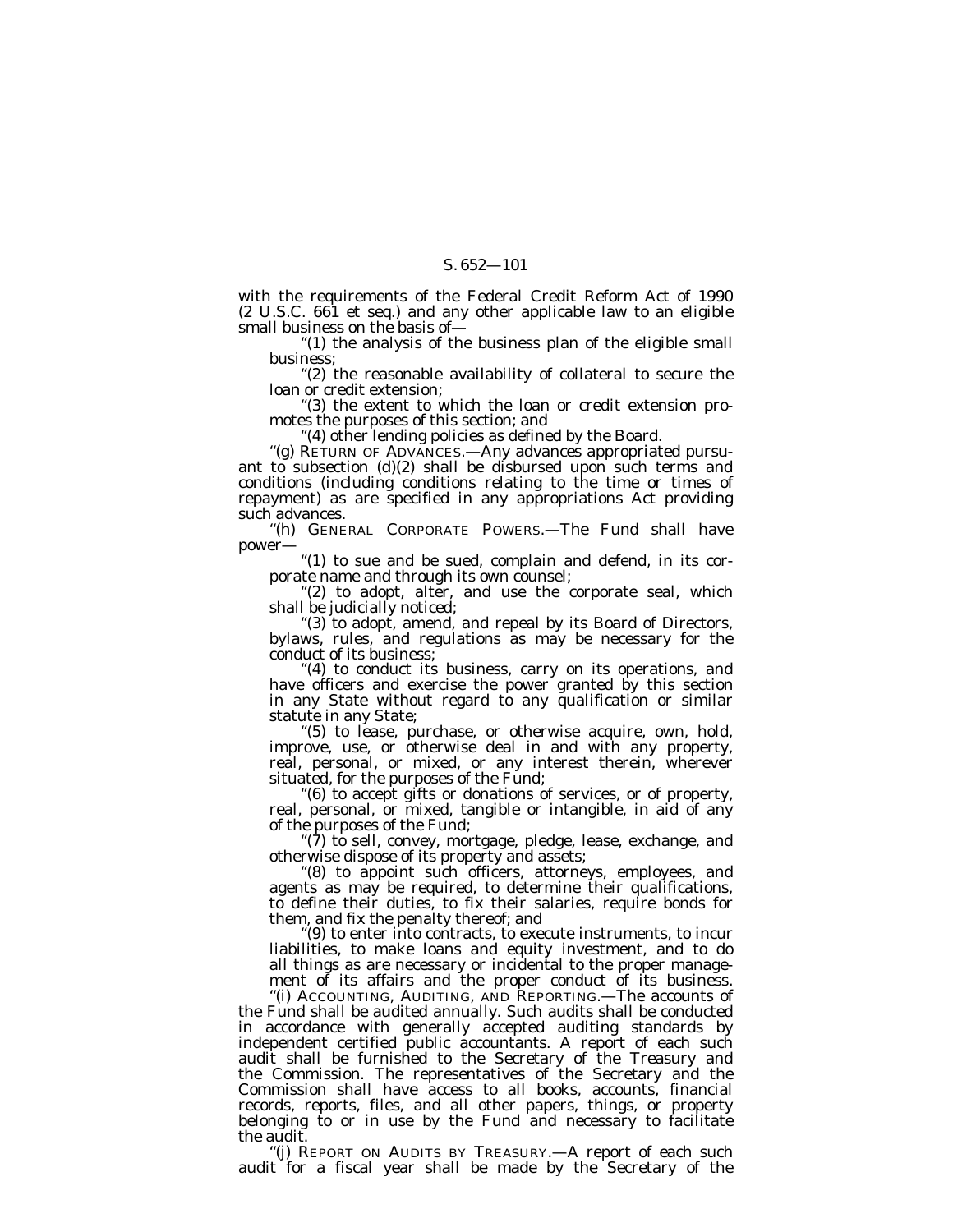Treasury to the President and to the Congress not later than 6 months following the close of such fiscal year. The report shall set forth the scope of the audit and shall include a statement of assets and liabilities, capital and surplus or deficit; a statement of surplus or deficit analysis; a statement of income and expense; a statement of sources and application of funds; and such comments and information as may be deemed necessary to keep the President and the Congress informed of the operations and financial condition of the Fund, together with such recommendations with respect thereto as the Secretary may deem advisable.

"(k) DEFINITIONS.—As used in this section:

'(1) ELIGIBLE SMALL BUSINESS.—The term 'eligible small business' means business enterprises engaged in the telecommunications industry that have \$50,000,000 or less in annual revenues, on average over the past 3 years prior to submitting the application under this section.

''(2) FUND.—The term 'Fund' means the Telecommunications Development Fund established pursuant to this section.

''(3) TELECOMMUNICATIONS INDUSTRY.—The term 'telecommunications industry' means communications businesses using regulated or unregulated facilities or services and includes broadcasting, telecommunications, cable, computer, data transmission, software, programming, advanced messaging, and electronics businesses.''.

#### **SEC. 708. NATIONAL EDUCATION TECHNOLOGY FUNDING CORPORA-TION.**

(a) FINDINGS; PURPOSE.—<br>
(1) FINDINGS.—The Congress finds as follows:<br>
(A) CORPORATION.—There has been established in the District of Columbia a private, nonprofit corporation known as the National Education Technology Funding Corporation which is not an agency or independent establishment of the Federal Government.

(B) BOARD OF DIRECTORS.—The Corporation is governed by a Board of Directors, as prescribed in the Corporation's articles of incorporation, consisting of 15 members, of which—

(i) five members are representative of public agencies representative of schools and public libraries;

(ii) five members are representative of State government, including persons knowledgeable about State finance, technology and education; and (iii) five members are representative of the private

sector, with expertise in network technology, finance and management.

(C) CORPORATE PURPOSES.—The purposes of the Corporation, as set forth in its articles of incorporation, are—

(i) to leverage resources and stimulate private investment in education technology infrastructure;

(ii) to designate State education technology agencies to receive loans, grants or other forms of assistance from the Corporation;

(iii) to establish criteria for encouraging States to—

(I) create, maintain, utilize and upgrade interactive high capacity networks capable of providing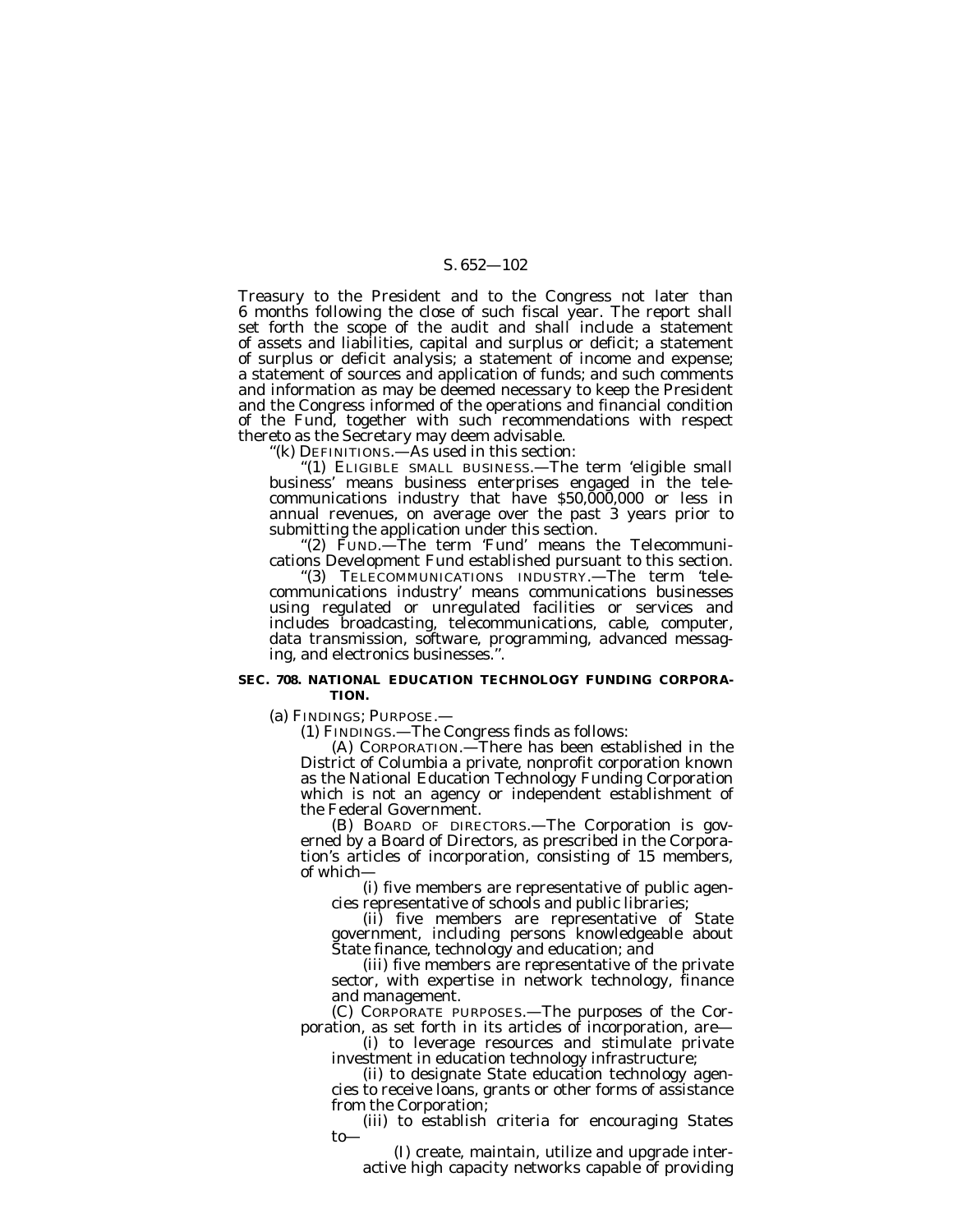audio, visual and data communications for elementary schools, secondary schools and public libraries;

(II) distribute resources to assure equitable aid to all elementary schools and secondary schools in the State and achieve universal access to network technology; and

(III) upgrade the delivery and development of learning through innovative technology-based instructional tools and applications;

(iv) to provide loans, grants and other forms of assistance to State education technology agencies, with due regard for providing a fair balance among types of school districts and public libraries assisted and the disparate needs of such districts and libraries;

(v) to leverage resources to provide maximum aid to elementary schools, secondary schools and public libraries; and

(vi) to encourage the development of education telecommunications and information technologies through public-private ventures, by serving as a clearinghouse for information on new education technologies, and by providing technical assistance, including assistance to States, if needed, to establish State education technology agencies.

(2) PURPOSE.—The purpose of this section is to recognize the Corporation as a nonprofit corporation operating under the laws of the District of Columbia, and to provide authority for Federal departments and agencies to provide assistance to the Corporation.

(b) DEFINITIONS.—For the purpose of this section—

(1) the term ''Corporation'' means the National Education Technology Funding Corporation described in subsection  $(a)(1)(A);$ 

(2) the terms ''elementary school'' and ''secondary school'' have the same meanings given such terms in section 14101 of the Elementary and Secondary Education Act of 1965; and (3) the term ''public library'' has the same meaning given

such term in section 3 of the Library Services and Construction Act.<br>(c) Assistance for Education Technology Purposes.–

(1) RECEIPT BY CORPORATION.—Notwithstanding any other provision of law, in order to carry out the corporate purposes described in subsection  $(a)(1)(C)$ , the Corporation shall be eligible to receive discretionary grants, contracts, gifts, contributions, or technical assistance from any Federal department or agency, to the extent otherwise permitted by law.

(2) AGREEMENT.—In order to receive any assistance described in paragraph (1) the Corporation shall enter into an agreement with the Federal department or agency providing such assistance, under which the Corporation agrees—

(A) to use such assistance to provide funding and technical assistance only for activities which the Board of Directors of the Corporation determines are consistent with the corporate purposes described in subsection  $(a)(1)(C)$ ;

(B) to review the activities of State education technology agencies and other entities receiving assistance from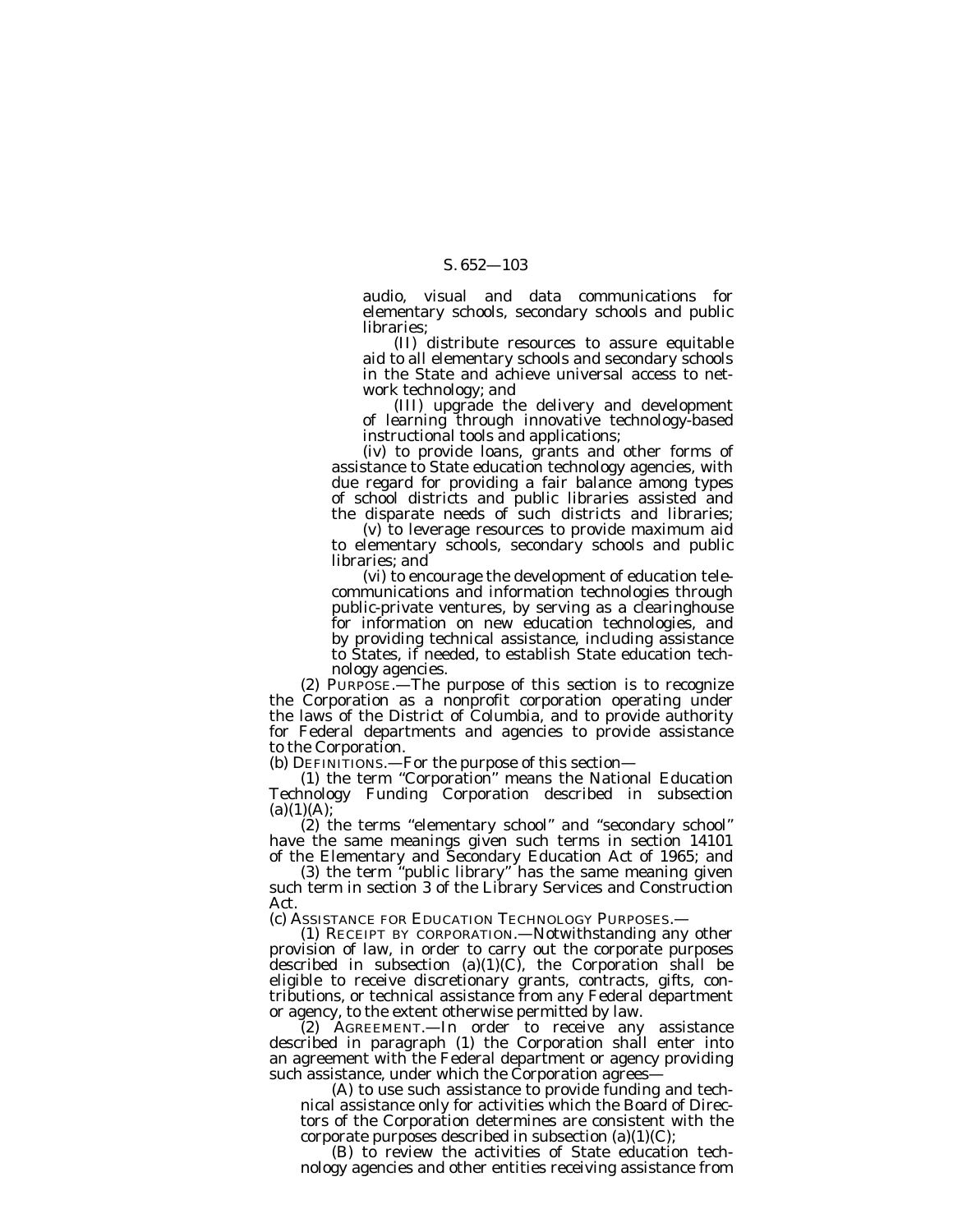the Corporation to assure that the corporate purposes described in subsection (a)(1)(C) are carried out;

(C) that no part of the assets of the Corporation shall accrue to the benefit of any member of the Board of Directors of the Corporation, any officer or employee of the Corporation, or any other individual, except as salary or reasonable compensation for services;

(D) that the Board of Directors of the Corporation will adopt policies and procedures to prevent conflicts of interest;

(E) to maintain a Board of Directors of the Corporation consistent with subsection  $(a)(1)(B)$ ;

(F) that the Corporation, and any entity receiving the assistance from the Corporation, are subject to the appropriate oversight procedures of the Congress; and

(G) to comply with—

(i) the audit requirements described in subsection (d); and

(ii) the reporting and testimony requirements described in subsection (e).

(3) CONSTRUCTION.—Nothing in this section shall be construed to establish the Corporation as an agency or independent establishment of the Federal Government, or to establish the members of the Board of Directors of the Corporation, or the officers and employees of the Corporation, as officers or employees of the Federal Government.

(d) AUDITS.—<br>(1) AUDITS BY INDEPENDENT CERTIFIED PUBLIC ACCOUNT-ANTS.—<br>(A) IN GENERAL.—The Corporation's financial state-

ments shall be audited annually in accordance with generally accepted auditing standards by independent certified public accountants who are certified by a regulatory authority of a State or other political subdivision of the United States. The audits shall be conducted at the place or places where the accounts of the Corporation are normally kept. All books, accounts, financial records, reports, files, and all other papers, things, or property belonging to or in use by the Corporation and necessary to facilitate the audit shall be made available to the person or persons conducting the audits, and full facilities for verifying transactions with the balances or securities held by depositories, fiscal agents, and custodians shall be afforded to such person or persons.

(B) REPORTING REQUIREMENTS. The report of each annual audit described in subparagraph (A) shall be included in the annual report required by subsection (e)(1). (2) RECORDKEEPING REQUIREMENTS; AUDIT AND EXAMINA-TION OF BOOKS.—

(A) RECORDKEEPING REQUIREMENTS.—The Corporation shall ensure that each recipient of assistance from the Corporation keeps—

(i) separate accounts with respect to such assistance;

(ii) such records as may be reasonably necessary to fully disclose—

(I) the amount and the disposition by such recipient of the proceeds of such assistance;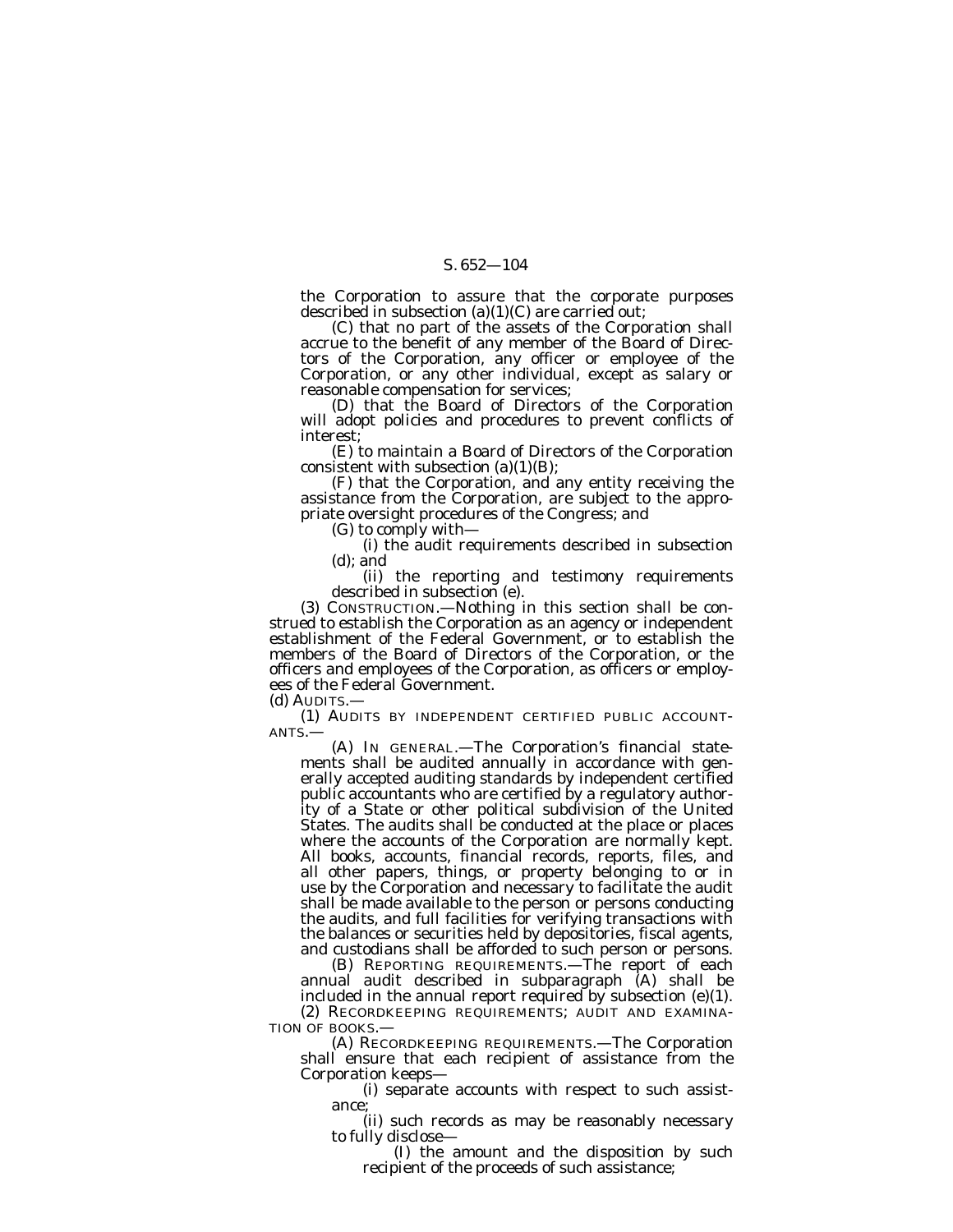(II) the total cost of the project or undertaking in connection with which such assistance is given or used; and

(III) the amount and nature of that portion of the cost of the project or undertaking supplied by other sources; and

(iii) such other records as will facilitate an effective audit.

(B) AUDIT AND EXAMINATION OF BOOKS.—The Corporation shall ensure that the Corporation, or any of the Corporation's duly authorized representatives, shall have access for the purpose of audit and examination to any books, documents, papers, and records of any recipient of assistance from the Corporation that are pertinent to such assistance. Representatives of the Comptroller General shall also have such access for such purpose.

(e) ANNUAL REPORT; TESTIMONY TO THE CONGRESS.—

(1) ANNUAL REPORT.—Not later than April 30 of each year, the Corporation shall publish an annual report for the preceding fiscal year and submit that report to the President and the Congress. The report shall include a comprehensive and detailed evaluation of the Corporation's operations, activities, financial condition, and accomplishments under this section and may include such recommendations as the Corporation deems appropriate.

(2) TESTIMONY BEFORE CONGRESS.—The members of the Board of Directors, and officers, of the Corporation shall be available to testify before appropriate committees of the Congress with respect to the report described in paragraph (1), the report of any audit made by the Comptroller General pursuant to this section, or any other matter which any such committee may determine appropriate.

### **SEC. 709. REPORT ON THE USE OF ADVANCED TELECOMMUNICATIONS SERVICES FOR MEDICAL PURPOSES.**

The Secretary of Commerce, in consultation with the Secretary of Health and Human Services and other appropriate departments and agencies, shall submit a report to the Committee on Commerce of the House of Representatives and the Committee on Commerce, Science, and Transportation of the Senate concerning the activities of the Joint Working Group on Telemedicine, together with any findings reached in the studies and demonstrations on telemedicine funded by the Public Health Service or other Federal agencies. The report shall examine questions related to patient safety, the efficacy and quality of the services provided, and other legal, medical, and economic issues related to the utilization of advanced telecommunications services for medical purposes. The report shall be submitted to the respective committees by January 31, 1997.

#### **SEC. 710. AUTHORIZATION OF APPROPRIATIONS.**

(a) IN GENERAL.—In addition to any other sums authorized by law, there are authorized to be appropriated to the Federal Communications Commission such sums as may be necessary to carry out this Act and the amendments made by this Act.

(b) EFFECT ON FEES.—For the purposes of section  $9(b)(2)$  (47) U.S.C. 159(b)(2)), additional amounts appropriated pursuant to subsection (a) shall be construed to be changes in the amounts appro-